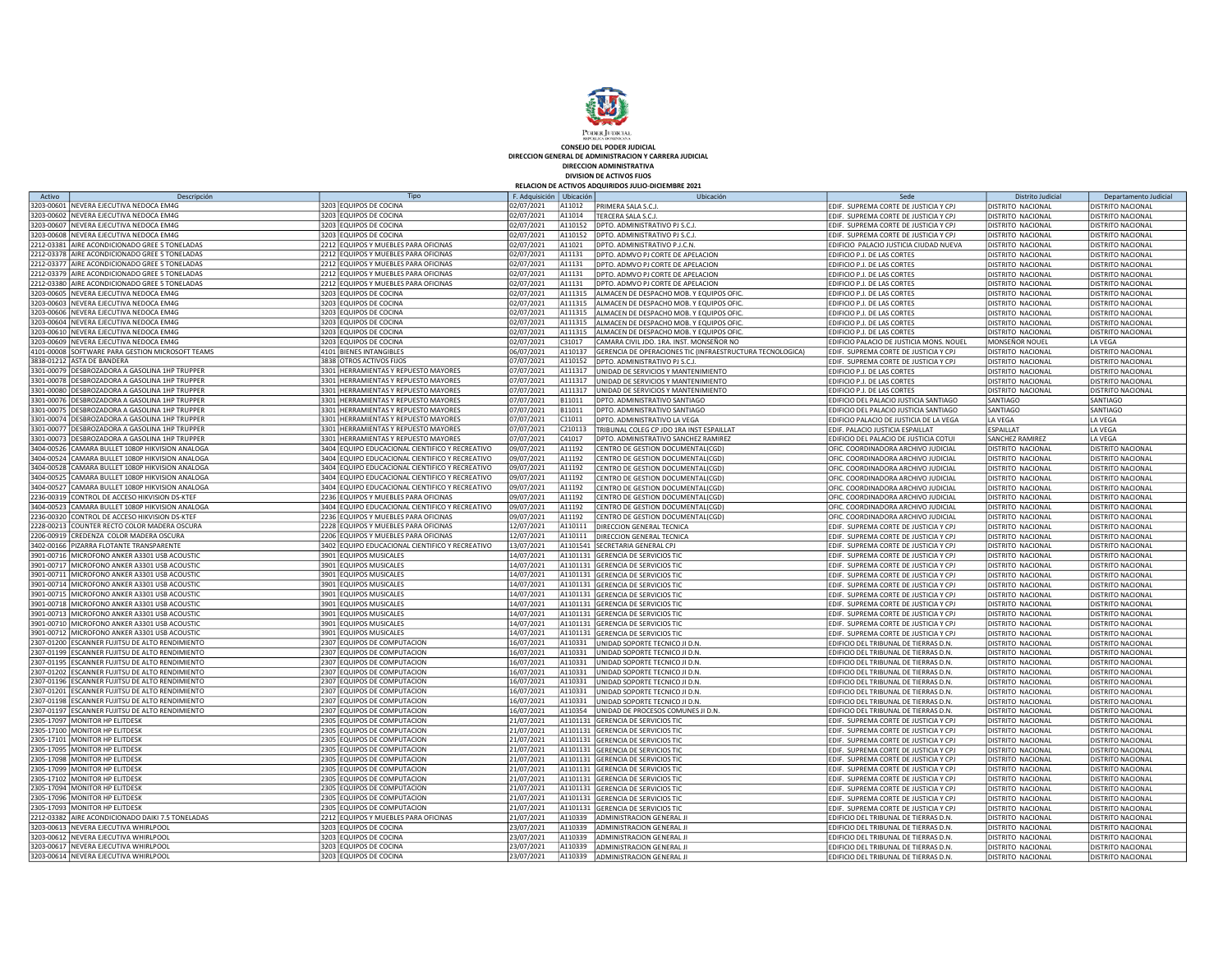| 3203-00618 NEVERA EJECUTIVA WHIRLPOOL                                                                          | 3203 EQUIPOS DE COCINA                           | 23/07/2021               |                  | A110339 ADMINISTRACION GENERAL JI                            | EDIFICIO DEL TRIBUNAL DE TIERRAS D.N.                                               | <b>DISTRITO NACIONAL</b>  | <b>DISTRITO NACIONAL</b> |
|----------------------------------------------------------------------------------------------------------------|--------------------------------------------------|--------------------------|------------------|--------------------------------------------------------------|-------------------------------------------------------------------------------------|---------------------------|--------------------------|
| 3203-00616 NEVERA EJECUTIVA WHIRLPOOL                                                                          |                                                  | 23/07/2021               |                  |                                                              |                                                                                     |                           |                          |
|                                                                                                                | 3203 EQUIPOS DE COCINA                           |                          |                  | A110339 ADMINISTRACION GENERAL JI                            | EDIFICIO DEL TRIBUNAL DE TIERRAS D.N.                                               | DISTRITO NACIONAL         | DISTRITO NACIONAL        |
| 3203-00611 NEVERA EJECUTIVA WHIRLPOOL                                                                          | 3203 EQUIPOS DE COCINA                           | 23/07/2021               |                  | A110339 ADMINISTRACION GENERAL JI                            | EDIFICIO DEL TRIBUNAL DE TIERRAS D.N.                                               | <b>DISTRITO NACIONAL</b>  | <b>DISTRITO NACIONAL</b> |
| 3203-00615 NEVERA EJECUTIVA WHIRLPOOL                                                                          | 3203 EQUIPOS DE COCINA                           | 23/07/2021               | A110339          | ADMINISTRACION GENERAL JI                                    | EDIFICIO DEL TRIBUNAL DE TIERRAS D.N.                                               | DISTRITO NACIONAL         | DISTRITO NACIONAL        |
| 2224-03648 MESA REDONDA PARA REUNIONES                                                                         | 2224 EQUIPOS Y MUEBLES PARA OFICINAS             | 29/07/2021               | A110126          | <b>DIRECCION DE INFRAESTRUCTURA FISICA</b>                   | EDIF. SUPREMA CORTE DE JUSTICIA Y CPJ                                               | <b>DISTRITO NACIONAL</b>  | DISTRITO NACIONAL        |
| 2224-03649 MESA REDONDA PARA REUNIONES                                                                         | 2224 EQUIPOS Y MUEBLES PARA OFICINAS             | 29/07/2021               | A110126          | DIRECCION DE INFRAESTRUCTURA FISICA                          | EDIF. SUPREMA CORTE DE JUSTICIA Y CPJ                                               | DISTRITO NACIONAL         | DISTRITO NACIONAL        |
| 2224-03650 MESA REDONDA PARA REUNIONES                                                                         | 2224 EQUIPOS Y MUEBLES PARA OFICINAS             | 29/07/2021               | A110126          | DIRECCION DE INFRAESTRUCTURA FISICA                          |                                                                                     | DISTRITO NACIONAL         |                          |
|                                                                                                                |                                                  |                          |                  |                                                              | EDIF. SUPREMA CORTE DE JUSTICIA Y CPJ                                               |                           | <b>DISTRITO NACIONAL</b> |
| 2224-03651 MESA REDONDA PARA REUNIONES                                                                         | 2224 EQUIPOS Y MUEBLES PARA OFICINAS             | 29/07/2021               | A110126          | DIRECCION DE INFRAESTRUCTURA FISICA                          | EDIF. SUPREMA CORTE DE JUSTICIA Y CPJ                                               | <b>DISTRITO NACIONAL</b>  | DISTRITO NACIONAL        |
| 2224-03654 MESA REDONDA PARA REUNIONES                                                                         | 2224 EQUIPOS Y MUEBLES PARA OFICINAS             | 29/07/2021               | A110126          | <b>DIRECCION DE INFRAESTRUCTURA FISICA</b>                   | EDIF. SUPREMA CORTE DE JUSTICIA Y CPJ                                               | <b>DISTRITO NACIONAL</b>  | DISTRITO NACIONAL        |
| 2224-03647 MESA REDONDA PARA REUNIONES                                                                         | 2224 EQUIPOS Y MUEBLES PARA OFICINAS             | 29/07/2021               | A110126          | DIRECCION DE INFRAESTRUCTURA FISICA                          | EDIF. SUPREMA CORTE DE JUSTICIA Y CPJ                                               | DISTRITO NACIONAL         | DISTRITO NACIONAL        |
| 2224-03653 MESA REDONDA PARA REUNIONES                                                                         | 2224 EQUIPOS Y MUEBLES PARA OFICINAS             | 29/07/2021               | A110126          | DIRECCION DE INFRAESTRUCTURA FISICA                          | FDIE. SUPREMA CORTE DE JUSTICIA Y CPI                                               | DISTRITO NACIONAL         | DISTRITO NACIONAL        |
| 2224-03652 MESA REDONDA PARA REUNIONES                                                                         |                                                  |                          | A110126          |                                                              |                                                                                     | <b>DISTRITO NACIONAL</b>  | DISTRITO NACIONAL        |
|                                                                                                                | 2224 EQUIPOS Y MUEBLES PARA OFICINAS             | 29/07/2021               |                  | DIRECCION DE INFRAESTRUCTURA FISICA                          | EDIF. SUPREMA CORTE DE JUSTICIA Y CPJ                                               |                           |                          |
| 2211-04937 ABANICO DE PEDESTAL KDK                                                                             | 2211 EQUIPOS Y MUEBLES PARA OFICINAS             | 04/08/2021               |                  | A110339 ADMINISTRACION GENERAL JI                            | EDIFICIO DEL TRIBUNAL DE TIERRAS D.N.                                               | DISTRITO NACIONAL         | DISTRITO NACIONAL        |
| 3201-01390 BEBEDERO FRIGIDAIRE AGUA FRIA Y CALIENTE                                                            | 3201 EQUIPOS DE COCINA                           | 04/08/2021               | A110339          | ADMINISTRACION GENERAL JI                                    | EDIFICIO DEL TRIBUNAL DE TIERRAS D.N.                                               | <b>DISTRITO NACIONAL</b>  | DISTRITO NACIONAL        |
| 3201-01402 BEBEDERO FRIGIDAIRE AGUA FRIA Y CALIENTE                                                            | 3201 EQUIPOS DE COCINA                           | 04/08/2021               | A110339          | ADMINISTRACION GENERAL JI                                    | EDIFICIO DEL TRIBUNAL DE TIERRAS D.N.                                               | DISTRITO NACIONAL         | DISTRITO NACIONAL        |
| 3201-01393 BEBEDERO FRIGIDAIRE AGUA FRIA Y CALIENTE                                                            | 3201 EQUIPOS DE COCINA                           | 04/08/2021               | A110339          | <b>ADMINISTRACION GENERAL JI</b>                             | EDIFICIO DEL TRIBUNAL DE TIERRAS D.N.                                               | <b>DISTRITO NACIONAL</b>  | DISTRITO NACIONAL        |
| 2211-04929 ABANICO DE PEDESTAL KDK                                                                             | 2211 EQUIPOS Y MUEBLES PARA OFICINAS             | 04/08/2021               | A110339          | ADMINISTRACION GENERAL JI                                    | EDIFICIO DEL TRIBUNAL DE TIERRAS D.N.                                               | <b>DISTRITO NACIONAL</b>  | DISTRITO NACIONAL        |
|                                                                                                                |                                                  |                          |                  |                                                              |                                                                                     |                           |                          |
| 2211-04933 ABANICO DE PEDESTAL KDK                                                                             | 2211 FOUIPOS Y MUEBLES PARA OFICINAS             | 04/08/2021               | A110339          | <b>ADMINISTRACION GENERAL II</b>                             | EDIFICIO DEL TRIBUNAL DE TIERRAS D.N.                                               | DISTRITO NACIONAL         | DISTRITO NACIONAL        |
| 3201-01397 BEBEDERO FRIGIDAIRE AGUA FRIA Y CALIENTE                                                            | 3201 EQUIPOS DE COCINA                           | 04/08/2021               | A110339          | ADMINISTRACION GENERAL JI                                    | EDIFICIO DEL TRIBUNAL DE TIERRAS D.N.                                               | DISTRITO NACIONAL         | DISTRITO NACIONAL        |
| 2236-00321 RELOJ ESTAMPADOR MP550                                                                              | 2236 EQUIPOS Y MUEBLES PARA OFICINAS             | 04/08/2021               | A110339          | ADMINISTRACION GENERAL JI                                    | EDIFICIO DEL TRIBUNAL DE TIERRAS D.N.                                               | DISTRITO NACIONAL         | DISTRITO NACIONAL        |
| 2211-04936 ABANICO DE PEDESTAL KDK                                                                             | 2211 EQUIPOS Y MUEBLES PARA OFICINAS             | 04/08/2021               | A110339          | ADMINISTRACION GENERAL JI                                    | EDIFICIO DEL TRIBUNAL DE TIERRAS D.N.                                               | <b>DISTRITO NACIONAL</b>  | DISTRITO NACIONAL        |
| 3201-01400 BEBEDERO FRIGIDAIRE AGUA FRIA Y CALIENTE                                                            | 3201 EQUIPOS DE COCINA                           | 04/08/2021               | A110339          | ADMINISTRACION GENERAL JI                                    | EDIFICIO DEL TRIBUNAL DE TIERRAS D.N.                                               | <b>DISTRITO NACIONAL</b>  | DISTRITO NACIONAL        |
|                                                                                                                |                                                  |                          |                  |                                                              |                                                                                     |                           |                          |
| 2236-00324 RELOJ ESTAMPADOR MP550                                                                              | 2236 EQUIPOS Y MUEBLES PARA OFICINAS             | 04/08/2021               | A110339          | ADMINISTRACION GENERAL JI                                    | EDIFICIO DEL TRIBUNAL DE TIERRAS D.N.                                               | <b>DISTRITO NACIONAL</b>  | DISTRITO NACIONAL        |
| 2211-04932 ABANICO DE PEDESTAL KDK                                                                             | 2211 EQUIPOS Y MUEBLES PARA OFICINAS             | 04/08/2021               |                  | A110339 ADMINISTRACION GENERAL JI                            | EDIFICIO DEL TRIBUNAL DE TIERRAS D.N.                                               | <b>DISTRITO NACIONAL</b>  | DISTRITO NACIONAL        |
| 3201-01396 BEBEDERO FRIGIDAIRE AGUA FRIA Y CALIENTE                                                            | 3201 EQUIPOS DE COCINA                           | 04/08/2021               |                  | A110339 ADMINISTRACION GENERAL JI                            | EDIFICIO DEL TRIBUNAL DE TIERRAS D.N.                                               | DISTRITO NACIONAL         | DISTRITO NACIONAL        |
| 3203-00620 NEVERA INVERTER LG 10 PIES                                                                          | 3203 EQUIPOS DE COCINA                           | 04/08/2021               | A110339          | <b>ADMINISTRACION GENERAL JI</b>                             | EDIFICIO DEL TRIBUNAL DE TIERRAS D.N.                                               | DISTRITO NACIONAL         | DISTRITO NACIONAL        |
| 2211-04934 ABANICO DE PEDESTAL KDI                                                                             | 2211 EQUIPOS Y MUEBLES PARA OFICINAS             | 04/08/2021               | A110339          | ADMINISTRACION GENERAL JI                                    | EDIFICIO DEL TRIBUNAL DE TIERRAS D.N.                                               | DISTRITO NACIONAL         | DISTRITO NACIONAL        |
|                                                                                                                |                                                  |                          |                  |                                                              |                                                                                     |                           |                          |
| 3201-01398 BEBEDERO FRIGIDAIRE AGUA FRIA Y CALIENTE                                                            | 3201 EQUIPOS DE COCINA                           | 04/08/2021               | A110339          | <b>ADMINISTRACION GENERAL JI</b>                             | EDIFICIO DEL TRIBUNAL DE TIERRAS D.N                                                | DISTRITO NACIONAL         | DISTRITO NACIONAL        |
| 2236-00322 RELOJ ESTAMPADOR MP550                                                                              | 2236 EQUIPOS Y MUEBLES PARA OFICINAS             | 04/08/2021               | A110339          | <b>ADMINISTRACION GENERAL JI</b>                             | EDIFICIO DEL TRIBUNAL DE TIERRAS D.N.                                               | <b>DISTRITO NACIONAL</b>  | DISTRITO NACIONAL        |
| 3203-00623 NEVERA INVERTER LG 10 PIES                                                                          | 3203 EQUIPOS DE COCINA                           | 04/08/2021               | A110339          | ADMINISTRACION GENERAL II                                    | FDIFICIO DEL TRIBUNAL DE TIFRRAS D.N.                                               | DISTRITO NACIONAL         | DISTRITO NACIONAL        |
| 3203-00619 NEVERA INVERTER LG 10 PIES                                                                          | 3203 EQUIPOS DE COCINA                           | 04/08/2021               | A110339          | ADMINISTRACION GENERAL JI                                    | EDIFICIO DEL TRIBUNAL DE TIERRAS D.N.                                               | DISTRITO NACIONAL         | DISTRITO NACIONAL        |
| 3203-00621 NEVERA INVERTER LG 10 PIES                                                                          | 3203 EQUIPOS DE COCINA                           | 04/08/2021               |                  | A110339 ADMINISTRACION GENERAL JI                            | EDIFICIO DEL TRIBUNAL DE TIERRAS D.N.                                               | DISTRITO NACIONAL         | DISTRITO NACIONAL        |
|                                                                                                                | 3203 FOUJPOS DE COCINA                           | 04/08/2021               | A110339          |                                                              |                                                                                     |                           |                          |
| 3203-00624 NEVERA INVERTER LG 10 PIES                                                                          |                                                  |                          |                  | ADMINISTRACION GENERAL JI                                    | EDIFICIO DEL TRIBUNAL DE TIERRAS D.N.                                               | DISTRITO NACIONAL         | DISTRITO NACIONAL        |
| 3201-01399 BEBEDERO FRIGIDAIRE AGUA FRIA Y CALIENTE                                                            | 3201 EQUIPOS DE COCINA                           | 04/08/2021               | A110339          | <b>ADMINISTRACION GENERAL II</b>                             | EDIFICIO DEL TRIBUNAL DE TIERRAS D.N.                                               | DISTRITO NACIONAL         | DISTRITO NACIONAL        |
| 2211-04935 ABANICO DE PEDESTAL KDK                                                                             | 2211 EQUIPOS Y MUEBLES PARA OFICINAS             | 04/08/2021               | A110339          | ADMINISTRACION GENERAL JI                                    | EDIFICIO DEL TRIBUNAL DE TIERRAS D.N.                                               | <b>DISTRITO NACIONAL</b>  | DISTRITO NACIONAL        |
| 3203-00625 NEVERA INVERTER LG 10 PIES                                                                          | 3203 EQUIPOS DE COCINA                           | 04/08/2021               |                  | A110339 ADMINISTRACION GENERAL JI                            | EDIFICIO DEL TRIBUNAL DE TIERRAS D.N.                                               | DISTRITO NACIONAL         | DISTRITO NACIONAL        |
| 3203-00622 NEVERA INVERTER LG 10 PIES                                                                          | 3203 EQUIPOS DE COCINA                           | 04/08/2021               |                  | A110339 ADMINISTRACION GENERAL JI                            | EDIFICIO DEL TRIBUNAL DE TIERRAS D.N.                                               | <b>DISTRITO NACIONAL</b>  | DISTRITO NACIONAL        |
|                                                                                                                | 3201 EQUIPOS DE COCINA                           |                          | A110339          |                                                              |                                                                                     |                           |                          |
| 3201-01391 BEBEDERO FRIGIDAIRE AGUA FRIA Y CALIENTE                                                            |                                                  | 04/08/2021               |                  | ADMINISTRACION GENERAL JI                                    | EDIFICIO DEL TRIBUNAL DE TIERRAS D.N.                                               | <b>DISTRITO NACIONAL</b>  | DISTRITO NACIONAL        |
| 3201-01403 BEBEDERO FRIGIDAIRE AGUA FRIA Y CALIENTE                                                            | 3201 EQUIPOS DE COCINA                           | 04/08/2021               |                  | A110339 ADMINISTRACION GENERAL JI                            | EDIFICIO DEL TRIBUNAL DE TIERRAS D.N.                                               | <b>DISTRITO NACIONAL</b>  | DISTRITO NACIONAL        |
| 3201-01392 BEBEDERO FRIGIDAIRE AGUA FRIA Y CALIENTE                                                            | 3201 EQUIPOS DE COCINA                           | 04/08/2021               |                  | A110339 ADMINISTRACION GENERAL JI                            | EDIFICIO DEL TRIBUNAL DE TIERRAS D.N.                                               | <b>DISTRITO NACIONAL</b>  | DISTRITO NACIONAL        |
| 2211-04928 ABANICO DE PEDESTAL KDK                                                                             | 2211 EQUIPOS Y MUEBLES PARA OFICINAS             | 04/08/2021               | A110339          | <b>ADMINISTRACION GENERAL II</b>                             | EDIFICIO DEL TRIBUNAL DE TIERRAS D.N.                                               | DISTRITO NACIONAL         | DISTRITO NACIONAL        |
| 3201-01389 BEBEDERO FRIGIDAIRE AGUA FRIA Y CALIENTE                                                            | 3201 EQUIPOS DE COCINA                           | 04/08/2021               | A110339          | ADMINISTRACION GENERAL JI                                    | EDIFICIO DEL TRIBUNAL DE TIERRAS D.N.                                               | <b>DISTRITO NACIONAL</b>  | DISTRITO NACIONAL        |
| 3201-01401 BEBEDERO FRIGIDAIRE AGUA FRIA Y CALIENTE                                                            | 3201 EQUIPOS DE COCINA                           | 04/08/2021               | A110339          | ADMINISTRACION GENERAL JI                                    | EDIFICIO DEL TRIBUNAL DE TIERRAS D.N.                                               | <b>DISTRITO NACIONAL</b>  | DISTRITO NACIONAL        |
|                                                                                                                |                                                  |                          |                  |                                                              |                                                                                     |                           |                          |
| 3201-01395 BEBEDERO FRIGIDAIRE AGUA FRIA Y CALIENTE                                                            | 3201 EQUIPOS DE COCINA                           | 04/08/2021               | A110339          | ADMINISTRACION GENERAL JI                                    | EDIFICIO DEL TRIBUNAL DE TIERRAS D.N.                                               | <b>DISTRITO NACIONAL</b>  | DISTRITO NACIONAL        |
| 2211-04931 ABANICO DE PEDESTAL KDK                                                                             | 2211 EQUIPOS Y MUEBLES PARA OFICINAS             | 04/08/2021               | A110339          | ADMINISTRACION GENERAL JI                                    | EDIFICIO DEL TRIBUNAL DE TIERRAS D.N.                                               | <b>DISTRITO NACIONAL</b>  | DISTRITO NACIONAL        |
| 3201-01394 BEBEDERO FRIGIDAIRE AGUA FRIA Y CALIENTE                                                            | 3201 EQUIPOS DE COCINA                           | 04/08/2021               | A110339          | ADMINISTRACION GENERAL JI                                    | EDIFICIO DEL TRIBUNAL DE TIERRAS D.N.                                               | <b>DISTRITO NACIONAL</b>  | DISTRITO NACIONAL        |
| 2211-04930 ABANICO DE PEDESTAL KDK                                                                             | 2211 EQUIPOS Y MUEBLES PARA OFICINAS             | 04/08/2021               |                  | A110339 ADMINISTRACION GENERAL JI                            | EDIFICIO DEL TRIBUNAL DE TIERRAS D.N.                                               | <b>DISTRITO NACIONAL</b>  | DISTRITO NACIONAL        |
| 2236-00323 RELOJ ESTAMPADOR MP550                                                                              | 2236 EQUIPOS Y MUEBLES PARA OFICINAS             | 04/08/2021               | A110339          | <b>ADMINISTRACION GENERAL II</b>                             | EDIFICIO DEL TRIBUNAL DE TIERRAS D.N.                                               | <b>DISTRITO NACIONAL</b>  | <b>DISTRITO NACIONAL</b> |
|                                                                                                                |                                                  |                          |                  |                                                              |                                                                                     |                           |                          |
| 2235-00835 PORTA TRAJES                                                                                        | 2235 EQUIPOS Y MUEBLES PARA OFICINAS             | 04/08/2021               | A111315          | ALMACEN DE DESPACHO MOB. Y EQUIPOS OFIC                      | EDIFICIO P.J. DE LAS CORTES                                                         | DISTRITO NACIONAL         | DISTRITO NACIONAL        |
| 2235-00833 PORTA TRAJES                                                                                        | 2235 EQUIPOS Y MUEBLES PARA OFICINAS             | 04/08/2021               | A111315          | ALMACEN DE DESPACHO MOB. Y EQUIPOS OFIC                      | EDIFICIO P.J. DE LAS CORTES                                                         | DISTRITO NACIONAL         | DISTRITO NACIONAL        |
| 2235-00832 PORTA TRAJES                                                                                        | 2235 EQUIPOS Y MUEBLES PARA OFICINAS             | 04/08/2021               | A111315          | ALMACEN DE DESPACHO MOB. Y EQUIPOS OFIC.                     | EDIFICIO P.J. DE LAS CORTES                                                         | <b>DISTRITO NACIONAL</b>  | DISTRITO NACIONAL        |
| 2235-00836 PORTA TRAJES                                                                                        | 2235 EQUIPOS Y MUEBLES PARA OFICINAS             | 04/08/2021               | A111315          | ALMACEN DE DESPACHO MOB. Y EQUIPOS OFIC                      | EDIFICIO P.J. DE LAS CORTES                                                         | <b>DISTRITO NACIONAL</b>  | <b>DISTRITO NACIONAL</b> |
| 2235-00837 PORTA TRAJES                                                                                        | 2235 EQUIPOS Y MUEBLES PARA OFICINAS             | 04/08/2021               | A111315          | ALMACEN DE DESPACHO MOB. Y FOUIPOS OFIC                      | <b>EDIFICIO P.I. DE LAS CORTES</b>                                                  | DISTRITO NACIONAL         | DISTRITO NACIONAL        |
| 2235-00841 PORTA TRAJES                                                                                        | 2235 EQUIPOS Y MUEBLES PARA OFICINAS             | 04/08/2021               |                  |                                                              | EDIFICIO P.J. DE LAS CORTES                                                         | <b>DISTRITO NACIONAL</b>  | DISTRITO NACIONAL        |
|                                                                                                                |                                                  |                          |                  | A111315 ALMACEN DE DESPACHO MOB. Y EQUIPOS OFIC              |                                                                                     |                           |                          |
| 2235-00834 PORTA TRAJES                                                                                        | 2235 EQUIPOS Y MUEBLES PARA OFICINAS             | 04/08/2021               |                  | A111315 ALMACEN DE DESPACHO MOB. Y EQUIPOS OFIC              | EDIFICIO P.J. DE LAS CORTES                                                         | DISTRITO NACIONAL         | DISTRITO NACIONAL        |
| 2235-00838 PORTA TRAIFS                                                                                        | 2235 FOUIPOS Y MUFBLES PARA OFICINAS             | 04/08/2021               |                  | A111315 ALMACEN DE DESPACHO MOB. Y EQUIPOS OFIC              | EDIFICIO P.J. DE LAS CORTES                                                         | DISTRITO NACIONAL         | DISTRITO NACIONAL        |
| 2235-00840 PORTA TRAJES                                                                                        | 2235 EQUIPOS Y MUEBLES PARA OFICINAS             | 04/08/2021               | A111315          | ALMACEN DE DESPACHO MOB. Y EQUIPOS OFIC                      | EDIFICIO P.J. DE LAS CORTES                                                         | DISTRITO NACIONAL         | DISTRITO NACIONAL        |
| 2235-00839 PORTA TRAJES                                                                                        | 2235 EQUIPOS Y MUEBLES PARA OFICINAS             | 04/08/2021               | A111315          | ALMACEN DE DESPACHO MOB. Y EQUIPOS OFIC                      | EDIFICIO P.J. DE LAS CORTES                                                         | <b>DISTRITO NACIONAL</b>  | DISTRITO NACIONAL        |
| 2212-03383 AIRE ACONDICIONADO CONFORT TIME TIPO MANEJADORA 5 TONELADAS                                         | 2212 FOUIPOS Y MUEBLES PARA OFICINAS             | 19/08/2021               | 111021           | CORTE DE APEL. N.N.A. S.P.M.                                 | EDIFICIO TRIBUNAL NNA S.P.M                                                         | SAN PEDRO DE MACORIS      | SAN PEDRO DE MACORI!     |
| 2212-03385 AIRE ACONDICIONADO CONFORT TIME TIPO MANEIADORA 5 TONELADAS                                         | 2212 FOUIPOS Y MUEBLES PARA OFICINAS             | 19/08/2021               | 111021           | CORTE DE APFI .N.N.A. S.P.M.                                 | <b>FDIFICIO TRIBUNAL NNA S.P.M.</b>                                                 | SAN PEDRO DE MACORIS      | SAN PEDRO DE MACORIS     |
|                                                                                                                |                                                  |                          |                  |                                                              |                                                                                     |                           |                          |
| 2212-03384 AIRE ACONDICIONADO CONFORT TIME TIPO MANEJADORA 5 TONELADAS                                         | 2212 EQUIPOS Y MUEBLES PARA OFICINAS             | 19/08/2021               | 11021            | CORTE DE APEL. N.N.A. S.P.M                                  | EDIFICIO TRIBUNAL NNA S.P.M.                                                        | SAN PEDRO DE MACORIS      | SAN PEDRO DE MACORIS     |
| 3202-00569 MICROONDA INDUSTRIAL FRIGIDAIRE FFM0161ILS                                                          | 3202 EQUIPOS DE COCINA                           | 20/08/2021               | A110152          | DPTO. ADMINISTRATIVO PJ S.C.J                                | EDIF. SUPREMA CORTE DE JUSTICIA Y CPJ                                               | DISTRITO NACIONAL         | DISTRITO NACIONAL        |
| 3202-00564 MICROONDA INDUSTRIAL FRIGIDAIRE FEMO161ILS                                                          | 3202 EQUIPOS DE COCINA                           | 20/08/2021               | A111315          | ALMACEN DE DESPACHO MOB. Y EQUIPOS OFIC.                     | EDIFICIO P.J. DE LAS CORTES                                                         | <b>DISTRITO NACIONAL</b>  | DISTRITO NACIONAL        |
| 3202-00574 MICROONDA INDUSTRIAL FRIGIDAIRE FFM0161ILS                                                          | 3202 EQUIPOS DE COCINA                           | 20/08/2021               | A111315          | ALMACEN DE DESPACHO MOB. Y EQUIPOS OFIC.                     | <b>EDIFICIO P.I. DE LAS CORTES</b>                                                  | <b>DISTRITO NACIONAL</b>  | DISTRITO NACIONAL        |
| 3202-00586   MICROONDA INDUSTRIAL FRIGIDAIRE FFM0161ILS                                                        | 3202 EQUIPOS DE COCINA                           | 20/08/2021               | A111315          | ALMACEN DE DESPACHO MOB. Y EQUIPOS OFIC.                     | EDIFICIO P.J. DE LAS CORTES                                                         | DISTRITO NACIONAL         | DISTRITO NACIONAL        |
|                                                                                                                |                                                  |                          |                  |                                                              |                                                                                     |                           |                          |
| 3202-00587   MICROONDA INDUSTRIAL FRIGIDAIRE FFM0161ILS                                                        | 3202 EQUIPOS DE COCINA                           | 20/08/2021               | A111315          | ALMACEN DE DESPACHO MOB. Y EQUIPOS OFIC                      | EDIFICIO P.J. DE LAS CORTES                                                         | <b>DISTRITO NACIONAL</b>  | <b>DISTRITO NACIONAL</b> |
| 3202-00581   MICROONDA INDUSTRIAL FRIGIDAIRE FFM0161ILS                                                        | 3202 EQUIPOS DE COCINA                           | 20/08/2021               | A111315          | ALMACEN DE DESPACHO MOB. Y EQUIPOS OFIC                      | EDIFICIO P.J. DE LAS CORTES                                                         | <b>DISTRITO NACIONAL</b>  | DISTRITO NACIONAL        |
| 3202-00571   MICROONDA INDUSTRIAL FRIGIDAIRE FFM0161ILS                                                        | 3202 EQUIPOS DE COCINA                           | 20/08/2021               | A111315          | ALMACEN DE DESPACHO MOB. Y EQUIPOS OFIC.                     | EDIFICIO P.J. DE LAS CORTES                                                         | <b>DISTRITO NACIONAL</b>  | DISTRITO NACIONAL        |
| 3202-00583 MICROONDA INDUSTRIAL FRIGIDAIRE FFM0161ILS                                                          | 3202 EQUIPOS DE COCINA                           | 20/08/2021               | A111315          | ALMACEN DE DESPACHO MOB. Y EQUIPOS OFIC                      | EDIFICIO P.J. DE LAS CORTES                                                         | DISTRITO NACIONAL         | DISTRITO NACIONAL        |
| 3202-00579   MICROONDA INDUSTRIAL FRIGIDAIRE FFM0161ILS                                                        | 3202 EQUIPOS DE COCINA                           | 20/08/2021               |                  | A111315 ALMACEN DE DESPACHO MOB. Y EQUIPOS OFIC              | EDIFICIO P.J. DE LAS CORTES                                                         | <b>DISTRITO NACIONAL</b>  | DISTRITO NACIONAL        |
| 3202-00570 MICROONDA INDUSTRIAL FRIGIDAIRE FFM0161ILS                                                          | 3202 EQUIPOS DE COCINA                           | 20/08/2021               | A111315          | ALMACEN DE DESPACHO MOB. Y EQUIPOS OFIC                      | EDIFICIO P.J. DE LAS CORTES                                                         | <b>DISTRITO NACIONAL</b>  | DISTRITO NACIONAL        |
|                                                                                                                |                                                  |                          |                  |                                                              |                                                                                     |                           |                          |
| 3202-00582 MICROONDA INDUSTRIAL FRIGIDAIRE FFM0161ILS                                                          | 3202 EQUIPOS DE COCINA                           | 20/08/2021               | A111315          | ALMACEN DE DESPACHO MOB. Y EQUIPOS OFIC.                     | EDIFICIO P.J. DE LAS CORTES                                                         | DISTRITO NACIONAL         | DISTRITO NACIONAL        |
| 3202-00573   MICROONDA INDUSTRIAL FRIGIDAIRE FFM0161ILS                                                        | 3202 EQUIPOS DE COCINA                           | 20/08/2021               | A111315          | ALMACEN DE DESPACHO MOB. Y EQUIPOS OFIC                      | EDIFICIO P.J. DE LAS CORTES                                                         | <b>DISTRITO NACIONAL</b>  | DISTRITO NACIONAL        |
| 3202-00585   MICROONDA INDUSTRIAL FRIGIDAIRE FFM0161ILS                                                        | 3202 EQUIPOS DE COCINA                           | 20/08/2021               | A111315          | ALMACEN DE DESPACHO MOB. Y EQUIPOS OFIC                      | EDIFICIO P.J. DE LAS CORTES                                                         | <b>DISTRITO NACIONAL</b>  | DISTRITO NACIONAL        |
| 3202-00565 MICROONDA INDUSTRIAL FRIGIDAIRE FFM0161ILS                                                          | 3202 EQUIPOS DE COCINA                           | 20/08/2021               | A111323          | DIV. DE ALMACEN Y SUMINISTRO                                 | EDIFICIO P.J. DE LAS CORTES                                                         | <b>DISTRITO NACIONAL</b>  | <b>DISTRITO NACIONAL</b> |
| 3202-00578   MICROONDA INDUSTRIAL FRIGIDAIRE FFM0161ILS                                                        | 3202 EQUIPOS DE COCINA                           | 20/08/2021               | A11191           | OFIC. COORDINADORA ARCHIVO JUDICIAL                          | EDIF. OFICINA COORD. ARCHIVO JUDICIAL                                               | <b>DISTRITO NACIONAL</b>  | DISTRITO NACIONAL        |
|                                                                                                                |                                                  |                          |                  |                                                              |                                                                                     |                           |                          |
| 3202-00572   MICROONDA INDUSTRIAL FRIGIDAIRE FFM0161ILS                                                        |                                                  |                          |                  |                                                              |                                                                                     |                           |                          |
|                                                                                                                | 3202 EQUIPOS DE COCINA                           | 20/08/2021               | B11011           | DPTO. ADMINISTRATIVO SANTIAGO                                | EDIFICIO DEL PALACIO JUSTICIA SANTIAGO                                              | SANTIAGO                  | SANTIAGO                 |
| 3202-00567 MICROONDA INDUSTRIAL FRIGIDAIRE FFM0161ILS                                                          | 3202 EQUIPOS DE COCINA                           | 20/08/2021               | C11011           | DPTO. ADMINISTRATIVO LA VEGA                                 | EDIFICIO PALACIO DE JUSTICIA DE LA VEGA                                             | LA VEGA                   | LA VEGA                  |
| 3202-00584 MICROONDA INDUSTRIAL FRIGIDAIRE FFM0161ILS<br>3202-00566 MICROONDA INDUSTRIAL FRIGIDAIRE FFM0161ILS | 3202 EQUIPOS DE COCINA<br>3202 EQUIPOS DE COCINA | 20/08/2021<br>20/08/2021 | C11011<br>C11011 | DPTO, ADMINISTRATIVO LA VEGA<br>DPTO. ADMINISTRATIVO LA VEGA | EDIFICIO PALACIO DE ILISTICIA DE LA VEGA<br>EDIFICIO PALACIO DE JUSTICIA DE LA VEGA | <b>IA VFGA</b><br>LA VEGA | <b>A VFGA</b><br>LA VEGA |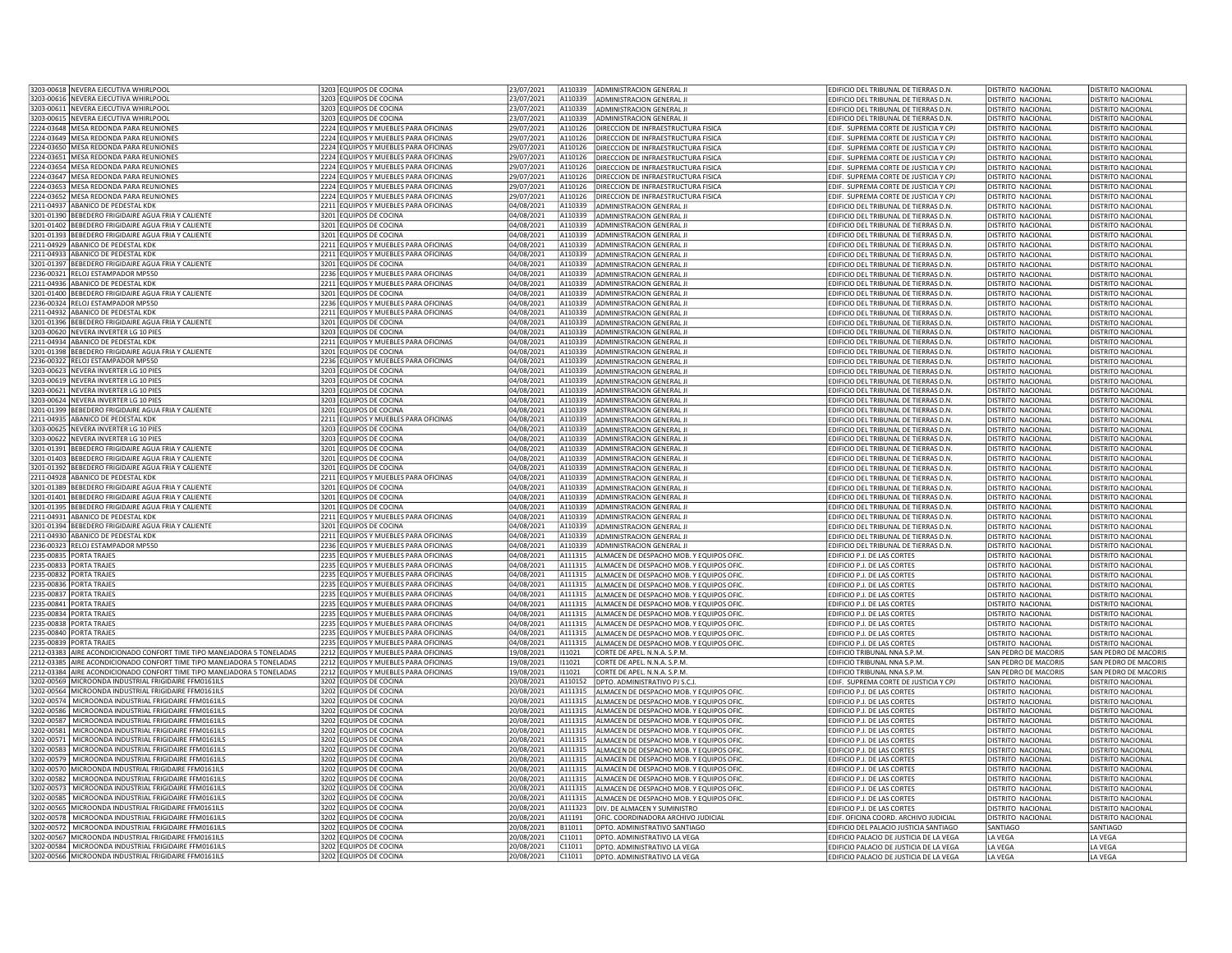| 3202-00568 MICROONDA INDUSTRIAL FRIGIDAIRE FEMO161ILS     | 3202 EQUIPOS DE COCINA               | 20/08/2021 | C <sub>1301</sub> | EDIFICIO PALACIO DE JUSTICIA CONSTANZA | EDIFICIO PALACIO DE JUSTICIA CONSTANZA       | <b>CONSTANZA</b>         | LA VEGA                  |
|-----------------------------------------------------------|--------------------------------------|------------|-------------------|----------------------------------------|----------------------------------------------|--------------------------|--------------------------|
| 3202-00577 MICROONDA INDUSTRIAL FRIGIDAIRE FFM0161ILS     | 3202 EQUIPOS DE COCINA               | 0/08/2021  | C21012            | CAMARA PENAL JDO, 1RA, INST, ESPAILLAT | EDIF. PALACIO JUSTICIA ESPAILLAT             | <b>ESPAILLAT</b>         | LA VEGA                  |
| 3202-00575   MICROONDA INDUSTRIAL FRIGIDAIRE FFM0161ILS   | 3202 EQUIPOS DE COCINA               | 20/08/2021 | C21015            | JDO. DE PAZ ESPAILLAT                  | EDIF. PALACIO JUSTICIA ESPAILLAT             | <b>FSPAILLAT</b>         | LA VEGA                  |
|                                                           |                                      |            |                   |                                        |                                              |                          |                          |
| 3202-00576 MICROONDA INDUSTRIAL FRIGIDAIRE FFM0161ILS     | 3202 EQUIPOS DE COCINA               | 20/08/2021 | C21015            | JDO. DE PAZ ESPAILLAT                  | EDIF. PALACIO JUSTICIA ESPAILLAT             | ESPAILLAT                | LA VEGA                  |
| 3202-00580 MICROONDA INDUSTRIAL FRIGIDAIRE FFM0161ILS     | 3202 EQUIPOS DE COCINA               | 20/08/2021 | D11011            | DPTO. ADMINISTRATIVO S.F.M.            | EDIF. PALACIO JUSTICIA SAN FCO. MACORIS      | SAN FRANCISCO DE MACORIS | <b>DUARTE</b>            |
| 3202-00563 MICROONDA INDUSTRIAL FRIGIDAIRE FFM0161ILS     | 3202 EQUIPOS DE COCINA               | 20/08/2021 | K18011            | JDO. DE PAZ LOS HIDALGOS               | EDIFICIO DEL JUZ.DE PAZ DE LOS HIDALGOS      | PUERTO PLATA             | PUERTO PLATA             |
| 214-00791 LECTOR DE CODIGO DE BARRAS MODEL 2C-HS26P-2D    | 2214 EQUIPOS Y MUEBLES PARA OFICINAS | 24/08/2021 | A110328           | <b>GERENCIA ADMINISTRATIVA J</b>       | EDIFICIO DEL TRIBUNAL DE TIERRAS D.N.        | <b>DISTRITO NACIONAL</b> | DISTRITO NACIONAL        |
| 2214-00850 LECTOR DE CODIGO DE BARRAS MODEL 2C-HS26P-2D   | 2214 EQUIPOS Y MUEBLES PARA OFICINAS | 24/08/2021 | A110328           | GERENCIA ADMINISTRATIVA JI             | EDIFICIO DEL TRIBUNAL DE TIERRAS D.N.        | DISTRITO NACIONAL        | DISTRITO NACIONAL        |
| 2214-00838 LECTOR DE CODIGO DE BARRAS MODEL 2C-HS26P-2D   | 2214 EQUIPOS Y MUEBLES PARA OFICINAS | 24/08/2021 | A110328           | <b>GERENCIA ADMINISTRATIVA JI</b>      | EDIFICIO DEL TRIBUNAL DE TIERRAS D.N.        | <b>DISTRITO NACIONAL</b> | DISTRITO NACIONAL        |
| 214-00826 LECTOR DE CODIGO DE BARRAS MODEL 2C-HS26P-2D    | 2214 EQUIPOS Y MUEBLES PARA OFICINAS | 4/08/2021  | A110328           | GERENCIA ADMINISTRATIVA JI             | EDIFICIO DEL TRIBUNAL DE TIERRAS D.N.        | DISTRITO NACIONAL        | DISTRITO NACIONAL        |
|                                                           |                                      |            |                   |                                        |                                              |                          |                          |
| 2214-00814 LECTOR DE CODIGO DE BARRAS MODEL 2C-HS26P-2D   | 2214 EQUIPOS Y MUEBLES PARA OFICINAS | 24/08/2021 | A110328           | <b>GERENCIA ADMINISTRATIVA J</b>       | EDIFICIO DEL TRIBUNAL DE TIERRAS D.N.        | <b>DISTRITO NACIONAL</b> | DISTRITO NACIONAL        |
| 2214-00802 LECTOR DE CODIGO DE BARRAS MODEL 2C-HS26P-2D   | 2214 EQUIPOS Y MUEBLES PARA OFICINAS | 24/08/2021 | A110328           | <b>GERENCIA ADMINISTRATIVA JI</b>      | EDIFICIO DEL TRIBUNAL DE TIERRAS D.N.        | <b>DISTRITO NACIONAL</b> | <b>DISTRITO NACIONAL</b> |
| 2306-05182 IMPRESORA TERMICA MONARCH                      | 2306 EQUIPOS DE COMPUTACION          | 24/08/2021 | A110328           | <b>GERENCIA ADMINISTRATIVA I</b>       | <b>FDIFICIO DEL TRIBUNAL DE TIFRRAS D.N.</b> | <b>DISTRITO NACIONAL</b> | DISTRITO NACIONAL        |
| 2214-00832 LECTOR DE CODIGO DE BARRAS MODEL 2C-HS26P-2D   | 2214 EQUIPOS Y MUEBLES PARA OFICINAS | 24/08/2021 | A110328           | <b>GERENCIA ADMINISTRATIVA JI</b>      | EDIFICIO DEL TRIBUNAL DE TIERRAS D.N.        | <b>DISTRITO NACIONAL</b> | <b>DISTRITO NACIONAL</b> |
| 2214-00820 LECTOR DE CODIGO DE BARRAS MODEL 2C-HS26P-2D   | 2214 EQUIPOS Y MUEBLES PARA OFICINAS | 24/08/2021 | A110328           | <b>GERENCIA ADMINISTRATIVA JI</b>      | EDIFICIO DEL TRIBUNAL DE TIERRAS D.N.        | DISTRITO NACIONAL        | DISTRITO NACIONAL        |
| 2214-00808 LECTOR DE CODIGO DE BARRAS MODEL 2C-HS26P-2D   | 2214 FOUIPOS Y MUFBLES PARA OFICINAS | 24/08/2021 | A110328           | <b>GERENCIA ADMINISTRATIVA J</b>       | EDIFICIO DEL TRIBUNAL DE TIERRAS D.N         | <b>DISTRITO NACIONAL</b> | <b>DISTRITO NACIONAL</b> |
|                                                           |                                      |            |                   |                                        |                                              |                          |                          |
| 2214-00796 LECTOR DE CODIGO DE BARRAS MODEL 2C-HS26P-2D   | 2214 EQUIPOS Y MUEBLES PARA OFICINAS | 24/08/2021 | A110328           | <b>GERENCIA ADMINISTRATIVA II</b>      | EDIFICIO DEL TRIBUNAL DE TIERRAS D.N         | <b>DISTRITO NACIONAL</b> | DISTRITO NACIONAL        |
| 2214-00844 LECTOR DE CODIGO DE BARRAS MODEL 2C-HS26P-2D   | 2214 EQUIPOS Y MUEBLES PARA OFICINAS | 4/08/2021  | A110328           | GERENCIA ADMINISTRATIVA JI             | EDIFICIO DEL TRIBUNAL DE TIERRAS D.N.        | DISTRITO NACIONAL        | DISTRITO NACIONAL        |
| 2214-00823 LECTOR DE CODIGO DE BARRAS MODEL 2C-HS26P-2D   | 2214 EQUIPOS Y MUEBLES PARA OFICINAS | 24/08/2021 | A110328           | <b>GERENCIA ADMINISTRATIVA JI</b>      | EDIFICIO DEL TRIBUNAL DE TIERRAS D.N         | <b>DISTRITO NACIONAL</b> | <b>DISTRITO NACIONAL</b> |
| 2214-00811 LECTOR DE CODIGO DE BARRAS MODEL 2C-HS26P-2D   | 2214 EQUIPOS Y MUEBLES PARA OFICINAS | 24/08/2021 | A110328           | <b>GERENCIA ADMINISTRATIVA JI</b>      | EDIFICIO DEL TRIBUNAL DE TIERRAS D.N.        | <b>DISTRITO NACIONAL</b> | <b>DISTRITO NACIONAL</b> |
| 214-00799 LECTOR DE CODIGO DE BARRAS MODEL 2C-HS26P-2D    | 2214 EQUIPOS Y MUEBLES PARA OFICINAS | 24/08/2021 | A110328           | <b>GERENCIA ADMINISTRATIVA JI</b>      | EDIFICIO DEL TRIBUNAL DE TIERRAS D.N.        | <b>DISTRITO NACIONAL</b> | <b>DISTRITO NACIONAL</b> |
| 214-00847 LECTOR DE CODIGO DE BARRAS MODEL 2C-HS26P-2D    | 2214 EQUIPOS Y MUEBLES PARA OFICINAS | 24/08/2021 | A110328           | <b>GERENCIA ADMINISTRATIVA JI</b>      | EDIFICIO DEL TRIBUNAL DE TIERRAS D.N.        | DISTRITO NACIONAL        | DISTRITO NACIONAL        |
|                                                           |                                      |            |                   |                                        |                                              |                          |                          |
| 214-00835 LECTOR DE CODIGO DE BARRAS MODEL 2C-HS26P-2D    | 2214 EQUIPOS Y MUEBLES PARA OFICINAS | 24/08/2021 | A110328           | <b>GERENCIA ADMINISTRATIVA JI</b>      | EDIFICIO DEL TRIBUNAL DE TIERRAS D.N.        | DISTRITO NACIONAL        | DISTRITO NACIONAL        |
| 2214-00846 LECTOR DE CODIGO DE BARRAS MODEL 2C-HS26P-2D   | 2214 EQUIPOS Y MUEBLES PARA OFICINAS | 24/08/2021 | A110328           | <b>GERENCIA ADMINISTRATIVA JI</b>      | EDIFICIO DEL TRIBUNAL DE TIERRAS D.N.        | <b>DISTRITO NACIONAL</b> | <b>DISTRITO NACIONAL</b> |
| 214-00834 LECTOR DE CODIGO DE BARRAS MODEL 2C-HS26P-2D    | 2214 EQUIPOS Y MUEBLES PARA OFICINAS | 4/08/2021  | A110328           | <b>GERENCIA ADMINISTRATIVA II</b>      | FDIFICIO DEL TRIBUNAL DE TIFRRAS D.N.        | DISTRITO NACIONAL        | DISTRITO NACIONAL        |
| 214-00822 LECTOR DE CODIGO DE BARRAS MODEL 2C-HS26P-2D    | 2214 EQUIPOS Y MUEBLES PARA OFICINAS | 24/08/2021 | A110328           | <b>GERENCIA ADMINISTRATIVA JI</b>      | EDIFICIO DEL TRIBUNAL DE TIERRAS D.N.        | <b>DISTRITO NACIONAL</b> | DISTRITO NACIONAL        |
| 2214-00810 LECTOR DE CODIGO DE BARRAS MODEL 2C-HS26P-2D   | 2214 EQUIPOS Y MUEBLES PARA OFICINAS | 24/08/2021 | A110328           | <b>GERENCIA ADMINISTRATIVA JI</b>      | EDIFICIO DEL TRIBUNAL DE TIERRAS D.N.        | <b>DISTRITO NACIONAL</b> | DISTRITO NACIONAL        |
| 2214-00798 LECTOR DE CODIGO DE BARRAS MODEL 2C-HS26P-2D   | 2214 EQUIPOS Y MUEBLES PARA OFICINAS | 24/08/2021 | A110328           | <b>GERENCIA ADMINISTRATIVA J</b>       | EDIFICIO DEL TRIBUNAL DE TIERRAS D.N.        | <b>DISTRITO NACIONAL</b> | <b>DISTRITO NACIONAL</b> |
| 2214-00829 LECTOR DE CODIGO DE BARRAS MODEL 2C-HS26P-2D   | 2214 EQUIPOS Y MUEBLES PARA OFICINAS | 24/08/2021 | A110328           | <b>GERENCIA ADMINISTRATIVA JI</b>      | EDIFICIO DEL TRIBUNAL DE TIERRAS D.N.        | <b>DISTRITO NACIONAL</b> | DISTRITO NACIONAL        |
|                                                           |                                      |            |                   |                                        |                                              |                          |                          |
| 2214-00848 LECTOR DE CODIGO DE BARRAS MODEL 2C-HS26P-2D   | 2214 EQUIPOS Y MUEBLES PARA OFICINAS | 24/08/2021 | A110328           | <b>GERENCIA ADMINISTRATIVA J</b>       | EDIFICIO DEL TRIBUNAL DE TIERRAS D.N.        | <b>DISTRITO NACIONAL</b> | DISTRITO NACIONAL        |
| 2214-00836 LECTOR DE CODIGO DE BARRAS MODEL 2C-HS26P-2D   | 2214 EQUIPOS Y MUEBLES PARA OFICINAS | 24/08/2021 | A110328           | GERENCIA ADMINISTRATIVA JI             | EDIFICIO DEL TRIBUNAL DE TIERRAS D.N.        | <b>DISTRITO NACIONAL</b> | DISTRITO NACIONAL        |
| 2214-00824 LECTOR DE CODIGO DE BARRAS MODEL 2C-HS26P-2D   | 2214 FOUIPOS Y MUFBLES PARA OFICINAS | 24/08/2021 | A110328           | <b>GERENCIA ADMINISTRATIVA I</b>       | FDIFICIO DEI TRIBUNAL DE TIFRRAS D.N.        | DISTRITO NACIONAL        | DISTRITO NACIONAL        |
| 2214-00812 LECTOR DE CODIGO DE BARRAS MODEL 2C-HS26P-2D   | 2214 EQUIPOS Y MUEBLES PARA OFICINAS | 4/08/2021  | A110328           | <b>GERENCIA ADMINISTRATIVA JI</b>      | EDIFICIO DEL TRIBUNAL DE TIERRAS D.N         | <b>DISTRITO NACIONAL</b> | DISTRITO NACIONAL        |
| 2214-00800 LECTOR DE CODIGO DE BARRAS MODEL 2C-HS26P-2D   | 2214 EQUIPOS Y MUEBLES PARA OFICINAS | 24/08/2021 | A110328           | <b>GERENCIA ADMINISTRATIVA JI</b>      | EDIFICIO DEL TRIBUNAL DE TIERRAS D.N.        | DISTRITO NACIONAL        | DISTRITO NACIONAL        |
| 2214-00777 LECTOR DE CODIGO DE BARRAS MODEL 2C-HS26P-2D   | 2214 EQUIPOS Y MUEBLES PARA OFICINAS |            | A110328           |                                        |                                              | <b>DISTRITO NACIONAL</b> | <b>DISTRITO NACIONAL</b> |
|                                                           |                                      | 24/08/2021 |                   | <b>GERENCIA ADMINISTRATIVA JI</b>      | EDIFICIO DEL TRIBUNAL DE TIERRAS D.N.        |                          |                          |
| 214-00778 LECTOR DE CODIGO DE BARRAS MODEL 2C-HS26P-2D    | 2214 EQUIPOS Y MUEBLES PARA OFICINAS | 24/08/2021 | A110328           | <b>GERENCIA ADMINISTRATIVA I</b>       | EDIFICIO DEL TRIBUNAL DE TIERRAS D.N         | <b>DISTRITO NACIONAL</b> | DISTRITO NACIONAL        |
| 214-00843 LECTOR DE CODIGO DE BARRAS MODEL 2C-HS26P-2D    | 2214 EQUIPOS Y MUEBLES PARA OFICINAS | 24/08/2021 | A110328           | <b>GERENCIA ADMINISTRATIVA JI</b>      | EDIFICIO DEL TRIBUNAL DE TIERRAS D.N.        | <b>DISTRITO NACIONAL</b> | DISTRITO NACIONAL        |
| 2214-00862 LECTOR DE CODIGO DE BARRAS MODEL 2C-HS26P-2D   | 2214 EQUIPOS Y MUEBLES PARA OFICINAS | 24/08/2021 | A110328           | <b>GERENCIA ADMINISTRATIVA JI</b>      | EDIFICIO DEL TRIBUNAL DE TIERRAS D.N.        | DISTRITO NACIONAL        | DISTRITO NACIONAL        |
| 2214-00776 LECTOR DE CODIGO DE BARRAS MODEL 2C-HS26P-2D   | 2214 EQUIPOS Y MUEBLES PARA OFICINAS | 24/08/2021 | A110328           | GERENCIA ADMINISTRATIVA JI             | EDIFICIO DEL TRIBUNAL DE TIERRAS D.N.        | DISTRITO NACIONAL        | DISTRITO NACIONAL        |
| 2214-00780 LECTOR DE CODIGO DE BARRAS MODEL 2C-HS26P-2D   | 2214 EQUIPOS Y MUEBLES PARA OFICINAS | 24/08/2021 | A110328           | <b>GERENCIA ADMINISTRATIVA JI</b>      | EDIFICIO DEL TRIBUNAL DE TIERRAS D.N         | DISTRITO NACIONAL        | DISTRITO NACIONAL        |
| 214-00819 LECTOR DE CODIGO DE BARRAS MODEL 2C-HS26P-2D    | 2214 EQUIPOS Y MUEBLES PARA OFICINAS | 24/08/2021 | A110328           | <b>GERENCIA ADMINISTRATIVA JI</b>      | EDIFICIO DEL TRIBUNAL DE TIERRAS D.N.        | DISTRITO NACIONAL        | DISTRITO NACIONAL        |
| 214-00807 LECTOR DE CODIGO DE BARRAS MODEL 2C-HS26P-2D    | 2214 EQUIPOS Y MUEBLES PARA OFICINAS |            | A110328           |                                        |                                              |                          |                          |
|                                                           |                                      | 24/08/2021 |                   | <b>GERENCIA ADMINISTRATIVA J</b>       | EDIFICIO DEL TRIBUNAL DE TIERRAS D.N         | <b>DISTRITO NACIONAL</b> | DISTRITO NACIONAL        |
| 2214-00795 LECTOR DE CODIGO DE BARRAS MODEL 2C-HS26P-2D   | 2214 EQUIPOS Y MUEBLES PARA OFICINAS | 24/08/2021 | A110328           | <b>GERENCIA ADMINISTRATIVA J</b>       | EDIFICIO DEL TRIBUNAL DE TIERRAS D.N.        | <b>DISTRITO NACIONAL</b> | <b>DISTRITO NACIONAL</b> |
| 214-00815 LECTOR DE CODIGO DE BARRAS MODEL 2C-HS26P-2D    | 2214 EQUIPOS Y MUEBLES PARA OFICINAS | 24/08/2021 | A110328           | <b>GERENCIA ADMINISTRATIVA I</b>       | <b>FDIFICIO DEL TRIBUNAL DE TIFRRAS D.N.</b> | <b>DISTRITO NACIONAL</b> | DISTRITO NACIONAL        |
| 2214-00803 LECTOR DE CODIGO DE BARRAS MODEL 2C-HS26P-2D   | 2214 EQUIPOS Y MUEBLES PARA OFICINAS | 24/08/2021 | A110328           | <b>GERENCIA ADMINISTRATIVA JI</b>      | EDIFICIO DEL TRIBUNAL DE TIERRAS D.N.        | <b>DISTRITO NACIONAL</b> | <b>DISTRITO NACIONAL</b> |
| 2214-00851 LECTOR DE CODIGO DE BARRAS MODEL 2C-HS26P-2D   | 2214 EQUIPOS Y MUEBLES PARA OFICINAS | 24/08/2021 | A110328           | <b>GERENCIA ADMINISTRATIVA JI</b>      | EDIFICIO DEL TRIBUNAL DE TIERRAS D.N.        | DISTRITO NACIONAL        | DISTRITO NACIONAL        |
| 2214-00839 LECTOR DE CODIGO DE BARRAS MODEL 2C-HS26P-2D   | 2214 FOUIPOS Y MUFBLES PARA OFICINAS | 24/08/2021 | A110328           | <b>GERENCIA ADMINISTRATIVA II</b>      | EDIFICIO DEL TRIBUNAL DE TIERRAS D.N.        | <b>DISTRITO NACIONAL</b> | <b>DISTRITO NACIONAL</b> |
| 2214-00833 LECTOR DE CODIGO DE BARRAS MODEL 2C-HS26P-2D   | 2214 EQUIPOS Y MUEBLES PARA OFICINAS | 24/08/2021 | A110328           | <b>GERENCIA ADMINISTRATIVA JI</b>      | EDIFICIO DEL TRIBUNAL DE TIERRAS D.N.        | DISTRITO NACIONAL        | DISTRITO NACIONAL        |
|                                                           |                                      |            |                   |                                        |                                              |                          |                          |
| 2214-00853 LECTOR DE CODIGO DE BARRAS MODEL 2C-HS26P-2D   | 2214 EQUIPOS Y MUEBLES PARA OFICINAS | 24/08/2021 | A110328           | <b>GERENCIA ADMINISTRATIVA J</b>       | EDIFICIO DEL TRIBUNAL DE TIERRAS D.N.        | DISTRITO NACIONAL        | DISTRITO NACIONAL        |
| 2214-00841 LECTOR DE CODIGO DE BARRAS MODEL 2C-HS26P-2D   | 2214 EQUIPOS Y MUEBLES PARA OFICINAS | 24/08/2021 | A110328           | <b>GERENCIA ADMINISTRATIVA JI</b>      | EDIFICIO DEL TRIBUNAL DE TIERRAS D.N         | <b>DISTRITO NACIONAL</b> | DISTRITO NACIONAL        |
| 2214-00817 LECTOR DE CODIGO DE BARRAS MODEL 2C-HS26P-2D   | 2214 FOUIPOS Y MUFBLES PARA OFICINAS | 24/08/2021 | A110328           | <b>GERENCIA ADMINISTRATIVA JI</b>      | EDIFICIO DEL TRIBUNAL DE TIERRAS D.N.        | <b>DISTRITO NACIONAL</b> | DISTRITO NACIONAL        |
| 214-00805 LECTOR DE CODIGO DE BARRAS MODEL 2C-HS26P-2D    | 2214 EQUIPOS Y MUEBLES PARA OFICINAS | 24/08/2021 | A110328           | <b>GERENCIA ADMINISTRATIVA JI</b>      | EDIFICIO DEL TRIBUNAL DE TIERRAS D.N.        | <b>DISTRITO NACIONAL</b> | DISTRITO NACIONAL        |
| 214-00793 LECTOR DE CODIGO DE BARRAS MODEL 2C-HS26P-2D    | 2214 EQUIPOS Y MUEBLES PARA OFICINAS | 24/08/2021 | A110328           | <b>GERENCIA ADMINISTRATIVA JI</b>      | EDIFICIO DEL TRIBUNAL DE TIERRAS D.N.        | <b>DISTRITO NACIONAL</b> | DISTRITO NACIONAL        |
| 214-00849 LECTOR DE CODIGO DE BARRAS MODEL 2C-HS26P-2D    | 2214 EQUIPOS Y MUEBLES PARA OFICINAS | 24/08/2021 |                   | A110328 GERENCIA ADMINISTRATIVA JI     | EDIFICIO DEL TRIBUNAL DE TIERRAS D.N.        | <b>DISTRITO NACIONAL</b> | DISTRITO NACIONAL        |
| 2214-00837 LECTOR DE CODIGO DE BARRAS MODEL 2C-HS26P-2D   | 2214 EQUIPOS Y MUEBLES PARA OFICINAS | 24/08/2021 | A110328           | <b>GERENCIA ADMINISTRATIVA II</b>      | EDIFICIO DEL TRIBUNAL DE TIERRAS D.N.        | DISTRITO NACIONAL        | DISTRITO NACIONAL        |
|                                                           |                                      |            |                   |                                        |                                              |                          |                          |
| 214-00825 LECTOR DE CODIGO DE BARRAS MODEL 2C-HS26P-2D    | 2214 EQUIPOS Y MUEBLES PARA OFICINAS | 4/08/2021  | A110328           | <b>GERENCIA ADMINISTRATIVA JI</b>      | EDIFICIO DEL TRIBUNAL DE TIERRAS D.N.        | <b>DISTRITO NACIONAL</b> | DISTRITO NACIONAL        |
| LECTOR DE CODIGO DE BARRAS MODEL 2C-HS26P-2D<br>214-00813 | 2214 EQUIPOS Y MUEBLES PARA OFICINAS | 24/08/2021 | A110328           | <b>GERENCIA ADMINISTRATIVA J</b>       | EDIFICIO DEL TRIBUNAL DE TIERRAS D.N         | <b>DISTRITO NACIONAL</b> | DISTRITO NACIONAL        |
| 2214-00801 LECTOR DE CODIGO DE BARRAS MODEL 2C-HS26P-2D   | 2214 EQUIPOS Y MUEBLES PARA OFICINAS | 24/08/2021 | A110328           | <b>GERENCIA ADMINISTRATIVA JI</b>      | EDIFICIO DEL TRIBUNAL DE TIERRAS D.N.        | <b>DISTRITO NACIONAL</b> | <b>DISTRITO NACIONAL</b> |
| 2214-00831 LECTOR DE CODIGO DE BARRAS MODEL 2C-HS26P-2D   | 2214 EQUIPOS Y MUEBLES PARA OFICINAS | 24/08/2021 | A110328           | <b>GERENCIA ADMINISTRATIVA I</b>       | EDIFICIO DEL TRIBUNAL DE TIERRAS D.N         | <b>DISTRITO NACIONAL</b> | <b>DISTRITO NACIONAL</b> |
| 2214-00854 LECTOR DE CODIGO DE BARRAS MODEL 2C-HS26P-2D   | 2214 EQUIPOS Y MUEBLES PARA OFICINAS | 24/08/2021 | A110328           | <b>GERENCIA ADMINISTRATIVA JI</b>      | EDIFICIO DEL TRIBUNAL DE TIERRAS D.N.        | DISTRITO NACIONAL        | DISTRITO NACIONAL        |
| 2214-00842 LECTOR DE CODIGO DE BARRAS MODEL 2C-HS26P-2D   | 2214 EQUIPOS Y MUEBLES PARA OFICINAS | 24/08/2021 | A110328           | <b>GERENCIA ADMINISTRATIVA J</b>       | EDIFICIO DEL TRIBUNAL DE TIERRAS D.N         | <b>DISTRITO NACIONAL</b> | DISTRITO NACIONAL        |
|                                                           |                                      |            |                   |                                        |                                              |                          |                          |
| 2214-00818 LECTOR DE CODIGO DE BARRAS MODEL 2C-HS26P-2D   | 2214 EQUIPOS Y MUEBLES PARA OFICINAS | 24/08/2021 | A110328           | <b>GERENCIA ADMINISTRATIVA JI</b>      | EDIFICIO DEL TRIBUNAL DE TIERRAS D.N.        | <b>DISTRITO NACIONAL</b> | <b>DISTRITO NACIONAL</b> |
| 2214-00806 LECTOR DE CODIGO DE BARRAS MODEL 2C-HS26P-2D   | 2214 EQUIPOS Y MUEBLES PARA OFICINAS | 4/08/2021  | A110328           | <b>GERENCIA ADMINISTRATIVA II</b>      | FDIFICIO DEL TRIBUNAL DE TIFRRAS D.N.        | DISTRITO NACIONAL        | DISTRITO NACIONAL        |
| 2214-00794 LECTOR DE CODIGO DE BARRAS MODEL 2C-HS26P-2D   | 2214 EQUIPOS Y MUEBLES PARA OFICINAS | 4/08/2021  | A110328           | GERENCIA ADMINISTRATIVA JI             | EDIFICIO DEL TRIBUNAL DE TIERRAS D.N.        | DISTRITO NACIONAL        | DISTRITO NACIONAL        |
| 2214-00857 LECTOR DE CODIGO DE BARRAS MODEL 2C-HS26P-2D   | 2214 EQUIPOS Y MUEBLES PARA OFICINAS | 24/08/2021 | A110328           | <b>GERENCIA ADMINISTRATIVA JI</b>      | EDIFICIO DEL TRIBUNAL DE TIERRAS D.N         | <b>DISTRITO NACIONAL</b> | DISTRITO NACIONAL        |
| 2214-00775 LECTOR DE CODIGO DE BARRAS MODEL 2C-HS26P-2D   | 2214 EQUIPOS Y MUEBLES PARA OFICINAS | 24/08/2021 | A110328           | <b>GERENCIA ADMINISTRATIVA JI</b>      | EDIFICIO DEL TRIBUNAL DE TIERRAS D.N.        | <b>DISTRITO NACIONAL</b> | <b>DISTRITO NACIONAL</b> |
| 214-00790 LECTOR DE CODIGO DE BARRAS MODEL 2C-HS26P-2D    | 2214 EQUIPOS Y MUEBLES PARA OFICINAS | 24/08/2021 | A110328           | <b>GERENCIA ADMINISTRATIVA II</b>      | <b>FDIFICIO DEL TRIBUNAL DE TIFRRAS D.N.</b> | <b>DISTRITO NACIONAL</b> | DISTRITO NACIONAL        |
| 214-00859 LECTOR DE CODIGO DE BARRAS MODEL 2C-HS26P-2D    | 2214 EQUIPOS Y MUEBLES PARA OFICINAS | 24/08/2021 | A110328           | <b>GERENCIA ADMINISTRATIVA JI</b>      | EDIFICIO DEL TRIBUNAL DE TIERRAS D.N.        | <b>DISTRITO NACIONAL</b> | DISTRITO NACIONAL        |
|                                                           |                                      |            |                   |                                        |                                              |                          |                          |
| 214-00781 LECTOR DE CODIGO DE BARRAS MODEL 2C-HS26P-2D    | 2214 EQUIPOS Y MUEBLES PARA OFICINAS | 24/08/2021 |                   | A110328 GERENCIA ADMINISTRATIVA JI     | EDIFICIO DEL TRIBUNAL DE TIERRAS D.N.        | DISTRITO NACIONAL        | DISTRITO NACIONAL        |
| 2214-00786 LECTOR DE CODIGO DE BARRAS MODEL 2C-HS26P-2D   | 2214 EQUIPOS Y MUEBLES PARA OFICINAS | 24/08/2021 | A110328           | <b>GERENCIA ADMINISTRATIVA JI</b>      | EDIFICIO DEL TRIBUNAL DE TIERRAS D.N.        | <b>DISTRITO NACIONAL</b> | DISTRITO NACIONAL        |
| 2214-00783 LECTOR DE CODIGO DE BARRAS MODEL 2C-HS26P-2D   | 2214 EQUIPOS Y MUEBLES PARA OFICINAS | 24/08/2021 | A110328           | GERENCIA ADMINISTRATIVA JI             | EDIFICIO DEL TRIBUNAL DE TIERRAS D.N         | DISTRITO NACIONAL        | DISTRITO NACIONAL        |
| 214-00773 LECTOR DE CODIGO DE BARRAS MODEL 2C-HS26P-2D    | 2214 EQUIPOS Y MUEBLES PARA OFICINAS | 24/08/2021 | A110328           | <b>GERENCIA ADMINISTRATIVA JI</b>      | EDIFICIO DEL TRIBUNAL DE TIERRAS D.N.        | <b>DISTRITO NACIONAL</b> | DISTRITO NACIONAL        |
| 2214-00774 LECTOR DE CODIGO DE BARRAS MODEL 2C-HS26P-2D   | 2214 EQUIPOS Y MUEBLES PARA OFICINAS | 24/08/2021 | A110328           | <b>GERENCIA ADMINISTRATIVA J</b>       | EDIFICIO DEL TRIBUNAL DE TIERRAS D.N.        | <b>DISTRITO NACIONAL</b> | DISTRITO NACIONAL        |
| 2214-00789 LECTOR DE CODIGO DE BARRAS MODEL 2C-HS26P-2D   | 2214 EQUIPOS Y MUEBLES PARA OFICINAS | 24/08/2021 | A110328           | <b>GERENCIA ADMINISTRATIVA I</b>       | EDIFICIO DEL TRIBUNAL DE TIERRAS D.N         | <b>DISTRITO NACIONAL</b> | <b>DISTRITO NACIONAL</b> |
| 2214-00860 LECTOR DE CODIGO DE BARRAS MODEL 2C-HS26P-2D   | 2214 EQUIPOS Y MUEBLES PARA OFICINAS | 24/08/2021 | A110328           | <b>GERENCIA ADMINISTRATIVA JI</b>      | EDIFICIO DEL TRIBUNAL DE TIERRAS D.N         | <b>DISTRITO NACIONAL</b> | DISTRITO NACIONAL        |
|                                                           |                                      |            |                   |                                        |                                              |                          |                          |
| 2214-00782 LECTOR DE CODIGO DE BARRAS MODEL 2C-HS26P-2D   | 2214 EQUIPOS Y MUEBLES PARA OFICINAS | 24/08/2021 | A110328           | <b>GERENCIA ADMINISTRATIVA JI</b>      | EDIFICIO DEL TRIBUNAL DE TIERRAS D.N         | <b>DISTRITO NACIONAL</b> | DISTRITO NACIONAL        |
| 2214-00858 LECTOR DE CODIGO DE BARRAS MODEL 2C-HS26P-2D   | 2214 EQUIPOS Y MUEBLES PARA OFICINAS | 24/08/2021 | A110328           | <b>GERENCIA ADMINISTRATIVA JI</b>      | EDIFICIO DEL TRIBUNAL DE TIERRAS D.N.        | <b>DISTRITO NACIONAL</b> | DISTRITO NACIONAL        |
| 2214-00855 LECTOR DE CODIGO DE BARRAS MODEL 2C-HS26P-2D   | 2214 EQUIPOS Y MUEBLES PARA OFICINAS | 24/08/2021 | A110328           | <b>GFRENCIA ADMINISTRATIVA II</b>      | EDIFICIO DEL TRIBUNAL DE TIERRAS D.N.        | <b>DISTRITO NACIONAL</b> | DISTRITO NACIONAL        |
| 2214-00779 LECTOR DE CODIGO DE BARRAS MODEL 2C-HS26P-2D   | 2214 EQUIPOS Y MUEBLES PARA OFICINAS | 24/08/2021 | A110328           | <b>GERENCIA ADMINISTRATIVA JI</b>      | EDIFICIO DEL TRIBUNAL DE TIERRAS D.N.        | DISTRITO NACIONAL        | DISTRITO NACIONAL        |
| 2214-00797 LECTOR DE CODIGO DE BARRAS MODEL 2C-HS26P-2D   | 2214 EQUIPOS Y MUEBLES PARA OFICINAS | 24/08/2021 |                   | A110328 GERENCIA ADMINISTRATIVA JI     | EDIFICIO DEL TRIBUNAL DE TIERRAS D.N         | <b>DISTRITO NACIONAL</b> | <b>DISTRITO NACIONAL</b> |
|                                                           |                                      |            |                   |                                        |                                              |                          |                          |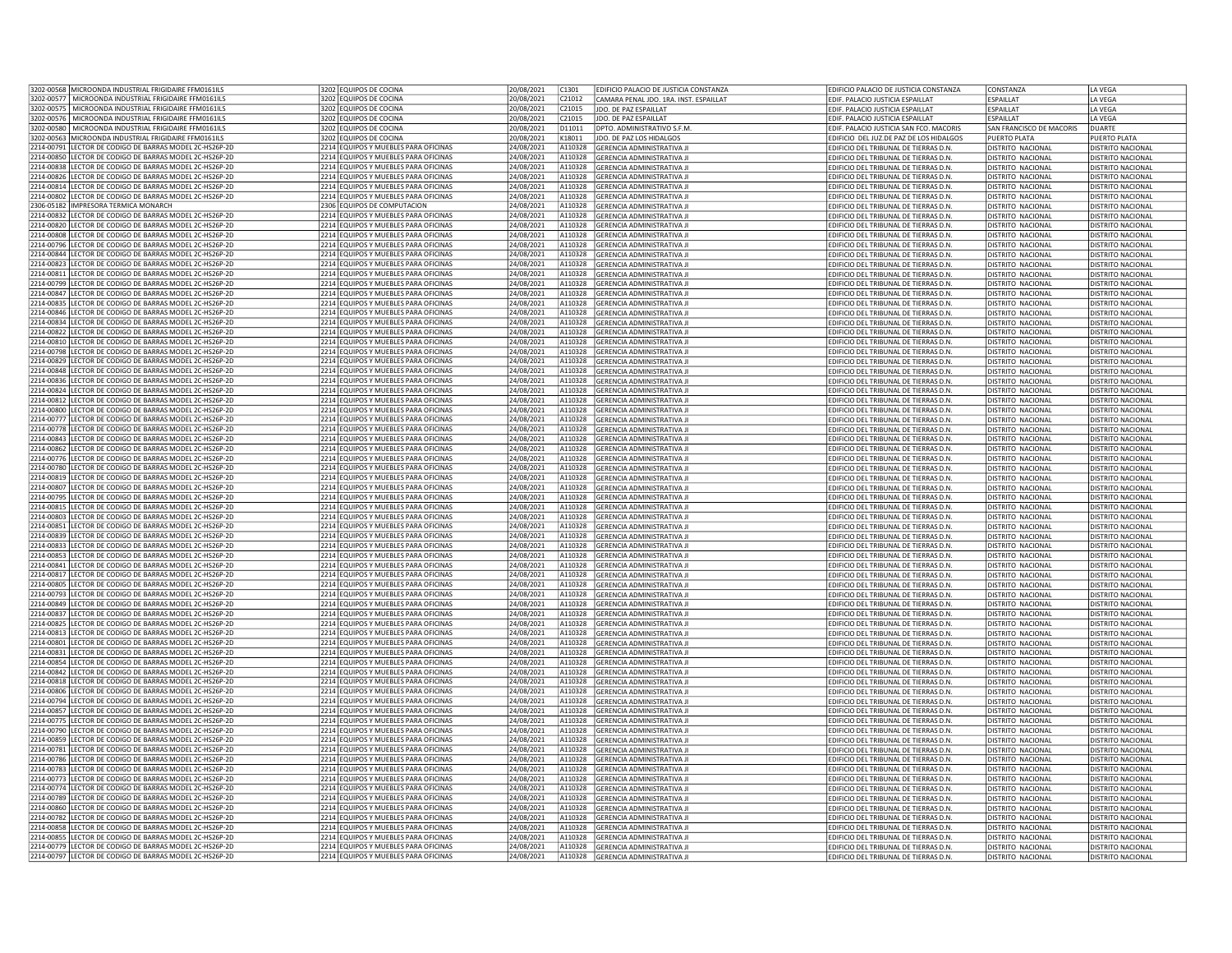| 2214-00809 LECTOR DE CODIGO DE BARRAS MODEL 2C-HS26P-2D                                                        | 2214 EQUIPOS Y MUEBLES PARA OFICINAS                                                    | 24/08/2021               |                    | A110328 GERENCIA ADMINISTRATIVA JI                                                                 | EDIFICIO DEL TRIBUNAL DE TIERRAS D.N.                      | <b>DISTRITO NACIONAL</b>                             | DISTRITO NACIONAL                                    |
|----------------------------------------------------------------------------------------------------------------|-----------------------------------------------------------------------------------------|--------------------------|--------------------|----------------------------------------------------------------------------------------------------|------------------------------------------------------------|------------------------------------------------------|------------------------------------------------------|
| 2214-00821 LECTOR DE CODIGO DE BARRAS MODEL 2C-HS26P-2D                                                        | 2214 EQUIPOS Y MUEBLES PARA OFICINAS                                                    | 24/08/2021               | A110328            | <b>GERENCIA ADMINISTRATIVA II</b>                                                                  | EDIFICIO DEL TRIBUNAL DE TIERRAS D.N.                      | DISTRITO NACIONAL                                    | DISTRITO NACIONAL                                    |
| 2214-00845 LECTOR DE CODIGO DE BARRAS MODEL 2C-HS26P-2D                                                        | 2214 EQUIPOS Y MUEBLES PARA OFICINAS                                                    | 24/08/2021               | A110328            | <b>GERENCIA ADMINISTRATIVA JI</b>                                                                  | EDIFICIO DEL TRIBUNAL DE TIERRAS D.N.                      | DISTRITO NACIONAL                                    | DISTRITO NACIONAL                                    |
| 2306-05183 IMPRESORA TERMICA MONARCH                                                                           | 2306 EQUIPOS DE COMPUTACION                                                             | 24/08/2021               | A110328            | <b>GERENCIA ADMINISTRATIVA JI</b>                                                                  | EDIFICIO DEL TRIBUNAL DE TIERRAS D.N.                      | <b>DISTRITO NACIONAL</b>                             | DISTRITO NACIONAL                                    |
| 2214-00856 LECTOR DE CODIGO DE BARRAS MODEL 2C-HS26P-2D                                                        | 2214 EQUIPOS Y MUEBLES PARA OFICINAS                                                    | 24/08/2021               | A110328            | <b>GERENCIA ADMINISTRATIVA JI</b>                                                                  | EDIFICIO DEL TRIBUNAL DE TIERRAS D.N.                      | DISTRITO NACIONAL                                    | <b>DISTRITO NACIONAL</b>                             |
| 2214-00771 LECTOR DE CODIGO DE BARRAS MODEL 2C-HS26P-2D                                                        | 2214 EQUIPOS Y MUEBLES PARA OFICINAS                                                    | 24/08/2021               | A110328            | <b>GERENCIA ADMINISTRATIVA JI</b>                                                                  | EDIFICIO DEL TRIBUNAL DE TIERRAS D.N.                      | <b>DISTRITO NACIONAL</b>                             | <b>DISTRITO NACIONAL</b>                             |
| 2214-00787 LECTOR DE CODIGO DE BARRAS MODEL 2C-HS26P-2D                                                        | 2214 EQUIPOS Y MUEBLES PARA OFICINAS                                                    | 24/08/2021               | A110328            | GERENCIA ADMINISTRATIVA JI                                                                         | EDIFICIO DEL TRIBUNAL DE TIERRAS D.N.                      | DISTRITO NACIONAL                                    | DISTRITO NACIONAL                                    |
| 2214-00784 LECTOR DE CODIGO DE BARRAS MODEL 2C-HS26P-2D                                                        | 2214 EQUIPOS Y MUEBLES PARA OFICINAS                                                    | 24/08/2021               | A110328            | <b>GERENCIA ADMINISTRATIVA JI</b>                                                                  | EDIFICIO DEL TRIBUNAL DE TIERRAS D.N.                      | <b>DISTRITO NACIONAL</b>                             | DISTRITO NACIONAL                                    |
| 2214-00772 LECTOR DE CODIGO DE BARRAS MODEL 2C-HS26P-2D                                                        | 2214 EQUIPOS Y MUEBLES PARA OFICINAS                                                    | 24/08/2021               | A110328            | GERENCIA ADMINISTRATIVA JI                                                                         | EDIFICIO DEL TRIBUNAL DE TIERRAS D.N.                      | DISTRITO NACIONAL                                    | DISTRITO NACIONAL                                    |
| 2214-00861 LECTOR DE CODIGO DE BARRAS MODEL 2C-HS26P-2D                                                        | 2214 EQUIPOS Y MUEBLES PARA OFICINAS                                                    | 24/08/2021               | A110328            | GERENCIA ADMINISTRATIVA JI                                                                         | EDIFICIO DEL TRIBUNAL DE TIERRAS D.N.                      | DISTRITO NACIONAL                                    | DISTRITO NACIONAL                                    |
| ECTOR DE CODIGO DE BARRAS MODEL 2C-HS26P-2D<br>2214-00788                                                      | 2214 EQUIPOS Y MUEBLES PARA OFICINAS                                                    | 24/08/2021               | A110328            | GERENCIA ADMINISTRATIVA JI                                                                         | EDIFICIO DEL TRIBUNAL DE TIERRAS D.N.                      | DISTRITO NACIONAL                                    | <b>DISTRITO NACIONAL</b>                             |
| 2214-00785 LECTOR DE CODIGO DE BARRAS MODEL 2C-HS26P-2D                                                        | 2214 EQUIPOS Y MUEBLES PARA OFICINAS                                                    | 24/08/2021               | A110328            | <b>GERENCIA ADMINISTRATIVA JI</b>                                                                  | EDIFICIO DEL TRIBUNAL DE TIERRAS D.N.                      | DISTRITO NACIONAL                                    | DISTRITO NACIONAL                                    |
| LECTOR DE CODIGO DE BARRAS MODEL 2C-HS26P-2D<br>2214-00852                                                     | 2214 EQUIPOS Y MUEBLES PARA OFICINAS                                                    | 24/08/2021               | A110328            | <b>GERENCIA ADMINISTRATIVA JI</b>                                                                  | EDIFICIO DEL TRIBUNAL DE TIERRAS D.N.                      | <b>DISTRITO NACIONAL</b>                             | <b>DISTRITO NACIONAL</b>                             |
| 2214-00840<br>LECTOR DE CODIGO DE BARRAS MODEL 2C-HS26P-2D                                                     | 2214 EQUIPOS Y MUEBLES PARA OFICINAS                                                    | 24/08/2021               | A110328            | <b>GERENCIA ADMINISTRATIVA JI</b>                                                                  | EDIFICIO DEL TRIBUNAL DE TIERRAS D.N.                      | DISTRITO NACIONAL                                    | DISTRITO NACIONAL                                    |
| 2214-00828 LECTOR DE CODIGO DE BARRAS MODEL 2C-HS26P-2D                                                        | 2214 EQUIPOS Y MUEBLES PARA OFICINAS                                                    | 24/08/2021               | A110328            | <b>GERENCIA ADMINISTRATIVA JI</b>                                                                  | EDIFICIO DEL TRIBUNAL DE TIERRAS D.N.                      | DISTRITO NACIONAL                                    | <b>DISTRITO NACIONAL</b>                             |
| 2214-00816  LECTOR DE CODIGO DE BARRAS MODEL 2C-HS26P-2D                                                       | 2214 EQUIPOS Y MUEBLES PARA OFICINAS                                                    | 24/08/2021               | A110328            | GERENCIA ADMINISTRATIVA JI                                                                         | EDIFICIO DEL TRIBUNAL DE TIERRAS D.N.                      | DISTRITO NACIONAL                                    | DISTRITO NACIONAL                                    |
| 2214-00804 I FCTOR DE CODIGO DE BARRAS MODEL 2C-HS26P-2D                                                       | 2214 FOUIPOS Y MUFBLES PARA OFICINAS                                                    | 24/08/2021               | A110328            | GERENCIA ADMINISTRATIVA JI                                                                         | EDIFICIO DEL TRIBUNAL DE TIERRAS D.N.                      | DISTRITO NACIONAL                                    | DISTRITO NACIONAL                                    |
| 2214-00792<br>LECTOR DE CODIGO DE BARRAS MODEL 2C-HS26P-2D                                                     | 2214 EQUIPOS Y MUEBLES PARA OFICINAS                                                    | 24/08/2021               | A110328            | GERENCIA ADMINISTRATIVA JI                                                                         | EDIFICIO DEL TRIBUNAL DE TIERRAS D.N.                      | DISTRITO NACIONAL                                    | <b>DISTRITO NACIONAL</b>                             |
| 2214-00827 LECTOR DE CODIGO DE BARRAS MODEL 2C-HS26P-2D                                                        | 2214 EQUIPOS Y MUEBLES PARA OFICINAS                                                    | 24/08/2021               | A110331            | UNIDAD SOPORTE TECNICO JI D.N.                                                                     | EDIFICIO DEL TRIBUNAL DE TIERRAS D.N.                      | DISTRITO NACIONAL                                    | DISTRITO NACIONAL                                    |
| 2214-00830 LECTOR DE CODIGO DE BARRAS MODEL 2C-HS26P-2D                                                        | 2214 EQUIPOS Y MUEBLES PARA OFICINAS                                                    | 24/08/2021               | D21017             | TRIBUNAL DE TIERRAS J.O. MARIA T. SANCHE                                                           | EDIFICIO PALACIO DE JUSTICIA DE NAGUA                      | MARIA TRINIDAD SANCHEZ                               | <b>DUARTE</b>                                        |
| 3808-00512 INVERSOR CARGADOR TRACE 4 KILOS                                                                     | 3808 OTROS ACTIVOS FIJOS                                                                | 25/08/2021               | A110328            | <b>GERENCIA ADMINISTRATIVA II</b>                                                                  | FDIFICIO DEL TRIBUNAL DE TIFRRAS D.N.                      | DISTRITO NACIONAL                                    | <b>DISTRITO NACIONAL</b>                             |
| 3808-00509   INVERSOR CARGADOR TRACE 4 KILOS                                                                   | 3808 OTROS ACTIVOS FIJOS                                                                | 25/08/2021               | A110328            | <b>GERENCIA ADMINISTRATIVA JI</b>                                                                  | EDIFICIO DEL TRIBUNAL DE TIERRAS D.N.                      | DISTRITO NACIONAL                                    | DISTRITO NACIONAL                                    |
| 3808-00513   INVERSOR CARGADOR TRACE 4 KILOS<br>3808-00514 INVERSOR CARGADOR TRACE 4 KILOS                     | 3808 OTROS ACTIVOS FIJOS<br>3808 OTROS ACTIVOS FIJOS                                    | 25/08/2021               | A110328            | <b>GERENCIA ADMINISTRATIVA JI</b>                                                                  | EDIFICIO DEL TRIBUNAL DE TIERRAS D.N.                      | DISTRITO NACIONAL                                    | DISTRITO NACIONAL                                    |
|                                                                                                                |                                                                                         | 25/08/2021               | A110328            | <b>GERENCIA ADMINISTRATIVA JI</b>                                                                  | EDIFICIO DEL TRIBUNAL DE TIERRAS D.N.                      | DISTRITO NACIONAL                                    | DISTRITO NACIONAL                                    |
| 3808-00511 INVERSOR CARGADOR TRACE 4 KILOS                                                                     | 3808 OTROS ACTIVOS FIJOS                                                                | 25/08/2021               | A110328            | GERENCIA ADMINISTRATIVA II                                                                         | FDIFICIO DEL TRIBUNAL DE TIFRRAS D.N.                      | DISTRITO NACIONAL                                    | DISTRITO NACIONAL                                    |
| 3808-00508 IINVERSOR CARGADOR TRACE 4 KILOS                                                                    | 3808<br><b>DTROS ACTIVOS FIJOS</b>                                                      | 25/08/2021               | A110328            | <b>GERENCIA ADMINISTRATIVA JI</b>                                                                  | EDIFICIO DEL TRIBUNAL DE TIERRAS D.N.                      | DISTRITO NACIONAL                                    | <b>DISTRITO NACIONAL</b>                             |
| 2306-05184 IMPRESORA HP LASERJET ENTERPRISE M507DN<br>2306-05187 IMPRESORA HP LASERIET ENTERPRISE M507DN       | 2306 EQUIPOS DE COMPUTACION<br>2306 FOUIPOS DE COMPUTACION                              | 25/08/2021<br>25/08/2021 | A111315            | ALMACEN DE DESPACHO MOB. Y EQUIPOS OFIC                                                            | EDIFICIO P.J. DE LAS CORTES                                | DISTRITO NACIONAL                                    | DISTRITO NACIONAL                                    |
| 2306-05189 IIMPRESORA HP LASERJET ENTERPRISE M507DN                                                            | 2306 EQUIPOS DE COMPUTACION                                                             | 25/08/2021               | A111315<br>A111315 | ALMACEN DE DESPACHO MOB. Y EQUIPOS OFIC<br>ALMACEN DE DESPACHO MOB. Y EQUIPOS OFIC                 | EDIFICIO P.J. DE LAS CORTES<br>EDIFICIO P.J. DE LAS CORTES | DISTRITO NACIONA<br>DISTRITO NACIONAL                | <b>DISTRITO NACIONAL</b><br><b>DISTRITO NACIONAL</b> |
|                                                                                                                |                                                                                         |                          |                    |                                                                                                    |                                                            |                                                      |                                                      |
| 2306-05188  IMPRESORA HP LASERJET ENTERPRISE M507DN<br>2306-05185 IIMPRESORA HP LASERJET ENTERPRISE M507DN     | 2306 EQUIPOS DE COMPUTACION<br>2306 EQUIPOS DE COMPUTACION                              | 25/08/2021               | A111315<br>A111315 | ALMACEN DE DESPACHO MOB. Y EQUIPOS OFIC                                                            | EDIFICIO P.J. DE LAS CORTES                                | DISTRITO NACIONAL                                    | DISTRITO NACIONAL                                    |
| 2306-05186 IIMPRESORA HP LASERIET ENTERPRISE M507DN                                                            | 2306 EQUIPOS DE COMPUTACION                                                             | 25/08/2021<br>25/08/2021 | A111315            | ALMACEN DE DESPACHO MOB. Y EQUIPOS OFIC<br>ALMACEN DE DESPACHO MOB. Y EQUIPOS OFIC                 | EDIFICIO P.J. DE LAS CORTES<br>EDIFICIO P.J. DE LAS CORTES | DISTRITO NACIONAL<br>DISTRITO NACIONAL               | <b>DISTRITO NACIONAL</b><br>DISTRITO NACIONAL        |
| 3808-00510   INVERSOR CARGADOR TRACE 4 KILOS                                                                   | 3808 OTROS ACTIVOS FIJOS                                                                | 25/08/2021               | D11011             | DPTO. ADMINISTRATIVO S.F.M                                                                         | EDIF. PALACIO JUSTICIA SAN FCO. MACORIS                    | SAN FRANCISCO DE MACORIS                             | DUARTE                                               |
| 2215-24425 SILLA OPERATIVA RAYMOND TELA DE MALLA NEGRA                                                         | 2215 EQUIPOS Y MUEBLES PARA OFICINAS                                                    | 27/08/2021               | A110152            | DPTO. ADMINISTRATIVO PJ S.C.J                                                                      | EDIF. SUPREMA CORTE DE JUSTICIA Y CPJ                      | DISTRITO NACIONAL                                    | DISTRITO NACIONAL                                    |
| 2218-14097 SILLON SEMIEJECUTIVO EDDIE EN PIEL GENUINA                                                          | 2218 EQUIPOS Y MUEBLES PARA OFICINAS                                                    | 27/08/2021               | A110152            | DPTO. ADMINISTRATIVO PJ S.C.J                                                                      | EDIF. SUPREMA CORTE DE JUSTICIA Y CPJ                      | DISTRITO NACIONAL                                    | <b>DISTRITO NACIONAL</b>                             |
| 2218-14112 SILLON SEMIEJECUTIVO EDDIE EN PIEL GENUINA                                                          | 2218 EQUIPOS Y MUEBLES PARA OFICINAS                                                    | 27/08/2021               | A11072             | DPTO, ADMVO, N.N.A. D.N.                                                                           | EDIFICIO CORTE NNA DISTRITO NACIONAL                       | DISTRITO NACIONAL                                    | <b>DISTRITO NACIONAL</b>                             |
| 2218-14109 SILLON SEMIEJECUTIVO EDDIE EN PIEL GENUINA                                                          | 2218 EQUIPOS Y MUEBLES PARA OFICINAS                                                    | 27/08/2021               | A11131             | DPTO. ADMVO PJ CORTE DE APELACION                                                                  | EDIFICIO P.J. DE LAS CORTES                                | DISTRITO NACIONAL                                    | DISTRITO NACIONAL                                    |
| 2215-24420 SILLA OPERATIVA RAYMOND TELA DE MALLA NEGRA                                                         | 2215 EQUIPOS Y MUEBLES PARA OFICINAS                                                    | 27/08/2021               | A11131             | DPTO, ADMVO PJ CORTE DE APELACION                                                                  | EDIFICIO P.J. DE LAS CORTES                                | DISTRITO NACIONAL                                    | DISTRITO NACIONAL                                    |
| 2218-14108 SILLON SEMIEJECUTIVO EDDIE EN PIEL GENUINA                                                          | 2218 EQUIPOS Y MUEBLES PARA OFICINAS                                                    | 27/08/2021               | A111313            | 5TA. SALA CAMARA CIVIL JDO/1RA. INST. DN                                                           | EDIFICIO P.J. DE LAS CORTES                                | DISTRITO NACIONAL                                    | DISTRITO NACIONAL                                    |
| 2215-24442 SILLA OPERATIVA RAYMOND TELA DE MALLA NEGRA                                                         | 2215 EQUIPOS Y MUEBLES PARA OFICINAS                                                    | 27/08/2021               | A111313            | 5TA. SALA CAMARA CIVIL JDO/1RA. INST. DN                                                           | EDIFICIO P.J. DE LAS CORTES                                | DISTRITO NACIONAL                                    | DISTRITO NACIONAL                                    |
| 2218-14111 SILLON SEMIEJECUTIVO EDDIE EN PIEL GENUINA                                                          | 2218 EQUIPOS Y MUEBLES PARA OFICINAS                                                    | 27/08/2021               | A111313            | 5TA. SALA CAMARA CIVIL JDO/1RA. INST. DN                                                           | EDIFICIO P.J. DE LAS CORTES                                | DISTRITO NACIONAL                                    | DISTRITO NACIONAL                                    |
| 2215-24421  SILLA OPERATIVA RAYMOND TELA DE MALLA NEGRA                                                        | 2215 EQUIPOS Y MUEBLES PARA OFICINAS                                                    | 27/08/2021               | A111313            | 5TA. SALA CAMARA CIVIL JDO/1RA. INST. DN                                                           | EDIFICIO P.J. DE LAS CORTES                                | DISTRITO NACIONAL                                    | DISTRITO NACIONAL                                    |
| 2215-24443 SILLA OPERATIVA RAYMOND TELA DE MALLA NEGRA                                                         | 2215 EQUIPOS Y MUEBLES PARA OFICINAS                                                    | 27/08/2021               | A111313            | 5TA. SALA CAMARA CIVIL JDO/1RA. INST. DN                                                           | EDIFICIO P.J. DE LAS CORTES                                | <b>DISTRITO NACIONAL</b>                             | <b>DISTRITO NACIONAL</b>                             |
|                                                                                                                |                                                                                         |                          |                    |                                                                                                    |                                                            | <b>DISTRITO NACIONAL</b>                             |                                                      |
|                                                                                                                |                                                                                         |                          | A111313            |                                                                                                    |                                                            |                                                      |                                                      |
| 2215-24434 SILLA OPERATIVA RAYMOND TELA DE MALLA NEGRA                                                         | 2215 EQUIPOS Y MUEBLES PARA OFICINAS                                                    | 27/08/2021<br>27/08/2021 | A111313            | 5TA, SALA CAMARA CIVIL JDO/1RA, INST, DN                                                           | EDIFICIO P.J. DE LAS CORTES                                |                                                      | <b>DISTRITO NACIONAL</b>                             |
| 2215-24424 SILLA OPERATIVA RAYMOND TELA DE MALLA NEGRA                                                         | 2215 EQUIPOS Y MUEBLES PARA OFICINAS                                                    |                          |                    | 5TA. SALA CAMARA CIVIL JDO/1RA. INST. DN                                                           | EDIFICIO P.J. DE LAS CORTES                                | DISTRITO NACIONAL                                    | <b>DISTRITO NACIONAL</b>                             |
| 2218-14110 SILLON SEMIEJECUTIVO EDDIE EN PIEL GENUINA<br>2218-14105 SILLON SEMIEJECUTIVO EDDIE EN PIEL GENUINA | 2218 EQUIPOS Y MUEBLES PARA OFICINAS<br>2218 EQUIPOS Y MUEBLES PARA OFICINAS            | 27/08/2021<br>27/08/2021 | A111314            | A111313   5TA. SALA CAMARA CIVIL JDO/1RA. INST. DN<br>PCIA, CAMARA CIVIL JDO/1RA, INST, DN         | EDIFICIO P.J. DE LAS CORTES                                | DISTRITO NACIONAL<br><b>DISTRITO NACIONAL</b>        | DISTRITO NACIONAL<br><b>DISTRITO NACIONAL</b>        |
|                                                                                                                |                                                                                         |                          | A111315            |                                                                                                    | EDIFICIO P.J. DE LAS CORTES                                | DISTRITO NACIONAL                                    |                                                      |
| 2215-24429 SILLA OPERATIVA RAYMOND TELA DE MALLA NEGRA                                                         | 2215 EQUIPOS Y MUEBLES PARA OFICINAS                                                    | !7/08/2021               |                    | ALMACEN DE DESPACHO MOB. Y EQUIPOS OFIC                                                            | EDIFICIO P.J. DE LAS CORTES                                | DISTRITO NACIONAL                                    | DISTRITO NACIONAL<br>DISTRITO NACIONAL               |
| 3203-00628 NEVERA MIDEA 10 PIES                                                                                | 3203 EQUIPOS DE COCINA                                                                  | 27/08/2021               | A111315<br>A111315 | ALMACEN DE DESPACHO MOB. Y EQUIPOS OFIC.                                                           | EDIFICIO P.J. DE LAS CORTES                                | DISTRITO NACIONAL                                    |                                                      |
| 2215-24428 SILLA OPERATIVA RAYMOND TELA DE MALLA NEGRA<br>3404-00531 CAMARA WEB LOGITECH CONFERENCECAM         | 2215 EQUIPOS Y MUEBLES PARA OFICINAS<br>3404 EQUIPO EDUCACIONAL CIENTIFICO Y RECREATIVO | 27/08/2021<br>27/08/2021 | A111315            | ALMACEN DE DESPACHO MOB. Y EQUIPOS OFIC.                                                           | EDIFICIO P.J. DE LAS CORTES<br>EDIFICIO P.J. DE LAS CORTES | DISTRITO NACIONAL                                    | DISTRITO NACIONAL<br>DISTRITO NACIONAL               |
| 3201-01408 BEBEDERO DAIWA CON BOTELLON OCULTO                                                                  | 3201 EQUIPOS DE COCINA                                                                  | 27/08/2021               | A111315            | ALMACEN DE DESPACHO MOB. Y EQUIPOS OFIC.<br>ALMACEN DE DESPACHO MOB. Y EQUIPOS OFIC                | EDIFICIO P.J. DE LAS CORTES                                | DISTRITO NACIONAL                                    | DISTRITO NACIONAL                                    |
| 3203-00629 NEVERA MIDEA 10 PIES                                                                                | 3203 EQUIPOS DE COCINA                                                                  | 27/08/2021               | A111315            | ALMACEN DE DESPACHO MOB. Y EQUIPOS OFIC                                                            | EDIFICIO P.J. DE LAS CORTES                                | DISTRITO NACIONAL                                    | DISTRITO NACIONAL                                    |
| 3201-01409 BEBEDERO DAIWA CON BOTELLON OCULTO                                                                  | 3201 EQUIPOS DE COCINA                                                                  | 27/08/2021               | A111315            | ALMACEN DE DESPACHO MOB. Y EQUIPOS OFIC                                                            | EDIFICIO P.J. DE LAS CORTES                                | DISTRITO NACIONAL                                    | DISTRITO NACIONAL                                    |
| 3203-00631 NEVERA MIDEA 10 PIES                                                                                | 3203 EQUIPOS DE COCINA                                                                  | 27/08/2021               | A111315            | ALMACEN DE DESPACHO MOB. Y FOUIPOS OFIC                                                            | <b>EDIFICIO P.I. DE LAS CORTES</b>                         | DISTRITO NACIONAL                                    | DISTRITO NACIONAL                                    |
| 2215-24422 SILLA OPERATIVA RAYMOND TELA DE MALLA NEGRA                                                         | 2215 EQUIPOS Y MUEBLES PARA OFICINAS                                                    | 27/08/2021               | A111315            | ALMACEN DE DESPACHO MOB. Y EQUIPOS OFIC                                                            | EDIFICIO P.J. DE LAS CORTES                                | DISTRITO NACIONAL                                    | <b>DISTRITO NACIONAL</b>                             |
| 2215-24432 SILLA OPERATIVA RAYMOND TELA DE MALLA NEGRA                                                         | 2215 EQUIPOS Y MUEBLES PARA OFICINAS                                                    | 27/08/2021               | A111315            | ALMACEN DE DESPACHO MOB. Y EQUIPOS OFIC                                                            | EDIFICIO P.J. DE LAS CORTES                                | DISTRITO NACIONAL                                    | DISTRITO NACIONAL                                    |
| 2218-14104 SILLON SEMIFIECUTIVO EDDIE EN PIEL GENUINA                                                          | 2218 FOUIPOS Y MUFBLES PARA OFICINAS                                                    | 27/08/2021               | A111315            | ALMACEN DE DESPACHO MOB. Y EQUIPOS OFIC                                                            | EDIFICIO P.J. DE LAS CORTES                                | DISTRITO NACIONAL                                    | DISTRITO NACIONAL                                    |
| 2218-14102 SILLON SEMIEJECUTIVO EDDIE EN PIEL GENUINA                                                          | 2218 EQUIPOS Y MUEBLES PARA OFICINAS                                                    | 27/08/2021               | A111315            | ALMACEN DE DESPACHO MOB. Y EQUIPOS OFIC                                                            | <b>EDIFICIO P.I. DE LAS CORTES</b>                         | DISTRITO NACIONAL                                    | DISTRITO NACIONAL                                    |
| 2215-24438 SILLA OPERATIVA RAYMOND TELA DE MALLA NEGRA                                                         | 2215 EQUIPOS Y MUEBLES PARA OFICINAS                                                    | 27/08/2021               | A111315            | ALMACEN DE DESPACHO MOB. Y EQUIPOS OFIC                                                            | EDIFICIO P.J. DE LAS CORTES                                | DISTRITO NACIONAL                                    | <b>DISTRITO NACIONAL</b>                             |
| 2215-24426 SILLA OPERATIVA RAYMOND TELA DE MALLA NEGRA                                                         | 2215 EQUIPOS Y MUEBLES PARA OFICINAS                                                    | 27/08/2021               | A111315            | ALMACEN DE DESPACHO MOB. Y EQUIPOS OFIC.                                                           | EDIFICIO P.J. DE LAS CORTES                                | DISTRITO NACIONAL                                    | DISTRITO NACIONAL                                    |
| 3203-00630 NEVERA MIDEA 10 PIES                                                                                | 3203 FOUIPOS DE COCINA                                                                  | 27/08/2021               | A111315            | ALMACEN DE DESPACHO MOB. Y FOUIPOS OFIC                                                            | <b>EDIFICIO P.I. DE LAS CORTES</b>                         | DISTRITO NACIONAL                                    | DISTRITO NACIONAL                                    |
| 2218-14107 SILLON SEMIEJECUTIVO EDDIE EN PIEL GENUINA                                                          | 2218 EQUIPOS Y MUEBLES PARA OFICINAS                                                    | 27/08/2021               | A111315            | ALMACEN DE DESPACHO MOB. Y EQUIPOS OFIC                                                            | EDIFICIO P.J. DE LAS CORTES                                | DISTRITO NACIONAL                                    | DISTRITO NACIONAL                                    |
| 2402-00301 TELEVISOR SMART 4K LG 65"                                                                           | 2402 EQUIPOS DE COMUNICACION                                                            | 27/08/2021               | A111315            | ALMACEN DE DESPACHO MOB. Y EQUIPOS OFIC                                                            | EDIFICIO P.J. DE LAS CORTES                                | DISTRITO NACIONAL                                    | DISTRITO NACIONAL                                    |
| 2215-24423 SILLA OPERATIVA RAYMOND TELA DE MALLA NEGRA                                                         | 2215 EQUIPOS Y MUEBLES PARA OFICINAS                                                    | 27/08/2021               | A111315            | ALMACEN DE DESPACHO MOB. Y EQUIPOS OFIC                                                            | EDIFICIO P.J. DE LAS CORTES                                | DISTRITO NACIONAL                                    | <b>DISTRITO NACIONAL</b>                             |
| 2215-24419 SILLA OPERATIVA RAYMOND TELA DE MALLA NEGRA                                                         | 2215 EQUIPOS Y MUEBLES PARA OFICINAS                                                    | 27/08/2021               | A111315            | ALMACEN DE DESPACHO MOB. Y EQUIPOS OFIC                                                            | EDIFICIO P.J. DE LAS CORTES                                | DISTRITO NACIONAL                                    | <b>DISTRITO NACIONAL</b>                             |
| 2215-24407 SILLA OPERATIVA RAYMOND TELA DE MALLA NEGRA                                                         | 2215 EQUIPOS Y MUEBLES PARA OFICINAS                                                    | 27/08/2021               | A111315            | ALMACEN DE DESPACHO MOB. Y EQUIPOS OFIC                                                            | EDIFICIO P.J. DE LAS CORTES                                | DISTRITO NACIONAL                                    | DISTRITO NACIONAL                                    |
| 3201-01412 BEBEDERO DAIWA CON BOTELLON OCULTO                                                                  | 3201 EQUIPOS DE COCINA                                                                  | 27/08/2021               | A111315            | ALMACEN DE DESPACHO MOB. Y EQUIPOS OFIC.                                                           | EDIFICIO P.J. DE LAS CORTES                                | DISTRITO NACIONAL                                    | DISTRITO NACIONAL                                    |
| 2215-24437 SILLA OPERATIVA RAYMOND TELA DE MALLA NEGRA                                                         | 2215 EQUIPOS Y MUEBLES PARA OFICINAS                                                    | 27/08/2021               | A111315            | ALMACEN DE DESPACHO MOB. Y EQUIPOS OFIC                                                            | EDIFICIO P.J. DE LAS CORTES                                | DISTRITO NACIONAL                                    | <b>DISTRITO NACIONAL</b>                             |
| 2402-00302 TELEVISOR SMART 4K LG 65"                                                                           | 2402 EQUIPOS DE COMUNICACION                                                            | 27/08/2021               | A111315            | ALMACEN DE DESPACHO MOB. Y EQUIPOS OFIC                                                            | EDIFICIO P.J. DE LAS CORTES                                | <b>DISTRITO NACIONAL</b>                             | DISTRITO NACIONAL                                    |
| 2215-24417 SILLA OPERATIVA RAYMOND TELA DE MALLA NEGRA                                                         | 2215 EQUIPOS Y MUEBLES PARA OFICINAS                                                    | 27/08/2021               | A111315            | ALMACEN DE DESPACHO MOB. Y EQUIPOS OFIC                                                            | EDIFICIO P.J. DE LAS CORTES                                | DISTRITO NACIONAL                                    | <b>DISTRITO NACIONAL</b>                             |
| 2215-24405 SILLA OPERATIVA RAYMOND TELA DE MALLA NEGRA                                                         | 2215 EQUIPOS Y MUEBLES PARA OFICINAS                                                    | 27/08/2021               | A111315            | ALMACEN DE DESPACHO MOB. Y EQUIPOS OFIC                                                            | EDIFICIO P.J. DE LAS CORTES                                | DISTRITO NACIONAL                                    | DISTRITO NACIONAL                                    |
| 3201-01404 REBEDERO DAIWA CON BOTELLON OCULTO                                                                  | 3201 EQUIPOS DE COCINA                                                                  | 27/08/2021               | A111315            | ALMACEN DE DESPACHO MOB. Y EQUIPOS OFIC                                                            | EDIFICIO P.J. DE LAS CORTES                                | <b>DISTRITO NACIONAL</b>                             | <b>DISTRITO NACIONAL</b>                             |
| 2215-24408 SILLA OPERATIVA RAYMOND TELA DE MALLA NEGRA                                                         | 2215 EQUIPOS Y MUEBLES PARA OFICINAS                                                    | 27/08/2021               | A111315            | ALMACEN DE DESPACHO MOB. Y EQUIPOS OFIC                                                            | EDIFICIO P.J. DE LAS CORTES                                | DISTRITO NACIONAL                                    | <b>DISTRITO NACIONAL</b>                             |
| 2215-24416 SILLA OPERATIVA RAYMOND TELA DE MALLA NEGRA                                                         | 2215 EQUIPOS Y MUEBLES PARA OFICINAS                                                    | 27/08/2021               | A111315            | ALMACEN DE DESPACHO MOB. Y EQUIPOS OFIC                                                            | EDIFICIO P.J. DE LAS CORTES                                | DISTRITO NACIONAL                                    | <b>DISTRITO NACIONAL</b>                             |
| 2215-24404 SILLA OPERATIVA RAYMOND TELA DE MALLA NEGRA                                                         | 2215 EQUIPOS Y MUEBLES PARA OFICINAS                                                    | 27/08/2021               | A111315            | ALMACEN DE DESPACHO MOB. Y EQUIPOS OFIC                                                            | EDIFICIO P.J. DE LAS CORTES                                | DISTRITO NACIONAL                                    | <b>DISTRITO NACIONAL</b>                             |
| 3201-01406 BEBEDERO DAIWA CON BOTELLON OCULTO                                                                  | 3201 EQUIPOS DE COCINA                                                                  | 27/08/2021               | A111315            | ALMACEN DE DESPACHO MOB. Y EQUIPOS OFIC                                                            | EDIFICIO P.J. DE LAS CORTES                                | <b>DISTRITO NACIONAL</b>                             | DISTRITO NACIONAL                                    |
| 3404-00533 CAMARA WEB LOGITECH CONFERENCECAM                                                                   | 3404 EQUIPO EDUCACIONAL CIENTIFICO Y RECREATIVO                                         | 27/08/2021               | A111315            | ALMACEN DE DESPACHO MOB. Y EQUIPOS OFIC                                                            | EDIFICIO P.J. DE LAS CORTES                                | DISTRITO NACIONAL                                    | DISTRITO NACIONAL                                    |
| 3404-00534 CAMARA WEB LOGITECH CONFERENCECAM<br>3901-00724 MICROFONO ANKER POWERCONFERENCE                     | 3404 EQUIPO EDUCACIONAL CIENTIFICO Y RECREATIVO<br>3901 EQUIPOS MUSICALES               | 27/08/2021<br>27/08/2021 |                    | A111315 ALMACEN DE DESPACHO MOB. Y EQUIPOS OFIC<br>A111315 ALMACEN DE DESPACHO MOB. Y EQUIPOS OFIC | EDIFICIO P.J. DE LAS CORTES<br>EDIFICIO P.J. DE LAS CORTES | <b>DISTRITO NACIONAL</b><br><b>DISTRITO NACIONAL</b> | DISTRITO NACIONAL<br><b>DISTRITO NACIONAL</b>        |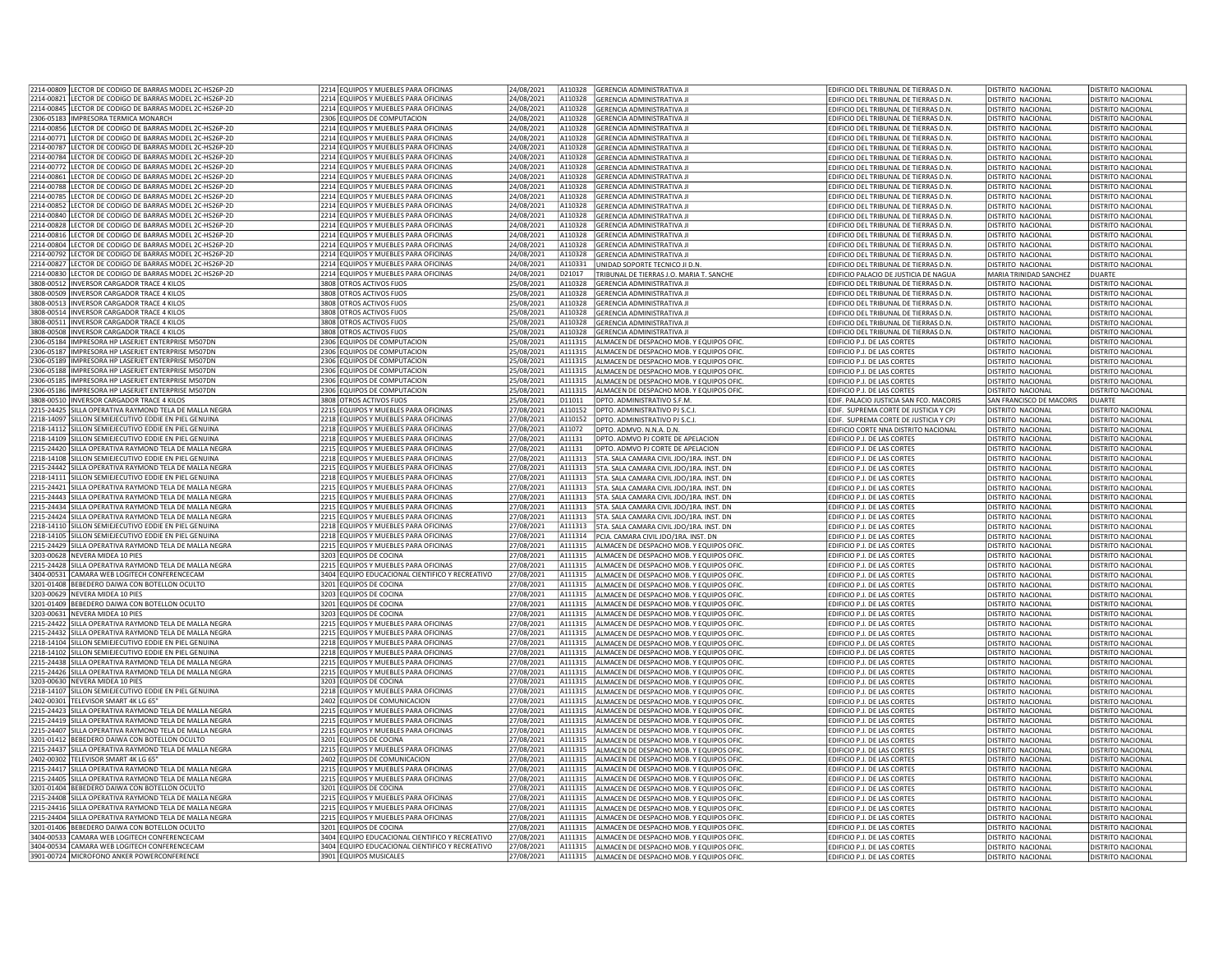|                                                      | 2236-00325 RELOJ ESTAMPADOR LATHEM LT5000                                                                                              | 2236 EQUIPOS Y MUEBLES PARA OFICINAS                                         | 27/08/2021               | A111315            | ALMACEN DE DESPACHO MOB. Y EQUIPOS OFIC                                    | EDIFICIO P.J. DE LAS CORTES                                                      | <b>DISTRITO NACIONAL</b>       | DISTRITO NACIONAL        |
|------------------------------------------------------|----------------------------------------------------------------------------------------------------------------------------------------|------------------------------------------------------------------------------|--------------------------|--------------------|----------------------------------------------------------------------------|----------------------------------------------------------------------------------|--------------------------------|--------------------------|
|                                                      | 3203-00635 NEVERA MIDEA 10 PIES                                                                                                        | 3203 EQUIPOS DE COCINA                                                       | 27/08/2021               | A111315            |                                                                            |                                                                                  |                                |                          |
|                                                      |                                                                                                                                        |                                                                              |                          |                    | ALMACEN DE DESPACHO MOB. Y EQUIPOS OFIC                                    | EDIFICIO P.J. DE LAS CORTES                                                      | DISTRITO NACIONAL              | DISTRITO NACIONAL        |
|                                                      | 3201-01413 BEBEDERO DAIWA CON BOTELLON OCULTO                                                                                          | 3201 EQUIPOS DE COCINA                                                       | 27/08/2021               | A111315            | ALMACEN DE DESPACHO MOB. Y EQUIPOS OFIC                                    | EDIFICIO P.J. DE LAS CORTES                                                      | <b>DISTRITO NACIONAL</b>       | <b>DISTRITO NACIONAL</b> |
| 3201-01423                                           | BEBEDERO DAIWA CON BOTELLON OCULTO                                                                                                     | 3201 EQUIPOS DE COCINA                                                       | 7/08/2021                | A111315            | ALMACEN DE DESPACHO MOB. Y EQUIPOS OFIC                                    | EDIFICIO P.J. DE LAS CORTES                                                      | DISTRITO NACIONAL              | DISTRITO NACIONAL        |
|                                                      | 3901-00721 MICROFONO ANKER POWERCONFERENCE                                                                                             | 3901 EQUIPOS MUSICALES                                                       | 27/08/2021               | A111315            | ALMACEN DE DESPACHO MOB. Y EQUIPOS OFIC                                    | EDIFICIO P.J. DE LAS CORTES                                                      | <b>DISTRITO NACIONAL</b>       | <b>DISTRITO NACIONAL</b> |
|                                                      | 3201-01415 BEBEDERO DAIWA CON BOTELLON OCULTO                                                                                          | 3201 EQUIPOS DE COCINA                                                       | 27/08/2021               | A111315            | ALMACEN DE DESPACHO MOB. Y EQUIPOS OFIC                                    | EDIFICIO P.J. DE LAS CORTES                                                      | <b>DISTRITO NACIONAL</b>       | DISTRITO NACIONAL        |
|                                                      | 3201-01421 REBEDERO DAIWA CON BOTELLON OCULTO                                                                                          | 3201 EQUIPOS DE COCINA                                                       | 27/08/2021               | A111315            | ALMACEN DE DESPACHO MOB. Y EQUIPOS OFIC                                    | EDIFICIO P.J. DE LAS CORTES                                                      | <b>DISTRITO NACIONAL</b>       | DISTRITO NACIONAL        |
|                                                      |                                                                                                                                        |                                                                              |                          |                    |                                                                            |                                                                                  |                                |                          |
|                                                      | 3203-00633 NEVERA MIDEA 10 PIES                                                                                                        | 3203 EQUIPOS DE COCINA                                                       | 27/08/2021               | A111315            | ALMACEN DE DESPACHO MOB. Y EQUIPOS OFIC                                    | EDIFICIO P.J. DE LAS CORTES                                                      | <b>DISTRITO NACIONAL</b>       | DISTRITO NACIONAL        |
|                                                      | 3901-00723 MICROFONO ANKER POWERCONFERENCE                                                                                             | 3901 EQUIPOS MUSICALES                                                       | 27/08/2021               | A111315            | ALMACEN DE DESPACHO MOB. Y EQUIPOS OFIC                                    | EDIFICIO P.J. DE LAS CORTES                                                      | <b>DISTRITO NACIONAL</b>       | DISTRITO NACIONAL        |
|                                                      | 3201-01405 BEBEDERO DAIWA CON BOTELLON OCULTO                                                                                          | 3201 EQUIPOS DE COCINA                                                       | 27/08/2021               | A111315            | ALMACEN DE DESPACHO MOB. Y EQUIPOS OFIC                                    | EDIFICIO P.J. DE LAS CORTES                                                      | <b>DISTRITO NACIONAL</b>       | DISTRITO NACIONAL        |
| 2218-14098                                           | SILLON SEMIEJECUTIVO EDDIE EN PIEL GENUINA                                                                                             | 2218 EQUIPOS Y MUEBLES PARA OFICINAS                                         | !7/08/2021               | A111315            | ALMACEN DE DESPACHO MOB. Y EQUIPOS OFIC                                    | <b>EDIFICIO P.I. DE LAS CORTES</b>                                               | DISTRITO NACIONAL              | DISTRITO NACIONAL        |
| 2402-00299                                           | TELEVISOR SMART 4K LG 65                                                                                                               | 2402 EQUIPOS DE COMUNICACION                                                 | 7/08/2021                | A111315            | LMACEN DE DESPACHO MOB. Y EQUIPOS OFIC                                     | EDIFICIO P.J. DE LAS CORTES                                                      | <b>DISTRITO NACIONAL</b>       | DISTRITO NACIONAL        |
|                                                      | 2215-24418 SILLA OPERATIVA RAYMOND TELA DE MALLA NEGRA                                                                                 | 2215 EQUIPOS Y MUEBLES PARA OFICINAS                                         | 27/08/2021               | A111315            | ALMACEN DE DESPACHO MOB. Y EQUIPOS OFIC                                    | EDIFICIO P.J. DE LAS CORTES                                                      | <b>DISTRITO NACIONAL</b>       | DISTRITO NACIONAL        |
| 2215-24406                                           | SILLA OPERATIVA RAYMOND TELA DE MALLA NEGRA                                                                                            | 2215 EQUIPOS Y MUEBLES PARA OFICINAS                                         | 27/08/2021               | A111315            |                                                                            |                                                                                  |                                |                          |
|                                                      |                                                                                                                                        |                                                                              |                          |                    | ALMACEN DE DESPACHO MOB. Y EQUIPOS OFIC                                    | EDIFICIO P.J. DE LAS CORTES                                                      | <b>DISTRITO NACIONAL</b>       | DISTRITO NACIONAL        |
|                                                      | 2215-24439 SILLA OPERATIVA RAYMOND TELA DE MALLA NEGRA                                                                                 | 2215 EQUIPOS Y MUEBLES PARA OFICINAS                                         | 27/08/2021               | A111315            | ALMACEN DE DESPACHO MOB. Y EQUIPOS OFIC                                    | EDIFICIO P.J. DE LAS CORTES                                                      | <b>DISTRITO NACIONAL</b>       | DISTRITO NACIONAL        |
|                                                      | 2215-24427 SILLA OPERATIVA RAYMOND TELA DE MALLA NEGRA                                                                                 | 2215 EQUIPOS Y MUEBLES PARA OFICINAS                                         | 27/08/2021               | A111315            | ALMACEN DE DESPACHO MOB. Y EQUIPOS OFIC                                    | EDIFICIO P.J. DE LAS CORTES                                                      | <b>DISTRITO NACIONAL</b>       | DISTRITO NACIONAL        |
|                                                      | 2218-14115 SILLON SEMIEJECUTIVO EDDIE EN PIEL GENUINA                                                                                  | 2218 EQUIPOS Y MUEBLES PARA OFICINAS                                         | 27/08/2021               | A111315            | ALMACEN DE DESPACHO MOB. Y EQUIPOS OFIC                                    | EDIFICIO P.J. DE LAS CORTES                                                      | <b>DISTRITO NACIONAL</b>       | DISTRITO NACIONAL        |
|                                                      | 3203-00626 NEVERA MIDEA 10 PIES                                                                                                        | 3203 EQUIPOS DE COCINA                                                       | 27/08/2021               | A111323            | DIV. DE ALMACEN Y SUMINISTRO                                               | EDIFICIO P.J. DE LAS CORTES                                                      | <b>DISTRITO NACIONAL</b>       | <b>DISTRITO NACIONAL</b> |
|                                                      | 2215-24412 SILLA OPERATIVA RAYMOND TELA DE MALLA NEGRA                                                                                 | 2215 EQUIPOS Y MUEBLES PARA OFICINAS                                         | 17/08/2021               | A111325            | <b>ECRETARIA GENERAL TSA</b>                                               | EDIFICIO P.J. DE LAS CORTES                                                      | DISTRITO NACIONAL              | DISTRITO NACIONAL        |
|                                                      | 2215-24435 SILLA OPERATIVA RAYMOND TELA DE MALLA NEGRA                                                                                 |                                                                              | 27/08/2021               | A111325            |                                                                            |                                                                                  |                                |                          |
|                                                      |                                                                                                                                        | 2215 EQUIPOS Y MUEBLES PARA OFICINAS                                         |                          |                    | ECRETARIA GENERAL TSA                                                      | EDIFICIO P.J. DE LAS CORTES                                                      | DISTRITO NACIONAL              | DISTRITO NACIONAL        |
| 2215-24431                                           | SILLA OPERATIVA RAYMOND TELA DE MALLA NEGRA                                                                                            | 2215 EQUIPOS Y MUEBLES PARA OFICINAS                                         | 27/08/2021               | A111325            | SECRETARIA GENERAL TSA                                                     | EDIFICIO P.J. DE LAS CORTES                                                      | DISTRITO NACIONAL              | DISTRITO NACIONAL        |
| 2215-24411                                           | SILLA OPERATIVA RAYMOND TELA DE MALLA NEGRA                                                                                            | 2215 EQUIPOS Y MUEBLES PARA OFICINAS                                         | 27/08/2021               | A111325            | SECRETARIA GENERAL TSA                                                     | EDIFICIO P.J. DE LAS CORTES                                                      | <b>DISTRITO NACIONAL</b>       | <b>DISTRITO NACIONAL</b> |
|                                                      | 2215-24430 SILLA OPERATIVA RAYMOND TELA DE MALLA NEGRA                                                                                 | 2215 EQUIPOS Y MUEBLES PARA OFICINAS                                         | 27/08/2021               | A111325            | SECRETARIA GENERAL TSA                                                     | EDIFICIO P.J. DE LAS CORTES                                                      | <b>DISTRITO NACIONAL</b>       | DISTRITO NACIONAL        |
|                                                      | 2218-14099 SILLON SEMIEJECUTIVO EDDIE EN PIEL GENUINA                                                                                  | 2218 EQUIPOS Y MUEBLES PARA OFICINAS                                         | 27/08/2021               | A11135             | 3RA. SALA CAMARA PENAL CORTE APEL. D.N.                                    | EDIFICIO P.J. DE LAS CORTES                                                      | <b>DISTRITO NACIONAL</b>       | DISTRITO NACIONAL        |
|                                                      | 3201-01411 BEBEDERO DAIWA CON BOTELLON OCULTO                                                                                          | 3201 EQUIPOS DE COCINA                                                       | 27/08/2021               | A11136             | 1RA. SALA CAMARA CIVIL CORTE APEL. D.N                                     | EDIFICIO P.J. DE LAS CORTES                                                      | DISTRITO NACIONAL              | DISTRITO NACIONAL        |
|                                                      | 3203-00627 NFVFRA MIDFA 10 PIFS                                                                                                        | 3203 EQUIPOS DE COCINA                                                       | 7/08/2021                | A112010            | TALLER DE FRANISTERIA                                                      | FDIFICIO NAVE DE LA S. C. L                                                      | DISTRITO NACIONAL              | DISTRITO NACIONAL        |
| 2215-24409                                           | SILLA OPERATIVA RAYMOND TELA DE MALLA NEGRA                                                                                            | 2215 EQUIPOS Y MUEBLES PARA OFICINAS                                         | 7/08/2021                | D110140            | ECRETARIA GENERAL J P S.F.M.                                               | EDIF. PALACIO JUSTICIA SAN FCO. MACORIS                                          | SAN FRANCISCO DE MACORIS       | <b>DUARTE</b>            |
| 2215-24436                                           | SILLA OPERATIVA RAYMOND TELA DE MALLA NEGRA                                                                                            | 2215 EQUIPOS Y MUEBLES PARA OFICINAS                                         | 27/08/2021               | D110140            | ECRETARIA GENERAL J P S.F.M.                                               | EDIF. PALACIO JUSTICIA SAN FCO. MACORIS                                          | SAN FRANCISCO DE MACORIS       | <b>DUARTE</b>            |
|                                                      |                                                                                                                                        |                                                                              |                          |                    |                                                                            |                                                                                  |                                |                          |
| 2215-24414                                           | SILLA OPERATIVA RAYMOND TELA DE MALLA NEGRA                                                                                            | 2215 EQUIPOS Y MUEBLES PARA OFICINAS                                         | 27/08/2021               | D110140            | ECRETARIA GENERAL J P S.F.M.                                               | EDIF. PALACIO JUSTICIA SAN FCO. MACORIS                                          | SAN FRANCISCO DE MACORIS       | DUARTE                   |
| 2215-24433                                           | SILLA OPERATIVA RAYMOND TELA DE MALLA NEGRA                                                                                            | 2215 EQUIPOS Y MUEBLES PARA OFICINAS                                         | 27/08/2021               | D21012             | CAMARA PENAL IDO, 1RA, INST. MARIA T. SA                                   | EDIFICIO PALACIO DE ILISTICIA DE NAGUA                                           | MARIA TRINIDAD SANCHEZ         | DUARTE                   |
|                                                      | 2215-24440 SILLA OPERATIVA RAYMOND TELA DE MALLA NEGRA                                                                                 | 2215 EQUIPOS Y MUEBLES PARA OFICINAS                                         | 27/08/2021               | D21012             | CAMARA PENAL JDO. 1RA. INST. MARIA T. SA                                   | EDIFICIO PALACIO DE JUSTICIA DE NAGUA                                            | MARIA TRINIDAD SANCHEZ         | DUARTE                   |
|                                                      | 3203-00636 NEVERA MIDEA 10 PIES                                                                                                        | 3203 EQUIPOS DE COCINA                                                       | 27/08/2021               | D21013             | DPTO. ADMVO. MARIA TRINIDAD SANCHEZ                                        | EDIFICIO PALACIO DE JUSTICIA DE NAGUA                                            | MARIA TRINIDAD SANCHEZ         | <b>DUARTE</b>            |
|                                                      | 2215-24415 SILLA OPERATIVA RAYMOND TELA DE MALLA NEGRA                                                                                 | 2215 EQUIPOS Y MUEBLES PARA OFICINAS                                         | 27/08/2021               | D41013             | DPTO. ADMINISTRATIVO SAMANA                                                | EDIFICIO DEL PALACIO DE JUSTICIA SAMANA                                          | SAMANA                         | DUARTE                   |
|                                                      | 2215-24441 SILLA OPERATIVA RAYMOND TELA DE MALLA NEGRA                                                                                 | 2215 EQUIPOS Y MUEBLES PARA OFICINAS                                         | 27/08/2021               | D41013             | DPTO, ADMINISTRATIVO SAMANA                                                | EDIFICIO DEL PALACIO DE JUSTICIA SAMANA                                          | SAMANA                         | DUARTF                   |
| 2402-00300                                           | TELEVISOR SMART 4K LG 65"                                                                                                              | 2402 EQUIPOS DE COMUNICACION                                                 | !7/08/2021               | E11020             | <b>ENTRO DE ENTREVISTAS BARAHONA</b>                                       | EDIFICIO TRIBUNAL N.N.A. BARAHONA                                                | <b>BARAHONA</b>                | <b>BARAHONA</b>          |
|                                                      | 3901-00722 MICROFONO ANKER POWERCONFERENCE                                                                                             | 3901 EQUIPOS MUSICALES                                                       | 27/08/2021               | E11020             | CENTRO DE ENTREVISTAS BARAHONA                                             | EDIFICIO TRIBUNAL N.N.A. BARAHONA                                                | <b>BARAHONA</b>                | <b>BARAHONA</b>          |
|                                                      | 3404-00532 CAMARA WEB LOGITECH CONFERENCECAM                                                                                           | 3404 EQUIPO EDUCACIONAL CIENTIFICO Y RECREATIVO                              | 27/08/2021               | E11020             | CENTRO DE ENTREVISTAS BARAHONA                                             | EDIFICIO TRIBUNAL N.N.A. BARAHONA                                                | <b>BARAHONA</b>                | <b>BARAHONA</b>          |
| 3201-01407                                           | BEBEDERO DAIWA CON BOTELLON OCULTO                                                                                                     | 3201 EQUIPOS DE COCINA                                                       | 27/08/2021               | F110135            | CENTRO DE ENTREVISTAS S.J.M                                                | EDIF. PALACIO JUSTICIA SAN JUAN MAGUANA                                          | SAN JUAN DE LA MAGUANA         | SAN JUAN DE LA MAGUANA   |
|                                                      | 3201-01414 BEBEDERO DAIWA CON BOTELLON OCULTO                                                                                          | 3201 EQUIPOS DE COCINA                                                       | 27/08/2021               | 111011             | DPTO. ADMINISTRATIVO S.P.M                                                 | EDIF. PALACIO JUSTICIA SAN PEDRO MACORIS                                         | SAN PEDRO DE MACORIS           | SAN PEDRO DE MACORIS     |
|                                                      |                                                                                                                                        |                                                                              |                          |                    |                                                                            |                                                                                  |                                |                          |
|                                                      | 3901-00720 MICROFONO ANKER POWERCONFERENCE                                                                                             | 3901 EQUIPOS MUSICALES                                                       | 27/08/2021               | 111011             | DPTO. ADMINISTRATIVO S.P.M.                                                | EDIF. PALACIO JUSTICIA SAN PEDRO MACORIS                                         | SAN PEDRO DE MACORIS           | SAN PEDRO DE MACORIS     |
|                                                      | 2215-24413 SILLA OPERATIVA RAYMOND TELA DE MALLA NEGRA                                                                                 | 2215 FOUIPOS Y MUFBLES PARA OFICINAS                                         | 27/08/2021               | 1110110            | 1ER. JDO. DE LA INSTRUCCION S.P.M.                                         | EDIF. PALACIO JUSTICIA SAN PEDRO MACORIS                                         | SAN PEDRO DE MACORIS           | SAN PEDRO DE MACORIS     |
|                                                      |                                                                                                                                        |                                                                              |                          |                    |                                                                            |                                                                                  |                                |                          |
| 2218-14096                                           | SILLON SEMIEJECUTIVO EDDIE EN PIEL GENUINA                                                                                             | 2218 EQUIPOS Y MUEBLES PARA OFICINAS                                         | !7/08/2021               | 110112             | PCIA. IDO. DE TRABAIO S.P.M.                                               | EDIF. PALACIO JUSTICIA SAN PEDRO MACORIS                                         | SAN PEDRO DE MACORIS           | SAN PEDRO DE MACORIS     |
| 3404-00530                                           | CAMARA WEB LOGITECH CONFERENCECAM                                                                                                      | 3404 EQUIPO EDUCACIONAL CIENTIFICO Y RECREATIVO                              | 27/08/2021               | 110122             | DFICINA DE TECNOLOGIA S.P.M                                                | EDIF. PALACIO JUSTICIA SAN PEDRO MACORIS                                         | SAN PEDRO DE MACORIS           | SAN PEDRO DE MACORIS     |
| 2402-00298                                           | TELEVISOR SMART 4K LG 65'                                                                                                              | 2402 EQUIPOS DE COMUNICACION                                                 | 27/08/2021               | 1110125            | CENTRO DE ENTREVISTAS S.P.M                                                | EDIF. PALACIO JUSTICIA SAN PEDRO MACORIS                                         | SAN PEDRO DE MACORIS           | SAN PEDRO DE MACORIS     |
|                                                      | 3201-01416 BEBEDERO DAIWA CON BOTELLON OCULTO                                                                                          | 3201 EQUIPOS DE COCINA                                                       | 27/08/2021               | 1110125            | CENTRO DE ENTREVISTAS S.P.M                                                | EDIF. PALACIO JUSTICIA SAN PEDRO MACORIS                                         | SAN PEDRO DE MACORIS           | SAN PEDRO DE MACORIS     |
|                                                      |                                                                                                                                        |                                                                              |                          |                    |                                                                            |                                                                                  |                                |                          |
|                                                      | 3203-00632 NEVERA MIDEA 10 PIES                                                                                                        | 3203 EQUIPOS DE COCINA                                                       | 27/08/2021               | 111015             | CAMARA CIVIL CORTE APEL. S.P.M.                                            | EDIF. PALACIO JUSTICIA SAN PEDRO MACORIS                                         | SAN PEDRO DE MACORIS           | SAN PEDRO DE MACORIS     |
|                                                      | 2218-14100 SILLON SEMIEJECUTIVO EDDIE EN PIEL GENUINA                                                                                  | 2218 EQUIPOS Y MUEBLES PARA OFICINAS                                         | 27/08/2021               | 111015             | CAMARA CIVIL CORTE APEL. S.P.M.                                            | EDIF. PALACIO JUSTICIA SAN PEDRO MACORIS                                         | SAN PEDRO DE MACORIS           | SAN PEDRO DE MACORIS     |
|                                                      | 2215-24410 SILLA OPERATIVA RAYMOND TELA DE MALLA NEGRA                                                                                 | 2215 EQUIPOS Y MUEBLES PARA OFICINAS                                         | 27/08/2021               | 111019             | CORTE DE TRABAJO S.P.M.                                                    | EDIF. PALACIO JUSTICIA SAN PEDRO MACORIS                                         | SAN PEDRO DE MACORIS           | SAN PEDRO DE MACORIS     |
| 2218-14101                                           | SILLON SEMIEJECUTIVO EDDIE EN PIEL GENUINA                                                                                             | 2218 EQUIPOS Y MUEBLES PARA OFICINAS                                         | !7/08/2021               | 111019             | CORTE DE TRABAIO S.P.M                                                     | EDIF. PALACIO JUSTICIA SAN PEDRO MACORIS                                         | SAN PEDRO DE MACORIS           | SAN PEDRO DE MACORIS     |
| 3201-01417                                           | BEBEDERO DAIWA CON BOTELLON OCULTO                                                                                                     | 3201 EQUIPOS DE COCINA                                                       | 7/08/2021                | 121012             | DPTO, ADMINISTRATIVO EL SEIBO                                              | EDIFICIO PALACIO DE JUSTICIA DE EL SEIBO                                         | EL SEYBO                       | SAN PEDRO DE MACORIS     |
| 3201-01420                                           | BEBEDERO DAIWA CON BOTELLON OCULTO                                                                                                     | 3201 EQUIPOS DE COCINA                                                       | 27/08/2021               | 1210121            | CENTRO DE SERVICIO PRESENCIAL EL SEIBO                                     | EDIFICIO PALACIO DE JUSTICIA DE EL SEIBO                                         | <b>EL SEYBO</b>                | SAN PEDRO DE MACORIS     |
|                                                      | 3203-00634 NEVERA MIDEA 10 PIES                                                                                                        | 3203 EQUIPOS DE COCINA                                                       | 27/08/2021               | 131013             | JDO. DE LA INSTRUCCION HATO MAYOR                                          | EDIF. PALACIO DE JUSTICIA HATO MAYOR                                             | <b>HATO MAYOR</b>              | SAN PEDRO DE MACORIS     |
|                                                      | 3201-01410 BEBEDERO DAIWA CON BOTELLON OCULTO                                                                                          | 3201 EQUIPOS DE COCINA                                                       | 27/08/2021               | 131014             | DPTO, ADMINISTRATIVO HATO MAYOR                                            | EDIF. PALACIO DE JUSTICIA HATO MAYOR                                             | <b>HATO MAYOR</b>              | SAN PEDRO DE MACORIS     |
| 3201-01422                                           | BEBEDERO DAIWA CON BOTELLON OCULTO                                                                                                     | 3201 EQUIPOS DE COCINA                                                       | 27/08/2021               | 141017             | FRIBUNAL COL. C/P JDO. 1RA. INST. LA ALT                                   | EDIFICIO DEL PALACIO DE JUSTICIA HIGUEY                                          | HIGUEY                         | SAN PEDRO DE MACORIS     |
|                                                      | 3201-01419 BEBEDERO DAIWA CON BOTELLON OCULTO                                                                                          | 3201 EQUIPOS DE COCINA                                                       | 27/08/2021               | 141019             | CENTRO DE SERVICIOS PRESENCIAL HIGUEY                                      | EDIFICIO DEL PALACIO DE JUSTICIA HIGUEY                                          | HIGUEY                         | SAN PEDRO DE MACORIS     |
|                                                      | 3901-00719   MICROFONO ANKER POWERCONFERENCE                                                                                           | 3901 EQUIPOS MUSICALES                                                       | 27/08/2021               | 151012             | DPTO. ADMINISTRATIVO LA ROMANA                                             | EDIF. PALACIO DE JUSTICIA DE LA ROMANA                                           | LA ROMANA                      | SAN PEDRO DE MACORIS     |
| 3404-00529                                           | CAMARA WEB LOGITECH CONFERENCECAM                                                                                                      | 3404 EQUIPO EDUCACIONAL CIENTIFICO Y RECREATIVO                              | 27/08/2021               | 151012             | DPTO, ADMINISTRATIVO I A ROMANA                                            | FDIE, PALACIO DE JUSTICIA DE LA ROMANA                                           | <b>I A ROMANA</b>              | SAN PEDRO DE MACORIS     |
| 3201-01418                                           | BEBEDERO DAIWA CON BOTELLON OCULTO                                                                                                     | 3201 EQUIPOS DE COCINA                                                       | 7/08/2021                | 1510142            | ENTRO DE SERVICIO PRESENCIAL LA ROMANA                                     | EDIF. PALACIO DE JUSTICIA DE LA ROMANA                                           | <b>A ROMANA</b>                | SAN PEDRO DE MACORIS     |
|                                                      | TELEVISOR SMART 4K LG 65"                                                                                                              |                                                                              |                          |                    |                                                                            |                                                                                  |                                |                          |
| 2402-00297                                           |                                                                                                                                        | 2402 EQUIPOS DE COMUNICACION                                                 | 27/08/2021               | 1510143            | ENTRO DE ENTREVISTAS LA ROMANA                                             | EDIF. PALACIO DE JUSTICIA DE LA ROMANA                                           | LA ROMANA<br><b>ILA ROMANA</b> | SAN PEDRO DE MACORIS     |
|                                                      | SILLON SEMIEJECUTIVO EDDIE EN PIEL GENUINA                                                                                             | 2218 EQUIPOS Y MUEBLES PARA OFICINAS                                         | 27/08/2021               | 151017             | 1ER. JDO. DE LA INSTRUCCION LA ROMANA                                      | EDIF. PALACIO DE JUSTICIA DE LA ROMANA                                           |                                | SAN PEDRO DE MACORIS     |
|                                                      | 2218-14114 SILLON SEMIEJECUTIVO EDDIE EN PIEL GENUINA                                                                                  | 2218 EQUIPOS Y MUEBLES PARA OFICINAS                                         | 27/08/2021               | J110110            | DPTO. ADMINISTRATIVO S.D.                                                  | EDIF. JURISDICCION PENAL SANTO DOMINGO                                           | SANTO DOMINGO                  | SANTO DOMINGO            |
|                                                      | 2218-14113 SILLON SEMIEJECUTIVO EDDIE EN PIEL GENUINA                                                                                  | 2218 EQUIPOS Y MUEBLES PARA OFICINAS                                         | 27/08/2021               | J11023             | DPTO, ADMINISTRATIVO JUR, CIVIL S.D.                                       | EDIF. JURISDICCION CIVIL STO. DGO. ESTE                                          | SANTO DOMINGO                  | SANTO DOMINGO            |
|                                                      | 2218-14103 SILLON SEMIEJECUTIVO EDDIE EN PIEL GENUINA                                                                                  | 2218 EQUIPOS Y MUEBLES PARA OFICINAS                                         | 27/08/2021               | J21011             | CAMARA PENAL JDO. 1RA. INST. MONTE PLATA                                   | EDIF. PALACIO DE JUSTICIA DE MONTE PLATA                                         | MONTE PLATA                    | SANTO DOMINGO            |
|                                                      | 2215-24482 SILLA OPERATIVA CON SOPORTE LUMBAR TELA DE MALLA NEGRA                                                                      | 2215 FOUIPOS Y MUFBLES PARA OFICINAS                                         | 01/09/2021               | A110126            | DIRECCION DE INFRAESTRUCTURA FISICA                                        | EDIF. SUPREMA CORTE DE JUSTICIA Y CPJ                                            | <b>DISTRITO NACIONAL</b>       | DISTRITO NACIONAL        |
|                                                      | SILLA OPERATIVA CON SOPORTE LUMBAR TELA DE MALLA NEGRA                                                                                 | 2215 EQUIPOS Y MUEBLES PARA OFICINAS                                         | 01/09/2021               | A110126            | DIRECCION DE INFRAESTRUCTURA FISICA                                        | EDIF. SUPREMA CORTE DE JUSTICIA Y CPJ                                            | DISTRITO NACIONAL              | DISTRITO NACIONAL        |
|                                                      | 2215-24479 SILLA OPERATIVA CON SOPORTE LUMBAR TELA DE MALLA NEGRA                                                                      | 2215 EQUIPOS Y MUEBLES PARA OFICINAS                                         | 01/09/2021               | A110126            | DIRECCION DE INFRAESTRUCTURA FISICA                                        | EDIF. SUPREMA CORTE DE JUSTICIA Y CPJ                                            | DISTRITO NACIONAL              | DISTRITO NACIONAL        |
|                                                      | 2215-24470 SILLA OPERATIVA CON SOPORTE LUMBAR TELA DE MALLA NEGRA                                                                      | 2215 EQUIPOS Y MUEBLES PARA OFICINAS                                         | 01/09/2021               | A110126            | DIRECCION DE INFRAESTRUCTURA FISICA                                        | EDIF. SUPREMA CORTE DE JUSTICIA Y CPJ                                            | <b>DISTRITO NACIONAL</b>       | <b>DISTRITO NACIONAL</b> |
|                                                      | SILLA OPERATIVA CON SOPORTE LUMBAR TELA DE MALLA NEGRA                                                                                 | 2215 EQUIPOS Y MUEBLES PARA OFICINAS                                         | 01/09/2021               | A110126            | DIRECCION DE INFRAESTRUCTURA FISICA                                        | EDIF. SUPREMA CORTE DE JUSTICIA Y CPJ                                            | <b>DISTRITO NACIONAL</b>       | <b>DISTRITO NACIONAL</b> |
|                                                      | 2215-24444 SILLA OPERATIVA CON SOPORTE LUMBAR TELA DE MALLA NEGRA                                                                      | 2215 EQUIPOS Y MUEBLES PARA OFICINAS                                         | 01/09/2021               | A11131             | DPTO, ADMVO PJ CORTE DE APELACION                                          | EDIFICIO P.J. DE LAS CORTES                                                      | <b>DISTRITO NACIONAL</b>       | DISTRITO NACIONAL        |
|                                                      |                                                                                                                                        |                                                                              | 01/09/2021               | B110128            |                                                                            |                                                                                  | SANTIAGO                       |                          |
|                                                      | 2215-24508 SILLA OPERATIVA CON SOPORTE LUMBAR TELA DE MALLA NEGRA                                                                      | 2215 EQUIPOS Y MUEBLES PARA OFICINAS                                         |                          |                    | SECRETARIA GENERAL J.P. SANTIAGO                                           | EDIFICIO DEL PALACIO JUSTICIA SANTIAGO                                           |                                | SANTIAGO                 |
|                                                      | 2215-24506 SILLA OPERATIVA CON SOPORTE LUMBAR TELA DE MALLA NEGRA                                                                      | 2215 EQUIPOS Y MUEBLES PARA OFICINAS                                         | 01/09/2021               | B110128            | SECRETARIA GENERAL J.P. SANTIAGO                                           | EDIFICIO DEL PALACIO JUSTICIA SANTIAGO                                           | SANTIAGO                       | SANTIAGO                 |
|                                                      | 2215-24534 SILLA OPERATIVA CON SOPORTE LUMBAR TELA DE MALLA NEGRA                                                                      | 2215 EQUIPOS Y MUEBLES PARA OFICINAS                                         | 01/09/2021               | B110128            | SECRETARIA GENERAL J.P. SANTIAGO                                           | EDIFICIO DEL PALACIO JUSTICIA SANTIAGO                                           | SANTIAGO                       | SANTIAGO                 |
| 2218-14106<br>2215-24483<br>2215-24469<br>2215-24507 | SILLA OPERATIVA CON SOPORTE LUMBAR TELA DE MALLA NEGRA                                                                                 | 2215 EQUIPOS Y MUEBLES PARA OFICINAS                                         | 1/09/2021                | B110128            | ECRETARIA GENERAL J.P. SANTIAGO                                            | EDIFICIO DEL PALACIO JUSTICIA SANTIAGO                                           | SANTIAGO                       | <b>SANTIAGO</b>          |
| 2215-24509                                           | SILLA OPERATIVA CON SOPORTE LUMBAR TELA DE MALLA NEGRA                                                                                 | 2215 EQUIPOS Y MUEBLES PARA OFICINAS                                         | 01/09/2021               | B110128            | <b>SECRETARIA GENERAL J.P. SANTIAGO</b>                                    | EDIFICIO DEL PALACIO JUSTICIA SANTIAGO                                           | SANTIAGO                       | SANTIAGO                 |
|                                                      | SILLA OPERATIVA CON SOPORTE LUMBAR TELA DE MALLA NEGRA                                                                                 | 2215 EQUIPOS Y MUEBLES PARA OFICINAS                                         | 01/09/2021               | B110134            | RIBUNAL EJEC. DE LA PENA SANTIAGO                                          | EDIFICIO DEL PALACIO JUSTICIA SANTIAGO                                           | SANTIAGO                       | SANTIAGO                 |
| 2215-24504<br>2215-24503                             | SILLA OPERATIVA CON SOPORTE LUMBAR TELA DE MALLA NEGRA                                                                                 | 2215 EQUIPOS Y MUEBLES PARA OFICINAS                                         | 01/09/2021               | B110134            | <b>RIBUNAL FIFC. DE LA PENA SANTIAGO</b>                                   | EDIFICIO DEL PALACIO ILISTICIA SANTIAGO                                          | SANTIAGO                       | SANTIAGO                 |
|                                                      | 2215-24501 SILLA OPERATIVA CON SOPORTE LUMBAR TELA DE MALLA NEGRA                                                                      | 2215 EQUIPOS Y MUEBLES PARA OFICINAS                                         | 01/09/2021               | B110134            | RIBUNAL EJEC. DE LA PENA SANTIAGO                                          | EDIFICIO DEL PALACIO JUSTICIA SANTIAGO                                           | <b>SANTIAGO</b>                | SANTIAGO                 |
|                                                      | 2215-24502 SILLA OPERATIVA CON SOPORTE LUMBAR TELA DE MALLA NEGRA                                                                      | 2215 EQUIPOS Y MUEBLES PARA OFICINAS                                         | 01/09/2021               | B110134            | TRIBUNAL EJEC. DE LA PENA SANTIAGO                                         | EDIFICIO DEL PALACIO JUSTICIA SANTIAGO                                           | SANTIAGO                       | SANTIAGO                 |
|                                                      | 2215-24535 SILLA OPERATIVA CON SOPORTE LUMBAR TELA DE MALLA NEGRA<br>2215-24505 SILLA OPERATIVA CON SOPORTE LUMBAR TELA DE MALLA NEGRA | 2215 EQUIPOS Y MUEBLES PARA OFICINAS<br>2215 EQUIPOS Y MUEBLES PARA OFICINAS | 01/09/2021<br>01/09/2021 | B110153<br>B110157 | 7MO.JDO. DE LA INSTRUCCION STGO.<br>CENTRO SERVICIOS PRESENCIALES SANTIAGO | EDIFICIO DEL PALACIO JUSTICIA SANTIAGO<br>EDIFICIO DEL PALACIO JUSTICIA SANTIAGO | <b>SANTIAGO</b><br>SANTIAGO    | SANTIAGO<br>SANTIAGO     |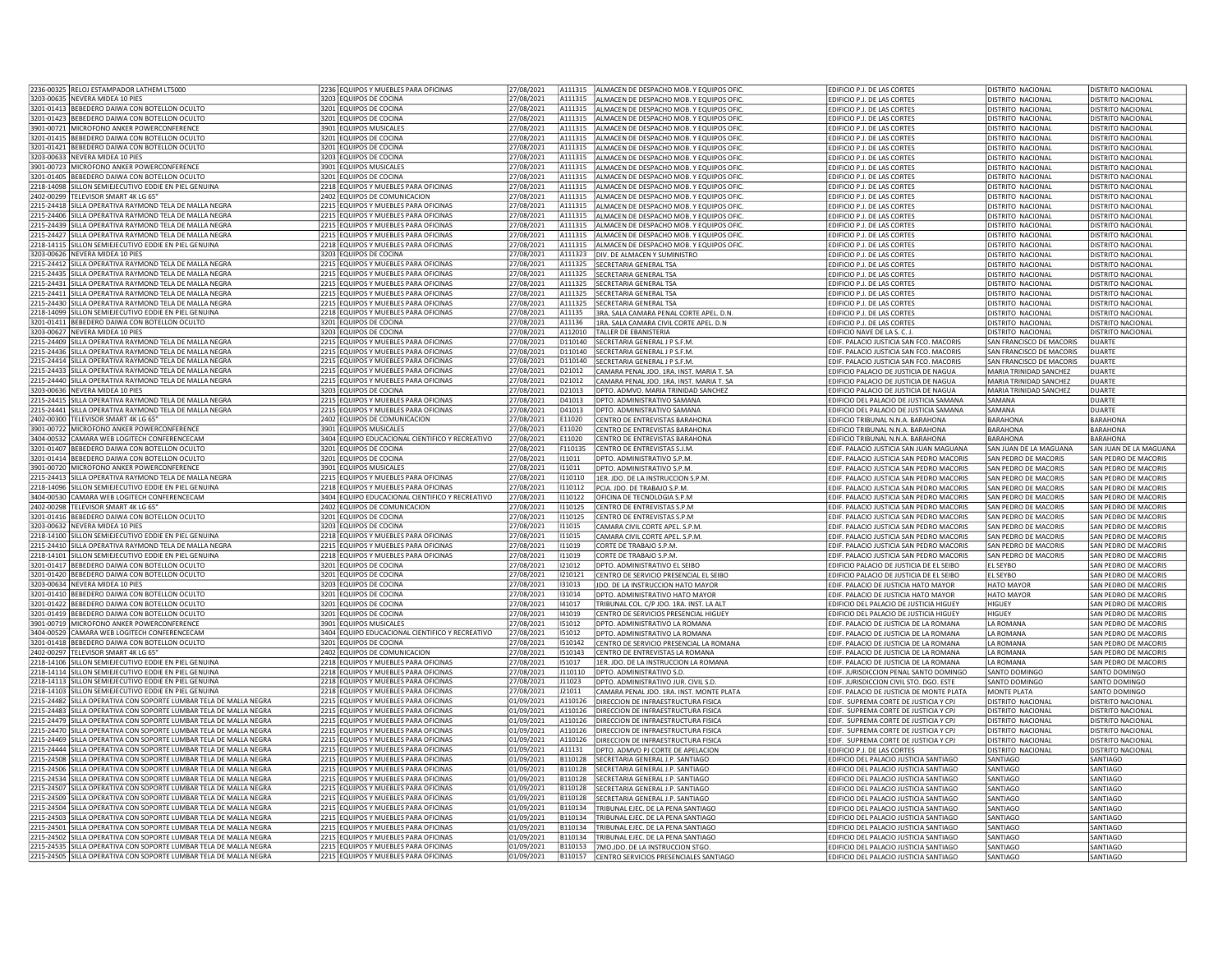| 2215-24527 SILLA OPERATIVA CON SOPORTE LUMBAR TELA DE MALLA NEGRA                                                                       | 2215 EQUIPOS Y MUEBLES PARA OFICINAS                                         | 01/09/2021               | B110157<br>CENTRO SERVICIOS PRESENCIALES SANTIAGO                                                   | EDIFICIO DEL PALACIO JUSTICIA SANTIAGO                                                | <b>SANTIAGO</b>                              | SANTIAGO                                     |
|-----------------------------------------------------------------------------------------------------------------------------------------|------------------------------------------------------------------------------|--------------------------|-----------------------------------------------------------------------------------------------------|---------------------------------------------------------------------------------------|----------------------------------------------|----------------------------------------------|
| 2215-24515 SILLA OPERATIVA CON SOPORTE LUMBAR TELA DE MALLA NEGRA                                                                       | 2215 EQUIPOS Y MUEBLES PARA OFICINAS                                         | 01/09/2021               | B110157<br>CENTRO SERVICIOS PRESENCIALES SANTIAGO                                                   | EDIFICIO DEL PALACIO JUSTICIA SANTIAGO                                                | SANTIAGO                                     | SANTIAGO                                     |
| 2215-24525 SILLA OPERATIVA CON SOPORTE LUMBAR TELA DE MALLA NEGRA                                                                       | 2215 EQUIPOS Y MUEBLES PARA OFICINAS                                         | 01/09/2021               | B110157                                                                                             |                                                                                       |                                              |                                              |
|                                                                                                                                         |                                                                              |                          | CENTRO SERVICIOS PRESENCIALES SANTIAGO                                                              | EDIFICIO DEL PALACIO JUSTICIA SANTIAGO                                                | SANTIAGO                                     | <b>ANTIAGO</b>                               |
| 2215-24537 SILLA OPERATIVA CON SOPORTE LUMBAR TELA DE MALLA NEGRA                                                                       | 2215 EQUIPOS Y MUEBLES PARA OFICINAS                                         | 01/09/2021               | B110157<br>CENTRO SERVICIOS PRESENCIALES SANTIAGO                                                   | EDIFICIO DEL PALACIO JUSTICIA SANTIAGO                                                | SANTIAGO                                     | SANTIAGO                                     |
| 2215-24524 SILLA OPERATIVA CON SOPORTE LUMBAR TELA DE MALLA NEGRA                                                                       | 2215 EQUIPOS Y MUEBLES PARA OFICINAS                                         | 01/09/2021               | B110157<br>CENTRO SERVICIOS PRESENCIALES SANTIAGO                                                   | EDIFICIO DEL PALACIO JUSTICIA SANTIAGO                                                | SANTIAGO                                     | SANTIAGO                                     |
| 2215-24512 SILLA OPERATIVA CON SOPORTE LUMBAR TELA DE MALLA NEGRA                                                                       | 2215 EQUIPOS Y MUEBLES PARA OFICINAS                                         | 01/09/2021               | B110157<br>CENTRO SERVICIOS PRESENCIALES SANTIAGO                                                   | EDIFICIO DEL PALACIO ILISTICIA SANTIAGO                                               | SANTIAGO                                     | SANTIAGO                                     |
| 2215-24516 SILLA OPERATIVA CON SOPORTE LUMBAR TELA DE MALLA NEGRA                                                                       | 2215 EQUIPOS Y MUEBLES PARA OFICINAS                                         | 01/09/2021               | B110157<br>CENTRO SERVICIOS PRESENCIALES SANTIAGO                                                   | EDIFICIO DEL PALACIO JUSTICIA SANTIAGO                                                | SANTIAGO                                     | SANTIAGO                                     |
| 2215-24528  SILLA OPERATIVA CON SOPORTE LUMBAR TELA DE MALLA NEGRA                                                                      | 2215 EQUIPOS Y MUEBLES PARA OFICINAS                                         |                          | B110157                                                                                             |                                                                                       |                                              |                                              |
|                                                                                                                                         |                                                                              | 01/09/2021               | CENTRO SERVICIOS PRESENCIALES SANTIAGO                                                              | EDIFICIO DEL PALACIO JUSTICIA SANTIAGO                                                | SANTIAGO                                     | SANTIAGO                                     |
| 2215-24510  SILLA OPERATIVA CON SOPORTE LUMBAR TELA DE MALLA NEGRA                                                                      | 2215 EQUIPOS Y MUEBLES PARA OFICINAS                                         | 01/09/2021               | B110157<br>CENTRO SERVICIOS PRESENCIALES SANTIAGO                                                   | EDIFICIO DEL PALACIO JUSTICIA SANTIAGO                                                | SANTIAGO                                     | SANTIAGO                                     |
| 2215-24522 SILLA OPERATIVA CON SOPORTE LUMBAR TELA DE MALLA NEGRA                                                                       | 2215 EQUIPOS Y MUEBLES PARA OFICINAS                                         | 01/09/2021               | ENTRO SERVICIOS PRESENCIALES SANTIAGO<br>B110157                                                    | EDIFICIO DEL PALACIO JUSTICIA SANTIAGO                                                | SANTIAGO                                     | <b>ANTIAGO</b>                               |
| 2215-24519 SILLA OPERATIVA CON SOPORTE LUMBAR TELA DE MALLA NEGRA                                                                       | 2215 EQUIPOS Y MUEBLES PARA OFICINAS                                         | 01/09/2021               | B110157<br>CENTRO SERVICIOS PRESENCIALES SANTIAGO                                                   | EDIFICIO DEL PALACIO JUSTICIA SANTIAGO                                                | SANTIAGO                                     | <b>SANTIAGO</b>                              |
| 2215-24531 SILLA OPERATIVA CON SOPORTE LUMBAR TELA DE MALLA NEGRA                                                                       | 2215 EQUIPOS Y MUEBLES PARA OFICINAS                                         | 01/09/2021               | B110157<br>CENTRO SERVICIOS PRESENCIALES SANTIAGO                                                   | EDIFICIO DEL PALACIO JUSTICIA SANTIAGO                                                | SANTIAGO                                     | SANTIAGO                                     |
| 2215-24518 SILLA OPERATIVA CON SOPORTE LUMBAR TELA DE MALLA NEGRA                                                                       | 2215 EQUIPOS Y MUEBLES PARA OFICINAS                                         | 01/09/2021               | B110157<br>CENTRO SERVICIOS PRESENCIALES SANTIAGO                                                   | EDIFICIO DEL PALACIO ILISTICIA SANTIAGO                                               | SANTIAGO                                     | SANTIAGO                                     |
|                                                                                                                                         |                                                                              |                          |                                                                                                     |                                                                                       |                                              |                                              |
| 2215-24530 SILLA OPERATIVA CON SOPORTE LUMBAR TELA DE MALLA NEGRA                                                                       | 2215 EQUIPOS Y MUEBLES PARA OFICINAS                                         | 01/09/2021               | B110157<br>CENTRO SERVICIOS PRESENCIALES SANTIAGO                                                   | EDIFICIO DEL PALACIO JUSTICIA SANTIAGO                                                | SANTIAGO                                     | SANTIAGO                                     |
| 2215-24520 SILLA OPERATIVA CON SOPORTE LUMBAR TELA DE MALLA NEGRA                                                                       | 2215 EQUIPOS Y MUEBLES PARA OFICINAS                                         | 01/09/2021               | CENTRO SERVICIOS PRESENCIALES SANTIAGO<br>B110157                                                   | EDIFICIO DEL PALACIO JUSTICIA SANTIAGO                                                | SANTIAGO                                     | SANTIAGO                                     |
| 2215-24532 SILLA OPERATIVA CON SOPORTE LUMBAR TELA DE MALLA NEGRA                                                                       | 2215 FOUIPOS Y MUFBLES PARA OFICINAS                                         | 01/09/2021               | B110157<br>CENTRO SERVICIOS PRESENCIALES SANTIAGO                                                   | EDIFICIO DEL PALACIO JUSTICIA SANTIAGO                                                | SANTIAGO                                     | SANTIAGO                                     |
| 2215-24513 SILLA OPERATIVA CON SOPORTE LUMBAR TELA DE MALLA NEGRA                                                                       | 2215 EQUIPOS Y MUEBLES PARA OFICINAS                                         | 01/09/2021               | B110157<br>CENTRO SERVICIOS PRESENCIALES SANTIAGO                                                   | EDIFICIO DEL PALACIO IUSTICIA SANTIAGO                                                | <b>SANTIAGO</b>                              | SANTIAGO                                     |
| 2215-24526 SILLA OPERATIVA CON SOPORTE LUMBAR TELA DE MALLA NEGRA                                                                       | 2215 EQUIPOS Y MUEBLES PARA OFICINAS                                         | 01/09/2021               | B110157<br>ENTRO SERVICIOS PRESENCIALES SANTIAGO                                                    | EDIFICIO DEL PALACIO JUSTICIA SANTIAGO                                                | SANTIAGO                                     | SANTIAGO                                     |
| 2215-24514 SILLA OPERATIVA CON SOPORTE LUMBAR TELA DE MALLA NEGRA                                                                       | 2215 EQUIPOS Y MUEBLES PARA OFICINAS                                         | 01/09/2021               | B110157<br>CENTRO SERVICIOS PRESENCIALES SANTIAGO                                                   | EDIFICIO DEL PALACIO JUSTICIA SANTIAGO                                                | SANTIAGO                                     | SANTIAGO                                     |
|                                                                                                                                         |                                                                              |                          |                                                                                                     |                                                                                       |                                              |                                              |
| 2215-24511 SILLA OPERATIVA CON SOPORTE LUMBAR TELA DE MALLA NEGRA                                                                       | 2215 EQUIPOS Y MUEBLES PARA OFICINAS                                         | 01/09/2021               | B110157<br>CENTRO SERVICIOS PRESENCIALES SANTIAGO                                                   | EDIFICIO DEL PALACIO JUSTICIA SANTIAGO                                                | SANTIAGO                                     | SANTIAGO                                     |
| 2215-24523 SILLA OPERATIVA CON SOPORTE LUMBAR TELA DE MALLA NEGRA                                                                       | 2215 EQUIPOS Y MUEBLES PARA OFICINAS                                         | 01/09/2021               | B110157<br>CENTRO SERVICIOS PRESENCIALES SANTIAGO                                                   | EDIFICIO DEL PALACIO ILISTICIA SANTIAGO                                               | SANTIAGO                                     | SANTIAGO                                     |
| 2215-24536  SILLA OPERATIVA CON SOPORTE LUMBAR TELA DE MALLA NEGRA                                                                      | 2215 EQUIPOS Y MUEBLES PARA OFICINAS                                         | 01/09/2021               | B110157<br>CENTRO SERVICIOS PRESENCIALES SANTIAGO                                                   | EDIFICIO DEL PALACIO JUSTICIA SANTIAGO                                                | SANTIAGO                                     | SANTIAGO                                     |
| 2215-24517 SILLA OPERATIVA CON SOPORTE LUMBAR TELA DE MALLA NEGRA                                                                       | 2215 EQUIPOS Y MUEBLES PARA OFICINAS                                         | 01/09/2021               | CENTRO SERVICIOS PRESENCIALES SANTIAGO<br>B110157                                                   | EDIFICIO DEL PALACIO JUSTICIA SANTIAGO                                                | SANTIAGO                                     | SANTIAGO                                     |
| 2215-24529 SILLA OPERATIVA CON SOPORTE LUMBAR TELA DE MALLA NEGRA                                                                       | 2215 FOUIPOS Y MUFBLES PARA OFICINAS                                         | 01/09/2021               | B110157<br>CENTRO SERVICIOS PRESENCIALES SANTIAGO                                                   | EDIFICIO DEL PALACIO JUSTICIA SANTIAGO                                                | SANTIAGO                                     | SANTIAGO                                     |
| 2215-24521 SILLA OPERATIVA CON SOPORTE LUMBAR TELA DE MALLA NEGRA                                                                       | 2215 EQUIPOS Y MUEBLES PARA OFICINAS                                         | 01/09/2021               | B110157<br>CENTRO SERVICIOS PRESENCIALES SANTIAGO                                                   | EDIFICIO DEL PALACIO ILISTICIA SANTIAGO                                               | SANTIAGO                                     | SANTIAGO                                     |
|                                                                                                                                         |                                                                              |                          |                                                                                                     |                                                                                       |                                              |                                              |
| 2215-24533 SILLA OPERATIVA CON SOPORTE LUMBAR TELA DE MALLA NEGRA                                                                       | 2215 EQUIPOS Y MUEBLES PARA OFICINAS                                         | 01/09/2021               | B110157<br>ENTRO SERVICIOS PRESENCIALES SANTIAGO                                                    | EDIFICIO DEL PALACIO JUSTICIA SANTIAGO                                                | SANTIAGO                                     | SANTIAGO                                     |
| 2215-24544 SILLA OPERATIVA CON SOPORTE LUMBAR TELA DE MALLA NEGRA                                                                       | 2215 EQUIPOS Y MUEBLES PARA OFICINAS                                         | 01/09/2021               | C110134<br>CENTRO DE SERVICIOS PRESENCIALES LA VEGA                                                 | EDIFICIO PALACIO DE JUSTICIA DE LA VEGA                                               | LA VEGA                                      | LA VEGA                                      |
| 2215-24542 SILLA OPERATIVA CON SOPORTE LUMBAR TELA DE MALLA NEGRA                                                                       | 2215 FOUIPOS Y MUFBLES PARA OFICINAS                                         | 01/09/2021               | C110134<br>CENTRO DE SERVICIOS PRESENCIALES LA VEGA                                                 | EDIFICIO PALACIO DE JUSTICIA DE LA VEGA                                               | LA VEGA                                      | LA VEGA                                      |
| 2215-24543 SILLA OPERATIVA CON SOPORTE LUMBAR TELA DE MALLA NEGRA                                                                       | 2215 EQUIPOS Y MUEBLES PARA OFICINAS                                         | 01/09/2021               | C110134<br>CENTRO DE SERVICIOS PRESENCIALES LA VEGA                                                 | EDIFICIO PALACIO DE JUSTICIA DE LA VEGA                                               | LA VEGA                                      | LA VEGA                                      |
| 2215-24546 SILLA OPERATIVA CON SOPORTE LUMBAR TELA DE MALLA NEGRA                                                                       | 2215 EQUIPOS Y MUEBLES PARA OFICINAS                                         | 01/09/2021               | C110134<br>CENTRO DE SERVICIOS PRESENCIALES LA VEGA                                                 | EDIFICIO PALACIO DE JUSTICIA DE LA VEGA                                               | LA VEGA                                      | LA VEGA                                      |
|                                                                                                                                         |                                                                              |                          |                                                                                                     |                                                                                       |                                              |                                              |
| 2215-24540 SILLA OPERATIVA CON SOPORTE LUMBAR TELA DE MALLA NEGRA                                                                       | 2215 EQUIPOS Y MUEBLES PARA OFICINAS                                         | 01/09/2021               | C110134<br>CENTRO DE SERVICIOS PRESENCIALES LA VEGA                                                 | EDIFICIO PALACIO DE JUSTICIA DE LA VEGA                                               | LA VEGA                                      | LA VEGA                                      |
| 2215-24552 SILLA OPERATIVA CON SOPORTE LUMBAR TELA DE MALLA NEGRA                                                                       | 2215 FOUIPOS Y MUFBLES PARA OFICINAS                                         | 01/09/2021               | C110134<br>CENTRO DE SERVICIOS PRESENCIALES LA VEGA                                                 | EDIFICIO PALACIO DE JUSTICIA DE LA VEGA                                               | <b>LA VEGA</b>                               | LA VEGA                                      |
| 2215-24549 SILLA OPERATIVA CON SOPORTE LUMBAR TELA DE MALLA NEGRA                                                                       | 2215 EQUIPOS Y MUEBLES PARA OFICINAS                                         | 01/09/2021               | C110134<br>CENTRO DE SERVICIOS PRESENCIALES LA VEGA                                                 | EDIFICIO PALACIO DE JUSTICIA DE LA VEGA                                               | LA VEGA                                      | LA VEGA                                      |
| 2215-24547  SILLA OPERATIVA CON SOPORTE LUMBAR TELA DE MALLA NEGRA                                                                      | 2215 EQUIPOS Y MUEBLES PARA OFICINAS                                         | 01/09/2021               | C110134<br>CENTRO DE SERVICIOS PRESENCIALES LA VEGA                                                 | EDIFICIO PALACIO DE JUSTICIA DE LA VEGA                                               | LA VEGA                                      | LA VEGA                                      |
| 2215-24539 SILLA OPERATIVA CON SOPORTE LUMBAR TELA DE MALLA NEGRA                                                                       | 2215 EQUIPOS Y MUEBLES PARA OFICINAS                                         | 01/09/2021               | C110134<br>CENTRO DE SERVICIOS PRESENCIALES LA VEGA                                                 | EDIFICIO PALACIO DE JUSTICIA DE LA VEGA                                               | LA VEGA                                      | LA VEGA                                      |
| 2215-24551 SILLA OPERATIVA CON SOPORTE LUMBAR TELA DE MALLA NEGRA                                                                       | 2215 FOUIPOS Y MUFBLES PARA OFICINAS                                         | 01/09/2021               | C110134<br>CENTRO DE SERVICIOS PRESENCIALES LA VEGA                                                 | EDIFICIO PALACIO DE JUSTICIA DE LA VEGA                                               | LA VEGA                                      | LA VEGA                                      |
| 2215-24538 SILLA OPERATIVA CON SOPORTE LUMBAR TELA DE MALLA NEGRA                                                                       | 2215 EQUIPOS Y MUEBLES PARA OFICINAS                                         | 01/09/2021               | C110134<br>CENTRO DE SERVICIOS PRESENCIALES LA VEGA                                                 | EDIFICIO PALACIO DE JUSTICIA DE LA VEGA                                               | LA VEGA                                      | LA VEGA                                      |
| 2215-24550 SILLA OPERATIVA CON SOPORTE LUMBAR TELA DE MALLA NEGRA                                                                       | 2215 EQUIPOS Y MUEBLES PARA OFICINAS                                         | 01/09/2021               | C110134<br>CENTRO DE SERVICIOS PRESENCIALES LA VEGA                                                 | EDIFICIO PALACIO DE JUSTICIA DE LA VEGA                                               | LA VEGA                                      | LA VEGA                                      |
|                                                                                                                                         | 2215 EQUIPOS Y MUEBLES PARA OFICINAS                                         |                          | C110134                                                                                             |                                                                                       |                                              |                                              |
| 2215-24548  SILLA OPERATIVA CON SOPORTE LUMBAR TELA DE MALLA NEGRA<br>2215-24541 SILLA OPERATIVA CON SOPORTE LUMBAR TELA DE MALLA NEGRA | 2215 FOUIPOS Y MUEBLES PARA OFICINAS                                         | 01/09/2021<br>01/09/2021 | CENTRO DE SERVICIOS PRESENCIALES LA VEGA<br>C110134<br>CENTRO DE SERVICIOS PRESENCIALES LA VEGA     | EDIFICIO PALACIO DE JUSTICIA DE LA VEGA<br>EDIFICIO PALACIO DE JUSTICIA DE LA VEGA    | LA VEGA<br><b>I A VFGA</b>                   | LA VEGA<br><b>IA VFGA</b>                    |
|                                                                                                                                         |                                                                              |                          |                                                                                                     |                                                                                       |                                              |                                              |
|                                                                                                                                         |                                                                              |                          |                                                                                                     |                                                                                       |                                              |                                              |
| 215-24553 SILLA OPERATIVA CON SOPORTE LUMBAR TELA DE MALLA NEGRA!                                                                       | 2215 EQUIPOS Y MUEBLES PARA OFICINAS                                         | 01/09/2021               | C110134<br>ENTRO DE SERVICIOS PRESENCIALES LA VEGA                                                  | EDIFICIO PALACIO DE JUSTICIA DE LA VEGA                                               | LA VEGA                                      | LA VEGA                                      |
| 2215-24545 SILLA OPERATIVA CON SOPORTE LUMBAR TELA DE MALLA NEGRA                                                                       | 2215 EQUIPOS Y MUEBLES PARA OFICINAS                                         | 01/09/2021               | C110134<br>CENTRO DE SERVICIOS PRESENCIALES LA VEGA                                                 | EDIFICIO PALACIO DE JUSTICIA DE LA VEGA                                               | LA VEGA                                      | A VEGA                                       |
| 2215-24481 SILLA OPERATIVA CON SOPORTE LUMBAR TELA DE MALLA NEGRA                                                                       | 2215 EQUIPOS Y MUEBLES PARA OFICINAS                                         | 01/09/2021               | D11011<br>DPTO, ADMINISTRATIVO S.F.M                                                                | EDIF, PALACIO JUSTICIA SAN FCO, MACORIS                                               | SAN FRANCISCO DE MACORIS                     | <b>DUARTE</b>                                |
| 2215-24478 SILLA OPERATIVA CON SOPORTE LUMBAR TELA DE MALLA NEGRA                                                                       | 2215 EQUIPOS Y MUEBLES PARA OFICINAS                                         | 01/09/2021               | D11011<br>DPTO. ADMINISTRATIVO S.F.M.                                                               | EDIF, PALACIO JUSTICIA SAN FCO, MACORIS                                               | SAN FRANCISCO DE MACORIS                     | DUARTE                                       |
|                                                                                                                                         | 2215 EQUIPOS Y MUEBLES PARA OFICINAS                                         |                          | D11011                                                                                              | EDIF, PALACIO JUSTICIA SAN FCO, MACORIS                                               | SAN FRANCISCO DE MACORIS                     | DUARTE                                       |
| 2215-24474 SILLA OPERATIVA CON SOPORTE LUMBAR TELA DE MALLA NEGRA                                                                       |                                                                              | 01/09/2021<br>01/09/2021 | DPTO. ADMINISTRATIVO S.F.M<br>D11011<br>DPTO, ADMINISTRATIVO S.F.M                                  | EDIF, PALACIO JUSTICIA SAN FCO, MACORIS                                               | SAN FRANCISCO DE MACORIS                     | DUARTE                                       |
| 2215-24472 SILLA OPERATIVA CON SOPORTE LUMBAR TELA DE MALLA NEGRA                                                                       | 2215 EQUIPOS Y MUEBLES PARA OFICINAS                                         |                          |                                                                                                     |                                                                                       |                                              |                                              |
| 2215-24473 SILLA OPERATIVA CON SOPORTE LUMBAR TELA DE MALLA NEGRA                                                                       | 2215 EQUIPOS Y MUEBLES PARA OFICINAS                                         | 01/09/2021               | D11011<br>DPTO. ADMINISTRATIVO S.F.M.                                                               | EDIF. PALACIO JUSTICIA SAN FCO. MACORIS                                               | SAN FRANCISCO DE MACORIS                     | DUARTE                                       |
| 2215-24480 SILLA OPERATIVA CON SOPORTE LUMBAR TELA DE MALLA NEGRA                                                                       | 2215 EQUIPOS Y MUEBLES PARA OFICINAS                                         | 01/09/2021               | D11011<br>DPTO, ADMINISTRATIVO S.F.M                                                                | EDIF. PALACIO JUSTICIA SAN FCO. MACORIS                                               | SAN FRANCISCO DE MACORIS                     | DUARTE                                       |
| 2215-24475 SILLA OPERATIVA CON SOPORTE LUMBAR TELA DE MALLA NEGRA                                                                       | 2215 EQUIPOS Y MUEBLES PARA OFICINAS                                         | 01/09/2021               | D11011<br>DPTO. ADMINISTRATIVO S.F.M                                                                | EDIF. PALACIO JUSTICIA SAN FCO. MACORIS                                               | SAN FRANCISCO DE MACORIS                     | DUARTE                                       |
| 2215-24471 SILLA OPERATIVA CON SOPORTE LUMBAR TELA DE MALLA NEGRA                                                                       | 2215 EQUIPOS Y MUEBLES PARA OFICINAS                                         | 01/09/2021               | D11011<br>DPTO, ADMINISTRATIVO S.F.M                                                                | EDIF, PALACIO JUSTICIA SAN FCO, MACORIS                                               | SAN FRANCISCO DE MACORIS                     | DUARTE                                       |
| 2215-24477 SILLA OPERATIVA CON SOPORTE LUMBAR TELA DE MALLA NEGRA                                                                       | 2215 EQUIPOS Y MUEBLES PARA OFICINAS                                         | 01/09/2021               | D11011<br>DPTO. ADMINISTRATIVO S.F.M                                                                | EDIF. PALACIO JUSTICIA SAN FCO. MACORIS                                               | SAN FRANCISCO DE MACORIS                     | DUARTE                                       |
| 2215-24476 SILLA OPERATIVA CON SOPORTE LUMBAR TELA DE MALLA NEGRA                                                                       | 2215 EQUIPOS Y MUEBLES PARA OFICINAS                                         | 01/09/2021               | D11011<br>DPTO. ADMINISTRATIVO S.F.M                                                                | EDIF. PALACIO JUSTICIA SAN FCO. MACORIS                                               | SAN FRANCISCO DE MACORIS                     | DUARTE                                       |
|                                                                                                                                         | 2215 EQUIPOS Y MUEBLES PARA OFICINAS                                         |                          | G110141                                                                                             |                                                                                       | <b>MONTECRIST</b>                            | <b>MONTE CRIST</b>                           |
| 2215-24488 SILLA OPERATIVA CON SOPORTE LUMBAR TELA DE MALLA NEGRA                                                                       |                                                                              | 01/09/2021               | CENTRO DE SERVICIOS PRESENCIALES M.C                                                                | EDIF. PALACIO DE JUSTICIA DE MONTE CRISTI                                             |                                              |                                              |
| 2215-24484 SILLA OPERATIVA CON SOPORTE LUMBAR TELA DE MALLA NEGRA                                                                       | 2215 EQUIPOS Y MUEBLES PARA OFICINAS                                         | 01/09/2021               | CENTRO DE SERVICIOS PRESENCIALES M.C<br>G110141                                                     | EDIF. PALACIO DE JUSTICIA DE MONTE CRISTI                                             | <b>MONTECRISTI</b>                           | MONTE CRISTI                                 |
| 2215-24486 SILLA OPERATIVA CON SOPORTE LUMBAR TELA DE MALLA NEGRA                                                                       | 2215 FOUIPOS Y MUFBLES PARA OFICINAS                                         | 01/09/2021               | G110141<br>CENTRO DE SERVICIOS PRESENCIALES M.C                                                     | EDIF. PALACIO DE JUSTICIA DE MONTE CRISTI                                             | <b>MONTECRISTI</b>                           | <b>MONTE CRISTI</b>                          |
| 2215-24490 SILLA OPERATIVA CON SOPORTE LUMBAR TELA DE MALLA NEGRA                                                                       | 2215 EQUIPOS Y MUEBLES PARA OFICINAS                                         | 01/09/2021               | G110141<br>CENTRO DE SERVICIOS PRESENCIALES M.C                                                     | EDIF, PALACIO DE JUSTICIA DE MONTE CRISTI                                             | <b>MONTFCRISTI</b>                           | <b>MONTE CRISTI</b>                          |
| 2215-24489 SILLA OPERATIVA CON SOPORTE LUMBAR TELA DE MALLA NEGRA                                                                       | 2215 EQUIPOS Y MUEBLES PARA OFICINAS                                         | 01/09/2021               | G110141<br>ENTRO DE SERVICIOS PRESENCIALES M.C                                                      | EDIF. PALACIO DE JUSTICIA DE MONTE CRISTI                                             | <b>MONTECRISTI</b>                           | MONTE CRISTI                                 |
| 2215-24487 SILLA OPERATIVA CON SOPORTE LUMBAR TELA DE MALLA NEGRA                                                                       | 2215 EQUIPOS Y MUEBLES PARA OFICINAS                                         | 01/09/2021               | G110141<br>CENTRO DE SERVICIOS PRESENCIALES M.C                                                     | EDIF. PALACIO DE JUSTICIA DE MONTE CRISTI                                             | <b>MONTECRIST</b>                            | <b>MONTE CRIST</b>                           |
| 2215-24485 SILLA OPERATIVA CON SOPORTE LUMBAR TELA DE MALLA NEGRA                                                                       | 2215 EQUIPOS Y MUEBLES PARA OFICINAS                                         | 01/09/2021               | G110141<br>CENTRO DE SERVICIOS PRESENCIALES M.C                                                     | EDIF. PALACIO DE JUSTICIA DE MONTE CRISTI                                             | <b>MONTECRISTI</b>                           | <b>MONTE CRISTI</b>                          |
| 2215-24562 SILLA OPERATIVA CON SOPORTE LUMBAR TELA DE MALLA NEGRA                                                                       | 2215 EQUIPOS Y MUEBLES PARA OFICINAS                                         | 01/09/2021               | CENTRO DE SERVICIOS PRESENCIALES S.C.<br>H110120                                                    | EDIF, PALACIO DE JUSTICIA SAN CRISTOBAL                                               | <b>SAN CRISTOBAL</b>                         | <b>SAN CRISTOBAL</b>                         |
|                                                                                                                                         |                                                                              |                          |                                                                                                     |                                                                                       |                                              |                                              |
| 2215-24563 SILLA OPERATIVA CON SOPORTE LUMBAR TELA DE MALLA NEGRA                                                                       | 2215 EQUIPOS Y MUEBLES PARA OFICINAS                                         | 01/09/2021               | H110120<br>CENTRO DE SERVICIOS PRESENCIALES S.C                                                     | EDIF. PALACIO DE JUSTICIA SAN CRISTOBAL                                               | SAN CRISTOBAL                                | SAN CRISTOBAL                                |
| 2215-24560 SILLA OPERATIVA CON SOPORTE LUMBAR TELA DE MALLA NEGRA                                                                       | 2215 EQUIPOS Y MUEBLES PARA OFICINAS                                         | 01/09/2021               | H110120<br>CENTRO DE SERVICIOS PRESENCIALES S.C.                                                    | EDIF. PALACIO DE JUSTICIA SAN CRISTOBAL                                               | <b>SAN CRISTOBAL</b>                         | <b>SAN CRISTOBAL</b>                         |
| 2215-24556 SILLA OPERATIVA CON SOPORTE LUMBAR TELA DE MALLA NEGRA                                                                       | 2215 EQUIPOS Y MUEBLES PARA OFICINAS                                         | 01/09/2021               | H110120<br>CENTRO DE SERVICIOS PRESENCIALES S.C                                                     | EDIF. PALACIO DE JUSTICIA SAN CRISTOBAL                                               | <b>SAN CRISTOBAL</b>                         | <b>SAN CRISTOBAL</b>                         |
| 2215-24568 SILLA OPERATIVA CON SOPORTE LUMBAR TELA DE MALLA NEGRA                                                                       | 2215 EQUIPOS Y MUEBLES PARA OFICINAS                                         | 01/09/2021               | H110120<br>CENTRO DE SERVICIOS PRESENCIALES S.C.                                                    | FDIE, PALACIO DE JUSTICIA SAN CRISTOBAL                                               | SAN CRISTOBAL                                | SAN CRISTOBAL                                |
| 2215-24559 SILLA OPERATIVA CON SOPORTE LUMBAR TELA DE MALLA NEGRA                                                                       | 2215 EQUIPOS Y MUEBLES PARA OFICINAS                                         | 01/09/2021               | H110120<br>CENTRO DE SERVICIOS PRESENCIALES S.C                                                     | EDIF. PALACIO DE JUSTICIA SAN CRISTOBAL                                               | <b>SAN CRISTOBAL</b>                         | <b>SAN CRISTOBAL</b>                         |
| 2215-24561  SILLA OPERATIVA CON SOPORTE LUMBAR TELA DE MALLA NEGRA                                                                      | 2215 EQUIPOS Y MUEBLES PARA OFICINAS                                         | 01/09/2021               | H110120<br>CENTRO DE SERVICIOS PRESENCIALES S.C                                                     | EDIF. PALACIO DE JUSTICIA SAN CRISTOBAL                                               | SAN CRISTOBAL                                | SAN CRISTOBAL                                |
| 2215-24564 SILLA OPERATIVA CON SOPORTE LUMBAR TELA DE MALLA NEGRA                                                                       | 2215 EQUIPOS Y MUEBLES PARA OFICINAS                                         | 01/09/2021               | H110120<br>CENTRO DE SERVICIOS PRESENCIALES S.0                                                     | EDIF. PALACIO DE JUSTICIA SAN CRISTOBAL                                               | <b>SAN CRISTOBAI</b>                         | SAN CRISTOBAL                                |
| 2215-24558 SILLA OPERATIVA CON SOPORTE LUMBAR TELA DE MALLA NEGRA                                                                       | 2215 EQUIPOS Y MUEBLES PARA OFICINAS                                         | 01/09/2021               | H110120<br>CENTRO DE SERVICIOS PRESENCIALES S.C                                                     | EDIF. PALACIO DE JUSTICIA SAN CRISTOBAL                                               | <b>SAN CRISTOBAL</b>                         | <b>SAN CRISTOBAL</b>                         |
|                                                                                                                                         |                                                                              | 01/09/2021               | H110120                                                                                             |                                                                                       | <b>SAN CRISTOBAL</b>                         | SAN CRISTOBAL                                |
| 2215-24570 SILLA OPERATIVA CON SOPORTE LUMBAR TELA DE MALLA NEGRA                                                                       | 2215 EQUIPOS Y MUEBLES PARA OFICINAS                                         |                          | CENTRO DE SERVICIOS PRESENCIALES S.C                                                                | EDIF. PALACIO DE JUSTICIA SAN CRISTOBAL                                               |                                              |                                              |
| 2215-24555 SILLA OPERATIVA CON SOPORTE LUMBAR TELA DE MALLA NEGRA                                                                       | 2215 EQUIPOS Y MUEBLES PARA OFICINAS                                         | 01/09/2021               | H110120<br>CENTRO DE SERVICIOS PRESENCIALES S.C                                                     | EDIF. PALACIO DE JUSTICIA SAN CRISTOBAL                                               | SAN CRISTOBAL                                | SAN CRISTOBAL                                |
| 2215-24567 SILLA OPERATIVA CON SOPORTE LUMBAR TELA DE MALLA NEGRA                                                                       | 2215 FOUIPOS Y MUEBLES PARA OFICINAS                                         | 01/09/2021               | H110120<br>CENTRO DE SERVICIOS PRESENCIALES S.C.                                                    | EDIF, PALACIO DE JUSTICIA SAN CRISTOBAL                                               | <b>SAN CRISTORAL</b>                         | SAN CRISTOBAL                                |
| 215-24554 SILLA OPERATIVA CON SOPORTE LUMBAR TELA DE MALLA NEGRA                                                                        | 2215 EQUIPOS Y MUEBLES PARA OFICINAS                                         | 01/09/2021               | H110120<br>ENTRO DE SERVICIOS PRESENCIALES S.C                                                      | EDIF. PALACIO DE JUSTICIA SAN CRISTOBAL                                               | SAN CRISTOBAL                                | SAN CRISTOBAL                                |
| 215-24566 SILLA OPERATIVA CON SOPORTE LUMBAR TELA DE MALLA NEGRA!                                                                       | 2215 EQUIPOS Y MUEBLES PARA OFICINAS                                         | 01/09/2021               | CENTRO DE SERVICIOS PRESENCIALES S.C.<br>H110120                                                    | EDIF. PALACIO DE JUSTICIA SAN CRISTOBAL                                               | <b>SAN CRISTOBAL</b>                         | SAN CRISTOBAL                                |
| 2215-24565 SILLA OPERATIVA CON SOPORTE LUMBAR TELA DE MALLA NEGRA                                                                       | 2215 EQUIPOS Y MUEBLES PARA OFICINAS                                         | 01/09/2021               | H110120<br>CENTRO DE SERVICIOS PRESENCIALES S.C                                                     | EDIF. PALACIO DE JUSTICIA SAN CRISTOBAL                                               | SAN CRISTOBAL                                | SAN CRISTOBAL                                |
| 2215-24557 SILLA OPERATIVA CON SOPORTE LUMBAR TELA DE MALLA NEGRA                                                                       | 2215 EQUIPOS Y MUEBLES PARA OFICINAS                                         | 01/09/2021               | H110120<br>CENTRO DE SERVICIOS PRESENCIALES S.                                                      | EDIF. PALACIO DE JUSTICIA SAN CRISTOBAL                                               | <b>SAN CRISTOBAL</b>                         | SAN CRISTOBAL                                |
| 2215-24569 SILLA OPERATIVA CON SOPORTE LUMBAR TELA DE MALLA NEGRA                                                                       | 2215 EQUIPOS Y MUEBLES PARA OFICINAS                                         | 01/09/2021               | H110120<br>CENTRO DE SERVICIOS PRESENCIALES S.C.                                                    | EDIF. PALACIO DE JUSTICIA SAN CRISTOBAL                                               | SAN CRISTOBAL                                | SAN CRISTOBAL                                |
| 2215-24571 SILLA OPERATIVA CON SOPORTE LUMBAR TELA DE MALLA NEGRA                                                                       | 2215 EQUIPOS Y MUEBLES PARA OFICINAS                                         | 01/09/2021               | 111011<br>DPTO, ADMINISTRATIVO S.P.M                                                                | EDIF. PALACIO JUSTICIA SAN PEDRO MACORIS                                              | SAN PEDRO DE MACORIS                         | SAN PEDRO DE MACORIS                         |
|                                                                                                                                         | 2215 EQUIPOS Y MUEBLES PARA OFICINAS                                         |                          | 1110124                                                                                             |                                                                                       |                                              |                                              |
| 2215-24577 SILLA OPERATIVA CON SOPORTE LUMBAR TELA DE MALLA NEGRA                                                                       |                                                                              | 01/09/2021               | CENTRO DE SERVICIOS PRESENCIAL S.P.M                                                                | EDIF. PALACIO JUSTICIA SAN PEDRO MACORIS                                              | SAN PEDRO DE MACORIS                         | SAN PEDRO DE MACORIS                         |
| 2215-24572 SILLA OPERATIVA CON SOPORTE LUMBAR TELA DE MALLA NEGRA<br>2215-24575 SILLA OPERATIVA CON SOPORTE LUMBAR TELA DE MALLA NEGRA  | 2215 EQUIPOS Y MUEBLES PARA OFICINAS<br>2215 EQUIPOS Y MUEBLES PARA OFICINAS | 01/09/2021<br>01/09/2021 | 1110124<br>CENTRO DE SERVICIOS PRESENCIAL S.P.M.<br>1110124<br>CENTRO DE SERVICIOS PRESENCIAL S.P.M | FDIE, PALACIO ILISTICIA SAN PEDRO MACORIS<br>EDIF. PALACIO JUSTICIA SAN PEDRO MACORIS | SAN PEDRO DE MACORIS<br>SAN PEDRO DE MACORIS | SAN PEDRO DE MACORIS<br>SAN PEDRO DE MACORIS |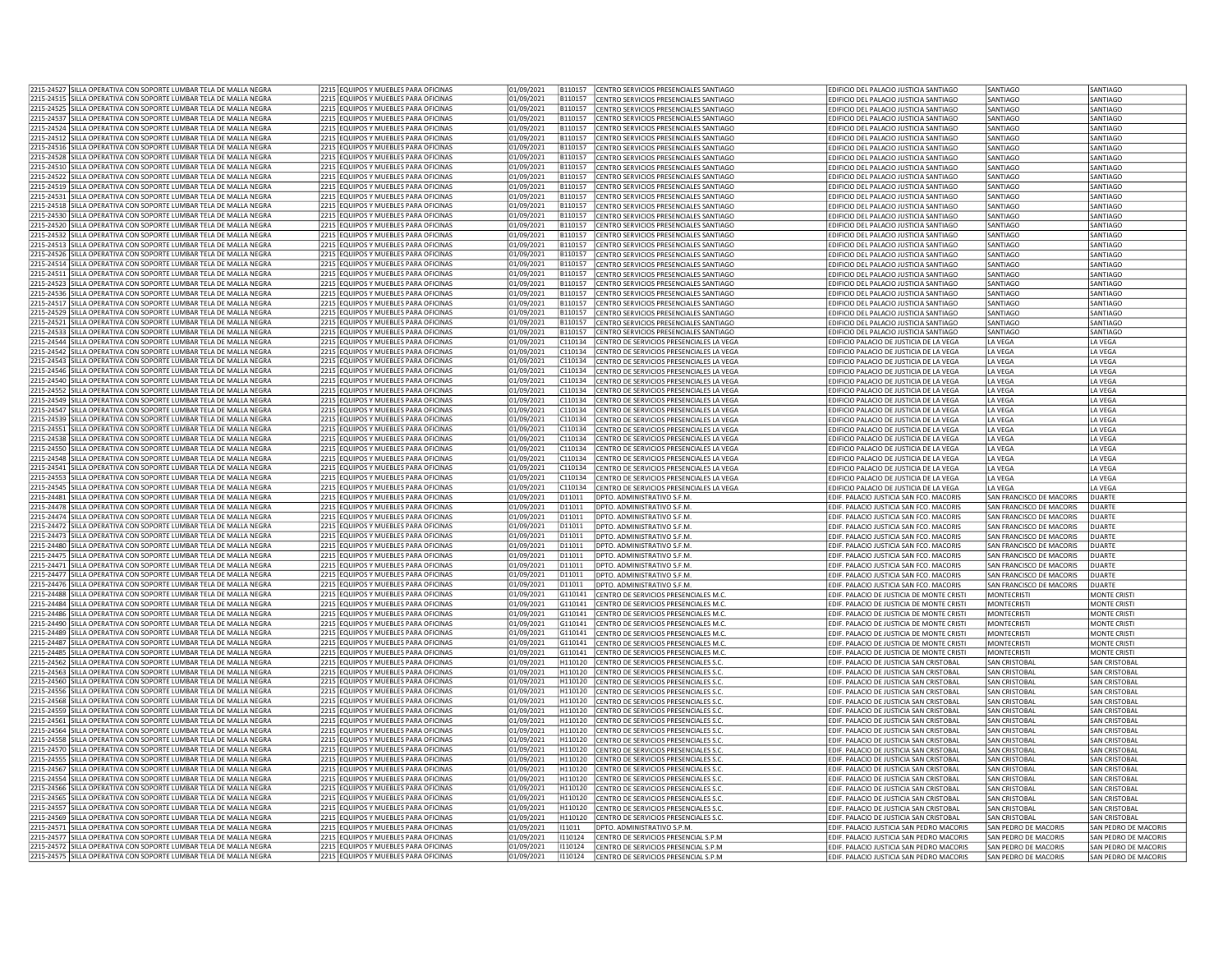|            | 2215-24574 SILLA OPERATIVA CON SOPORTE LUMBAR TELA DE MALLA NEGRA                                                  | 2215 EQUIPOS Y MUEBLES PARA OFICINAS             | 01/09/2021               | 110124           | CENTRO DE SERVICIOS PRESENCIAL S.P.M                                           | EDIF. PALACIO JUSTICIA SAN PEDRO MACORIS                             | SAN PEDRO DE MACORIS                        | SAN PEDRO DE MACORIS                      |
|------------|--------------------------------------------------------------------------------------------------------------------|--------------------------------------------------|--------------------------|------------------|--------------------------------------------------------------------------------|----------------------------------------------------------------------|---------------------------------------------|-------------------------------------------|
|            | 2215-24573 SILLA OPERATIVA CON SOPORTE LUMBAR TELA DE MALLA NEGRA                                                  | 2215 EQUIPOS Y MUEBLES PARA OFICINAS             | 01/09/2021               | 1110124          | CENTRO DE SERVICIOS PRESENCIAL S.P.M                                           | EDIF. PALACIO JUSTICIA SAN PEDRO MACORIS                             | SAN PEDRO DE MACORIS                        | SAN PEDRO DE MACORIS                      |
|            | 2215-24576 SILLA OPERATIVA CON SOPORTE LUMBAR TELA DE MALLA NEGRA                                                  | 2215 EQUIPOS Y MUEBLES PARA OFICINAS             | 01/09/2021               | 1110124          |                                                                                |                                                                      |                                             |                                           |
|            |                                                                                                                    |                                                  |                          |                  | CENTRO DE SERVICIOS PRESENCIAL S.P.M                                           | EDIF. PALACIO JUSTICIA SAN PEDRO MACORIS                             | SAN PEDRO DE MACORIS                        | SAN PEDRO DE MACORIS                      |
|            | 2215-24580 SILLA OPERATIVA CON SOPORTE LUMBAR TELA DE MALLA NEGRA                                                  | 2215 EQUIPOS Y MUEBLES PARA OFICINAS             | 01/09/2021               | 111017           | CAMARA PENAL JDO. 1RA. INST. S.P.M.                                            | EDIF. PALACIO JUSTICIA SAN PEDRO MACORIS                             | SAN PEDRO DE MACORIS                        | SAN PEDRO DE MACORIS                      |
|            | 2215-24579 SILLA OPERATIVA CON SOPORTE LUMBAR TELA DE MALLA NEGRA                                                  | 2215 EQUIPOS Y MUEBLES PARA OFICINAS             | 01/09/2021               | 111019           | CORTE DE TRABAJO S.P.M                                                         | EDIF. PALACIO JUSTICIA SAN PEDRO MACORIS                             | SAN PEDRO DE MACORIS                        | SAN PEDRO DE MACORIS                      |
|            | 2215-24578 SILLA OPERATIVA CON SOPORTE LUMBAR TELA DE MALLA NEGRA                                                  | 2215 EQUIPOS Y MUEBLES PARA OFICINAS             | 01/09/2021               | 11019            | CORTE DE TRABAJO S.P.M                                                         | EDIF. PALACIO JUSTICIA SAN PEDRO MACORIS                             | SAN PEDRO DE MACORIS                        | SAN PEDRO DE MACORIS                      |
|            | 2215-24581 SILLA OPERATIVA CON SOPORTE LUMBAR TELA DE MALLA NEGRA                                                  | 2215 EQUIPOS Y MUEBLES PARA OFICINAS             | 01/09/2021               | 1410131          | ATENCION PERMANENTE LA ALTAGRACIA                                              | EDIFICIO DEL PALACIO DE JUSTICIA HIGUEY                              | HIGUEY                                      | SAN PEDRO DE MACORIS                      |
|            | 2215-24584 SILLA OPERATIVA CON SOPORTE LUMBAR TELA DE MALLA NEGRA                                                  | 2215 EQUIPOS Y MUEBLES PARA OFICINAS             | 01/09/2021               | 141019           | CENTRO DE SERVICIOS PRESENCIAL HIGUEY                                          | EDIFICIO DEL PALACIO DE JUSTICIA HIGUEY                              | HIGUEY                                      | SAN PEDRO DE MACORIS                      |
|            |                                                                                                                    |                                                  |                          | 141019           |                                                                                |                                                                      |                                             |                                           |
|            | 2215-24586 SILLA OPERATIVA CON SOPORTE LUMBAR TELA DE MALLA NEGRA                                                  | 2215 EQUIPOS Y MUEBLES PARA OFICINAS             | 01/09/2021               |                  | CENTRO DE SERVICIOS PRESENCIAL HIGUEY                                          | EDIFICIO DEL PALACIO DE JUSTICIA HIGUEY                              | HIGUEY                                      | SAN PEDRO DE MACORIS                      |
|            | 2215-24585 SILLA OPERATIVA CON SOPORTE LUMBAR TELA DE MALLA NEGRA                                                  | 2215 EQUIPOS Y MUEBLES PARA OFICINAS             | 01/09/2021               | 141019           | CENTRO DE SERVICIOS PRESENCIAL HIGUEY                                          | EDIFICIO DEL PALACIO DE JUSTICIA HIGUEY                              | HIGUEY                                      | SAN PEDRO DE MACORIS                      |
|            | 2215-24583 SILLA OPERATIVA CON SOPORTE LUMBAR TELA DE MALLA NEGRA                                                  | 2215 EQUIPOS Y MUEBLES PARA OFICINAS             | 01/09/2021               | 141019           | CENTRO DE SERVICIOS PRESENCIAL HIGUEY                                          | EDIFICIO DEL PALACIO DE ILISTICIA HIGUEY                             | HIGUFY                                      | SAN PEDRO DE MACORIS                      |
| 2215-24582 | SILLA OPERATIVA CON SOPORTE LUMBAR TELA DE MALLA NEGRA                                                             | 2215 EQUIPOS Y MUEBLES PARA OFICINAS             | 01/09/2021               | 141019           | ENTRO DE SERVICIOS PRESENCIAL HIGUEY                                           | EDIFICIO DEL PALACIO DE JUSTICIA HIGUEY                              | HIGUEY                                      | SAN PEDRO DE MACORIS                      |
|            | 2215-24589  SILLA OPERATIVA CON SOPORTE LUMBAR TELA DE MALLA NEGRA                                                 | 2215 EQUIPOS Y MUEBLES PARA OFICINAS             | 01/09/2021               | 1510142          | CENTRO DE SERVICIO PRESENCIAL LA ROMANA                                        | EDIF. PALACIO DE JUSTICIA DE LA ROMANA                               | LA ROMANA                                   | SAN PEDRO DE MACORIS                      |
|            |                                                                                                                    |                                                  |                          |                  |                                                                                |                                                                      |                                             |                                           |
|            | 2215-24592 SILLA OPERATIVA CON SOPORTE LUMBAR TELA DE MALLA NEGRA                                                  | 2215 EQUIPOS Y MUEBLES PARA OFICINAS             | 01/09/2021               | 1510142          | CENTRO DE SERVICIO PRESENCIAL LA ROMANA                                        | EDIF. PALACIO DE JUSTICIA DE LA ROMANA                               | <b>ILA ROMANA</b>                           | SAN PEDRO DE MACORIS                      |
|            | 2215-24591 SILLA OPERATIVA CON SOPORTE LUMBAR TELA DE MALLA NEGRA                                                  | 2215 EQUIPOS Y MUEBLES PARA OFICINAS             | 01/09/2021               | 1510142          | CENTRO DE SERVICIO PRESENCIAL LA ROMANA                                        | EDIF. PALACIO DE JUSTICIA DE LA ROMANA                               | LA ROMANA                                   | SAN PEDRO DE MACORIS                      |
|            | 2215-24588 SILLA OPERATIVA CON SOPORTE LUMBAR TELA DE MALLA NEGRA                                                  | 2215 EQUIPOS Y MUEBLES PARA OFICINAS             | 01/09/2021               | 1510142          | CENTRO DE SERVICIO PRESENCIAL LA ROMANA                                        | EDIF. PALACIO DE JUSTICIA DE LA ROMANA                               | LA ROMANA                                   | SAN PEDRO DE MACORIS                      |
|            | 2215-24590 SILLA OPERATIVA CON SOPORTE LUMBAR TELA DE MALLA NEGRA                                                  | 2215 EQUIPOS Y MUEBLES PARA OFICINAS             | 01/09/2021               | 1510142          | CENTRO DE SERVICIO PRESENCIAL LA ROMANA                                        | EDIF. PALACIO DE JUSTICIA DE LA ROMANA                               | LA ROMANA                                   | SAN PEDRO DE MACORIS                      |
|            | 2215-24587 SILLA OPERATIVA CON SOPORTE LUMBAR TELA DE MALLA NEGRA                                                  | 2215 EQUIPOS Y MUEBLES PARA OFICINAS             | 01/09/2021               | 151019           |                                                                                |                                                                      | <b>I A ROMANA</b>                           | SAN PEDRO DE MACORIS                      |
|            |                                                                                                                    |                                                  |                          |                  | FRIBUNAL COL. C/P JDO. 1RA INST. LA ROMA                                       | EDIF. PALACIO DE JUSTICIA DE LA ROMANA                               |                                             |                                           |
|            | 2215-24467 SILLA OPERATIVA CON SOPORTE LUMBAR TELA DE MALLA NEGRA                                                  | 2215 EQUIPOS Y MUEBLES PARA OFICINAS             | 01/09/2021               | J11023           | OPTO. ADMINISTRATIVO JUR. CIVIL S.D.                                           | EDIF. JURISDICCION CIVIL STO, DGO, ESTE                              | SANTO DOMINGO                               | SANTO DOMINGO                             |
|            | 2215-24457 SILLA OPERATIVA CON SOPORTE LUMBAR TELA DE MALLA NEGRA                                                  | 2215 EQUIPOS Y MUEBLES PARA OFICINAS             | 01/09/2021               | J11023           | DPTO. ADMINISTRATIVO JUR. CIVIL S.D.                                           | EDIF. JURISDICCION CIVIL STO. DGO. ESTE                              | SANTO DOMINGO                               | SANTO DOMINGO                             |
|            | 2215-24451 SILLA OPERATIVA CON SOPORTE LUMBAR TELA DE MALLA NEGRA                                                  | 2215 EQUIPOS Y MUEBLES PARA OFICINAS             | 01/09/2021               | J11023           | DPTO. ADMINISTRATIVO JUR. CIVIL S.D.                                           | EDIF. JURISDICCION CIVIL STO. DGO. ESTE                              | SANTO DOMINGO                               | <b>SANTO DOMINGO</b>                      |
|            | 2215-24462 SILLA OPERATIVA CON SOPORTE LUMBAR TELA DE MALLA NEGRA                                                  | 2215 EQUIPOS Y MUEBLES PARA OFICINAS             | 01/09/2021               | J11023           | DPTO, ADMINISTRATIVO JUR. CIVIL S.D.                                           | FDIE, IURISDICCION CIVII STO, DGO, ESTE                              | SANTO DOMINGO                               | SANTO DOMINGO                             |
|            |                                                                                                                    |                                                  |                          |                  |                                                                                |                                                                      |                                             |                                           |
|            | 2215-24452 SILLA OPERATIVA CON SOPORTE LUMBAR TELA DE MALLA NEGRA                                                  | 2215 EQUIPOS Y MUEBLES PARA OFICINAS             | 01/09/2021               | J11023           | DPTO, ADMINISTRATIVO JUR, CIVIL S.D.                                           | EDIF. JURISDICCION CIVIL STO. DGO. ESTE                              | SANTO DOMINGO                               | SANTO DOMINGO                             |
|            | 2215-24458 SILLA OPERATIVA CON SOPORTE LUMBAR TELA DE MALLA NEGRA                                                  | 2215 EQUIPOS Y MUEBLES PARA OFICINAS             | 01/09/2021               | J11023           | DPTO. ADMINISTRATIVO JUR. CIVIL S.D.                                           | EDIF. JURISDICCION CIVIL STO. DGO. ESTE                              | SANTO DOMINGO                               | SANTO DOMINGO                             |
|            | 2215-24460 SILLA OPERATIVA CON SOPORTE LUMBAR TELA DE MALLA NEGRA                                                  | 2215 FOUIPOS Y MUFBLES PARA OFICINAS             | 01/09/2021               | 111023           | DPTO. ADMINISTRATIVO JUR. CIVIL S.D.                                           | EDIF. JURISDICCION CIVIL STO. DGO. ESTE                              | <b>SANTO DOMINGO</b>                        | SANTO DOMINGO                             |
|            | 2215-24459 SILLA OPERATIVA CON SOPORTE LUMBAR TELA DE MALLA NEGRA                                                  | 2215 EQUIPOS Y MUEBLES PARA OFICINAS             | 01/09/2021               | J11023           | OPTO. ADMINISTRATIVO JUR. CIVIL S.D.                                           | EDIF. JURISDICCION CIVIL STO. DGO. ESTE                              | SANTO DOMINGO                               | SANTO DOMINGO                             |
|            | 2215-24466 SILLA OPERATIVA CON SOPORTE LUMBAR TELA DE MALLA NEGRA                                                  | 2215 EQUIPOS Y MUEBLES PARA OFICINAS             | 01/09/2021               | J11023           | DPTO, ADMINISTRATIVO JUR, CIVIL S.D.                                           | EDIF, JURISDICCION CIVIL STO, DGO, ESTE                              | SANTO DOMINGO                               | SANTO DOMINGO                             |
|            |                                                                                                                    |                                                  |                          |                  |                                                                                |                                                                      |                                             |                                           |
|            | 2215-24456  SILLA OPERATIVA CON SOPORTE LUMBAR TELA DE MALLA NEGRA                                                 | 2215 EQUIPOS Y MUEBLES PARA OFICINAS             | 01/09/2021               | J11023           | DPTO. ADMINISTRATIVO JUR. CIVIL S.D.                                           | EDIF. JURISDICCION CIVIL STO. DGO. ESTE                              | SANTO DOMINGO                               | SANTO DOMINGO                             |
|            | 2215-24464 SILLA OPERATIVA CON SOPORTE LUMBAR TELA DE MALLA NEGRA                                                  | 2215 EQUIPOS Y MUEBLES PARA OFICINAS             | 01/09/2021               | 111023           | DPTO, ADMINISTRATIVO JUR. CIVIL S.D.                                           | FDIE, IURISDICCION CIVILSTO, DGO, ESTE                               | SANTO DOMINGO                               | SANTO DOMINGO                             |
|            | 2215-24454 SILLA OPERATIVA CON SOPORTE LUMBAR TELA DE MALLA NEGRA                                                  | 2215 EQUIPOS Y MUEBLES PARA OFICINAS             | 01/09/2021               | J11023           | DPTO. ADMINISTRATIVO JUR. CIVIL S.D.                                           | EDIF. JURISDICCION CIVIL STO. DGO. ESTE                              | SANTO DOMINGO                               | SANTO DOMINGO                             |
|            | 2215-24461 SILLA OPERATIVA CON SOPORTE LUMBAR TELA DE MALLA NEGRA                                                  | 2215 EQUIPOS Y MUEBLES PARA OFICINAS             | 01/09/2021               | J11023           | DPTO, ADMINISTRATIVO JUR, CIVIL S.D.                                           | EDIF, JURISDICCION CIVIL STO, DGO, ESTE                              | SANTO DOMINGO                               | SANTO DOMINGO                             |
|            |                                                                                                                    |                                                  |                          |                  |                                                                                |                                                                      |                                             |                                           |
|            | 2215-24465 SILLA OPERATIVA CON SOPORTE LUMBAR TELA DE MALLA NEGRA                                                  | 2215 EQUIPOS Y MUEBLES PARA OFICINAS             | 01/09/2021               | 111023           | DPTO. ADMINISTRATIVO JUR. CIVIL S.D.                                           | EDIF. JURISDICCION CIVIL STO. DGO. ESTE                              | SANTO DOMINGO                               | SANTO DOMINGO                             |
|            | 2215-24455 SILLA OPERATIVA CON SOPORTE LUMBAR TELA DE MALLA NEGRA                                                  | 2215 EQUIPOS Y MUEBLES PARA OFICINAS             | 01/09/2021               | J11023           | DPTO, ADMINISTRATIVO IUR, CIVIL S.D.                                           | EDIF, JURISDICCION CIVIL STO, DGO, ESTE                              | SANTO DOMINGO                               | SANTO DOMINGO                             |
|            | 2215-24463 SILLA OPERATIVA CON SOPORTE LUMBAR TELA DE MALLA NEGRA                                                  | 2215 EQUIPOS Y MUEBLES PARA OFICINAS             | 01/09/2021               | J11023           | DPTO. ADMINISTRATIVO JUR. CIVIL S.D.                                           | EDIF. JURISDICCION CIVIL STO. DGO. ESTE                              | SANTO DOMINGO                               | SANTO DOMINGO                             |
|            | 2215-24468 SILLA OPERATIVA CON SOPORTE LUMBAR TELA DE MALLA NEGRA                                                  | 2215 EQUIPOS Y MUEBLES PARA OFICINAS             | 01/09/2021               | J11023           | DPTO. ADMINISTRATIVO JUR. CIVIL S.D.                                           | EDIF. JURISDICCION CIVIL STO. DGO. ESTE                              | SANTO DOMINGO                               | SANTO DOMINGO                             |
|            | 2215-24453 SILLA OPERATIVA CON SOPORTE LUMBAR TELA DE MALLA NEGRA                                                  | 2215 EQUIPOS Y MUEBLES PARA OFICINAS             | 01/09/2021               | 111023           | DPTO, ADMINISTRATIVO JUR, CIVIL S.D.                                           | EDIF, JURISDICCION CIVIL STO, DGO, ESTE                              |                                             | SANTO DOMINGO                             |
|            |                                                                                                                    |                                                  |                          |                  |                                                                                |                                                                      | SANTO DOMINGO                               |                                           |
|            | 2215-24446 SILLA OPERATIVA CON SOPORTE LUMBAR TELA DE MALLA NEGRA                                                  | 2215 EQUIPOS Y MUEBLES PARA OFICINAS             | 01/09/2021               | J130141          | CENTRO DE SERVICIO PRESENCIAL S.D OESTE                                        | EDIF. TRIBUNALES STO. DGO. OESTE                                     | SANTO DOMINGO                               | SANTO DOMINGO                             |
|            | 2215-24448 SILLA OPERATIVA CON SOPORTE LUMBAR TELA DE MALLA NEGRA                                                  | 2215 EQUIPOS Y MUEBLES PARA OFICINAS             | 01/09/2021               | J130141          | CENTRO DE SERVICIO PRESENCIAL S.D OESTE                                        | EDIF. TRIBUNALES STO. DGO. OESTE                                     | SANTO DOMINGO                               | SANTO DOMINGO                             |
|            | 2215-24447  SILLA OPERATIVA CON SOPORTE LUMBAR TELA DE MALLA NEGRA                                                 | 2215 EQUIPOS Y MUEBLES PARA OFICINAS             | 01/09/2021               | J130141          | CENTRO DE SERVICIO PRESENCIAL S.D OESTE                                        | EDIF. TRIBUNALES STO. DGO. OESTE                                     | SANTO DOMINGO                               | SANTO DOMINGO                             |
|            | 2215-24445 SILLA OPERATIVA CON SOPORTE LUMBAR TELA DE MALLA NEGRA                                                  | 2215 FOUIPOS Y MUFBLES PARA OFICINAS             | 01/09/2021               | 1130141          | CENTRO DE SERVICIO PRESENCIAL S.D OESTE                                        | EDIF, TRIBUNALES STO, DGO, OESTE                                     | SANTO DOMINGO                               | SANTO DOMINGO                             |
|            |                                                                                                                    | 2215 EQUIPOS Y MUEBLES PARA OFICINAS             |                          | J130141          |                                                                                |                                                                      |                                             |                                           |
|            | 215-24449 SILLA OPERATIVA CON SOPORTE LUMBAR TELA DE MALLA NEGRA!                                                  |                                                  | 01/09/2021               |                  | ENTRO DE SERVICIO PRESENCIAL S.D OESTE                                         | <b>EDIF. TRIBUNALES STO. DGO. OESTE</b>                              | SANTO DOMINGO                               | SANTO DOMINGO                             |
|            | 2215-24450 SILLA OPERATIVA CON SOPORTE LUMBAR TELA DE MALLA NEGRA                                                  | 2215 EQUIPOS Y MUEBLES PARA OFICINAS             | 01/09/2021               | J130141          | ENTRO DE SERVICIO PRESENCIAL S.D OESTE                                         | DIF. TRIBUNALES STO. DGO. OESTE                                      | SANTO DOMINGO                               | SANTO DOMINGO                             |
|            | 2215-24499 SILLA OPERATIVA CON SOPORTE LUMBAR TELA DE MALLA NEGRA                                                  | 2215 EQUIPOS Y MUEBLES PARA OFICINAS             | 01/09/2021               | K110161          | CENTRO DE SERVICIOS PRESENCIALES P.P.                                          | EDIF, PALACIO JUSTICIA PTO, PLATA                                    | PUERTO PLATA                                | PUERTO PLATA                              |
|            | 2215-24500 SILLA OPERATIVA CON SOPORTE LUMBAR TELA DE MALLA NEGRA                                                  | 2215 EQUIPOS Y MUEBLES PARA OFICINAS             | 01/09/2021               | K110161          | CENTRO DE SERVICIOS PRESENCIALES P.P.                                          | FDIE, PALACIO ILISTICIA PTO, PLATA                                   | PUERTO PLATA                                | PUERTO PLATA                              |
|            | 2215-24493 SILLA OPERATIVA CON SOPORTE LUMBAR TELA DE MALLA NEGRA                                                  | 2215 EQUIPOS Y MUEBLES PARA OFICINAS             | 01/09/2021               | K110161          | CENTRO DE SERVICIOS PRESENCIALES P.P                                           | EDIF, PALACIO JUSTICIA PTO, PLATA                                    | PUERTO PLATA                                | PUERTO PLATA                              |
|            |                                                                                                                    |                                                  |                          |                  |                                                                                |                                                                      |                                             |                                           |
|            | 2215-24491 SILLA OPERATIVA CON SOPORTE LUMBAR TELA DE MALLA NEGRA                                                  | 2215 EQUIPOS Y MUEBLES PARA OFICINAS             | 01/09/2021               | K110161          | CENTRO DE SERVICIOS PRESENCIALES P.P                                           | EDIF. PALACIO JUSTICIA PTO. PLATA                                    | <b>PUERTO PLATA</b>                         | PUERTO PLATA                              |
|            | 2215-24494 SILLA OPERATIVA CON SOPORTE LUMBAR TELA DE MALLA NEGRA                                                  | 2215 FOUROS Y MUEBLES PARA OFICINAS              | 01/09/2021               | K110161          | CENTRO DE SERVICIOS PRESENCIALES P.P                                           | EDIF. PALACIO JUSTICIA PTO. PLATA                                    | PUERTO PLATA                                | PUERTO PLATA                              |
|            | 2215-24495 SILLA OPERATIVA CON SOPORTE LUMBAR TELA DE MALLA NEGRA                                                  | 2215 EQUIPOS Y MUEBLES PARA OFICINAS             | 01/09/2021               | K110161          | ENTRO DE SERVICIOS PRESENCIALES P.P.                                           | EDIF, PALACIO JUSTICIA PTO, PLATA                                    | PUERTO PLATA                                | PUERTO PLATA                              |
|            | 2215-24492 SILLA OPERATIVA CON SOPORTE LUMBAR TELA DE MALLA NEGRA                                                  | 2215 EQUIPOS Y MUEBLES PARA OFICINAS             | 01/09/2021               | K110161          | ENTRO DE SERVICIOS PRESENCIALES P.P.                                           | EDIF. PALACIO JUSTICIA PTO. PLATA                                    | PUERTO PLATA                                | PUERTO PLATA                              |
|            | 2215-24498 SILLA OPERATIVA CON SOPORTE LUMBAR TELA DE MALLA NEGRA                                                  | 2215 EQUIPOS Y MUEBLES PARA OFICINAS             | 01/09/2021               | K110161          | CENTRO DE SERVICIOS PRESENCIALES P.F                                           | EDIF. PALACIO JUSTICIA PTO. PLATA                                    | PUERTO PLATA                                | PUERTO PLATA                              |
|            |                                                                                                                    |                                                  |                          |                  |                                                                                |                                                                      |                                             |                                           |
|            | 2215-24496 SILLA OPERATIVA CON SOPORTE LUMBAR TELA DE MALLA NEGRA                                                  | 2215 EQUIPOS Y MUEBLES PARA OFICINAS             | 01/09/2021               | K110161          | CENTRO DE SERVICIOS PRESENCIALES P.P                                           | EDIF. PALACIO JUSTICIA PTO. PLATA                                    | PUERTO PLATA                                | PUERTO PLATA                              |
|            | 2215-24497 SILLA OPERATIVA CON SOPORTE LUMBAR TELA DE MALLA NEGRA                                                  | 2215 EQUIPOS Y MUEBLES PARA OFICINAS             | 01/09/2021               | K110161          | CENTRO DE SERVICIOS PRESENCIALES P.P                                           |                                                                      |                                             | PUERTO PLATA                              |
|            | 2307-01205 ESCANNER FUJITSU FI-7160                                                                                |                                                  |                          |                  |                                                                                | EDIF, PALACIO JUSTICIA PTO, PLATA                                    | PUERTO PLATA                                |                                           |
|            |                                                                                                                    |                                                  |                          | A111315          |                                                                                | EDIFICIO P.J. DE LAS CORTES                                          | DISTRITO NACIONAL                           | <b>DISTRITO NACIONAL</b>                  |
|            |                                                                                                                    | 2307 EQUIPOS DE COMPUTACION                      | 03/09/2021               |                  | ALMACEN DE DESPACHO MOB. Y EQUIPOS OFIC                                        |                                                                      |                                             |                                           |
|            | 2307-01208 ESCANNER FUJITSU FI-7160                                                                                | 2307 EQUIPOS DE COMPUTACION                      | 03/09/2021               | A111315          | ALMACEN DE DESPACHO MOB. Y EQUIPOS OFIC.                                       | EDIFICIO P.J. DE LAS CORTES                                          | DISTRITO NACIONAL                           | DISTRITO NACIONAL                         |
|            | 2307-01207 ESCANNER FUJITSU FI-7160                                                                                | 2307 EQUIPOS DE COMPUTACION                      | 03/09/2021               | A111315          | ALMACEN DE DESPACHO MOB. Y EQUIPOS OFIC                                        | EDIFICIO P.J. DE LAS CORTES                                          | DISTRITO NACIONAL                           | DISTRITO NACIONAL                         |
|            | 302-00112 QUEMADORA DVD EXTERNO LITEON                                                                             | 2302 EQUIPOS DE COMPUTACION                      | 03/09/2021               | A111315          | LMACEN DE DESPACHO MOB. Y EQUIPOS OFIC                                         | <b>EDIFICIO P.J. DE LAS CORTES</b>                                   | DISTRITO NACIONAL                           | DISTRITO NACIONAL                         |
|            | 302-00109 QUEMADORA DVD EXTERNO LITEON                                                                             | 2302 EQUIPOS DE COMPUTACION                      | 03/09/2021               | A111315          | LMACEN DE DESPACHO MOB. Y EQUIPOS OFIC                                         | <b>EDIFICIO P.J. DE LAS CORTES</b>                                   | DISTRITO NACIONAL                           | <b>DISTRITO NACIONAL</b>                  |
|            | 2302-00111 QUEMADORA DVD EXTERNO LITEON                                                                            | 2302 EQUIPOS DE COMPUTACION                      | 03/09/2021               | A111315          | ALMACEN DE DESPACHO MOB. Y EQUIPOS OFIC                                        | EDIFICIO P.J. DE LAS CORTES                                          | DISTRITO NACIONAL                           | DISTRITO NACIONAL                         |
|            |                                                                                                                    |                                                  |                          |                  | CENTRO DE ENTREVISTAS BARAHONA                                                 |                                                                      | <b>BARAHONA</b>                             | <b>BARAHONA</b>                           |
|            | 2307-01206 ESCANNER FUJITSU FI-7160                                                                                | 2307 EQUIPOS DE COMPUTACION                      | 03/09/2021               | E11020           |                                                                                | EDIFICIO TRIBUNAL N.N.A. BARAHONA                                    |                                             |                                           |
|            | 2302-00110 QUEMADORA DVD EXTERNO LITEON                                                                            | 2302 EQUIPOS DE COMPUTACION                      | 03/09/2021               | E11020           | CENTRO DE ENTREVISTAS BARAHONA                                                 | EDIFICIO TRIBUNAL N.N.A. BARAHONA                                    | <b>BARAHONA</b>                             | <b>BARAHONA</b>                           |
|            | 2302-00108 QUEMADORA DVD EXTERNO LITEON                                                                            | 2302 EQUIPOS DE COMPUTACION                      | 03/09/2021               | 111011           | DPTO, ADMINISTRATIVO S.P.M                                                     | EDIF, PALACIO JUSTICIA SAN PEDRO MACORIS                             | SAN PEDRO DE MACORIS                        | SAN PEDRO DE MACORIS                      |
|            | 2307-01204 ESCANNER FUJITSU FI-7160                                                                                | 2307 EQUIPOS DE COMPUTACION                      | 03/09/2021               | 1110125          | CENTRO DE ENTREVISTAS S.P.M                                                    | EDIF. PALACIO JUSTICIA SAN PEDRO MACORIS                             | SAN PEDRO DE MACORIS                        | SAN PEDRO DE MACORIS                      |
|            | 2302-00107 QUEMADORA DVD EXTERNO LITEON                                                                            | 2302 EQUIPOS DE COMPUTACION                      | 03/09/2021               | 151012           | DPTO, ADMINISTRATIVO LA ROMANA                                                 | EDIF. PALACIO DE JUSTICIA DE LA ROMANA                               | LA ROMANA                                   | SAN PEDRO DE MACORIS                      |
|            |                                                                                                                    |                                                  |                          |                  |                                                                                |                                                                      |                                             |                                           |
|            | 2307-01203 ESCANNER FUJITSU FI-7160                                                                                | 2307 EQUIPOS DE COMPUTACION                      | 03/09/2021               | 1510143          | ENTRO DE ENTREVISTAS LA ROMANA                                                 | <b>EDIF. PALACIO DE JUSTICIA DE LA ROMANA</b>                        | <b>I A ROMANA</b>                           | SAN PEDRO DE MACORIS                      |
|            | 3202-00594 MICROONDA INDUSTRIAL FRIGIDAIRE FFM0161ILS                                                              | 3202 EQUIPOS DE COCINA                           | 08/09/2021               | A11131           | DPTO, ADMVO PJ CORTE DE APELACION                                              | EDIFICIO P.J. DE LAS CORTES                                          | DISTRITO NACIONAL                           | <b>DISTRITO NACIONAL</b>                  |
|            | 3202-00593 MICROONDA INDUSTRIAL FRIGIDAIRE FFM0161ILS                                                              | 3202 EQUIPOS DE COCINA                           | 08/09/2021               | A111315          | ALMACEN DE DESPACHO MOB. Y EQUIPOS OFIC                                        | EDIFICIO P.J. DE LAS CORTES                                          | <b>DISTRITO NACIONAL</b>                    | <b>DISTRITO NACIONAL</b>                  |
|            | 3202-00597   MICROONDA INDUSTRIAL FRIGIDAIRE FFM0161ILS                                                            | 3202 EQUIPOS DE COCINA                           | 08/09/2021               | A111315          | ALMACEN DE DESPACHO MOB. Y EQUIPOS OFIC.                                       | EDIFICIO P.J. DE LAS CORTES                                          | DISTRITO NACIONAL                           | <b>DISTRITO NACIONAL</b>                  |
|            | 3202-00591   MICROONDA INDUSTRIAL FRIGIDAIRE FFM0161ILS                                                            | 3202 EQUIPOS DE COCINA                           | 08/09/2021               | A111315          | ALMACEN DE DESPACHO MOB. Y EQUIPOS OFIC.                                       | EDIFICIO P.J. DE LAS CORTES                                          | <b>DISTRITO NACIONAL</b>                    | <b>DISTRITO NACIONAL</b>                  |
|            |                                                                                                                    |                                                  |                          |                  |                                                                                |                                                                      |                                             |                                           |
|            | 3202-00600   MICROONDA INDUSTRIAL FRIGIDAIRE FFM0161ILS                                                            | 3202 EQUIPOS DE COCINA                           | 08/09/2021               | A111315          | ALMACEN DE DESPACHO MOB. Y EQUIPOS OFIC.                                       | EDIFICIO P.J. DE LAS CORTES                                          | DISTRITO NACIONAL                           | DISTRITO NACIONAL                         |
| 3202-00596 | MICROONDA INDUSTRIAL FRIGIDAIRE FFM0161ILS                                                                         | 3202 EQUIPOS DE COCINA                           | 08/09/2021               | A111315          | ALMACEN DE DESPACHO MOB. Y EQUIPOS OFIC                                        | EDIFICIO P.J. DE LAS CORTES                                          | DISTRITO NACIONAL                           | DISTRITO NACIONAL                         |
| 202-00598  | MICROONDA INDUSTRIAL FRIGIDAIRE FFM0161ILS                                                                         | 3202 EQUIPOS DE COCINA                           | 08/09/2021               | A111315          | LMACEN DE DESPACHO MOB. Y EQUIPOS OFIC.                                        | <b>EDIFICIO P.J. DE LAS CORTES</b>                                   | DISTRITO NACIONAL                           | DISTRITO NACIONAL                         |
| 3202-00601 | MICROONDA INDUSTRIAL FRIGIDAIRE FFM0161ILS                                                                         | 3202 EQUIPOS DE COCINA                           | 08/09/2021               | A111315          | LMACEN DE DESPACHO MOB. Y EQUIPOS OFIC                                         | EDIFICIO P.J. DE LAS CORTES                                          | DISTRITO NACIONAL                           | <b>DISTRITO NACIONAL</b>                  |
|            | 3202-00606 MICROONDA INDUSTRIAL FRIGIDAIRE FFM0161ILS                                                              | 3202 EQUIPOS DE COCINA                           | 08/09/2021               | A111315          | ALMACEN DE DESPACHO MOB. Y EQUIPOS OFIC                                        | EDIFICIO P.J. DE LAS CORTES                                          | <b>DISTRITO NACIONAL</b>                    | <b>DISTRITO NACIONAL</b>                  |
|            |                                                                                                                    |                                                  |                          |                  |                                                                                |                                                                      |                                             |                                           |
| 3202-00604 | MICROONDA INDUSTRIAL FRIGIDAIRE FFM0161ILS                                                                         | 3202 EQUIPOS DE COCINA                           | 08/09/2021               | A111315          | ALMACEN DE DESPACHO MOB. Y EQUIPOS OFIC                                        | EDIFICIO P.J. DE LAS CORTES                                          | DISTRITO NACIONAL                           | <b>DISTRITO NACIONAL</b>                  |
| 3202-00602 | MICROONDA INDUSTRIAL FRIGIDAIRE FFM0161ILS                                                                         | 3202 EQUIPOS DE COCINA                           | 08/09/2021               | A111315          | ALMACEN DE DESPACHO MOB. Y EQUIPOS OFIC                                        | <b>EDIFICIO P.I. DE LAS CORTES</b>                                   | DISTRITO NACIONAL                           | <b>DISTRITO NACIONAL</b>                  |
|            | 3202-00603 MICROONDA INDUSTRIAL FRIGIDAIRE FFM0161ILS                                                              | 3202 EQUIPOS DE COCINA                           | 08/09/2021               | A111315          | ALMACEN DE DESPACHO MOB. Y EQUIPOS OFIC.                                       | EDIFICIO P.J. DE LAS CORTES                                          | DISTRITO NACIONAL                           | DISTRITO NACIONAL                         |
| 3202-00592 | MICROONDA INDUSTRIAL FRIGIDAIRE FFM0161ILS                                                                         | 3202 EQUIPOS DE COCINA                           | 08/09/2021               | A111315          |                                                                                | EDIFICIO P.J. DE LAS CORTES                                          | DISTRITO NACIONAL                           | <b>DISTRITO NACIONAL</b>                  |
|            |                                                                                                                    |                                                  |                          |                  | ALMACEN DE DESPACHO MOB. Y EQUIPOS OFIC                                        |                                                                      |                                             |                                           |
| 1202-00605 | MICROONDA INDUSTRIAL FRIGIDAIRE FFM0161ILS                                                                         | 3202 EQUIPOS DE COCINA                           | 08/09/2021               | A111315          | <b>NIMACEN DE DESPACHO MOB. Y FOUIPOS OFIC</b>                                 | DIFICIO P.I. DE LAS CORTES                                           | DISTRITO NACIONAL                           | DISTRITO NACIONAL                         |
|            | 3202-00595   MICROONDA INDUSTRIAL FRIGIDAIRE FFM0161ILS<br>3202-00607   MICROONDA INDUSTRIAL FRIGIDAIRE FFM0161ILS | 3202 EQUIPOS DE COCINA<br>3202 EQUIPOS DE COCINA | 08/09/2021<br>08/09/2021 | A11138<br>D21013 | PCIA. CAMARA CIVIL CORTE APELACION D.N.<br>DPTO. ADMVO. MARIA TRINIDAD SANCHEZ | EDIFICIO P.J. DE LAS CORTES<br>EDIFICIO PALACIO DE JUSTICIA DE NAGUA | DISTRITO NACIONAL<br>MARIA TRINIDAD SANCHEZ | <b>DISTRITO NACIONAL</b><br><b>DUARTE</b> |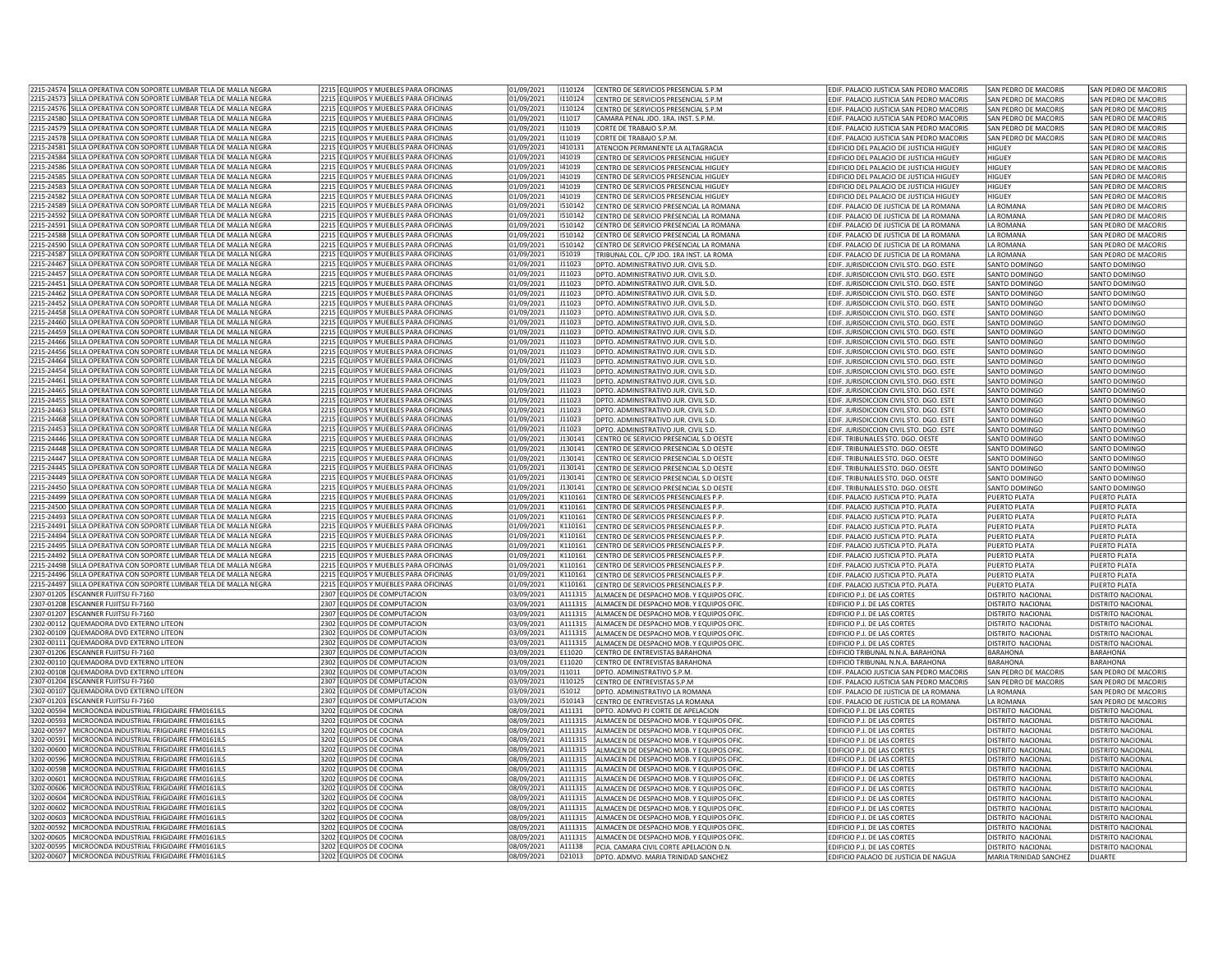|                                              | 3202-00599   MICROONDA INDUSTRIAL FRIGIDAIRE FFM0161ILS                                                 | 3202 EQUIPOS DE COCINA                                                       | 08/09/2021               | 111011             | <b>DPTO, ADMINISTRATIVO S.P.M.</b>                                                  | EDIF. PALACIO JUSTICIA SAN PEDRO MACORIS                                       | SAN PEDRO DE MACORIS                                 | SAN PEDRO DE MACORIS                   |
|----------------------------------------------|---------------------------------------------------------------------------------------------------------|------------------------------------------------------------------------------|--------------------------|--------------------|-------------------------------------------------------------------------------------|--------------------------------------------------------------------------------|------------------------------------------------------|----------------------------------------|
|                                              | 3202-00588 MICROONDA INDUSTRIAL FRIGIDAIRE FFM0161ILS                                                   | 3202 EQUIPOS DE COCINA                                                       | 08/09/2021               | 121021             | TRIBUNAL N.N.A. FL SFIBO                                                            | EDIF. TRIBUNAL N.N. Y A. EL SEIBO                                              | EL SEYBO                                             | SAN PEDRO DE MACORIS                   |
| 3202-00589                                   | MICROONDA INDUSTRIAL FRIGIDAIRE FFM0161ILS                                                              | 3202 EQUIPOS DE COCINA                                                       | 08/09/2021               | 141012             | DPTO. ADMINISTRATIVO LA ALTAGRACIA                                                  | EDIFICIO DEL PALACIO DE JUSTICIA HIGUEY                                        | HIGUEY                                               | SAN PEDRO DE MACORIS                   |
|                                              | 3202-00590 MICROONDA INDUSTRIAL FRIGIDAIRE FFM0161ILS                                                   | 3202 EQUIPOS DE COCINA                                                       | 08/09/2021               | 151012             | DPTO. ADMINISTRATIVO LA ROMANA                                                      | EDIF, PALACIO DE JUSTICIA DE LA ROMANA                                         | LA ROMANA                                            | SAN PEDRO DE MACORIS                   |
|                                              | 2212-03386 AIRE ACONDICIONADO INVERTER GREEN FLOW 24000 BTU                                             | 2212 EQUIPOS Y MUEBLES PARA OFICINAS                                         | 09/09/2021               | A11166             | CENTRO DE ATENCION AL USUARIO D.N.                                                  | EDIF DIRECCION PLANIFICACION Y PROYECTOS                                       | <b>DISTRITO NACIONAL</b>                             | DISTRITO NACIONAL                      |
|                                              | 2224-03658 MESA PARA NIÑOS CUADRADA AZUL VERANO MARCA RIMAX                                             | 2224 EQUIPOS Y MUEBLES PARA OFICINAS                                         | 17/09/2021               | A111315            | ALMACEN DE DESPACHO MOB. Y EQUIPOS OFIC                                             | EDIFICIO P.J. DE LAS CORTES                                                    | DISTRITO NACIONAL                                    | <b>DISTRITO NACIONAL</b>               |
|                                              | 3811-00602 ESCALERA EN FIBRA DE VIDRIO CUPRUM 6 PIES                                                    | 3811 OTROS ACTIVOS FIJOS                                                     | 17/09/2021               | A111315            | ALMACEN DE DESPACHO MOB. Y EQUIPOS OFIC.                                            | EDIFICIO P.J. DE LAS CORTES                                                    | DISTRITO NACIONAL                                    | DISTRITO NACIONAL                      |
|                                              | 3811-00600 ESCALERA EN FIBRA DE VIDRIO CUPRUM 6 PIES                                                    | 3811 OTROS ACTIVOS FIJOS                                                     | 17/09/2021               |                    | A111315 ALMACEN DE DESPACHO MOB. Y EQUIPOS OFIC.                                    | EDIFICIO P.J. DE LAS CORTES                                                    | DISTRITO NACIONAL                                    | DISTRITO NACIONAL                      |
|                                              | 2224-03659 MESA PARA NIÑOS CUADRADA AZUL VERANO MARCA RIMAX                                             | 2224 EQUIPOS Y MUEBLES PARA OFICINAS                                         | 17/09/2021               |                    | A111315 ALMACEN DE DESPACHO MOB. Y EQUIPOS OFIC                                     | EDIFICIO P.J. DE LAS CORTES                                                    | DISTRITO NACIONAL                                    | DISTRITO NACIONAL                      |
|                                              | 3811-00603 ESCALERA EN FIBRA DE VIDRIO CUPRUM 6 PIES                                                    | 3811 OTROS ACTIVOS FIJOS                                                     | 7/09/2021                | A111315            | ALMACEN DE DESPACHO MOB. Y EQUIPOS OFIC.                                            | EDIFICIO P.J. DE LAS CORTES                                                    | DISTRITO NACIONAL                                    | DISTRITO NACIONAL                      |
|                                              | 2224-03660 MESA PARA NIÑOS CUADRADA AZUL VERANO MARCA RIMAX                                             | 2224 EQUIPOS Y MUEBLES PARA OFICINAS                                         | 17/09/2021               | A111315            | ALMACEN DE DESPACHO MOB. Y EQUIPOS OFIC                                             | EDIFICIO P.J. DE LAS CORTES                                                    | <b>ISTRITO NACIONAL</b>                              | DISTRITO NACIONAL                      |
|                                              | 3811-00596 ESCALERA EN FIBRA DE VIDRIO CUPRUM 6 PIES                                                    | 3811 OTROS ACTIVOS FIJOS                                                     | 17/09/2021               | A111315            | ALMACEN DE DESPACHO MOB. Y EQUIPOS OFIC                                             | EDIFICIO P.J. DE LAS CORTES                                                    | DISTRITO NACIONAL                                    | DISTRITO NACIONAL                      |
|                                              | 3811-00598 ESCALERA EN FIBRA DE VIDRIO CUPRUM 6 PIES                                                    | 3811 OTROS ACTIVOS FIJOS                                                     | 17/09/2021               | A111315            | ALMACEN DE DESPACHO MOB. Y EQUIPOS OFIC                                             | EDIFICIO P.J. DE LAS CORTES                                                    | <b>DISTRITO NACIONAL</b>                             | <b>DISTRITO NACIONAL</b>               |
|                                              | 3811-00595 ESCALERA EN FIBRA DE VIDRIO CUPRUM 6 PIES                                                    | 3811 OTROS ACTIVOS FIJOS                                                     | 17/09/2021               | A111315            | ALMACEN DE DESPACHO MOB. Y EQUIPOS OFIC                                             | EDIFICIO P.J. DE LAS CORTES                                                    | DISTRITO NACIONAL                                    | DISTRITO NACIONAL                      |
|                                              | 3811-00594 ESCALERA EN FIBRA DE VIDRIO CUPRUM 6 PIES                                                    | 3811 OTROS ACTIVOS FIJOS                                                     | 17/09/2021               | A111315            | ALMACEN DE DESPACHO MOB. Y EQUIPOS OFIC                                             | EDIFICIO P.J. DE LAS CORTES                                                    | <b>DISTRITO NACIONAL</b>                             | <b>DISTRITO NACIONAL</b>               |
|                                              | 3811-00599 ESCALERA EN FIBRA DE VIDRIO CUPRUM 6 PIES                                                    | 3811 OTROS ACTIVOS FIJOS                                                     | 17/09/2021               | A111315            | ALMACEN DE DESPACHO MOB. Y EQUIPOS OFIC                                             | EDIFICIO P.J. DE LAS CORTES                                                    | DISTRITO NACIONAL                                    | DISTRITO NACIONAL                      |
|                                              | 2215-24606 SILLA PLASTICA PARA NIÑOS MARCA KARAKA                                                       | 2215 EQUIPOS Y MUEBLES PARA OFICINAS                                         | 17/09/2021               | A111315            | ALMACEN DE DESPACHO MOB. Y EQUIPOS OFIC                                             | EDIFICIO P.J. DE LAS CORTES                                                    | DISTRITO NACIONAL                                    | DISTRITO NACIONAL                      |
|                                              | 2215-24596 SILLA PLASTICA PARA NIÑOS MARCA KARAKA                                                       | 2215 EQUIPOS Y MUEBLES PARA OFICINAS                                         | 7/09/2021                | A111315            | ALMACEN DE DESPACHO MOB. Y EQUIPOS OFIC                                             | EDIFICIO P.J. DE LAS CORTES                                                    | DISTRITO NACIONAL                                    | DISTRITO NACIONAL                      |
|                                              | 2215-24600 SILLA PARA NIÑOS KIDDY AZUL MARCA RIMAX                                                      | 2215 EQUIPOS Y MUEBLES PARA OFICINAS                                         | 17/09/2021               | A111315            | ALMACEN DE DESPACHO MOB. Y EQUIPOS OFIC                                             | EDIFICIO P.J. DE LAS CORTES                                                    | <b>DISTRITO NACIONAL</b>                             | DISTRITO NACIONAL                      |
|                                              | 2215-24595 SILLA PLASTICA PARA NIÑOS MARCA KARAKA<br>2215-24599 SILLA PARA NIÑOS KIDDY AZUL MARCA RIMAX | 2215 EQUIPOS Y MUEBLES PARA OFICINAS<br>2215 EQUIPOS Y MUEBLES PARA OFICINAS | 17/09/2021<br>17/09/2021 | A111315<br>A111315 | ALMACEN DE DESPACHO MOB. Y EQUIPOS OFIC<br>ALMACEN DE DESPACHO MOB. Y EQUIPOS OFIC. | EDIFICIO P.J. DE LAS CORTES<br><b>FDIFICIO P.I. DE LAS CORTES</b>              | <b>DISTRITO NACIONAL</b><br><b>DISTRITO NACIONAL</b> | DISTRITO NACIONAL<br>DISTRITO NACIONAL |
|                                              | 2215-24597 SILLA PARA NIÑOS KIDDY AZUL MARCA RIMAX                                                      | 2215 EQUIPOS Y MUEBLES PARA OFICINAS                                         | 17/09/2021               | A111315            | ALMACEN DE DESPACHO MOB. Y EQUIPOS OFIC                                             | EDIFICIO P.J. DE LAS CORTES                                                    | <b>DISTRITO NACIONAL</b>                             | DISTRITO NACIONAL                      |
|                                              | 2215-24594 SILLA PLASTICA PARA NIÑOS MARCA KARAKA                                                       | 2215 EQUIPOS Y MUEBLES PARA OFICINAS                                         | 17/09/2021               |                    | A111315 ALMACEN DE DESPACHO MOB. Y EQUIPOS OFIC.                                    | EDIFICIO P.J. DE LAS CORTES                                                    | DISTRITO NACIONAL                                    | DISTRITO NACIONAL                      |
|                                              | 2215-24598 SILLA PARA NIÑOS KIDDY AZUL MARCA RIMAX                                                      | 2215 EQUIPOS Y MUEBLES PARA OFICINAS                                         | 17/09/2021               | A111315            | ALMACEN DE DESPACHO MOB. Y EQUIPOS OFIC                                             | EDIFICIO P.J. DE LAS CORTES                                                    | DISTRITO NACIONAL                                    | DISTRITO NACIONAL                      |
|                                              | 2215-24608 SILLA PLASTICA PARA NIÑOS MARCA KARAKA                                                       | 2215 EQUIPOS Y MUEBLES PARA OFICINAS                                         | 7/09/2021                | 4111315            | ALMACEN DE DESPACHO MOB. Y EQUIPOS OFIC                                             | FDIFICIO P.I. DE LAS CORTES                                                    | <b>JISTRITO NACIONAL</b>                             | DISTRITO NACIONAL                      |
|                                              | 2215-24593 SILLA PLASTICA PARA NIÑOS MARCA KARAKA                                                       | 2215 EQUIPOS Y MUEBLES PARA OFICINAS                                         | 17/09/2021               | A111315            | ALMACEN DE DESPACHO MOB. Y EQUIPOS OFIC                                             | EDIFICIO P.J. DE LAS CORTES                                                    | <b>DISTRITO NACIONAL</b>                             | DISTRITO NACIONAL                      |
|                                              | 2215-24607 SILLA PLASTICA PARA NIÑOS MARCA KARAKA                                                       | 2215 EQUIPOS Y MUEBLES PARA OFICINAS                                         | 17/09/2021               | A111315            | ALMACEN DE DESPACHO MOB. Y EQUIPOS OFIC                                             | EDIFICIO P.J. DE LAS CORTES                                                    | DISTRITO NACIONAL                                    | DISTRITO NACIONAL                      |
|                                              | 2215-24605 SILLA PLASTICA PARA NIÑOS MARCA KARAKA                                                       | 2215 EQUIPOS Y MUEBLES PARA OFICINAS                                         | 17/09/2021               | A111315            | ALMACEN DE DESPACHO MOB. Y EQUIPOS OFIC                                             | EDIFICIO P.J. DE LAS CORTES                                                    | <b>DISTRITO NACIONAL</b>                             | <b>DISTRITO NACIONAL</b>               |
|                                              | 2224-03657 MESA PARA NIÑOS CUADRADA BLANCA MARCA OBS VANYP                                              | 2224 EQUIPOS Y MUEBLES PARA OFICINAS                                         | 17/09/2021               | A111315            | ALMACEN DE DESPACHO MOB. Y EQUIPOS OFIC                                             | EDIFICIO P.J. DE LAS CORTES                                                    | DISTRITO NACIONAL                                    | DISTRITO NACIONAL                      |
|                                              | 3811-00601 ESCALERA EN FIBRA DE VIDRIO CUPRUM 6 PIES                                                    | 3811 OTROS ACTIVOS FIJOS                                                     | 17/09/2021               | A111315            | ALMACEN DE DESPACHO MOB. Y EQUIPOS OFIC                                             | EDIFICIO P.J. DE LAS CORTES                                                    | DISTRITO NACIONAL                                    | DISTRITO NACIONAL                      |
|                                              | 2224-03656 MESA PARA NIÑOS CUADRADA BLANCA MARCA OBS VANYP                                              | 2224 EQUIPOS Y MUEBLES PARA OFICINAS                                         | 17/09/2021               | A111315            | ALMACEN DE DESPACHO MOB. Y EQUIPOS OFIC.                                            | EDIFICIO P.J. DE LAS CORTES                                                    | DISTRITO NACIONAL                                    | DISTRITO NACIONAL                      |
|                                              | 2224-03655 MESA PARA NIÑOS CUADRADA BLANCA MARCA OBS VANYP                                              | 2224 FOUIPOS Y MUFBLES PARA OFICINAS                                         | 17/09/2021               | F11020             | CENTRO DE ENTREVISTAS BARAHONA                                                      | EDIFICIO TRIBUNAL N.N.A. BARAHONA                                              | <b>BARAHONA</b>                                      | <b>BARAHONA</b>                        |
|                                              | 2215-24603 SILLA PLASTICA COLORES SURTIDOS MARCA KARAKA                                                 | 2215 EQUIPOS Y MUEBLES PARA OFICINAS                                         | 17/09/2021               | E11020             | CENTRO DE ENTREVISTAS BARAHONA                                                      | EDIFICIO TRIBUNAL N.N.A. BARAHONA                                              | BARAHONA                                             | <b>BARAHONA</b>                        |
|                                              | 2215-24604 SILLA PLASTICA COLORES SURTIDOS MARCA KARAKA                                                 | 2215 EQUIPOS Y MUEBLES PARA OFICINAS                                         | 17/09/2021               | E11020             | CENTRO DE ENTREVISTAS BARAHONA                                                      | EDIFICIO TRIBUNAL N.N.A. BARAHONA                                              | <b>BARAHONA</b>                                      | <b>BARAHONA</b>                        |
|                                              | 2215-24601 SILLA PLASTICA COLORES SURTIDOS MARCA KARAKA                                                 | 2215 EQUIPOS Y MUEBLES PARA OFICINAS                                         | 17/09/2021               | E11020             | CENTRO DE ENTREVISTAS BARAHONA                                                      | EDIFICIO TRIBUNAL N.N.A. BARAHONA                                              | <b>BARAHONA</b>                                      | BARAHONA                               |
|                                              | 2215-24602 SILLA PLASTICA COLORES SURTIDOS MARCA KARAKA                                                 | 2215 EQUIPOS Y MUEBLES PARA OFICINAS                                         | 17/09/2021               | E11020             | CENTRO DE ENTREVISTAS BARAHONA                                                      | FDIFICIO TRIBUNAL N.N.A. BARAHONA                                              | <b>BARAHONA</b>                                      | <b>BARAHONA</b>                        |
|                                              | 3811-00597 ESCALERA EN FIBRA DE VIDRIO CUPRUM 6 PIES                                                    | 3811 OTROS ACTIVOS FIJOS                                                     | 17/09/2021               | K11012             | DPTO. ADMINISTRATIVO PUERTO PLATA                                                   | EDIF. PALACIO JUSTICIA PTO. PLATA                                              | PUERTO PLATA                                         | PUERTO PLATA                           |
| 2309-16692 UPS FORZA                         |                                                                                                         | 2309 EQUIPOS DE COMPUTACION                                                  | 22/09/2021               | A110320            | UNIDAD DE APOYO SECRETARIAL TST                                                     | EDIFICIO DEL TRIBUNAL DE TIERRAS D.N.                                          | DISTRITO NACIONAL                                    | DISTRITO NACIONAL                      |
| 2309-16676 UPS FORZA                         |                                                                                                         | 2309 EQUIPOS DE COMPUTACION                                                  | 22/09/2021               | A110320            | UNIDAD DE APOYO SECRETARIAL TST                                                     | EDIFICIO DEL TRIBUNAL DE TIERRAS D.N.                                          | DISTRITO NACIONAL                                    | DISTRITO NACIONAL                      |
| 2309-16675 UPS FORZA                         |                                                                                                         | 2309 EQUIPOS DE COMPUTACION                                                  | 22/09/2021               | A110320            | UNIDAD DE APOYO SECRETARIAL TST                                                     | EDIFICIO DEL TRIBUNAL DE TIERRAS D.N.                                          | DISTRITO NACIONAL                                    | DISTRITO NACIONAL                      |
| 2309-16691 UPS FORZA                         |                                                                                                         | 2309 EQUIPOS DE COMPUTACION                                                  | 22/09/2021               | A110320            | UNIDAD DE APOYO SECRETARIAL TST                                                     | EDIFICIO DEL TRIBUNAL DE TIERRAS D.N                                           | <b>DISTRITO NACIONAL</b>                             | DISTRITO NACIONAL                      |
| 2309-16693 UPS FORZA                         |                                                                                                         | 2309 EQUIPOS DE COMPUTACION                                                  | 22/09/2021               | A110325            | 4TA. SALA TRIBUNAL DE TIERRAS J.O. D.N.                                             | EDIFICIO DEL TRIBUNAL DE TIERRAS D.N.                                          | DISTRITO NACIONAL                                    | DISTRITO NACIONAL                      |
| 2309-16690 UPS FORZA                         |                                                                                                         | 2309 FOUIPOS DE COMPUTACION                                                  | 22/09/2021               | A110325            | 4TA, SALA TRIBUNAL DE TIERRAS LO. D.N.                                              | EDIFICIO DEL TRIBUNAL DE TIERRAS D.N.                                          | DISTRITO NACIONAL                                    | DISTRITO NACIONAL                      |
| 2309-16678 UPS FORZA                         |                                                                                                         | 2309 EQUIPOS DE COMPUTACION                                                  | 22/09/2021               | A110325            | 4TA. SALA TRIBUNAL DE TIERRAS J.O. D.N.                                             | EDIFICIO DEL TRIBUNAL DE TIERRAS D.N.                                          | <b>DISTRITO NACIONAL</b>                             | DISTRITO NACIONAL                      |
| 2309-16677 UPS FORZA                         |                                                                                                         | 2309 EQUIPOS DE COMPUTACION                                                  | 22/09/2021               | A110325            | 4TA. SALA TRIBUNAL DE TIERRAS J.O. D.N.                                             | EDIFICIO DEL TRIBUNAL DE TIERRAS D.N.                                          | <b>DISTRITO NACIONAL</b>                             | DISTRITO NACIONAL                      |
|                                              | 2310-00075 PAD DE FIRMA TOPAZ LCD/USB                                                                   | 2310 EQUIPOS DE COMPUTACION                                                  | 22/09/2021               | A110334            | DIRECCION NACIONAL REGISTRO DE TITULOS                                              | EDIFICIO DEL TRIBUNAL DE TIERRAS D.N.                                          | <b>DISTRITO NACIONAL</b>                             | DISTRITO NACIONAL                      |
| 2309-16698 UPS FORZA                         |                                                                                                         | 2309 EQUIPOS DE COMPUTACION                                                  | 22/09/2021               | A110335            | UNIDAD DE RECEPCION DE DOCUMENTOS TST                                               | EDIFICIO DEL TRIBUNAL DE TIERRAS D.N.                                          | <b>DISTRITO NACIONAL</b>                             | DISTRITO NACIONAL                      |
| 2309-16681 UPS FORZA                         |                                                                                                         | 2309 EQUIPOS DE COMPUTACION                                                  | 22/09/2021               | A110335            | UNIDAD DE RECEPCION DE DOCUMENTOS TST                                               | EDIFICIO DEL TRIBUNAL DE TIERRAS D.N.                                          | DISTRITO NACIONAL                                    | DISTRITO NACIONAL                      |
| 2309-16695 UPS FORZA                         |                                                                                                         | 2309 EQUIPOS DE COMPUTACION                                                  | 22/09/2021               | A110335            | UNIDAD DE RECEPCION DE DOCUMENTOS TST                                               | EDIFICIO DEL TRIBUNAL DE TIERRAS D.N                                           | DISTRITO NACIONAL                                    | DISTRITO NACIONAL                      |
| 2309-16669 UPS FORZA                         |                                                                                                         | 2309 EQUIPOS DE COMPUTACION                                                  | 22/09/2021               | A110339            | ADMINISTRACION GENERAL JI                                                           | EDIFICIO DEL TRIBUNAL DE TIERRAS D.N.                                          | <b>DISTRITO NACIONA</b>                              | <b>DISTRITO NACIONAL</b>               |
| 2309-16657 UPS FORZA                         |                                                                                                         | 2309 EQUIPOS DE COMPUTACION                                                  | 22/09/2021               | A110339            | ADMINISTRACION GENERAL JI                                                           | EDIFICIO DEL TRIBUNAL DE TIERRAS D.N.                                          | <b>DISTRITO NACIONAL</b>                             | DISTRITO NACIONAL                      |
| 2309-16645 UPS FORZA                         |                                                                                                         | 2309 EQUIPOS DE COMPUTACION                                                  | 22/09/2021               | A110339            | ADMINISTRACION GENERAL JI                                                           | EDIFICIO DEL TRIBUNAL DE TIERRAS D.N.                                          | <b>DISTRITO NACIONAL</b>                             | DISTRITO NACIONAL                      |
| 2309-16633 UPS FORZA                         |                                                                                                         | 2309 EQUIPOS DE COMPUTACION                                                  | 22/09/2021               |                    | A110339 ADMINISTRACION GENERAL JI                                                   | EDIFICIO DEL TRIBUNAL DE TIERRAS D.N.                                          | <b>DISTRITO NACIONAL</b>                             | DISTRITO NACIONAL                      |
| 2309-16621 UPS FORZA                         |                                                                                                         | 2309 FOUIPOS DE COMPUTACION                                                  | 22/09/2021               | A110339            | <b>ADMINISTRACION GENERAL II</b>                                                    | EDIFICIO DEL TRIBUNAL DE TIERRAS D.N.                                          | DISTRITO NACIONAL                                    | DISTRITO NACIONAL                      |
| 2309-16609                                   | <b>UPS FORZA</b>                                                                                        | 2309 EQUIPOS DE COMPUTACION                                                  | 22/09/2021               | A110339            | ADMINISTRACION GENERAL JI                                                           | EDIFICIO DEL TRIBUNAL DE TIERRAS D.N.                                          | DISTRITO NACIONAL                                    | DISTRITO NACIONAL                      |
| 2309-16688 UPS FORZA                         |                                                                                                         | 2309 EQUIPOS DE COMPUTACION                                                  | 22/09/2021               | A110339            | ADMINISTRACION GENERAL JI                                                           | EDIFICIO DEL TRIBUNAL DE TIERRAS D.N.                                          | DISTRITO NACIONAL                                    | DISTRITO NACIONAL                      |
|                                              | 2310-00081 PAD DE FIRMA TOPAZ LCD/USB                                                                   | 2310 EQUIPOS DE COMPUTACION                                                  | 22/09/2021               | A110339            | <b>ADMINISTRACION GENERAL JI</b>                                                    | EDIFICIO DEL TRIBUNAL DE TIERRAS D.N.                                          | <b>DISTRITO NACIONAL</b>                             | DISTRITO NACIONAL                      |
| 2309-16664 UPS FORZA                         |                                                                                                         | 2309 EQUIPOS DE COMPUTACION                                                  | 22/09/2021               | A110339            | <b>ADMINISTRACION GENERAL II</b>                                                    | EDIFICIO DEL TRIBUNAL DE TIERRAS D.N.                                          | <b>DISTRITO NACIONAL</b>                             | DISTRITO NACIONAL                      |
| 2309-16652 UPS FORZA                         |                                                                                                         | 2309 EQUIPOS DE COMPUTACION                                                  | 22/09/2021               | A110339            | ADMINISTRACION GENERAL JI                                                           | EDIFICIO DEL TRIBUNAL DE TIERRAS D.N.                                          | <b>DISTRITO NACIONAL</b>                             | DISTRITO NACIONAL                      |
| 2309-16640 UPS FORZA<br>2309-16628 UPS FORZA |                                                                                                         | 2309 EQUIPOS DE COMPUTACION                                                  | 22/09/2021               | A110339            | A110339 ADMINISTRACION GENERAL JI                                                   | EDIFICIO DEL TRIBUNAL DE TIERRAS D.N.                                          | <b>DISTRITO NACIONAL</b>                             | DISTRITO NACIONAL                      |
| 2309-16617 UPS FORZA                         |                                                                                                         | 2309 EQUIPOS DE COMPUTACION<br>2309 EQUIPOS DE COMPUTACION                   | 22/09/2021<br>22/09/2021 | A110339            | ADMINISTRACION GENERAL JI<br>ADMINISTRACION GENERAL JI                              | EDIFICIO DEL TRIBUNAL DE TIERRAS D.N.<br>EDIFICIO DEL TRIBUNAL DE TIERRAS D.N  | DISTRITO NACIONAL<br>DISTRITO NACIONAL               | DISTRITO NACIONAL<br>DISTRITO NACIONAL |
|                                              |                                                                                                         |                                                                              |                          |                    |                                                                                     |                                                                                |                                                      |                                        |
| 2309-16605 UPS FORZA<br>2309-16593 UPS FORZA |                                                                                                         | 2309 EQUIPOS DE COMPUTACION<br>2309 EQUIPOS DE COMPUTACION                   | 22/09/2021<br>22/09/2021 | A110339<br>A110339 | ADMINISTRACION GENERAL JI<br>ADMINISTRACION GENERAL JI                              | EDIFICIO DEL TRIBUNAL DE TIERRAS D.N.<br>EDIFICIO DEL TRIBUNAL DE TIERRAS D.N. | <b>ISTRITO NACIONAL</b><br>DISTRITO NACIONAL         | DISTRITO NACIONAL<br>DISTRITO NACIONAL |
| 2309-16689 UPS FORZA                         |                                                                                                         | 2309 EQUIPOS DE COMPUTACION                                                  | 22/09/2021               | A110339            | ADMINISTRACION GENERAL JI                                                           | EDIFICIO DEL TRIBUNAL DE TIERRAS D.N.                                          | <b>DISTRITO NACIONAL</b>                             | <b>DISTRITO NACIONAL</b>               |
| 2309-16582 UPS FORZA                         |                                                                                                         | 2309 EQUIPOS DE COMPUTACION                                                  | 22/09/2021               | A110339            | ADMINISTRACION GENERAL JI                                                           | EDIFICIO DEL TRIBUNAL DE TIERRAS D.N.                                          | <b>DISTRITO NACIONAL</b>                             | DISTRITO NACIONAL                      |
| 2309-16616 UPS FORZA                         |                                                                                                         | 2309 EQUIPOS DE COMPUTACION                                                  | 22/09/2021               |                    | A110339 ADMINISTRACION GENERAL JI                                                   | EDIFICIO DEL TRIBUNAL DE TIERRAS D.N.                                          | DISTRITO NACIONAL                                    | DISTRITO NACIONAL                      |
| 2309-16604 UPS FORZA                         |                                                                                                         | 2309 EQUIPOS DE COMPUTACION                                                  | 22/09/2021               |                    | A110339 ADMINISTRACION GENERAL JI                                                   | EDIFICIO DEL TRIBUNAL DE TIERRAS D.N.                                          | DISTRITO NACIONAL                                    | DISTRITO NACIONAL                      |
| 2309-16592 UPS FORZA                         |                                                                                                         | 2309 EQUIPOS DE COMPUTACION                                                  | 22/09/2021               | A110339            | ADMINISTRACION GENERAL JI                                                           | EDIFICIO DEL TRIBUNAL DE TIERRAS D.N.                                          | DISTRITO NACIONAL                                    | DISTRITO NACIONAL                      |
| 2309-16583                                   | <b>UPS FORZA</b>                                                                                        | 2309 EQUIPOS DE COMPUTACION                                                  | 22/09/2021               | A110339            | <b>ADMINISTRACION GENERAL JI</b>                                                    | EDIFICIO DEL TRIBUNAL DE TIERRAS D.N                                           | DISTRITO NACIONAL                                    | DISTRITO NACIONAL                      |
|                                              | 2310-00077 PAD DE FIRMA TOPAZ LCD/USB                                                                   | 2310 EQUIPOS DE COMPUTACION                                                  | 22/09/2021               | A110339            | ADMINISTRACION GENERAL JI                                                           | EDIFICIO DEL TRIBUNAL DE TIERRAS D.N                                           | DISTRITO NACIONAL                                    | DISTRITO NACIONAL                      |
|                                              | 2310-00078 PAD DE FIRMA TOPAZ LCD/USB                                                                   | 2310 EQUIPOS DE COMPUTACION                                                  | 22/09/2021               | A110339            | ADMINISTRACION GENERAL JI                                                           | EDIFICIO DEL TRIBUNAL DE TIERRAS D.N.                                          | DISTRITO NACIONAL                                    | DISTRITO NACIONAL                      |
| 2309-16666 UPS FORZA                         |                                                                                                         | 2309 EQUIPOS DE COMPUTACION                                                  | 22/09/2021               | A110339            | ADMINISTRACION GENERAL JI                                                           | EDIFICIO DEL TRIBUNAL DE TIERRAS D.N.                                          | <b>DISTRITO NACIONAL</b>                             | <b>DISTRITO NACIONAL</b>               |
| 2309-16654 UPS FORZA                         |                                                                                                         | 2309 EQUIPOS DE COMPUTACION                                                  | 22/09/2021               | A110339            | ADMINISTRACION GENERAL JI                                                           | EDIFICIO DEL TRIBUNAL DE TIERRAS D.N.                                          | <b>DISTRITO NACIONAL</b>                             | DISTRITO NACIONAL                      |
| 2309-16642 UPS FORZA                         |                                                                                                         | 2309 EQUIPOS DE COMPUTACION                                                  | 22/09/2021               | A110339            | ADMINISTRACION GENERAL JI                                                           | EDIFICIO DEL TRIBUNAL DE TIERRAS D.N.                                          | <b>DISTRITO NACIONAL</b>                             | DISTRITO NACIONAL                      |
| 2309-16630 UPS FORZA                         |                                                                                                         | 2309 EQUIPOS DE COMPUTACION                                                  | 22/09/2021               | A110339            | ADMINISTRACION GENERAL JI                                                           | EDIFICIO DEL TRIBUNAL DE TIERRAS D.N.                                          | <b>DISTRITO NACIONAL</b>                             | <b>DISTRITO NACIONAL</b>               |
| 2309-16665 UPS FORZA                         |                                                                                                         | 2309 EQUIPOS DE COMPUTACION                                                  | 22/09/2021               | A110339            | ADMINISTRACION GENERAL JI                                                           | EDIFICIO DEL TRIBUNAL DE TIERRAS D.N                                           | DISTRITO NACIONAL                                    | DISTRITO NACIONAL                      |
| 2309-16653 UPS FORZA                         |                                                                                                         | 2309 EQUIPOS DE COMPUTACION                                                  | 22/09/2021               | A110339            | ADMINISTRACION GENERAL JI                                                           | EDIFICIO DEL TRIBUNAL DE TIERRAS D.N.                                          | <b>ISTRITO NACIONAL</b>                              | DISTRITO NACIONAL                      |
| 2309-16641 UPS FORZA                         |                                                                                                         | 2309 EQUIPOS DE COMPUTACION                                                  | 22/09/2021               |                    | A110339 ADMINISTRACION GENERAL JI                                                   | EDIFICIO DEL TRIBUNAL DE TIERRAS D.N.                                          | <b>DISTRITO NACIONAL</b>                             | DISTRITO NACIONAL                      |
| 2309-16629 UPS FORZA                         |                                                                                                         | 2309 EQUIPOS DE COMPUTACION                                                  | 22/09/2021               |                    | A110339 ADMINISTRACION GENERAL JI                                                   | EDIFICIO DEL TRIBUNAL DE TIERRAS D.N.                                          | <b>DISTRITO NACIONAL</b>                             | DISTRITO NACIONAL                      |
|                                              |                                                                                                         |                                                                              |                          |                    |                                                                                     |                                                                                |                                                      |                                        |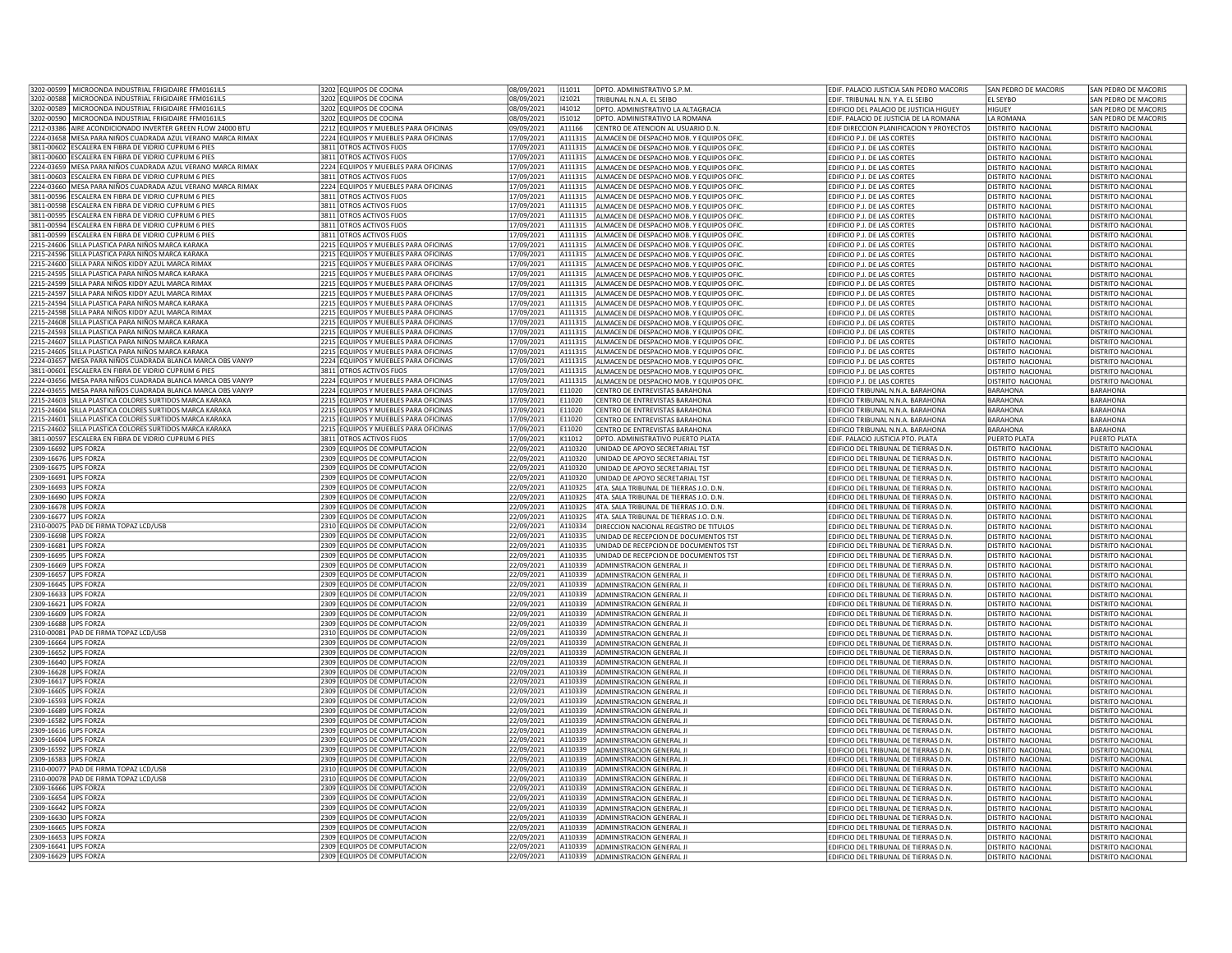| 2309-16618 UPS FORZA                                                                          | 2309 EQUIPOS DE COMPUTACION                                | 22/09/2021               |                    | A110339 ADMINISTRACION GENERAL JI                             | EDIFICIO DEL TRIBUNAL DE TIERRAS D.N.                                          | DISTRITO NACIONAL                                    | DISTRITO NACIONAL                                    |
|-----------------------------------------------------------------------------------------------|------------------------------------------------------------|--------------------------|--------------------|---------------------------------------------------------------|--------------------------------------------------------------------------------|------------------------------------------------------|------------------------------------------------------|
| 2309-16606 UPS FORZA                                                                          | 2309 EQUIPOS DE COMPUTACION                                | 22/09/2021               | A110339            | ADMINISTRACION GENERAL II                                     | EDIFICIO DEL TRIBUNAL DE TIERRAS D.N                                           | <b>DISTRITO NACIONAL</b>                             | DISTRITO NACIONAL                                    |
| 2309-16594 UPS FORZA                                                                          | 2309 EQUIPOS DE COMPUTACION                                | 22/09/2021               | A110339            | ADMINISTRACION GENERAL JI                                     | EDIFICIO DEL TRIBUNAL DE TIERRAS D.N                                           | <b>DISTRITO NACIONAL</b>                             | DISTRITO NACIONAL                                    |
| 2309-16686 UPS FORZA                                                                          | 2309 EQUIPOS DE COMPUTACION                                | 22/09/2021               | A110339            | ADMINISTRACION GENERAL JI                                     | EDIFICIO DEL TRIBUNAL DE TIERRAS D.N.                                          | <b>DISTRITO NACIONAL</b>                             | DISTRITO NACIONAL                                    |
| 2309-16674 UPS FORZA                                                                          | 2309 EQUIPOS DE COMPUTACION                                | 22/09/2021               | A110339            | ADMINISTRACION GENERAL JI                                     | EDIFICIO DEL TRIBUNAL DE TIERRAS D.N                                           | DISTRITO NACIONAL                                    | DISTRITO NACIONAL                                    |
| 2309-16662 UPS FORZA                                                                          | 2309 EQUIPOS DE COMPUTACION                                | 22/09/2021               | A110339            | ADMINISTRACION GENERAL JI                                     | EDIFICIO DEL TRIBUNAL DE TIERRAS D.N.                                          | <b>DISTRITO NACIONAL</b>                             | <b>DISTRITO NACIONAL</b>                             |
| 2309-16650 UPS FORZA                                                                          | 2309 EQUIPOS DE COMPUTACION                                | 22/09/2021               | A110339            | ADMINISTRACION GENERAL JI                                     | EDIFICIO DEL TRIBUNAL DE TIERRAS D.N.                                          | <b>DISTRITO NACIONAL</b>                             | <b>DISTRITO NACIONAL</b>                             |
| 2309-16638 UPS FORZA                                                                          | 2309 EQUIPOS DE COMPUTACION                                | 22/09/2021               | A110339            | ADMINISTRACION GENERAL JI                                     | EDIFICIO DEL TRIBUNAL DE TIERRAS D.N.                                          | <b>DISTRITO NACIONAL</b>                             | DISTRITO NACIONAL                                    |
| 2309-16626 UPS FORZA<br>2309-16614 UPS FORZA                                                  | 2309 EQUIPOS DE COMPUTACION<br>2309 EQUIPOS DE COMPUTACION | 22/09/2021<br>22/09/2021 | A110339<br>A110339 | ADMINISTRACION GENERAL JI<br>ADMINISTRACION GENERAL II        | EDIFICIO DEL TRIBUNAL DE TIERRAS D.N.<br>EDIFICIO DEL TRIBUNAL DE TIERRAS D.N  | DISTRITO NACIONAL<br>DISTRITO NACIONAL               | DISTRITO NACIONAL<br>DISTRITO NACIONAL               |
| 2309-16602 UPS FORZA                                                                          | 2309 EQUIPOS DE COMPUTACION                                | 22/09/2021               | A110339            | ADMINISTRACION GENERAL JI                                     | EDIFICIO DEL TRIBUNAL DE TIERRAS D.N                                           | DISTRITO NACIONAL                                    | DISTRITO NACIONAL                                    |
| 2306-05191  IMPRESORA HP LASERJET M611DN                                                      | 2306 EQUIPOS DE COMPUTACION                                | 22/09/2021               | A110339            | ADMINISTRACION GENERAL JI                                     | EDIFICIO DEL TRIBUNAL DE TIERRAS D.N                                           | <b>DISTRITO NACIONAL</b>                             | DISTRITO NACIONAL                                    |
| 2310-00074 PAD DE FIRMA TOPAZ LCD/USB                                                         | 2310 EQUIPOS DE COMPUTACION                                | 22/09/2021               | A110339            | ADMINISTRACION GENERAL JI                                     | EDIFICIO DEL TRIBUNAL DE TIERRAS D.N                                           | <b>DISTRITO NACIONAL</b>                             | <b>DISTRITO NACIONAL</b>                             |
| 2309-16580 UPS FORZA                                                                          | 2309 EQUIPOS DE COMPUTACION                                | 22/09/2021               | A110339            | <b>ADMINISTRACION GENERAL II</b>                              | FDIFICIO DEL TRIBUNAL DE TIFRRAS D.N.                                          | DISTRITO NACIONAL                                    | DISTRITO NACIONAL                                    |
| 2309-16680 UPS FORZA                                                                          | 2309 EQUIPOS DE COMPUTACION                                | 22/09/2021               | A110339            | ADMINISTRACION GENERAL JI                                     | EDIFICIO DEL TRIBUNAL DE TIERRAS D.N.                                          | <b>DISTRITO NACIONAL</b>                             | DISTRITO NACIONAL                                    |
| 2309-16668 UPS FORZA                                                                          | 2309 EQUIPOS DE COMPUTACION                                | 22/09/2021               | A110339            | ADMINISTRACION GENERAL JI                                     | EDIFICIO DEL TRIBUNAL DE TIERRAS D.N                                           | DISTRITO NACIONAL                                    | <b>DISTRITO NACIONAL</b>                             |
| 2309-16656 LUPS FORZA                                                                         | 2309 EQUIPOS DE COMPUTACION                                | 22/09/2021               | A110339            | ADMINISTRACION GENERAL JI                                     | EDIFICIO DEL TRIBUNAL DE TIERRAS D.N.                                          | DISTRITO NACIONAL                                    | DISTRITO NACIONAL                                    |
| 2309-16644 UPS FORZA                                                                          | 2309 EQUIPOS DE COMPUTACION                                | 22/09/2021               | A110339            | ADMINISTRACION GENERAL JI                                     | EDIFICIO DEL TRIBUNAL DE TIERRAS D.N                                           | <b>DISTRITO NACIONAL</b>                             | DISTRITO NACIONAL                                    |
| 2309-16632 UPS FORZA                                                                          | 2309 EQUIPOS DE COMPUTACION                                | 22/09/2021               | A110339            | ADMINISTRACION GENERAL JI                                     | EDIFICIO DEL TRIBUNAL DE TIERRAS D.N                                           | DISTRITO NACIONAL                                    | DISTRITO NACIONAL                                    |
| 2309-16620 UPS FORZA                                                                          | 2309 EQUIPOS DE COMPUTACION                                | 22/09/2021               | A110339            | ADMINISTRACION GENERAL JI                                     | EDIFICIO DEL TRIBUNAL DE TIERRAS D.N                                           | <b>DISTRITO NACIONAL</b>                             | <b>DISTRITO NACIONAL</b>                             |
| 2309-16608 UPS FORZA                                                                          | 2309 EQUIPOS DE COMPUTACION                                | 22/09/2021               | A110339            | ADMINISTRACION GENERAL JI                                     | EDIFICIO DEL TRIBUNAL DE TIERRAS D.N.                                          | <b>DISTRITO NACIONAL</b>                             | <b>DISTRITO NACIONAL</b>                             |
| 2309-16596 UPS FORZA                                                                          | 2309 EQUIPOS DE COMPUTACION                                | 22/09/2021               | A110339            | ADMINISTRACION GENERAL JI                                     | EDIFICIO DEL TRIBUNAL DE TIERRAS D.N.                                          | <b>DISTRITO NACIONAL</b>                             | <b>DISTRITO NACIONAL</b>                             |
| 2310-00069 PAD DE FIRMA TOPAZ LCD/USB<br>2310-00068 PAD DE FIRMA TOPAZ LCD/USB                | 2310 EQUIPOS DE COMPUTACION<br>2310 EQUIPOS DE COMPUTACION | 22/09/2021<br>22/09/2021 | A110339<br>A110339 | ADMINISTRACION GENERAL JI                                     | EDIFICIO DEL TRIBUNAL DE TIERRAS D.N.                                          | <b>DISTRITO NACIONAL</b>                             | DISTRITO NACIONAL                                    |
| 2310-00070 PAD DE FIRMA TOPAZ LCD/USP                                                         | 2310 FOUIPOS DE COMPUTACION                                | 22/09/2021               | A110339            | ADMINISTRACION GENERAL JI<br>ADMINISTRACION GENERAL JI        | EDIFICIO DEL TRIBUNAL DE TIERRAS D.N.<br>EDIFICIO DEL TRIBUNAL DE TIERRAS D.N  | DISTRITO NACIONAL<br><b>DISTRITO NACIONAL</b>        | DISTRITO NACIONAL<br><b>DISTRITO NACIONAL</b>        |
| 2310-00067 PAD DE FIRMA TOPAZ LCD/USB                                                         | 2310 EQUIPOS DE COMPUTACION                                | 2/09/2021                | A110339            | ADMINISTRACION GENERAL JI                                     | EDIFICIO DEL TRIBUNAL DE TIERRAS D.N.                                          | DISTRITO NACIONAL                                    | <b>DISTRITO NACIONAL</b>                             |
| 2309-16586 UPS FORZA                                                                          | 2309 EQUIPOS DE COMPUTACION                                | 22/09/2021               | A110339            | ADMINISTRACION GENERAL JI                                     | EDIFICIO DEL TRIBUNAL DE TIERRAS D.N                                           | DISTRITO NACIONAL                                    | DISTRITO NACIONAL                                    |
| 2309-16585 UPS FORZA                                                                          | 2309 EQUIPOS DE COMPUTACION                                | 22/09/2021               | A110339            | ADMINISTRACION GENERAL JI                                     | EDIFICIO DEL TRIBUNAL DE TIERRAS D.N                                           | <b>DISTRITO NACIONAL</b>                             | DISTRITO NACIONAL                                    |
| 2310-00080 PAD DE FIRMA TOPAZ I CD/USB                                                        | 2310 FOUJPOS DE COMPUTACION                                | 22/09/2021               | A110339            | ADMINISTRACION GENERAL JI                                     | EDIFICIO DEL TRIBUNAL DE TIERRAS D.N.                                          | <b>DISTRITO NACIONAL</b>                             | DISTRITO NACIONAL                                    |
| 2309-16682 UPS FORZA                                                                          | 2309 EQUIPOS DE COMPUTACION                                | 22/09/2021               | A110339            | ADMINISTRACION GENERAL JI                                     | EDIFICIO DEL TRIBUNAL DE TIERRAS D.N.                                          | <b>DISTRITO NACIONAL</b>                             | DISTRITO NACIONAL                                    |
| 2309-16670 UPS FORZA                                                                          | 2309 EQUIPOS DE COMPUTACION                                | 22/09/2021               | A110339            | ADMINISTRACION GENERAL JI                                     | EDIFICIO DEL TRIBUNAL DE TIERRAS D.N.                                          | <b>DISTRITO NACIONAL</b>                             | <b>DISTRITO NACIONAL</b>                             |
| 2309-16658 UPS FORZA                                                                          | 2309 EQUIPOS DE COMPUTACION                                | 22/09/2021               | A110339            | ADMINISTRACION GENERAL JI                                     | EDIFICIO DEL TRIBUNAL DE TIERRAS D.N.                                          | <b>DISTRITO NACIONAL</b>                             | DISTRITO NACIONAL                                    |
| 2309-16646 UPS FORZA                                                                          | 2309 EQUIPOS DE COMPUTACION                                | 22/09/2021               | A110339            | ADMINISTRACION GENERAL II                                     | EDIFICIO DEL TRIBUNAL DE TIERRAS D.N                                           | DISTRITO NACIONAL                                    | DISTRITO NACIONAL                                    |
| 2309-16634 UPS FORZA                                                                          | 2309 EQUIPOS DE COMPUTACION                                | 22/09/2021               | A110339            | ADMINISTRACION GENERAL JI                                     | EDIFICIO DEL TRIBUNAL DE TIERRAS D.N.                                          | <b>DISTRITO NACIONAL</b>                             | DISTRITO NACIONAL                                    |
| 2309-16622 UPS FORZA                                                                          | 2309 EQUIPOS DE COMPUTACION                                | 22/09/2021               | A110339            | ADMINISTRACION GENERAL JI                                     | EDIFICIO DEL TRIBUNAL DE TIERRAS D.N                                           | <b>DISTRITO NACIONAL</b>                             | <b>DISTRITO NACIONAL</b>                             |
| 2309-16610 UPS FORZA                                                                          | 2309 EQUIPOS DE COMPUTACION                                | 22/09/2021               | A110339            | ADMINISTRACION GENERAL JI                                     | EDIFICIO DEL TRIBUNAL DE TIERRAS D.N                                           | <b>DISTRITO NACIONAL</b>                             | <b>DISTRITO NACIONAL</b>                             |
| 2309-16598 UPS FORZA<br>2310-00082 PAD DE FIRMA TOPAZ LCD/USB                                 | 2309 EQUIPOS DE COMPUTACION<br>2310 EQUIPOS DE COMPUTACION | 22/09/2021<br>22/09/2021 | A110339<br>A110339 | ADMINISTRACION GENERAL JI                                     | EDIFICIO DEL TRIBUNAL DE TIERRAS D.N.                                          | <b>DISTRITO NACIONAL</b>                             | DISTRITO NACIONAL                                    |
| 2310-00071 PAD DE FIRMA TOPAZ LCD/USB                                                         | 2310 EQUIPOS DE COMPUTACION                                | 22/09/2021               | A110339            | ADMINISTRACION GENERAL JI<br>ADMINISTRACION GENERAL JI        | EDIFICIO DEL TRIBUNAL DE TIERRAS D.N.<br>EDIFICIO DEL TRIBUNAL DE TIERRAS D.N  | <b>DISTRITO NACIONAL</b><br><b>DISTRITO NACIONAL</b> | <b>DISTRITO NACIONAL</b><br><b>DISTRITO NACIONAL</b> |
| 2309-16587 UPS FORZA                                                                          | 2309 EQUIPOS DE COMPUTACION                                | 22/09/2021               | A110339            | ADMINISTRACION GENERAL JI                                     | EDIFICIO DEL TRIBUNAL DE TIERRAS D.N.                                          | <b>DISTRITO NACIONAL</b>                             | <b>DISTRITO NACIONAL</b>                             |
| 2310-00073 PAD DE FIRMA TOPAZ LCD/USB                                                         | 2310 EQUIPOS DE COMPUTACION                                | 2/09/2021                | A110339            | ADMINISTRACION GENERAL II                                     | FDIFICIO DEL TRIBUNAL DE TIFRRAS D.N                                           | <b>DISTRITO NACIONAL</b>                             | DISTRITO NACIONAL                                    |
| 2306-05190  IMPRESORA HP LASERJET M611DN                                                      | 2306 EQUIPOS DE COMPUTACION                                | 22/09/2021               | A110339            | ADMINISTRACION GENERAL JI                                     | EDIFICIO DEL TRIBUNAL DE TIERRAS D.N.                                          | DISTRITO NACIONAL                                    | DISTRITO NACIONAL                                    |
| 2309-16589 UPS FORZA                                                                          | 2309 EQUIPOS DE COMPUTACION                                | 22/09/2021               | A110339            | ADMINISTRACION GENERAL JI                                     | EDIFICIO DEL TRIBUNAL DE TIERRAS D.N                                           | <b>DISTRITO NACIONAL</b>                             | DISTRITO NACIONAL                                    |
| 2309-16600 UPS FORZA                                                                          | 2309 EQUIPOS DE COMPUTACION                                | 22/09/2021               | A110339            | ADMINISTRACION GENERAL JI                                     | EDIFICIO DEL TRIBUNAL DE TIERRAS D.N                                           | <b>DISTRITO NACIONAL</b>                             | <b>DISTRITO NACIONAL</b>                             |
| 2309-16612 UPS FORZA                                                                          | 2309 EQUIPOS DE COMPUTACION                                | 22/09/2021               | A110339            | <b>ADMINISTRACION GENERAL II</b>                              | FDIFICIO DEL TRIBUNAL DE TIFRRAS D.N.                                          | <b>DISTRITO NACIONAL</b>                             | DISTRITO NACIONAL                                    |
| 2309-16624 UPS FORZA                                                                          | 2309 EQUIPOS DE COMPUTACION                                | 22/09/2021               | A110339            | ADMINISTRACION GENERAL JI                                     | EDIFICIO DEL TRIBUNAL DE TIERRAS D.N                                           | <b>DISTRITO NACIONAL</b>                             | <b>DISTRITO NACIONAL</b>                             |
| 2309-16636 UPS FORZA                                                                          | 2309 EQUIPOS DE COMPUTACION                                | 22/09/2021               | A110339            | ADMINISTRACION GENERAL JI                                     | EDIFICIO DEL TRIBUNAL DE TIERRAS D.N.                                          | DISTRITO NACIONAL                                    | DISTRITO NACIONAL                                    |
| 2309-16648 LUPS FORZA                                                                         | 2309 FOUJPOS DE COMPUTACION                                | 22/09/2021               | A110339            | ADMINISTRACION GENERAL II                                     | EDIFICIO DEL TRIBUNAL DE TIERRAS D.N                                           | DISTRITO NACIONAL                                    | DISTRITO NACIONAL                                    |
| 2309-16660 UPS FORZA                                                                          | 2309 EQUIPOS DE COMPUTACION                                | 22/09/2021               | A110339            |                                                               |                                                                                |                                                      |                                                      |
| 2309-16672 UPS FORZA                                                                          |                                                            |                          |                    | ADMINISTRACION GENERAL JI                                     | EDIFICIO DEL TRIBUNAL DE TIERRAS D.N                                           | DISTRITO NACIONAL                                    | DISTRITO NACIONAL                                    |
|                                                                                               | 2309 EQUIPOS DE COMPUTACION                                | 22/09/2021               | A110339            | ADMINISTRACION GENERAL JI                                     | EDIFICIO DEL TRIBUNAL DE TIERRAS D.N.                                          | DISTRITO NACIONAL                                    | DISTRITO NACIONAL                                    |
|                                                                                               | 2309 EQUIPOS DE COMPUTACION                                | 22/09/2021               | A110339            | ADMINISTRACION GENERAL JI                                     | EDIFICIO DEL TRIBUNAL DE TIERRAS D.N.                                          | <b>DISTRITO NACIONAL</b>                             | DISTRITO NACIONAL                                    |
|                                                                                               | 2309 EQUIPOS DE COMPUTACION                                | 22/09/2021               | A110339            | ADMINISTRACION GENERAL JI                                     | EDIFICIO DEL TRIBUNAL DE TIERRAS D.N.                                          | <b>DISTRITO NACIONAL</b>                             | <b>DISTRITO NACIONAL</b>                             |
| 2309-16684 UPS FORZA<br>2309-16683 UPS FORZA<br>2309-16671 UPS FORZA                          | 2309 EQUIPOS DE COMPUTACION                                | 22/09/2021               | A110339            | ADMINISTRACION GENERAL JI                                     | EDIFICIO DEL TRIBUNAL DE TIERRAS D.N                                           | <b>DISTRITO NACIONAL</b>                             | <b>DISTRITO NACIONAL</b>                             |
| 2309-16659 UPS FORZA<br>2309-16647 UPS FORZA                                                  | 2309 EQUIPOS DE COMPUTACION                                | 22/09/2021               | A110339<br>A110339 | ADMINISTRACION GENERAL JI                                     | EDIFICIO DEL TRIBUNAL DE TIERRAS D.N                                           | <b>DISTRITO NACIONAL</b>                             | <b>DISTRITO NACIONAL</b>                             |
| 2309-16635 UPS FORZA                                                                          | 2309 EQUIPOS DE COMPUTACION<br>2309 EQUIPOS DE COMPUTACION | 22/09/2021<br>22/09/2021 | A110339            | ADMINISTRACION GENERAL JI<br>ADMINISTRACION GENERAL JI        | EDIFICIO DEL TRIBUNAL DE TIERRAS D.N.                                          | DISTRITO NACIONAL<br><b>DISTRITO NACIONAL</b>        | DISTRITO NACIONAL<br>DISTRITO NACIONAL               |
| 2309-16623 UPS FORZA                                                                          | 2309 EQUIPOS DE COMPUTACION                                | 22/09/2021               | A110339            | ADMINISTRACION GENERAL JI                                     | EDIFICIO DEL TRIBUNAL DE TIERRAS D.N.<br>EDIFICIO DEL TRIBUNAL DE TIERRAS D.N. | DISTRITO NACIONAL                                    | DISTRITO NACIONAL                                    |
| 2309-16611 UPS FORZA                                                                          | 2309 EQUIPOS DE COMPUTACION                                | 22/09/2021               | A110339            | ADMINISTRACION GENERAL JI                                     | EDIFICIO DEL TRIBUNAL DE TIERRAS D.N                                           | <b>DISTRITO NACIONAL</b>                             | DISTRITO NACIONAL                                    |
|                                                                                               | 2309 EQUIPOS DE COMPUTACION                                | 22/09/2021               | A110339            | ADMINISTRACION GENERAL JI                                     | EDIFICIO DEL TRIBUNAL DE TIERRAS D.N                                           | DISTRITO NACIONAL                                    | DISTRITO NACIONAL                                    |
| 2309-16601 UPS FORZA<br>2309-16697 LUPS FORZA                                                 | 2309 FOUJPOS DE COMPUTACION                                | 22/09/2021               | A110339            | ADMINISTRACION GENERAL II                                     | FDIFICIO DEL TRIBUNAL DE TIFRRAS D.N.                                          | <b>DISTRITO NACIONAL</b>                             | DISTRITO NACIONAL                                    |
| 2309-16685 UPS FORZA                                                                          | 2309 EQUIPOS DE COMPUTACION                                | 22/09/2021               | A110339            | ADMINISTRACION GENERAL JI                                     | EDIFICIO DEL TRIBUNAL DE TIERRAS D.N.                                          | <b>DISTRITO NACIONAL</b>                             | <b>DISTRITO NACIONAL</b>                             |
| 2309-16673 UPS FORZA                                                                          | 2309 EQUIPOS DE COMPUTACION                                | 22/09/2021               | A110339            | ADMINISTRACION GENERAL JI                                     | EDIFICIO DEL TRIBUNAL DE TIERRAS D.N.                                          | DISTRITO NACIONAL                                    | DISTRITO NACIONAL                                    |
| 2309-16661 UPS FORZA                                                                          | 2309 FOUIPOS DE COMPUTACION                                | 22/09/2021               | A110339            | ADMINISTRACION GENERAL JI                                     | EDIFICIO DEL TRIBUNAL DE TIERRAS D.N.                                          | <b>DISTRITO NACIONAL</b>                             | <b>DISTRITO NACIONAL</b>                             |
| 2309-16649 UPS FORZA                                                                          | 2309 EQUIPOS DE COMPUTACION                                | 22/09/2021               | A110339            | ADMINISTRACION GENERAL II                                     | EDIFICIO DEL TRIBUNAL DE TIERRAS D.N.                                          | <b>DISTRITO NACIONAL</b>                             | DISTRITO NACIONAL                                    |
| 2309-16637 UPS FORZA                                                                          | 2309 EQUIPOS DE COMPUTACION                                | 22/09/2021               | A110339            | ADMINISTRACION GENERAL JI                                     | EDIFICIO DEL TRIBUNAL DE TIERRAS D.N.                                          | <b>DISTRITO NACIONAL</b>                             | <b>DISTRITO NACIONAL</b>                             |
| 2309-16625 UPS FORZA<br>2309-16613 UPS FORZA                                                  | 2309 EQUIPOS DE COMPUTACION<br>2309 EQUIPOS DE COMPUTACION | 22/09/2021               | A110339<br>A110339 | ADMINISTRACION GENERAL JI<br>ADMINISTRACION GENERAL JI        | EDIFICIO DEL TRIBUNAL DE TIERRAS D.N<br>EDIFICIO DEL TRIBUNAL DE TIERRAS D.N   | <b>DISTRITO NACIONAL</b><br><b>DISTRITO NACIONAL</b> | DISTRITO NACIONAL<br><b>DISTRITO NACIONAL</b>        |
|                                                                                               | 2309 EQUIPOS DE COMPUTACION                                | 22/09/2021<br>22/09/2021 | A110339            | ADMINISTRACION GENERAL JI                                     | EDIFICIO DEL TRIBUNAL DE TIERRAS D.N.                                          | <b>DISTRITO NACIONAL</b>                             | <b>DISTRITO NACIONAL</b>                             |
|                                                                                               | 2310 EQUIPOS DE COMPUTACION                                | 22/09/2021               | A110339            | ADMINISTRACION GENERAL JI                                     | EDIFICIO DEL TRIBUNAL DE TIERRAS D.N.                                          | <b>DISTRITO NACIONAL</b>                             | DISTRITO NACIONAL                                    |
| 2309-16588 UPS FORZA<br>2310-00072 PAD DE FIRMA TOPAZ LCD/USB<br>2309-16663 UPS FORZA         | 2309 EQUIPOS DE COMPUTACION                                | 22/09/2021               | A110339            | ADMINISTRACION GENERAL JI                                     | EDIFICIO DEL TRIBUNAL DE TIERRAS D.N.                                          | <b>DISTRITO NACIONAL</b>                             | DISTRITO NACIONAL                                    |
|                                                                                               | 2309 EQUIPOS DE COMPUTACION                                | 22/09/2021               | A110339            | ADMINISTRACION GENERAL JI                                     | EDIFICIO DEL TRIBUNAL DE TIERRAS D.N                                           | <b>DISTRITO NACIONAL</b>                             | DISTRITO NACIONAL                                    |
|                                                                                               | 2309 EQUIPOS DE COMPUTACION                                | 22/09/2021               | A110339            | ADMINISTRACION GENERAL JI                                     | EDIFICIO DEL TRIBUNAL DE TIERRAS D.N                                           | <b>DISTRITO NACIONAL</b>                             | DISTRITO NACIONAL                                    |
|                                                                                               | 2309 EQUIPOS DE COMPUTACION                                | 22/09/2021               | A110339            | ADMINISTRACION GENERAL JI                                     | EDIFICIO DEL TRIBUNAL DE TIERRAS D.N                                           | <b>DISTRITO NACIONAL</b>                             | <b>DISTRITO NACIONAL</b>                             |
| 2309-16651 LUPS FORZA<br>2309-16639 UPS FORZA<br>2309-16627 UPS FORZA<br>2309-16615 UPS FORZA | 2309 EQUIPOS DE COMPUTACION                                | 22/09/2021               | A110339            | ADMINISTRACION GENERAL JI                                     | EDIFICIO DEL TRIBUNAL DE TIERRAS D.N                                           | <b>DISTRITO NACIONAL</b>                             | <b>DISTRITO NACIONAL</b>                             |
| 2309-16603 UPS FORZA                                                                          | 2309 EQUIPOS DE COMPUTACION                                | 22/09/2021               | A110339            | ADMINISTRACION GENERAL JI                                     | EDIFICIO DEL TRIBUNAL DE TIERRAS D.N                                           | <b>DISTRITO NACIONAL</b>                             | <b>DISTRITO NACIONAL</b>                             |
| 2309-16591 UPS FORZA                                                                          | 2309 EQUIPOS DE COMPUTACION                                | 22/09/2021               | A110339            | ADMINISTRACION GENERAL JI                                     | EDIFICIO DEL TRIBUNAL DE TIERRAS D.N.                                          | DISTRITO NACIONAL                                    | <b>DISTRITO NACIONAL</b>                             |
| 2309-16581 UPS FORZA                                                                          | 2309 EQUIPOS DE COMPUTACION                                | 22/09/2021               | A110339            | ADMINISTRACION GENERAL JI                                     | EDIFICIO DEL TRIBUNAL DE TIERRAS D.N                                           | <b>DISTRITO NACIONAL</b>                             | <b>DISTRITO NACIONAL</b>                             |
| 2310-00076 PAD DE FIRMA TOPAZ LCD/USB<br>2309-16584 UPS FORZA                                 | 2310 EQUIPOS DE COMPUTACION<br>2309 FOUIPOS DE COMPUTACION | 22/09/2021<br>22/09/2021 | A110339<br>A110339 | ADMINISTRACION GENERAL JI<br><b>ADMINISTRACION GENERAL II</b> | EDIFICIO DEL TRIBUNAL DE TIERRAS D.N.<br>FDIFICIO DEL TRIBUNAL DE TIFRRAS D.N  | DISTRITO NACIONAL<br><b>DISTRITO NACIONAL</b>        | DISTRITO NACIONAL<br>DISTRITO NACIONAL               |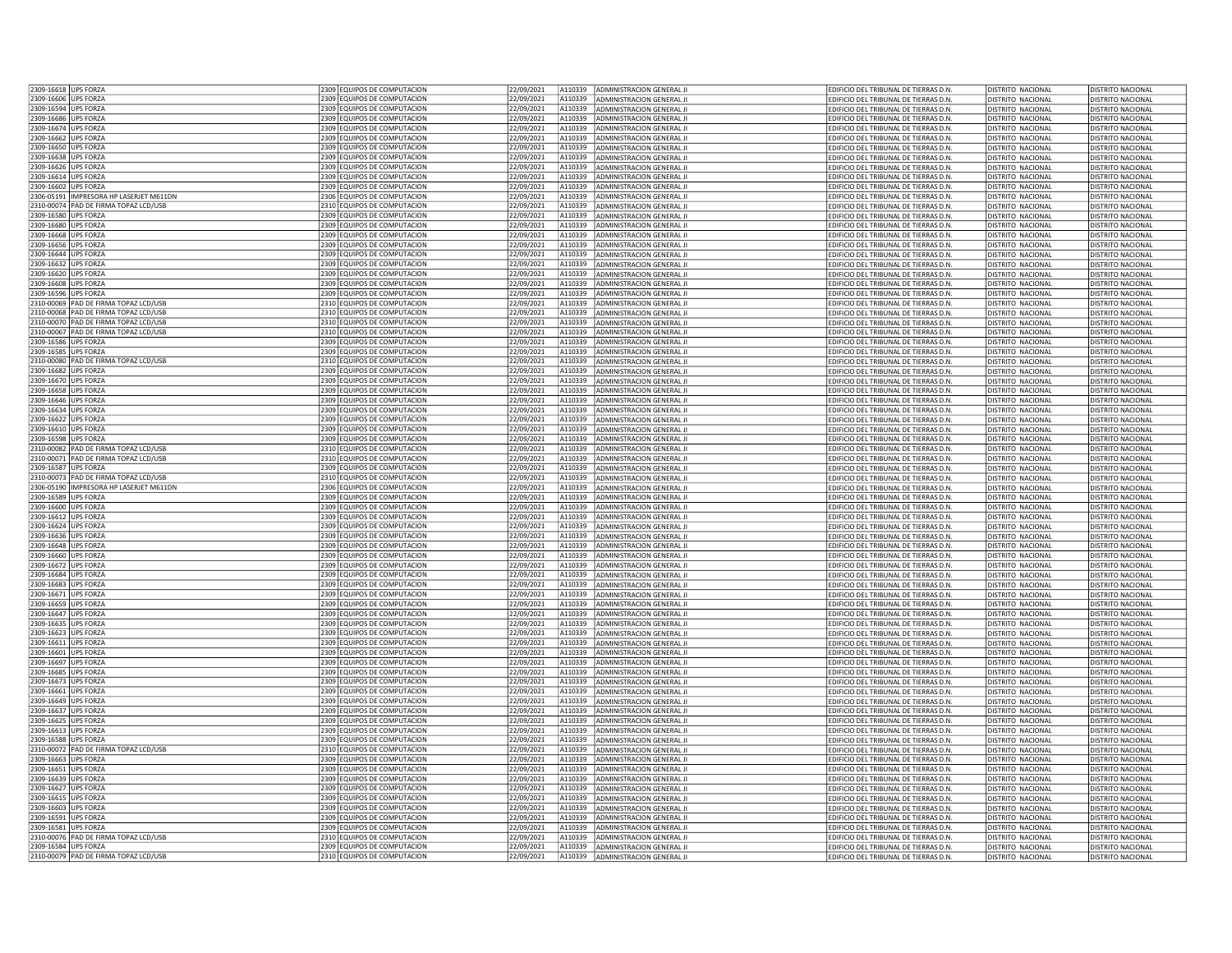| 2309-16597 UPS FORZA                                                     | 2309 EQUIPOS DE COMPUTACION                          | 22/09/2021               |        | A110339<br>ADMINISTRACION GENERAL JI                                                           | EDIFICIO DEL TRIBUNAL DE TIERRAS D.N.                                          | <b>DISTRITO NACIONAL</b> | DISTRITO NACIONAL        |
|--------------------------------------------------------------------------|------------------------------------------------------|--------------------------|--------|------------------------------------------------------------------------------------------------|--------------------------------------------------------------------------------|--------------------------|--------------------------|
| 2309-16687<br><b>UPS FORZA</b>                                           | 309 EQUIPOS DE COMPUTACION                           | 22/09/2021               |        | A110339<br>ADMINISTRACION GENERAL JI                                                           | EDIFICIO DEL TRIBUNAL DE TIERRAS D.N.                                          | DISTRITO NACIONAL        | DISTRITO NACIONAL        |
| 2309-16679<br><b>UPS FORZA</b>                                           | 2309 EQUIPOS DE COMPUTACION                          | 22/09/2021               |        | A110339<br>ADMINISTRACION GENERAL JI                                                           | DIFICIO DEL TRIBUNAL DE TIERRAS D.N.                                           | ISTRITO NACIONAL         | DISTRITO NACIONAL        |
| 2309-16667<br><b>UPS FORZA</b>                                           | 2309 EQUIPOS DE COMPUTACION                          | 22/09/2021               |        | A110339<br>ADMINISTRACION GENERAL JI                                                           | EDIFICIO DEL TRIBUNAL DE TIERRAS D.N.                                          | DISTRITO NACIONAL        | DISTRITO NACIONAL        |
| 2309-16655 UPS FORZA                                                     | 2309 EQUIPOS DE COMPUTACION                          | 22/09/2021               |        | A110339<br>ADMINISTRACION GENERAL JI                                                           | EDIFICIO DEL TRIBUNAL DE TIERRAS D.N.                                          | DISTRITO NACIONAL        | DISTRITO NACIONAL        |
| 2309-16643 UPS FORZA                                                     | 2309 EQUIPOS DE COMPUTACION                          | 22/09/2021               |        | A110339<br>ADMINISTRACION GENERAL JI                                                           | EDIFICIO DEL TRIBUNAL DE TIERRAS D.N.                                          | DISTRITO NACIONAL        | DISTRITO NACIONAL        |
| 2309-16631 UPS FORZA                                                     | 2309 EQUIPOS DE COMPUTACION                          | 22/09/2021               |        | A110339<br><b>ADMINISTRACION GENERAL JI</b>                                                    | EDIFICIO DEL TRIBUNAL DE TIERRAS D.N.                                          | <b>DISTRITO NACIONAL</b> | DISTRITO NACIONAL        |
| 2309-16619 UPS FORZA                                                     | 2309 EQUIPOS DE COMPUTACION                          | 22/09/2021               |        | A110339<br>ADMINISTRACION GENERAL JI                                                           | EDIFICIO DEL TRIBUNAL DE TIERRAS D.N.                                          | DISTRITO NACIONAL        | DISTRITO NACIONAL        |
| 2309-16607 UPS FORZA                                                     | 2309 EQUIPOS DE COMPUTACION                          | 22/09/2021               |        | A110339<br>ADMINISTRACION GENERAL JI                                                           | EDIFICIO DEL TRIBUNAL DE TIERRAS D.N.                                          | DISTRITO NACIONAL        | DISTRITO NACIONAL        |
| 2309-16595<br><b>JPS FORZA</b>                                           | 309 EQUIPOS DE COMPUTACION                           | 22/09/2021               |        | A110339<br>ADMINISTRACION GENERAL JI                                                           | EDIFICIO DEL TRIBUNAL DE TIERRAS D.N.                                          | <b>ISTRITO NACIONAL</b>  | <b>DISTRITO NACIONAL</b> |
| 2309-16599<br><b>UPS FORZA</b>                                           | 2309 EQUIPOS DE COMPUTACION                          | 22/09/2021               |        | A110339<br>ADMINISTRACION GENERAL JI                                                           | EDIFICIO DEL TRIBUNAL DE TIERRAS D.N.                                          | <b>DISTRITO NACIONAL</b> | DISTRITO NACIONAL        |
| 2309-16590 UPS FORZA                                                     | 2309 EQUIPOS DE COMPUTACION                          |                          |        | A110339<br>ADMINISTRACION GENERAL JI                                                           |                                                                                | <b>DISTRITO NACIONAL</b> | <b>DISTRITO NACIONAL</b> |
| 2309-16694 UPS FORZA                                                     | 2309 EQUIPOS DE COMPUTACION                          | 22/09/2021<br>22/09/2021 |        | A11036<br>UNIDAD DE ABOGADOS AYUDANTES TST                                                     | EDIFICIO DEL TRIBUNAL DE TIERRAS D.N.<br>EDIFICIO DEL TRIBUNAL DE TIERRAS D.N. | <b>DISTRITO NACIONAL</b> | DISTRITO NACIONAL        |
| 3838-01272 ASTA DE BANDERA EN PINO                                       | 3838 OTROS ACTIVOS FIJOS                             |                          | A11131 |                                                                                                |                                                                                |                          |                          |
|                                                                          |                                                      | 22/09/2021               |        | DPTO. ADMVO PJ CORTE DE APELACION                                                              | EDIFICIO P.J. DE LAS CORTES                                                    | DISTRITO NACIONAL        | DISTRITO NACIONAL        |
| 3838-01287 ASTA DE BANDERA EN PINO<br>3838-01227 ASTA DE BANDERA EN PINO | 3838 OTROS ACTIVOS FIJOS                             | 22/09/2021               |        | A11131<br>DPTO. ADMVO PJ CORTE DE APELACION                                                    | EDIFICIO P.J. DE LAS CORTES                                                    | DISTRITO NACIONAL        | DISTRITO NACIONAL        |
|                                                                          | 3838 OTROS ACTIVOS FIJOS                             | 22/09/2021               |        | A111315<br>ALMACEN DE DESPACHO MOB. Y EQUIPOS OFIC                                             | EDIFICIO P.J. DE LAS CORTES                                                    | DISTRITO NACIONAL        | DISTRITO NACIONAL        |
| 3838-01221 ASTA DE BANDERA EN PINO                                       | 3838 OTROS ACTIVOS FIJOS                             | 22/09/2021               |        | A111315<br>ALMACEN DE DESPACHO MOB. Y EQUIPOS OFIC                                             | EDIFICIO P.J. DE LAS CORTES                                                    | DISTRITO NACIONAL        | DISTRITO NACIONAL        |
| 3838-01213 ASTA DE BANDERA EN PINO                                       | 3838 OTROS ACTIVOS FIJOS                             | 22/09/2021               |        | A111315<br>ALMACEN DE DESPACHO MOB. Y EQUIPOS OFIC.                                            | EDIFICIO P.J. DE LAS CORTES                                                    | <b>ISTRITO NACIONAL</b>  | DISTRITO NACIONAL        |
| 3838-01220 ASTA DE BANDERA EN PINO                                       | 3838 OTROS ACTIVOS FIJOS                             | 22/09/2021               |        | A111315<br>ALMACEN DE DESPACHO MOB. Y EQUIPOS OFIC                                             | EDIFICIO P.J. DE LAS CORTES                                                    | DISTRITO NACIONAL        | <b>DISTRITO NACIONAL</b> |
| 3838-01224 ASTA DE BANDERA EN PINO                                       | 3838 OTROS ACTIVOS FIJOS                             | 22/09/2021               |        | A111315<br>ALMACEN DE DESPACHO MOB. Y EQUIPOS OFIC.                                            | EDIFICIO P.J. DE LAS CORTES                                                    | DISTRITO NACIONAL        | DISTRITO NACIONAL        |
| 3838-01216 ASTA DE BANDERA EN PINO                                       | 3838 OTROS ACTIVOS FIJOS                             | 22/09/2021               |        | A111315<br>ALMACEN DE DESPACHO MOB. Y EQUIPOS OFIC.                                            | EDIFICIO P.J. DE LAS CORTES                                                    | DISTRITO NACIONAL        | DISTRITO NACIONAL        |
| 3838-01225 ASTA DE BANDERA EN PINO                                       | 3838 OTROS ACTIVOS FIJOS                             | 22/09/2021               |        | A111315<br>ALMACEN DE DESPACHO MOB. Y EQUIPOS OFIC.                                            | EDIFICIO P.J. DE LAS CORTES                                                    | DISTRITO NACIONAL        | DISTRITO NACIONAL        |
| 3838-01217 ASTA DE BANDERA EN PINO                                       | 3838 OTROS ACTIVOS FIJOS                             | 22/09/2021               |        | A111315<br>ALMACEN DE DESPACHO MOB. Y EQUIPOS OFIC.                                            | EDIFICIO P.J. DE LAS CORTES                                                    | DISTRITO NACIONAL        | DISTRITO NACIONAL        |
| 3838-01231 ASTA DE BANDERA EN PINO                                       | 3838 OTROS ACTIVOS FIJOS                             | 22/09/2021               |        | A111315<br>ALMACEN DE DESPACHO MOB. Y EQUIPOS OFIC.                                            | EDIFICIO P.J. DE LAS CORTES                                                    | DISTRITO NACIONAL        | DISTRITO NACIONAL        |
| 3838-01285 ASTA DE BANDERA EN PINO                                       | 8838 OTROS ACTIVOS FIJOS                             | 22/09/2021               |        | A111315<br>ALMACEN DE DESPACHO MOB. Y FOUIPOS OFIC                                             | FDIFICIO P.I. DE LAS CORTES                                                    | <b>JISTRITO NACIONAL</b> | DISTRITO NACIONAL        |
| 3838-01273 ASTA DE BANDERA EN PINO                                       | 3838 OTROS ACTIVOS FIJOS                             | 22/09/2021               |        | A111315<br>ALMACEN DE DESPACHO MOB. Y EQUIPOS OFIC.                                            | EDIFICIO P.J. DE LAS CORTES                                                    | <b>DISTRITO NACIONAL</b> | DISTRITO NACIONAL        |
| 3838-01261 ASTA DE BANDERA EN PINO                                       | 3838 OTROS ACTIVOS FIJOS                             | 22/09/2021               |        | A111315<br>ALMACEN DE DESPACHO MOB. Y EQUIPOS OFIC.                                            | EDIFICIO P.J. DE LAS CORTES                                                    | DISTRITO NACIONAL        | DISTRITO NACIONAL        |
| 3838-01249 ASTA DE BANDERA EN PINO                                       | 3838 OTROS ACTIVOS FIJOS                             | 22/09/2021               |        | A111315<br>ALMACEN DE DESPACHO MOB. Y EQUIPOS OFIC                                             | EDIFICIO P.J. DE LAS CORTES                                                    | DISTRITO NACIONAL        | DISTRITO NACIONAL        |
| 3838-01237 ASTA DE BANDERA EN PINO                                       | 3838 OTROS ACTIVOS FIJOS                             | 22/09/2021               |        | A111315<br>ALMACEN DE DESPACHO MOB. Y EQUIPOS OFIC.                                            | EDIFICIO P.J. DE LAS CORTES                                                    | DISTRITO NACIONAL        | DISTRITO NACIONAL        |
| 3838-01245 ASTA DE BANDERA EN PINO                                       | 3838 OTROS ACTIVOS FIJOS                             | 22/09/2021               |        | A111315<br>ALMACEN DE DESPACHO MOB. Y EQUIPOS OFIC                                             | EDIFICIO P.J. DE LAS CORTES                                                    | DISTRITO NACIONAL        | DISTRITO NACIONAL        |
| 3838-01229 ASTA DE BANDERA EN PINO                                       | 3838 OTROS ACTIVOS FIJOS                             | 22/09/2021               |        | A111315<br>ALMACEN DE DESPACHO MOB. Y EQUIPOS OFIC.                                            | EDIFICIO P.J. DE LAS CORTES                                                    | DISTRITO NACIONAL        | DISTRITO NACIONAL        |
| 3838-01223 ASTA DE BANDERA EN PINO                                       | 3838 OTROS ACTIVOS FLIOS                             | 22/09/2021               |        | A111315<br>ALMACEN DE DESPACHO MOB. Y EQUIPOS OFIC                                             | EDIFICIO P.J. DE LAS CORTES                                                    | DISTRITO NACIONAL        | DISTRITO NACIONAL        |
| 3838-01215 ASTA DE BANDERA EN PINO                                       | 8838 OTROS ACTIVOS FIJOS                             | 22/09/2021               |        | A111315<br>ALMACEN DE DESPACHO MOB. Y EQUIPOS OFIC.                                            | EDIFICIO P.J. DE LAS CORTES                                                    | <b>DISTRITO NACIONAL</b> | DISTRITO NACIONAL        |
| 3838-01284 ASTA DE BANDERA EN PINO                                       | 3838 OTROS ACTIVOS FIJOS                             | 22/09/2021               |        | A111315<br>ALMACEN DE DESPACHO MOB. Y EQUIPOS OFIC.                                            | EDIFICIO P.J. DE LAS CORTES                                                    | <b>ISTRITO NACIONAL</b>  | DISTRITO NACIONAL        |
| 3838-01260 ASTA DE BANDERA EN PINO                                       | 3838 OTROS ACTIVOS FIJOS                             | 22/09/2021               |        | A111315<br>ALMACEN DE DESPACHO MOB. Y EQUIPOS OFIC.                                            | EDIFICIO P.J. DE LAS CORTES                                                    | DISTRITO NACIONAL        | DISTRITO NACIONAL        |
| 3838-01283 ASTA DE BANDERA EN PINO                                       | 3838 OTROS ACTIVOS FIJOS                             | 22/09/2021               |        | A111315<br>ALMACEN DE DESPACHO MOB. Y EQUIPOS OFIC.                                            | EDIFICIO P.J. DE LAS CORTES                                                    | DISTRITO NACIONAL        | DISTRITO NACIONAL        |
| 3838-01271 ASTA DE BANDERA EN PINO                                       | 3838 OTROS ACTIVOS FIJOS                             | 22/09/2021               |        | A111315<br>ALMACEN DE DESPACHO MOB. Y EQUIPOS OFIC.                                            | EDIFICIO P.J. DE LAS CORTES                                                    | DISTRITO NACIONAL        | DISTRITO NACIONAL        |
| 3838-01259 ASTA DE BANDERA EN PINO                                       |                                                      |                          |        | A111315                                                                                        | EDIFICIO P.J. DE LAS CORTES                                                    |                          |                          |
| 3838-01228 ASTA DE BANDERA EN PINO                                       | 3838 OTROS ACTIVOS FIJOS<br>3838 OTROS ACTIVOS FIJOS | 22/09/2021               |        | ALMACEN DE DESPACHO MOB. Y EQUIPOS OFIC.<br>A111315                                            |                                                                                | DISTRITO NACIONAL        | DISTRITO NACIONAL        |
|                                                                          |                                                      | 22/09/2021               |        | ALMACEN DE DESPACHO MOB. Y EQUIPOS OFIC.                                                       | EDIFICIO P.J. DE LAS CORTES                                                    | DISTRITO NACIONAL        | DISTRITO NACIONAL        |
| 3838-01248 ASTA DE BANDERA EN PINO                                       | 3838 OTROS ACTIVOS FIJOS                             | 22/09/2021               |        | A111315<br>ALMACEN DE DESPACHO MOB. Y EQUIPOS OFIC                                             | EDIFICIO P.J. DE LAS CORTES                                                    | <b>ISTRITO NACIONAL</b>  | DISTRITO NACIONAL        |
| ASTA DE BANDERA EN PINO<br>3838-01236                                    | 3838 OTROS ACTIVOS FIJOS                             | 22/09/2021               |        | A111315<br>ALMACEN DE DESPACHO MOB. Y EQUIPOS OFIC.                                            | EDIFICIO P.J. DE LAS CORTES                                                    | <b>ISTRITO NACIONAL</b>  | DISTRITO NACIONAL        |
| 3838-01244 ASTA DE BANDERA EN PINO                                       | 3838 OTROS ACTIVOS FIJOS                             | 22/09/2021               |        | A111315<br>ALMACEN DE DESPACHO MOB. Y EQUIPOS OFIC                                             | EDIFICIO P.J. DE LAS CORTES                                                    | <b>ISTRITO NACIONAL</b>  | DISTRITO NACIONAL        |
| 3838-01239 ASTA DE BANDERA EN PINO                                       | 3838 OTROS ACTIVOS FIJOS                             | 22/09/2021               |        | A111315<br>ALMACEN DE DESPACHO MOB. Y EQUIPOS OFIC                                             | EDIFICIO P.J. DE LAS CORTES                                                    | DISTRITO NACIONAL        | DISTRITO NACIONAL        |
| 3838-01247 ASTA DE BANDERA EN PINO                                       | 3838 OTROS ACTIVOS FIJOS                             | 22/09/2021               |        | A111315<br>ALMACEN DE DESPACHO MOB. Y FOUIPOS OFIC                                             | <b>EDIFICIO P.I. DE LAS CORTES</b>                                             | DISTRITO NACIONAL        | DISTRITO NACIONAL        |
| 3838-01238 ASTA DE BANDERA EN PINO                                       | 3838 OTROS ACTIVOS FIJOS                             | 22/09/2021               |        | A111315<br>ALMACEN DE DESPACHO MOB. Y EQUIPOS OFIC                                             | EDIFICIO P.J. DE LAS CORTES                                                    | DISTRITO NACIONAL        | DISTRITO NACIONAL        |
| 3838-01246 ASTA DE BANDERA EN PINO                                       | 3838 OTROS ACTIVOS FIJOS                             | 22/09/2021               |        | A111315<br>ALMACEN DE DESPACHO MOB. Y EQUIPOS OFIC.                                            | EDIFICIO P.J. DE LAS CORTES                                                    | DISTRITO NACIONAL        | DISTRITO NACIONAL        |
| 3838-01235 ASTA DE BANDERA EN PINO                                       | 3838 OTROS ACTIVOS FIJOS                             | 22/09/2021               |        | A111315<br>ALMACEN DE DESPACHO MOB. Y EQUIPOS OFIC                                             | EDIFICIO P.J. DE LAS CORTES                                                    | DISTRITO NACIONAL        | DISTRITO NACIONAL        |
| 3838-01243 ASTA DE BANDERA EN PINO                                       | 8838 OTROS ACTIVOS FIJOS                             | 22/09/2021               |        | A111315<br>ALMACEN DE DESPACHO MOB. Y EQUIPOS OFIC.                                            | EDIFICIO P.J. DE LAS CORTES                                                    | <b>ISTRITO NACIONAL</b>  | DISTRITO NACIONAL        |
| 3838-01233 ASTA DE BANDERA EN PINO                                       | 3838 OTROS ACTIVOS FIJOS                             | 22/09/2021               |        | A111315<br>ALMACEN DE DESPACHO MOB. Y EQUIPOS OFIC.                                            | EDIFICIO P.J. DE LAS CORTES                                                    | ISTRITO NACIONAL         | DISTRITO NACIONAL        |
| 3838-01232 ASTA DE BANDERA EN PINO                                       | 3838 OTROS ACTIVOS FIJOS                             | 22/09/2021               |        | A111315<br>ALMACEN DE DESPACHO MOB. Y EQUIPOS OFIC.                                            | EDIFICIO P.J. DE LAS CORTES                                                    | DISTRITO NACIONAL        | DISTRITO NACIONAL        |
| 3838-01255 ASTA DE BANDERA EN PINO                                       | 3838 OTROS ACTIVOS FIJOS                             | 22/09/2021               |        | A111315<br>ALMACEN DE DESPACHO MOB. Y EQUIPOS OFIC.                                            | EDIFICIO P.J. DE LAS CORTES                                                    | <b>DISTRITO NACIONAL</b> | DISTRITO NACIONAL        |
| 3838-01267 ASTA DE BANDERA EN PINO                                       | 3838 OTROS ACTIVOS FIJOS                             | 22/09/2021               |        | A111315<br>ALMACEN DE DESPACHO MOB. Y EQUIPOS OFIC                                             | EDIFICIO P.J. DE LAS CORTES                                                    | DISTRITO NACIONAL        | DISTRITO NACIONAL        |
| 3838-01279 ASTA DE BANDERA EN PINO                                       | 3838 OTROS ACTIVOS FIJOS                             | 22/09/2021               |        | A111315<br>ALMACEN DE DESPACHO MOB. Y EQUIPOS OFIC.                                            | EDIFICIO P.J. DE LAS CORTES                                                    | DISTRITO NACIONAL        | DISTRITO NACIONAL        |
| 3838-01291 ASTA DE BANDERA EN PINO                                       | 3838 OTROS ACTIVOS FIJOS                             | 22/09/2021               |        | A111315<br>ALMACEN DE DESPACHO MOB. Y EQUIPOS OFIC.                                            | EDIFICIO P.J. DE LAS CORTES                                                    | DISTRITO NACIONAL        | DISTRITO NACIONAL        |
| 3838-01219 ASTA DE BANDERA EN PINO                                       | 3838 OTROS ACTIVOS FIJOS                             | 22/09/2021               |        | A111315<br>ALMACEN DE DESPACHO MOB. Y EQUIPOS OFIC                                             | EDIFICIO P.J. DE LAS CORTES                                                    | DISTRITO NACIONAL        | DISTRITO NACIONAL        |
| 3838-01234<br>ASTA DE BANDERA EN PINO                                    | 8838 OTROS ACTIVOS FIJOS                             | 22/09/2021               |        | A111315<br>ALMACEN DE DESPACHO MOB. Y EQUIPOS OFIC.                                            | EDIFICIO P.J. DE LAS CORTES                                                    | <b>ISTRITO NACIONAL</b>  | DISTRITO NACIONAL        |
| ASTA DE BANDERA EN PINO<br>3838-01240                                    | 3838 OTROS ACTIVOS FIJOS                             | 22/09/2021               |        | A111315<br>ALMACEN DE DESPACHO MOB. Y EQUIPOS OFIC                                             | EDIFICIO P.J. DE LAS CORTES                                                    | <b>ISTRITO NACIONAL</b>  | DISTRITO NACIONAL        |
| 3838-01242 ASTA DE BANDERA EN PINO                                       | 3838 OTROS ACTIVOS FIJOS                             | 22/09/2021               |        | A111315<br>ALMACEN DE DESPACHO MOB. Y EQUIPOS OFIC.                                            | EDIFICIO P.J. DE LAS CORTES                                                    | DISTRITO NACIONAL        | DISTRITO NACIONAL        |
| 3838-01241 ASTA DE BANDERA EN PINO                                       | 3838 OTROS ACTIVOS FIJOS                             | 22/09/2021               |        | A111315<br>ALMACEN DE DESPACHO MOB. Y EQUIPOS OFIC                                             | EDIFICIO P.J. DE LAS CORTES                                                    | DISTRITO NACIONAL        | DISTRITO NACIONAL        |
| 3838-01286 ASTA DE BANDERA EN PINO                                       | 3838 OTROS ACTIVOS FIJOS                             | 22/09/2021               |        | A111315<br>ALMACEN DE DESPACHO MOB. Y EQUIPOS OFIC.                                            | EDIFICIO P.J. DE LAS CORTES                                                    | DISTRITO NACIONAL        | DISTRITO NACIONAL        |
| 3838-01274 ASTA DE BANDERA EN PINO                                       | 3838 OTROS ACTIVOS FIJOS                             | 22/09/2021               |        | A111315<br>ALMACEN DE DESPACHO MOB. Y EQUIPOS OFIC                                             | EDIFICIO P.J. DE LAS CORTES                                                    | DISTRITO NACIONAL        | DISTRITO NACIONAL        |
| 3838-01262 ASTA DE BANDERA EN PINO                                       | 3838 OTROS ACTIVOS FIJOS                             | 22/09/2021               |        | A111315<br>ALMACEN DE DESPACHO MOB. Y EQUIPOS OFIC                                             | EDIFICIO P.J. DE LAS CORTES                                                    | DISTRITO NACIONAL        | DISTRITO NACIONAL        |
| 3838-01250 ASTA DE BANDERA EN PINO                                       | 3838 OTROS ACTIVOS FIJOS                             | 22/09/2021               |        | A111315<br>ALMACEN DE DESPACHO MOB. Y FOUIPOS OFIC                                             | FDIFICIO P.I. DE LAS CORTES                                                    | DISTRITO NACIONAL        | DISTRITO NACIONAL        |
| 3838-01275<br>ASTA DE BANDERA EN PINO                                    | 3838 OTROS ACTIVOS FIJOS                             | 22/09/2021               |        | A111315<br>ALMACEN DE DESPACHO MOB. Y EQUIPOS OFIC.                                            | EDIFICIO P.J. DE LAS CORTES                                                    | <b>ISTRITO NACIONAL</b>  | DISTRITO NACIONAL        |
| 3838-01263<br>ASTA DE BANDERA EN PINO                                    | 3838 OTROS ACTIVOS FIJOS                             | 22/09/2021               |        | ALMACEN DE DESPACHO MOB. Y EQUIPOS OFIC.<br>A111315                                            | EDIFICIO P.J. DE LAS CORTES                                                    | DISTRITO NACIONAL        | DISTRITO NACIONAL        |
| 3838-01251 ASTA DE BANDERA EN PINO                                       | 3838 OTROS ACTIVOS FIJOS                             | 22/09/2021               |        | A111315                                                                                        |                                                                                | DISTRITO NACIONAL        | DISTRITO NACIONAL        |
| 3838-01288 ASTA DE BANDERA EN PINO                                       | 3838 OTROS ACTIVOS FIJOS                             | 22/09/2021               |        | ALMACEN DE DESPACHO MOB. Y EQUIPOS OFIC.<br>A111315<br>ALMACEN DE DESPACHO MOB. Y FOUIPOS OFIC | EDIFICIO P.J. DE LAS CORTES<br><b>EDIFICIO P.I. DE LAS CORTES</b>              | DISTRITO NACIONAL        | DISTRITO NACIONAL        |
| 3838-01276 ASTA DE BANDERA EN PINO                                       |                                                      |                          |        | A111315                                                                                        |                                                                                |                          |                          |
| 3838-01264 ASTA DE BANDERA EN PINO                                       | 3838 OTROS ACTIVOS FIJOS                             | 22/09/2021               |        | ALMACEN DE DESPACHO MOB. Y EQUIPOS OFIC.<br>A111315                                            | EDIFICIO P.J. DE LAS CORTES                                                    | DISTRITO NACIONAL        | DISTRITO NACIONAL        |
|                                                                          | 3838 OTROS ACTIVOS FIJOS                             | 22/09/2021               |        | ALMACEN DE DESPACHO MOB. Y EQUIPOS OFIC.                                                       | EDIFICIO P.J. DE LAS CORTES                                                    | DISTRITO NACIONAL        | DISTRITO NACIONAL        |
| 3838-01252 ASTA DE BANDERA EN PINO                                       | 3838 OTROS ACTIVOS FIJOS                             | 22/09/2021               |        | A111315<br>ALMACEN DE DESPACHO MOB. Y EQUIPOS OFIC                                             | EDIFICIO P.J. DE LAS CORTES                                                    | DISTRITO NACIONAL        | DISTRITO NACIONAL        |
| 3838-01226 ASTA DE BANDERA EN PINO                                       | 3838 OTROS ACTIVOS FIJOS                             | 22/09/2021               |        | ALMACEN DE DESPACHO MOB. Y EQUIPOS OFIC.<br>A111315                                            | <b>DIFICIO P.J. DE LAS CORTES</b>                                              | <b>ISTRITO NACIONAL</b>  | DISTRITO NACIONAL        |
| ASTA DE BANDERA EN PINO<br>3838-01222                                    | 3838 OTROS ACTIVOS FIJOS                             | 22/09/2021               |        | A111315<br>ALMACEN DE DESPACHO MOB. Y EQUIPOS OFIC.                                            | EDIFICIO P.J. DE LAS CORTES                                                    | ISTRITO NACIONAL         | DISTRITO NACIONAL        |
| 3838-01214 ASTA DE BANDERA EN PINO                                       | 3838 OTROS ACTIVOS FIJOS                             | 22/09/2021               |        | A111315<br>ALMACEN DE DESPACHO MOB. Y EQUIPOS OFIC.                                            | EDIFICIO P.J. DE LAS CORTES                                                    | DISTRITO NACIONAL        | DISTRITO NACIONAL        |
| 3838-01282 ASTA DE BANDERA EN PINO                                       | 3838 OTROS ACTIVOS FIJOS                             | 22/09/2021               |        | A111315<br>ALMACEN DE DESPACHO MOB. Y EQUIPOS OFIC                                             | EDIFICIO P.J. DE LAS CORTES                                                    | DISTRITO NACIONAL        | DISTRITO NACIONAL        |
| 3838-01270 ASTA DE BANDERA EN PINO                                       | 3838 OTROS ACTIVOS FIJOS                             | 22/09/2021               |        | A111315<br>ALMACEN DE DESPACHO MOB. Y EQUIPOS OFIC.                                            | EDIFICIO P.J. DE LAS CORTES                                                    | DISTRITO NACIONAL        | DISTRITO NACIONAL        |
| 3838-01258 ASTA DE BANDERA EN PINO                                       | 3838 OTROS ACTIVOS FIJOS                             | 22/09/2021               |        | ALMACEN DE DESPACHO MOB. Y EQUIPOS OFIC.<br>A111315                                            | EDIFICIO P.J. DE LAS CORTES                                                    | DISTRITO NACIONAL        | DISTRITO NACIONAL        |
| 3838-01218 ASTA DE BANDERA EN PINO                                       | 3838 OTROS ACTIVOS FIJOS                             | 22/09/2021               |        | A111315<br>ALMACEN DE DESPACHO MOB. Y EQUIPOS OFIC.                                            | EDIFICIO P.J. DE LAS CORTES                                                    | DISTRITO NACIONAL        | DISTRITO NACIONAL        |
| 3313-00123 TALADRO MARTILLO DEWALT INALAMBRICO 1/2" 20V                  | 3313 HERRAMIENTAS Y REPUESTO MAYORES                 | 22/09/2021               |        | A111315<br>ALMACEN DE DESPACHO MOB. Y EQUIPOS OFIC                                             | EDIFICIO P.J. DE LAS CORTES                                                    | DISTRITO NACIONAL        | DISTRITO NACIONAL        |
| 3838-01230 ASTA DE BANDERA EN PINO                                       | 3838 OTROS ACTIVOS FIJOS                             | 22/09/2021               |        | A111315<br>ALMACEN DE DESPACHO MOB. Y EQUIPOS OFIC                                             | <b>EDIFICIO P.J. DE LAS CORTES</b>                                             | <b>ISTRITO NACIONAL</b>  | DISTRITO NACIONAL        |
| 3838-01292 ASTA DE BANDERA EN PINO                                       | 3838 OTROS ACTIVOS FIJOS                             | 22/09/2021               |        | A111315<br>ALMACEN DE DESPACHO MOB. Y EQUIPOS OFIC                                             | EDIFICIO P.J. DE LAS CORTES                                                    | <b>DISTRITO NACIONAL</b> | DISTRITO NACIONAL        |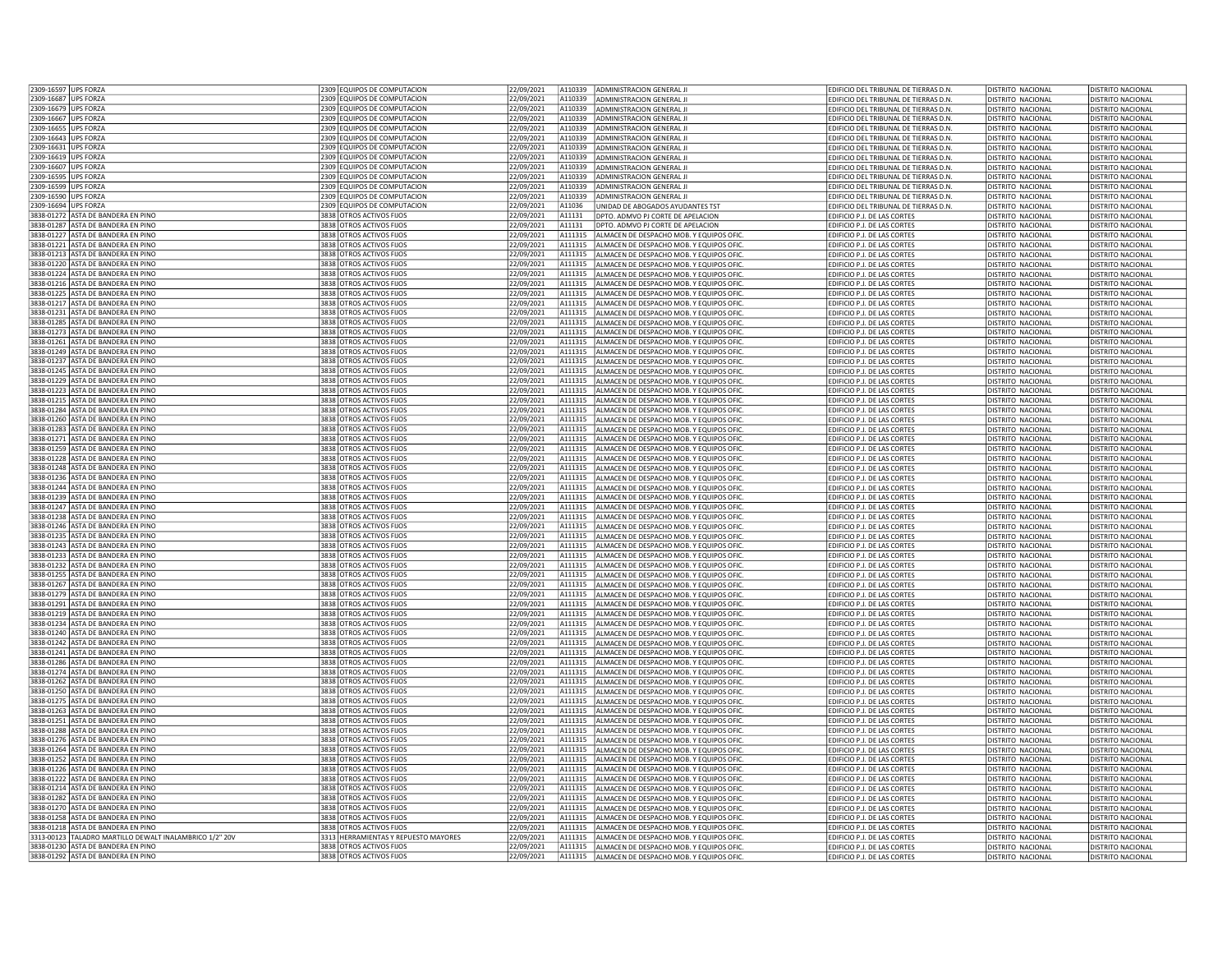|                      | 3838-01280 ASTA DE BANDERA EN PINO                                                                            | 3838 OTROS ACTIVOS FIJOS                                                     | 22/09/2021               |                    | A111315 ALMACEN DE DESPACHO MOB. Y EQUIPOS OFIC.                                     | EDIFICIO P.J. DE LAS CORTES                                                          | <b>DISTRITO NACIONAL</b>                             | <b>DISTRITO NACIONAL</b>                             |
|----------------------|---------------------------------------------------------------------------------------------------------------|------------------------------------------------------------------------------|--------------------------|--------------------|--------------------------------------------------------------------------------------|--------------------------------------------------------------------------------------|------------------------------------------------------|------------------------------------------------------|
|                      | 3838-01268 ASTA DE BANDERA EN PINO                                                                            | 3838 OTROS ACTIVOS FIJOS                                                     | 22/09/2021               | A111315            | ALMACEN DE DESPACHO MOB. Y EQUIPOS OFIC.                                             | EDIFICIO P.J. DE LAS CORTES                                                          | DISTRITO NACIONAL                                    | DISTRITO NACIONAL                                    |
|                      | 3838-01256 ASTA DE BANDERA EN PINO                                                                            | 3838 OTROS ACTIVOS FIJOS                                                     | 22/09/2021               | A111315            | ALMACEN DE DESPACHO MOB. Y EQUIPOS OFIC.                                             |                                                                                      |                                                      | DISTRITO NACIONAL                                    |
|                      |                                                                                                               |                                                                              |                          | A111315            |                                                                                      | EDIFICIO P.J. DE LAS CORTES                                                          | DISTRITO NACIONAL                                    |                                                      |
|                      | 3838-01281 ASTA DE BANDERA EN PINO                                                                            | 3838 OTROS ACTIVOS FIJOS                                                     | 22/09/2021               |                    | ALMACEN DE DESPACHO MOB. Y EQUIPOS OFIC.                                             | EDIFICIO P.J. DE LAS CORTES                                                          | DISTRITO NACIONAL                                    | DISTRITO NACIONAL                                    |
|                      | 3838-01269 ASTA DE BANDERA EN PINO                                                                            | 3838 OTROS ACTIVOS FIJOS                                                     | 22/09/2021               | A111315            | ALMACEN DE DESPACHO MOB. Y EQUIPOS OFIC                                              | EDIFICIO P.J. DE LAS CORTES                                                          | <b>DISTRITO NACIONAL</b>                             | <b>DISTRITO NACIONAL</b>                             |
|                      | 3838-01257 ASTA DE BANDERA EN PINO                                                                            | 3838 OTROS ACTIVOS FIJOS                                                     | 22/09/2021               | A111315            | ALMACEN DE DESPACHO MOB. Y EQUIPOS OFIC.                                             | EDIFICIO P.J. DE LAS CORTES                                                          | <b>DISTRITO NACIONAL</b>                             | <b>DISTRITO NACIONAL</b>                             |
|                      | 3838-01289 ASTA DE BANDERA EN PINO                                                                            | 3838 OTROS ACTIVOS FIJOS                                                     | 22/09/2021               | A111315            | ALMACEN DE DESPACHO MOB. Y EQUIPOS OFIC.                                             | EDIFICIO P.J. DE LAS CORTES                                                          | <b>DISTRITO NACIONAL</b>                             | DISTRITO NACIONAL                                    |
|                      | 3838-01277 ASTA DE BANDERA EN PINO                                                                            | 3838 OTROS ACTIVOS FIJOS                                                     | 22/09/2021               | A111315            | ALMACEN DE DESPACHO MOB. Y EQUIPOS OFIC.                                             | EDIFICIO P.J. DE LAS CORTES                                                          | DISTRITO NACIONAL                                    | DISTRITO NACIONAL                                    |
|                      | 3838-01265 ASTA DE BANDERA EN PINO                                                                            | 3838 OTROS ACTIVOS FIJOS                                                     | 22/09/2021               | A111315            | ALMACEN DE DESPACHO MOB. Y EQUIPOS OFIC.                                             | EDIFICIO P.J. DE LAS CORTES                                                          | <b>DISTRITO NACIONAL</b>                             | DISTRITO NACIONAL                                    |
|                      | 3838-01253 ASTA DE BANDERA EN PINO                                                                            | 3838 OTROS ACTIVOS FIJOS                                                     | 22/09/2021               | A111315            | ALMACEN DE DESPACHO MOB. Y EQUIPOS OFIC.                                             | EDIFICIO P.J. DE LAS CORTES                                                          | <b>DISTRITO NACIONAL</b>                             | DISTRITO NACIONAL                                    |
|                      | 3838-01290 ASTA DE BANDERA EN PINO                                                                            | 3838 OTROS ACTIVOS FIJOS                                                     | 22/09/2021               | A111315            | ALMACEN DE DESPACHO MOB. Y EQUIPOS OFIC.                                             | EDIFICIO P.J. DE LAS CORTES                                                          | DISTRITO NACIONAL                                    | DISTRITO NACIONAL                                    |
|                      | 3838-01278 ASTA DE BANDERA EN PINO                                                                            | 3838 OTROS ACTIVOS FIJOS                                                     | 22/09/2021               | A111315            | ALMACEN DE DESPACHO MOB. Y EQUIPOS OFIC.                                             | EDIFICIO P.J. DE LAS CORTES                                                          | <b>DISTRITO NACIONAL</b>                             | DISTRITO NACIONAL                                    |
|                      | 3838-01266 ASTA DE BANDERA EN PINO                                                                            | 3838 OTROS ACTIVOS FIJOS                                                     | 22/09/2021               | A111315            | ALMACEN DE DESPACHO MOB. Y EQUIPOS OFIC.                                             | EDIFICIO P.J. DE LAS CORTES                                                          | <b>DISTRITO NACIONAL</b>                             | DISTRITO NACIONAL                                    |
|                      | 3838-01254 ASTA DE BANDERA EN PINO                                                                            | 3838 OTROS ACTIVOS FIJOS                                                     | 22/09/2021               | A111315            | ALMACEN DE DESPACHO MOB. Y EQUIPOS OFIC.                                             | EDIFICIO P.J. DE LAS CORTES                                                          | <b>DISTRITO NACIONAL</b>                             | DISTRITO NACIONAL                                    |
| 2309-16696 UPS FORZA |                                                                                                               | 2309 EQUIPOS DE COMPUTACION                                                  | 22/09/2021               | C21017             | REGISTRO DE TITULOS ESPAILLAT                                                        | EDIF. PALACIO JUSTICIA ESPAILLAT                                                     | <b>FSPAILLAT</b>                                     | LA VEGA                                              |
|                      | 3825-00126 CAJA DE LLAVES                                                                                     | 3825 OTROS ACTIVOS FIJOS                                                     | 30/09/2021               | A111315            | ALMACEN DE DESPACHO MOB. Y EQUIPOS OFIC                                              | EDIFICIO P.J. DE LAS CORTES                                                          | <b>DISTRITO NACIONAL</b>                             | DISTRITO NACIONAL                                    |
|                      | 3825-00118 CAJA DE LLAVES                                                                                     | 3825 OTROS ACTIVOS FIJOS                                                     | 30/09/2021               | A111315            | ALMACEN DE DESPACHO MOB. Y EQUIPOS OFIC.                                             | EDIFICIO P.J. DE LAS CORTES                                                          | DISTRITO NACIONAL                                    | DISTRITO NACIONAL                                    |
|                      | 3825-00125 CAJA DE LLAVES                                                                                     | 3825 OTROS ACTIVOS FIJOS                                                     | 30/09/2021               | A111315            | ALMACEN DE DESPACHO MOB. Y EQUIPOS OFIC                                              | EDIFICIO P.J. DE LAS CORTES                                                          | DISTRITO NACIONAL                                    | DISTRITO NACIONAL                                    |
|                      | 3825-00120 CAJA DE LLAVES                                                                                     | 3825 OTROS ACTIVOS FIJOS                                                     | 30/09/2021               | A111315            | ALMACEN DE DESPACHO MOB. Y EQUIPOS OFIC.                                             | EDIFICIO P.J. DE LAS CORTES                                                          | DISTRITO NACIONAL                                    | DISTRITO NACIONAL                                    |
|                      | 3825-00128 CAJA DE LLAVES                                                                                     | 3825 OTROS ACTIVOS FIJOS                                                     | 30/09/2021               | A111315            | ALMACEN DE DESPACHO MOB. Y EQUIPOS OFIC.                                             | EDIFICIO P.J. DE LAS CORTES                                                          | <b>DISTRITO NACIONAL</b>                             | <b>DISTRITO NACIONAL</b>                             |
|                      | 3825-00127 CAJA DE LLAVES                                                                                     | 3825 OTROS ACTIVOS FIJOS                                                     | 30/09/2021               | A111315            | ALMACEN DE DESPACHO MOB. Y EQUIPOS OFIC.                                             | EDIFICIO P.J. DE LAS CORTES                                                          | <b>DISTRITO NACIONAL</b>                             | <b>DISTRITO NACIONAL</b>                             |
|                      | 3825-00124 CAJA DE LLAVES                                                                                     | 3825 OTROS ACTIVOS FIJOS                                                     | 30/09/2021               | A111315            | ALMACEN DE DESPACHO MOB. Y EQUIPOS OFIC.                                             | EDIFICIO P.J. DE LAS CORTES                                                          | <b>DISTRITO NACIONAL</b>                             | DISTRITO NACIONAL                                    |
|                      | 3825-00123 CAJA DE LLAVES                                                                                     | 3825 OTROS ACTIVOS FIJOS                                                     | 30/09/2021               | A111315            | ALMACEN DE DESPACHO MOB. Y EQUIPOS OFIC.                                             | EDIFICIO P.J. DE LAS CORTES                                                          | <b>DISTRITO NACIONAL</b>                             | DISTRITO NACIONAL                                    |
|                      | 3825-00121 CAJA DE LLAVES                                                                                     | 3825 OTROS ACTIVOS FIJOS                                                     | 30/09/2021               | A111315            | ALMACEN DE DESPACHO MOB. Y EQUIPOS OFIC.                                             | EDIFICIO P.J. DE LAS CORTES                                                          | DISTRITO NACIONAL                                    | DISTRITO NACIONAL                                    |
|                      | 3825-00122 CAJA DE LLAVES                                                                                     | 3825 OTROS ACTIVOS FIJOS                                                     | 30/09/2021               | A111315            |                                                                                      | EDIFICIO P.J. DE LAS CORTES                                                          | DISTRITO NACIONAL                                    | DISTRITO NACIONAL                                    |
|                      | 3825-00119 CAJA DE LLAVES                                                                                     | 3825 OTROS ACTIVOS FIJOS                                                     | 30/09/2021               | A111315            | ALMACEN DE DESPACHO MOB. Y EQUIPOS OFIC.<br>ALMACEN DE DESPACHO MOB. Y EQUIPOS OFIC. | EDIFICIO P.J. DE LAS CORTES                                                          | DISTRITO NACIONAL                                    | DISTRITO NACIONAL                                    |
|                      |                                                                                                               |                                                                              |                          |                    |                                                                                      |                                                                                      |                                                      |                                                      |
|                      | 3502-00003 DESFIBRILADOR EXTERNO AUTOMATICO DEA MARCA ZOLL<br>3201-01431 REBEDERO HOMELAB CON BOTELLON OCULTO | 3502 EQUIPOS MEDICOS, SANITARIOS Y VETERINARIOS<br>3201 EQUIPOS DE COCINA    | 05/10/2021<br>06/10/2021 | A11011<br>A111315  | PRESIDENCIA S.C.J.                                                                   | EDIF. SUPREMA CORTE DE JUSTICIA Y CPJ                                                | <b>DISTRITO NACIONAL</b>                             | DISTRITO NACIONAL                                    |
|                      |                                                                                                               |                                                                              |                          |                    | ALMACEN DE DESPACHO MOB. Y EQUIPOS OFIC.                                             | EDIFICIO P.J. DE LAS CORTES                                                          | <b>DISTRITO NACIONAL</b>                             | DISTRITO NACIONAL                                    |
|                      | 3201-01432 BEBEDERO HOMELAB CON BOTELLON OCULTO                                                               | 3201 EQUIPOS DE COCINA                                                       | 06/10/2021               | A111315            | ALMACEN DE DESPACHO MOB. Y EQUIPOS OFIC.                                             | EDIFICIO P.J. DE LAS CORTES                                                          | <b>DISTRITO NACIONAL</b>                             | DISTRITO NACIONAL                                    |
|                      | 3201-01424 BEBEDERO HOMELAB CON BOTELLON OCULTO                                                               | 3201 EQUIPOS DE COCINA                                                       | 06/10/2021               | A111315            | ALMACEN DE DESPACHO MOB. Y EQUIPOS OFIC.                                             | EDIFICIO P.J. DE LAS CORTES                                                          | DISTRITO NACIONAL                                    | <b>DISTRITO NACIONAL</b>                             |
|                      | 3201-01427 BEBEDERO HOMELAB CON BOTELLON OCULTO                                                               | 3201 EQUIPOS DE COCINA                                                       | 06/10/2021               | A111315            | ALMACEN DE DESPACHO MOB. Y EQUIPOS OFIC.                                             | EDIFICIO P.J. DE LAS CORTES                                                          | <b>DISTRITO NACIONAL</b>                             | <b>DISTRITO NACIONAL</b>                             |
|                      | 3201-01438 BEBEDERO HOMELAB CON BOTELLON OCULTO                                                               | 3201 EQUIPOS DE COCINA                                                       | 06/10/2021               | A111315            | ALMACEN DE DESPACHO MOB. Y EQUIPOS OFIC.                                             | EDIFICIO P.J. DE LAS CORTES                                                          | <b>DISTRITO NACIONAL</b>                             | <b>DISTRITO NACIONAL</b>                             |
|                      | 3201-01453 BEBEDERO HOMELAB CON BOTELLON OCULTO                                                               | 3201 EQUIPOS DE COCINA                                                       | 06/10/2021               | A111315            | ALMACEN DE DESPACHO MOB. Y EQUIPOS OFIC.                                             | EDIFICIO P.J. DE LAS CORTES                                                          | DISTRITO NACIONAL                                    | DISTRITO NACIONAL                                    |
|                      | 3201-01445 BEBEDERO HOMELAB CON BOTELLON OCULTO                                                               | 3201 EQUIPOS DE COCINA                                                       | 06/10/2021               | A111315            | ALMACEN DE DESPACHO MOB. Y EQUIPOS OFIC.                                             | EDIFICIO P.J. DE LAS CORTES                                                          | DISTRITO NACIONAL                                    | DISTRITO NACIONAL                                    |
|                      | 3201-01446 BEBEDERO HOMELAB CON BOTELLON OCULTO                                                               | 3201 EQUIPOS DE COCINA                                                       | 06/10/2021               | A111315            | ALMACEN DE DESPACHO MOB. Y EQUIPOS OFIC.                                             | EDIFICIO P.J. DE LAS CORTES                                                          | DISTRITO NACIONAL                                    | DISTRITO NACIONAL                                    |
|                      | 3201-01437 BEBEDERO HOMELAB CON BOTELLON OCULTO                                                               | 3201 EQUIPOS DE COCINA                                                       | 06/10/2021               | A111315            | ALMACEN DE DESPACHO MOB. Y EQUIPOS OFIC.                                             | EDIFICIO P.J. DE LAS CORTES                                                          | <b>DISTRITO NACIONAL</b>                             | <b>DISTRITO NACIONAL</b>                             |
|                      | 3201-01449 BEBEDERO HOMELAB CON BOTELLON OCULTO                                                               | 3201 EQUIPOS DE COCINA                                                       | 06/10/2021               | A111315            | ALMACEN DE DESPACHO MOB. Y EQUIPOS OFIC.                                             | EDIFICIO P.J. DE LAS CORTES                                                          | DISTRITO NACIONAL                                    | DISTRITO NACIONAL                                    |
|                      | 3201-01443 BEBEDERO HOMELAB CON BOTELLON OCULTO                                                               | 3201 EQUIPOS DE COCINA                                                       | 06/10/2021               | A111315            | ALMACEN DE DESPACHO MOB. Y EQUIPOS OFIC.                                             | EDIFICIO P.J. DE LAS CORTES                                                          | <b>DISTRITO NACIONAL</b>                             | DISTRITO NACIONAL                                    |
|                      | 3201-01451 BEBEDERO HOMELAB CON BOTELLON OCULTO                                                               | 3201 EQUIPOS DE COCINA                                                       | 06/10/2021               | A111315            | ALMACEN DE DESPACHO MOB. Y EQUIPOS OFIC.                                             | EDIFICIO P.J. DE LAS CORTES                                                          | DISTRITO NACIONAL                                    | DISTRITO NACIONAL                                    |
|                      | 3201-01430 BEBEDERO HOMELAB CON BOTELLON OCULTO                                                               | 3201 EQUIPOS DE COCINA                                                       | 06/10/2021               |                    |                                                                                      | EDIFICIO P.J. DE LAS CORTES                                                          | DISTRITO NACIONAL                                    | DISTRITO NACIONAL                                    |
|                      |                                                                                                               |                                                                              |                          | A111315            | ALMACEN DE DESPACHO MOB. Y EQUIPOS OFIC.                                             |                                                                                      |                                                      |                                                      |
|                      | 3201-01444 BEBEDERO HOMELAB CON BOTELLON OCULTO                                                               | 3201 EQUIPOS DE COCINA                                                       | 06/10/2021               | A111323            | DIV. DE ALMACEN Y SUMINISTRO                                                         | EDIFICIO P.J. DE LAS CORTES                                                          | DISTRITO NACIONAL                                    | DISTRITO NACIONAL                                    |
|                      | 3201-01434 BEBEDERO HOMELAB CON BOTELLON OCULTO                                                               | 3201 EQUIPOS DE COCINA                                                       | 06/10/2021               | F11015             | DPTO, ADMINISTRATIVO S.J.M                                                           | EDIF. PALACIO JUSTICIA SAN JUAN MAGUANA                                              | SAN JUAN DE LA MAGUANA                               | SAN JUAN DE LA MAGUANA                               |
|                      | 3201-01433 BEBEDERO HOMELAB CON BOTELLON OCULTO                                                               | 3201 EQUIPOS DE COCINA                                                       | 06/10/2021               | F11015             | DPTO, ADMINISTRATIVO S.J.M.                                                          | EDIF. PALACIO JUSTICIA SAN JUAN MAGUANA                                              | SAN JUAN DE LA MAGUANA                               | SAN JUAN DE LA MAGUANA                               |
|                      | 3201-01435 BEBEDERO HOMELAB CON BOTELLON OCULTO                                                               | 3201 EQUIPOS DE COCINA                                                       | 06/10/2021               | F11015             | DPTO, ADMINISTRATIVO S.J.M                                                           | EDIF. PALACIO JUSTICIA SAN JUAN MAGUANA                                              | SAN JUAN DE LA MAGUANA                               | SAN JUAN DE LA MAGUANA                               |
|                      | 3201-01436 BEBEDERO HOMELAB CON BOTELLON OCULTO                                                               | 3201 EQUIPOS DE COCINA                                                       | 06/10/2021               | G11012             | DPTO. ADMINISTRATIVO MONTE CRISTI                                                    | EDIF. PALACIO DE JUSTICIA DE MONTE CRISTI                                            | MONTECRISTI                                          | MONTE CRISTI                                         |
|                      | 3201-01452 BEBEDERO HOMELAB CON BOTELLON OCULTO                                                               | 3201 EQUIPOS DE COCINA                                                       | 06/10/2021               | 121013             | JDO. DE TRABAJO EL SEIBO                                                             | EDIFICIO PALACIO DE JUSTICIA DE EL SEIBO                                             | EL SEYBO                                             | SAN PEDRO DE MACORIS                                 |
|                      | 3201-01448 BEBEDERO HOMELAB CON BOTELLON OCULTO                                                               | 3201 EQUIPOS DE COCINA                                                       | 06/10/2021               | 121014             |                                                                                      |                                                                                      | EL SEYBO                                             | SAN PEDRO DE MACORIS                                 |
|                      | 3201-01447 BEBEDERO HOMELAB CON BOTELLON OCULTO                                                               | 3201 EQUIPOS DE COCINA                                                       | 06/10/2021               | 121015             | CAMARA PENAL JDO. 1RA. INST. EL SEIBO<br>CAMARA CIVIL JDO. 1RA. INST. EL SEIBO       | EDIFICIO PALACIO DE JUSTICIA DE EL SEIBO<br>EDIFICIO PALACIO DE JUSTICIA DE EL SEIBO | L SEYBO                                              | SAN PEDRO DE MACORIS                                 |
|                      | 3201-01450 BEBEDERO HOMELAB CON BOTELLON OCULTO                                                               | 3201 EQUIPOS DE COCINA                                                       | 06/10/2021               | 121021             | TRIBUNAL N.N.A. EL SEIBO                                                             | EDIF, TRIBUNAL N.N. Y A. EL SEIBO                                                    | EL SEYBO                                             | SAN PEDRO DE MACORIS                                 |
|                      | 3201-01428 BEBEDERO HOMELAB CON BOTELLON OCULTO                                                               |                                                                              | 06/10/2021               | K11011             |                                                                                      |                                                                                      |                                                      | PUERTO PLATA                                         |
|                      | 3201-01429 BEBEDERO HOMELAB CON BOTELLON OCULTO                                                               | 3201 EQUIPOS DE COCINA<br>3201 EQUIPOS DE COCINA                             | 06/10/2021               | K110114            | CORTE DE APEL. PUERTO PLATA<br>SECRETARIA GENERAL P. J. DE PUERTO PLATA              | EDIF. PALACIO JUSTICIA PTO. PLATA<br>EDIF. PALACIO JUSTICIA PTO. PLATA               | PUERTO PLATA<br><b>PUERTO PLATA</b>                  | <b>PUERTO PLATA</b>                                  |
|                      | 3201-01442 BEBEDERO HOMELAB CON BOTELLON OCULTO                                                               | 3201 EQUIPOS DE COCINA                                                       | 06/10/2021               | K110114            | SECRETARIA GENERAL P. J. DE PUERTO PLATA                                             | EDIF. PALACIO JUSTICIA PTO. PLATA                                                    | PUERTO PLATA                                         | PUERTO PLATA                                         |
|                      | 3201-01440 BEBEDERO HOMELAB CON BOTELLON OCULTO                                                               | 3201 EQUIPOS DE COCINA                                                       | 06/10/2021               | K11017             | 1ER. JDO. DE LA INSTRUCCION PUERTO PLATA                                             | EDIF. PALACIO JUSTICIA PTO. PLATA                                                    | PUERTO PLATA                                         | PUERTO PLATA                                         |
|                      | 3201-01426 BEBEDERO HOMELAB CON BOTELLON OCULTO                                                               | 3201 EQUIPOS DE COCINA                                                       | 06/10/2021               | K13011             | JDO. DE PAZ ALTAMIRA                                                                 | EDIFICIO DEL JDO. DE PAZ ALTAMIRA                                                    | <b>PUERTO PLATA</b>                                  | PUERTO PLATA                                         |
|                      | 3201-01425 BEBEDERO HOMELAB CON BOTELLON OCULTO                                                               | 3201 EQUIPOS DE COCINA                                                       | 06/10/2021               | K15011             | <b>JDO. DE PAZ LUPERON</b>                                                           | EDIFICIO DEL JDO, DE PAZ DE LUPERON                                                  | PUERTO PLATA                                         | PUERTO PLATA                                         |
|                      | 3201-01441 BEBEDERO HOMELAB CON BOTELLON OCULTO                                                               | 3201 EQUIPOS DE COCINA                                                       | 06/10/2021               | K16011             |                                                                                      |                                                                                      |                                                      |                                                      |
|                      | 3201-01439 BEBEDERO HOMELAB CON BOTELLON OCULTO                                                               | 3201 EQUIPOS DE COCINA                                                       | 06/10/2021               | K17011             | <b>JDO. DE PAZ SOSUA</b><br>JDO. DE PAZ LA ISABELA                                   | EDIFICIO DEL JUZGADO DE PAZ DE SOSUA<br>EDIFICIO JUZGADO DE PAZ DE LA ISABELA        | PUERTO PLATA<br>PUERTO PLATA                         | PUERTO PLATA<br>PUERTO PLATA                         |
|                      | 2215-24613 SILLA ORTOPEDICA CON ESPALDAR EN MALLA                                                             | 2215 EQUIPOS Y MUEBLES PARA OFICINAS                                         | 08/10/2021               | A111315            | ALMACEN DE DESPACHO MOB. Y EQUIPOS OFIC                                              | EDIFICIO P.J. DE LAS CORTES                                                          | <b>DISTRITO NACIONAL</b>                             | <b>DISTRITO NACIONAL</b>                             |
|                      | 2215-24612 SILLA ORTOPEDICA CON ESPALDAR EN MALLA                                                             | 2215 EQUIPOS Y MUEBLES PARA OFICINAS                                         | 08/10/2021               | A111315            | ALMACEN DE DESPACHO MOB. Y EQUIPOS OFIC                                              | EDIFICIO P.J. DE LAS CORTES                                                          | <b>DISTRITO NACIONAL</b>                             | DISTRITO NACIONAL                                    |
|                      | 2215-24610 SILLA ORTOPEDICA CON ESPALDAR EN MALLA                                                             | 2215 EQUIPOS Y MUEBLES PARA OFICINAS                                         | 08/10/2021               | B11011             | DPTO. ADMINISTRATIVO SANTIAGO                                                        | EDIFICIO DEL PALACIO JUSTICIA SANTIAGO                                               | SANTIAGO                                             | SANTIAGO                                             |
|                      | 2215-24609 SILLA ORTOPEDICA CON ESPALDAR EN MALLA                                                             | 2215 EQUIPOS Y MUEBLES PARA OFICINAS                                         | 08/10/2021               | D11011             |                                                                                      |                                                                                      |                                                      | <b>DUARTE</b>                                        |
|                      | 2215-24611 SILLA ORTOPEDICA CON ESPALDAR EN MALLA                                                             | 2215 EQUIPOS Y MUEBLES PARA OFICINAS                                         | 08/10/2021               | G11011             | DPTO. ADMINISTRATIVO S.F.M.<br>CORTE DE APEL, MONTE CRISTI                           | EDIF. PALACIO JUSTICIA SAN FCO. MACORIS<br>EDIF. PALACIO DE JUSTICIA DE MONTE CRISTI | SAN FRANCISCO DE MACORIS<br>MONTECRISTI              | MONTE CRISTI                                         |
|                      |                                                                                                               | 2215 EQUIPOS Y MUEBLES PARA OFICINAS                                         | 08/10/2021               | J11022             |                                                                                      |                                                                                      |                                                      |                                                      |
|                      | 2215-24614 SILLA ORTOPEDICA CON ESPALDAR EN MALLA                                                             |                                                                              |                          |                    | CIA. CAMARA CIVIL CORTE APEL. S.D.                                                   | EDIF. JURISDICCION CIVIL STO. DGO. ESTE                                              | SANTO DOMINGO                                        | <b>SANTO DOMINGO</b>                                 |
|                      | 2224-03668 MESA DE ALTURA GRADUABLE ELECTRICAMENTE                                                            | 2224 EQUIPOS Y MUEBLES PARA OFICINAS                                         | 15/10/2021               | A110126<br>A110126 | DIRECCION DE INFRAESTRUCTURA FISICA                                                  | EDIF. SUPREMA CORTE DE JUSTICIA Y CPJ                                                | DISTRITO NACIONAL                                    | <b>DISTRITO NACIONAL</b><br><b>DISTRITO NACIONAL</b> |
|                      | 2224-03667 MESA DE ALTURA GRADUABLE ELECTRICAMENTE                                                            | 2224 EQUIPOS Y MUEBLES PARA OFICINAS                                         | 15/10/2021               |                    | DIRECCION DE INFRAESTRUCTURA FISICA<br>DIRECCION DE INFRAESTRUCTURA FISICA           | EDIF. SUPREMA CORTE DE JUSTICIA Y CPJ<br>EDIF. SUPREMA CORTE DE JUSTICIA Y CPJ       | <b>DISTRITO NACIONAL</b><br><b>DISTRITO NACIONAL</b> | <b>DISTRITO NACIONAL</b>                             |
|                      | 2224-03666 MESA DE ALTURA GRADUABLE ELECTRICAMENTE                                                            | 2224 EQUIPOS Y MUEBLES PARA OFICINAS                                         | 15/10/2021               | A110126<br>A110126 |                                                                                      |                                                                                      |                                                      |                                                      |
|                      | 2224-03665 MESA DE ALTURA GRADUABLE ELECTRICAMENTE                                                            | 2224 EQUIPOS Y MUEBLES PARA OFICINAS                                         | 15/10/2021               |                    | DIRECCION DE INFRAESTRUCTURA FISICA                                                  | EDIF. SUPREMA CORTE DE JUSTICIA Y CPJ                                                | DISTRITO NACIONAL                                    | DISTRITO NACIONAL                                    |
|                      | 2224-03664 MESA DE ALTURA GRADUABLE ELECTRICAMENTE                                                            | 2224 EQUIPOS Y MUEBLES PARA OFICINAS                                         | 15/10/2021<br>15/10/2021 | A110126<br>A110126 | DIRECCION DE INFRAESTRUCTURA FISICA                                                  | EDIF. SUPREMA CORTE DE JUSTICIA Y CPJ                                                | DISTRITO NACIONAL                                    | DISTRITO NACIONAL                                    |
|                      | 2224-03662 MESA DE ALTURA GRADUABLE ELECTRICAMENTE                                                            | 2224 EQUIPOS Y MUEBLES PARA OFICINAS                                         |                          |                    | DIRECCION DE INFRAESTRUCTURA FISICA                                                  | EDIF. SUPREMA CORTE DE JUSTICIA Y CPJ                                                | <b>DISTRITO NACIONAL</b>                             | DISTRITO NACIONAL                                    |
|                      | 2224-03661 MESA DE ALTURA GRADUABLE ELECTRICAMENTE                                                            | 2224 EQUIPOS Y MUEBLES PARA OFICINAS                                         | 15/10/2021               | A110126            | DIRECCION DE INFRAESTRUCTURA FISICA                                                  | EDIF. SUPREMA CORTE DE JUSTICIA Y CPJ                                                | DISTRITO NACIONAL                                    | DISTRITO NACIONAL                                    |
|                      | 2224-03663 MESA DE ALTURA GRADUABLE ELECTRICAMENTE                                                            | 2224 EQUIPOS Y MUEBLES PARA OFICINAS                                         | 15/10/2021               | A110126            | DIRECCION DE INFRAESTRUCTURA FISICA                                                  | EDIF. SUPREMA CORTE DE JUSTICIA Y CPJ                                                | <b>DISTRITO NACIONAL</b>                             | DISTRITO NACIONAL                                    |
|                      | 3104-00225 CAJA FUERTE ELSAFE ZENITH FLOOR II                                                                 | 3104 EQUIPOS DE SEGURIDAD                                                    | 15/10/2021               | A111315            | ALMACEN DE DESPACHO MOB. Y EQUIPOS OFIC.                                             | EDIFICIO P.J. DE LAS CORTES                                                          | <b>DISTRITO NACIONAL</b>                             | DISTRITO NACIONAL                                    |
|                      | 3319-00031 SIERRA DE BANCO CIRCULAR MARCA DEWALT                                                              | 3319 HERRAMIENTAS Y REPUESTO MAYORES                                         | 17/10/2021               | A112010            | TALLER DE EBANISTERIA                                                                | EDIFICIO NAVE DE LA S. C. J.                                                         | <b>DISTRITO NACIONAL</b>                             | DISTRITO NACIONAL                                    |
|                      | 3319-00030 SIERRA DE BANCO CIRCULAR MARCA DEWALT                                                              | 3319 HERRAMIENTAS Y REPUESTO MAYORES                                         | 17/10/2021               | A112010            | TALLER DE EBANISTERIA                                                                | EDIFICIO NAVE DE LA S. C. J.                                                         | DISTRITO NACIONAL                                    | DISTRITO NACIONAL                                    |
|                      | 2211-04939 ABANICO DE PISO TECNOMASTER                                                                        | 2211 EQUIPOS Y MUEBLES PARA OFICINAS                                         | 19/10/2021               | A110112            | DIRECCION ADMINISTRATIVA                                                             | EDIF. SUPREMA CORTE DE JUSTICIA Y CPJ                                                | <b>DISTRITO NACIONAL</b>                             | DISTRITO NACIONAL                                    |
|                      | 2211-04938 ABANICO DE PISO TECNOMASTER                                                                        | 2211 EQUIPOS Y MUEBLES PARA OFICINAS                                         | 19/10/2021               | A110112            | DIRECCION ADMINISTRATIVA                                                             | EDIF. SUPREMA CORTE DE JUSTICIA Y CPJ                                                | <b>DISTRITO NACIONAL</b>                             | <b>DISTRITO NACIONAL</b>                             |
|                      | 2211-04940 ABANICO DE PISO TECNOMASTER                                                                        | 2211 EQUIPOS Y MUEBLES PARA OFICINAS                                         | 19/10/2021               | A110112            | <b>DIRECCION ADMINISTRATIVA</b>                                                      | EDIF. SUPREMA CORTE DE JUSTICIA Y CPJ                                                | DISTRITO NACIONAL                                    | DISTRITO NACIONAL                                    |
|                      | 2211-04941 ABANICO DE PISO TECNOMASTER                                                                        | 2211 EQUIPOS Y MUEBLES PARA OFICINAS                                         | 19/10/2021               | A110112            | DIRECCION ADMINISTRATIVA                                                             | EDIF. SUPREMA CORTE DE JUSTICIA Y CPJ                                                | DISTRITO NACIONAL                                    | DISTRITO NACIONAL                                    |
|                      | 3307-00041 LIJADORA ROTO ORBITAL TRUPER<br>3307-00042 LIJADORA ROTO ORBITAL TRUPER                            | 3307 HERRAMIENTAS Y REPUESTO MAYORES<br>3307 HERRAMIENTAS Y REPUESTO MAYORES | 20/10/2021<br>20/10/2021 | A112010            | TALLER DE EBANISTERIA<br>A112010 TALLER DE EBANISTERIA                               | EDIFICIO NAVE DE LA S. C. J.<br>EDIFICIO NAVE DE LA S. C. J.                         | DISTRITO NACIONAL<br><b>DISTRITO NACIONAL</b>        | DISTRITO NACIONAL<br><b>DISTRITO NACIONAL</b>        |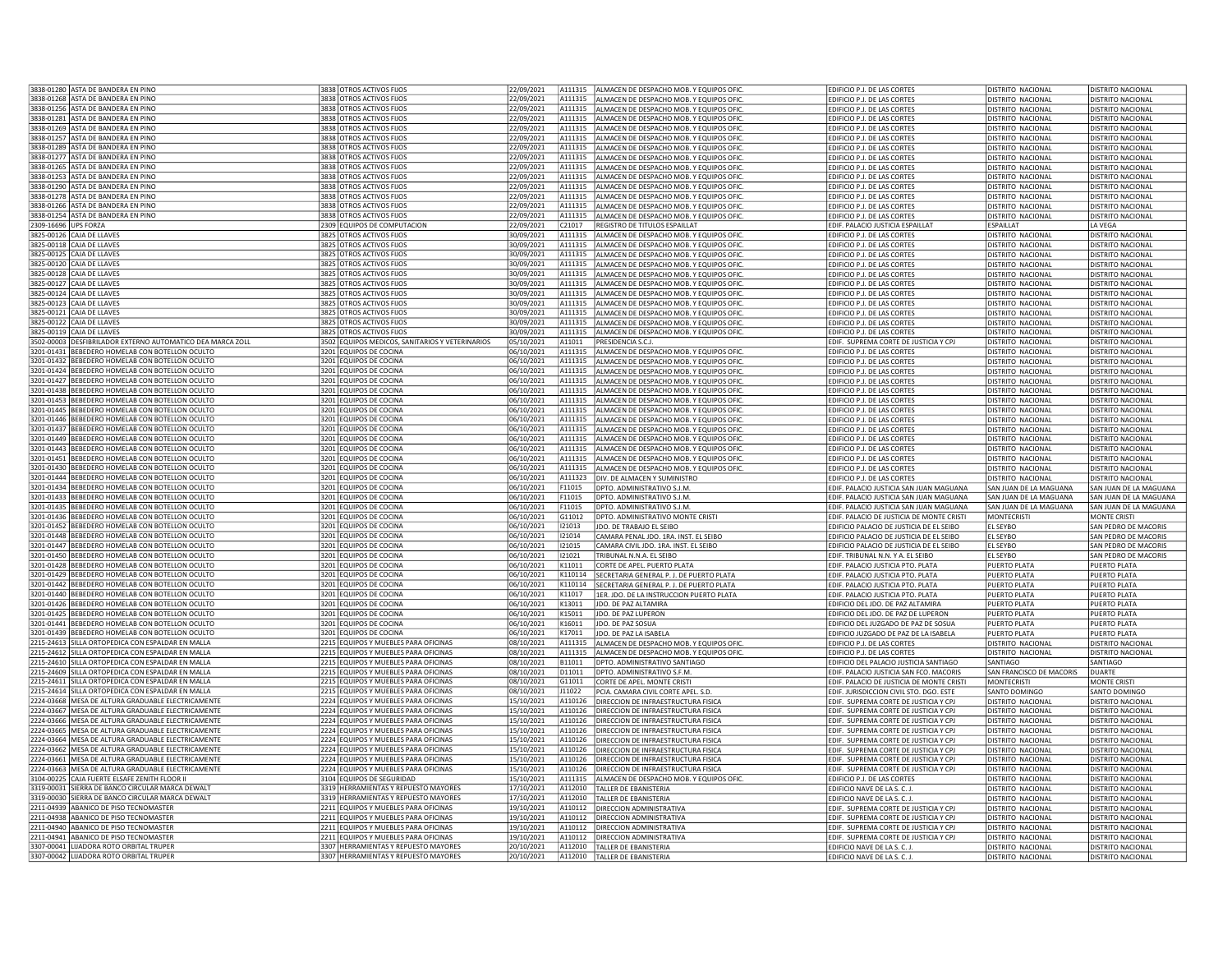| 3307-00044 LIJADORA ROTO ORBITAL TRUPER                                                         | 3307 HERRAMIENTAS Y REPUESTO MAYORES                                         | 20/10/2021               |                    | A112010            | TALLER DE EBANISTERIA                                                      | EDIFICIO NAVE DE LA S. C. J.                                                           | DISTRITO NACIONAL                                    | DISTRITO NACIONAL                      |
|-------------------------------------------------------------------------------------------------|------------------------------------------------------------------------------|--------------------------|--------------------|--------------------|----------------------------------------------------------------------------|----------------------------------------------------------------------------------------|------------------------------------------------------|----------------------------------------|
| 3307-00045 LIJADORA ROTO ORBITAL TRUPER                                                         | 3307 HERRAMIENTAS Y REPUESTO MAYORES                                         | 20/10/2021               |                    | A112010            | TALLER DE FRANISTERIA                                                      | EDIFICIO NAVE DE LA S. C. J.                                                           | DISTRITO NACIONAL                                    | DISTRITO NACIONAL                      |
| 3307-00043<br><b>IJADORA ROTO ORBITAL TRUPER</b>                                                | 307 HERRAMIENTAS Y REPUESTO MAYORES                                          | 20/10/2021               |                    | A112010            | TALLER DE EBANISTERIA                                                      | EDIFICIO NAVE DE LA S. C. J.                                                           | <b>DISTRITO NACIONAL</b>                             | DISTRITO NACIONAL                      |
| 2212-03387<br>AIRE ACONDICIONADO DIMENSION 24000 BTU                                            | 2212 EQUIPOS Y MUEBLES PARA OFICINAS                                         | 27/10/2021               | A11192             |                    | CENTRO DE GESTION DOCUMENTAL(CGD)                                          | OFIC. COORDINADORA ARCHIVO JUDICIAL                                                    | <b>ISTRITO NACIONAL</b>                              | DISTRITO NACIONAL                      |
| AIRE ACONDICIONADO DIMENSION 24000 BTU<br>2212-03388                                            | 2212 EQUIPOS Y MUEBLES PARA OFICINAS                                         | 27/10/2021               | A11192             |                    | CENTRO DE GESTION DOCUMENTAL(CGD)                                          | OFIC. COORDINADORA ARCHIVO JUDICIAL                                                    | DISTRITO NACIONAL                                    | DISTRITO NACIONAL                      |
| AIRE ACONDICIONADO WESTINGHOUSE 24000 BTU<br>2212-03389                                         | 2212 EQUIPOS Y MUEBLES PARA OFICINAS                                         | 28/10/2021               | A11192             |                    | CENTRO DE GESTION DOCUMENTAL(CGD                                           | OFIC. COORDINADORA ARCHIVO JUDICIAL                                                    | DISTRITO NACIONAL                                    | DISTRITO NACIONAL                      |
| 3203-00637<br>NEVERA MIDEA 10 PIES                                                              | 3203 EQUIPOS DE COCINA                                                       | 10/11/2021               |                    | A110152            | DPTO. ADMINISTRATIVO PJ S.C.J.                                             | EDIF. SUPREMA CORTE DE JUSTICIA Y CPJ                                                  | DISTRITO NACIONAL                                    | DISTRITO NACIONAL                      |
| 3201-01455 BEBEDERO HOMELAB CON BOTELLON OCULTO                                                 | 3201 EQUIPOS DE COCINA                                                       | 10/11/2021               |                    | A110152            | DPTO. ADMINISTRATIVO PJ S.C.J.                                             | EDIF. SUPREMA CORTE DE JUSTICIA Y CPJ                                                  | DISTRITO NACIONAL                                    | DISTRITO NACIONAL                      |
| 3201-01454 BEBEDERO HOMELAB CON BOTELLON OCULTO                                                 | 3201 EQUIPOS DE COCINA                                                       | 10/11/2021               |                    | A110152            | DPTO. ADMINISTRATIVO PJ S.C.J.                                             | EDIF. SUPREMA CORTE DE JUSTICIA Y CPJ                                                  | DISTRITO NACIONAL                                    | DISTRITO NACIONAL                      |
| 3203-00644 NEVERA MIDEA 10 PIES<br>NEVERA MIDEA 10 PIES<br>3203-00638                           | 3203 EQUIPOS DE COCINA<br>3203 EQUIPOS DE COCINA                             | 10/11/2021               | A11111             | A11021             | DPTO, ADMINISTRATIVO P.J.C.N.                                              | EDIFICIO PALACIO JUSTICIA CIUDAD NUEVA                                                 | DISTRITO NACIONAL                                    | DISTRITO NACIONAL                      |
|                                                                                                 |                                                                              | 10/11/2021               |                    |                    | DPTO. ADMINISTRATIVO TRIBUNALES FAMILIA                                    | <b>EDIFICIO TRIBUNALES ASUNTOS DE FAMILIA</b>                                          | <b>ISTRITO NACIONAL</b>                              | <b>DISTRITO NACIONAL</b>               |
| 3203-00647 NEVERA MIDEA 10 PIES<br>3203-00642 NEVERA MIDEA 10 PIES                              | 3203 EQUIPOS DE COCINA<br>3203 EQUIPOS DE COCINA                             | 10/11/2021<br>10/11/2021 |                    | A111323<br>A111323 | DIV. DE ALMACEN Y SUMINISTRO<br>DIV. DE ALMACEN Y SUMINISTRO               | EDIFICIO P.J. DE LAS CORTES                                                            | DISTRITO NACIONAL<br>DISTRITO NACIONAL               | DISTRITO NACIONAL<br>DISTRITO NACIONAL |
| 3203-00643 NEVERA MIDEA 10 PIES                                                                 | 3203 EQUIPOS DE COCINA                                                       | 10/11/2021               |                    | A111323            | DIV. DE ALMACEN Y SUMINISTRO                                               | EDIFICIO P.J. DE LAS CORTES<br>EDIFICIO P.J. DE LAS CORTES                             | DISTRITO NACIONAL                                    | DISTRITO NACIONAL                      |
| 3203-00645 NEVERA MIDEA 10 PIES                                                                 | 3203 EQUIPOS DE COCINA                                                       | 10/11/2021               |                    | A111323            | DIV. DE ALMACEN Y SUMINISTRO                                               | EDIFICIO P.J. DE LAS CORTES                                                            | DISTRITO NACIONAL                                    | DISTRITO NACIONAL                      |
| 3203-00640 NEVERA MIDEA 10 PIES                                                                 | 3203 EQUIPOS DE COCINA                                                       | 10/11/2021               | B11011             |                    | DPTO. ADMINISTRATIVO SANTIAGO                                              | EDIFICIO DEL PALACIO JUSTICIA SANTIAGO                                                 | <b>SANTIAGO</b>                                      | SANTIAGO                               |
| 3203-00639 NEVERA MIDEA 10 PIFS                                                                 | 3203 FOUROS DE COCINA                                                        | 10/11/2021               | B11011             |                    | DPTO, ADMINISTRATIVO SANTIAGO                                              | EDIFICIO DEL PALACIO JUSTICIA SANTIAGO                                                 | SANTIAGO                                             | SANTIAGO                               |
| 3201-01464<br>BEBEDERO HOMELAB CON BOTELLON OCULTO                                              | 3201 EQUIPOS DE COCINA                                                       | 10/11/2021               | C11011             |                    | OPTO. ADMINISTRATIVO LA VEGA                                               | EDIFICIO PALACIO DE JUSTICIA DE LA VEGA                                                | LA VEGA                                              | LA VEGA                                |
| 3201-01466 BEBEDERO HOMELAB CON BOTELLON OCULTO                                                 | 3201 EQUIPOS DE COCINA                                                       | 10/11/2021               | C11011             |                    | DPTO. ADMINISTRATIVO LA VEGA                                               | EDIFICIO PALACIO DE JUSTICIA DE LA VEGA                                                | LA VEGA                                              | LA VEGA                                |
| 3201-01463 BEBEDERO HOMELAB CON BOTELLON OCULTO                                                 | 3201 EQUIPOS DE COCINA                                                       | 10/11/2021               | C11011             |                    | DPTO. ADMINISTRATIVO LA VEGA                                               | EDIFICIO PALACIO DE JUSTICIA DE LA VEGA                                                | LA VEGA                                              | LA VEGA                                |
| BEBEDERO HOMELAB CON BOTELLON OCULTO<br>3201-01465                                              | 3201 EQUIPOS DE COCINA                                                       | 10/11/2021               | C <sub>11011</sub> |                    | DPTO. ADMINISTRATIVO LA VEGA                                               | EDIFICIO PALACIO DE JUSTICIA DE LA VEGA                                                | <b>IA VEGA</b>                                       | LA VEGA                                |
| 3201-01462 BEBEDERO HOMELAB CON BOTELLON OCULTO                                                 | 3201 EQUIPOS DE COCINA                                                       | 10/11/2021               | C11011             |                    | DPTO. ADMINISTRATIVO LA VEGA                                               | EDIFICIO PALACIO DE JUSTICIA DE LA VEGA                                                | LA VEGA                                              | LA VEGA                                |
| 3203-00646 NEVERA MIDEA 10 PIES                                                                 | 3203 EQUIPOS DE COCINA                                                       | 10/11/2021               | C11011             |                    | DPTO. ADMINISTRATIVO LA VEGA                                               | EDIFICIO PALACIO DE JUSTICIA DE LA VEGA                                                | LA VEGA                                              | LA VEGA                                |
| 3201-01468 BEBEDERO HOMELAB CON BOTELLON OCULTO                                                 | 3201 FOUIPOS DE COCINA                                                       | 10/11/2021               | C11011             |                    | DPTO. ADMINISTRATIVO LA VEGA                                               | EDIFICIO PALACIO DE JUSTICIA DE LA VEGA                                                | LA VEGA                                              | LA VEGA                                |
| 3201-01471 BEBEDERO HOMELAB CON BOTELLON OCULTO                                                 | 3201 EQUIPOS DE COCINA                                                       | 10/11/2021               | C21012             |                    | CAMARA PENAL IDO, 1RA, INST. ESPAILLAT                                     | FDIF. PALACIO ILISTICIA ESPAILLAT                                                      | ESPAILLAT                                            | <b>A VFGA</b>                          |
| BEBEDERO HOMELAB CON BOTELLON OCULTO<br>3201-01473                                              | 3201 EQUIPOS DE COCINA                                                       | 10/11/2021               | C21013             |                    | DPTO, ADMINISTRATIVO ESPAILLAT                                             | EDIF. PALACIO JUSTICIA ESPAILLAT                                                       | ESPAILLAT                                            | A VEGA                                 |
| 3201-01461<br>BEBEDERO HOMELAB CON BOTELLON OCULTO                                              | 3201 EQUIPOS DE COCINA                                                       | 10/11/2021               | D11011             |                    | DPTO. ADMINISTRATIVO S.F.M.                                                | EDIF. PALACIO JUSTICIA SAN FCO. MACORIS                                                | SAN FRANCISCO DE MACORIS                             | DUARTE                                 |
| 3201-01456 BEBEDERO HOMELAB CON BOTELLON OCULTO                                                 | 3201 FOUROS DE COCINA                                                        | 10/11/2021               | D11011             |                    | DPTO, ADMINISTRATIVO S.F.M.                                                | EDIF. PALACIO JUSTICIA SAN FCO. MACORIS                                                | SAN FRANCISCO DE MACORIS                             | DUARTE                                 |
| 3201-01472<br>BEBEDERO HOMELAB CON BOTELLON OCULTO                                              | 3201 EQUIPOS DE COCINA                                                       | 10/11/2021               | D11011             |                    | DPTO. ADMINISTRATIVO S.F.M.                                                | EDIF. PALACIO JUSTICIA SAN FCO. MACORIS                                                | SAN FRANCISCO DE MACORIS                             | DUARTE                                 |
| 3201-01467 BEBEDERO HOMELAB CON BOTELLON OCULTO                                                 | 3201 EQUIPOS DE COCINA                                                       | 10/11/2021               | G11012             |                    | DPTO, ADMINISTRATIVO MONTE CRIST                                           | EDIF. PALACIO DE JUSTICIA DE MONTE CRISTI                                              | MONTECRISTI                                          | MONTE CRIST                            |
| 3201-01459 BEBEDERO HOMELAB CON BOTELLON OCULTO                                                 | 3201 EQUIPOS DE COCINA                                                       | 10/11/2021               |                    | G11012             | DPTO. ADMINISTRATIVO MONTE CRISTI                                          | EDIF. PALACIO DE JUSTICIA DE MONTE CRISTI                                              | MONTECRISTI                                          | MONTE CRIST                            |
| BEBEDERO HOMELAB CON BOTELLON OCULTO<br>3201-01458<br>3201-01470                                | 3201 EQUIPOS DE COCINA                                                       | 10/11/2021               |                    | G11012             | DPTO. ADMINISTRATIVO MONTE CRIST                                           | EDIF. PALACIO DE JUSTICIA DE MONTE CRISTI                                              | <b>MONTFCRIST</b>                                    | <b>MONTE CRIST</b>                     |
| BEBEDERO HOMELAB CON BOTELLON OCULTO<br>3201-01457 BEBEDERO HOMELAB CON BOTELLON OCULTO         | 3201 EQUIPOS DE COCINA<br>3201 EQUIPOS DE COCINA                             | 10/11/2021               | G11012             | G11012             | OPTO. ADMINISTRATIVO MONTE CRISTI                                          | EDIF, PALACIO DE JUSTICIA DE MONTE CRISTI                                              | <b>MONTECRISTI</b>                                   | <b>MONTE CRIST</b>                     |
| 3201-01460<br>BEBEDERO HOMELAB CON BOTELLON OCULTO                                              | 3201 EQUIPOS DE COCINA                                                       | 10/11/2021<br>10/11/2021 |                    | G11012             | OPTO. ADMINISTRATIVO MONTE CRISTI<br>DPTO. ADMINISTRATIVO MONTE CRISTI     | EDIF. PALACIO DE JUSTICIA DE MONTE CRISTI<br>EDIF. PALACIO DE JUSTICIA DE MONTE CRISTI | <b>MONTECRISTI</b><br><b>MONTECRISTI</b>             | MONTE CRISTI<br>MONTE CRISTI           |
| 3201-01469 BEBEDERO HOMELAB CON BOTELLON OCULTO                                                 | 3201 EQUIPOS DE COCINA                                                       | 10/11/2021               | 111011             |                    | DPTO. ADMINISTRATIVO S.P.M.                                                | EDIF. PALACIO JUSTICIA SAN PEDRO MACORIS                                               | SAN PEDRO DE MACORIS                                 | SAN PEDRO DE MACORIS                   |
| 3203-00641 NEVERA MIDEA 10 PIES                                                                 | 3203 EQUIPOS DE COCINA                                                       | 10/11/2021               | K11012             |                    | DPTO. ADMINISTRATIVO PUERTO PLATA                                          | EDIF. PALACIO JUSTICIA PTO. PLATA                                                      | PUERTO PLATA                                         | PUERTO PLATA                           |
| 3806-00172 TINACO DE 530 GALONES, TINAGUA                                                       | 3806 OTROS ACTIVOS FIJOS                                                     | 11/11/2021               | A11131             |                    | DPTO. ADMVO PJ CORTE DE APELACION                                          | EDIFICIO P.J. DE LAS CORTES                                                            | DISTRITO NACIONAL                                    | DISTRITO NACIONAL                      |
| 3806-00168<br>TINACO DE 530 GALONES, TINAGUA                                                    | 3806 OTROS ACTIVOS FIJOS                                                     | 11/11/2021               |                    | A111317            | UNIDAD DE SERVICIOS Y MANTENIMIENTO                                        | EDIFICIO P.J. DE LAS CORTES                                                            | DISTRITO NACIONAL                                    | DISTRITO NACIONAL                      |
| TINACO DE 530 GALONES, TINAGUA<br>3806-00169                                                    | 806 OTROS ACTIVOS FIJOS                                                      | 11/11/2021               |                    | A111317            | UNIDAD DE SERVICIOS Y MANTENIMIENTO                                        | EDIFICIO P.J. DE LAS CORTES                                                            | <b>ISTRITO NACIONAL</b>                              | DISTRITO NACIONAL                      |
| TANQUE HIDRONEUMATICO DE 120 GALONES, GLOBAR WATER<br>3204-00156                                | 3204 EQUIPOS DE COCINA                                                       | 11/11/2021               |                    | A111317            | JNIDAD DE SERVICIOS Y MANTENIMIENTO                                        | <b>EDIFICIO P.J. DE LAS CORTES</b>                                                     | <b>ISTRITO NACIONAL</b>                              | <b>DISTRITO NACIONAL</b>               |
| 3806-00167<br><b>FINACO DE 530 GALONES, TINAGUA</b>                                             | 3806 OTROS ACTIVOS FIJOS                                                     | 11/11/2021               |                    | A111317            | JNIDAD DE SERVICIOS Y MANTENIMIENTO                                        | EDIFICIO P.J. DE LAS CORTES                                                            | <b>ISTRITO NACIONAL</b>                              | DISTRITO NACIONAL                      |
| 3802-00452<br>BOMBA DE AGUA PEDROLLO 5.5 HP MODELO CP680                                        | 3802 OTROS ACTIVOS FIJOS                                                     | 11/11/2021               |                    | A111317            | UNIDAD DE SERVICIOS Y MANTENIMIENTO                                        | EDIFICIO P.J. DE LAS CORTES                                                            | DISTRITO NACIONAL                                    | DISTRITO NACIONAL                      |
| 3802-00453<br>BOMBA DE AGUA PEDROLLO 5.5 HP MODELO CP680                                        | 3802 OTROS ACTIVOS FIJOS                                                     | 11/11/2021               |                    | A111317            | UNIDAD DE SERVICIOS Y MANTENIMIENTO                                        | EDIFICIO P.J. DE LAS CORTES                                                            | DISTRITO NACIONAL                                    | DISTRITO NACIONAL                      |
| TANQUE HIDRONEUMATICO DE 120 GALONES, GLOBAR WATER<br>3204-00155                                | 3204 EQUIPOS DE COCINA                                                       | 11/11/2021               |                    | A111317            | UNIDAD DE SERVICIOS Y MANTENIMIENTO                                        | EDIFICIO P.J. DE LAS CORTES                                                            | DISTRITO NACIONAL                                    | DISTRITO NACIONAL                      |
| 3806-00173 TINACO DE 530 GALONES, TINAGUA                                                       | 3806 OTROS ACTIVOS FIJOS                                                     | 11/11/2021               |                    | A111317            | UNIDAD DE SERVICIOS Y MANTENIMIENTO                                        | EDIFICIO P.J. DE LAS CORTES                                                            | DISTRITO NACIONAL                                    | DISTRITO NACIONAL                      |
| TANQUE HIDRONEUMATICO DE 35 GALONES, GLOBAL WATER<br>3204-00153                                 | 3204 EQUIPOS DE COCINA                                                       | 11/11/2021               |                    | A111317            | UNIDAD DE SERVICIOS Y MANTENIMIENTO                                        | EDIFICIO P.J. DE LAS CORTES                                                            | DISTRITO NACIONAL                                    | DISTRITO NACIONAL                      |
| 3802-00451<br>BOMBA DE AGUA PEDROLLO 3.0 HP MODELO CP670                                        | 802 OTROS ACTIVOS FIJOS                                                      | 11/11/2021               |                    | A111317            | JNIDAD DE SERVICIOS Y MANTENIMIENTO                                        | <b>DIFICIO P.J. DE LAS CORTES</b>                                                      | ISTRITO NACIONAL                                     | DISTRITO NACIONAL                      |
| 3806-00174 TINACO DE 530 GALONES, TINAGUA                                                       | 3806 OTROS ACTIVOS FIJOS                                                     | 11/11/2021               |                    | A111317            | JNIDAD DE SERVICIOS Y MANTENIMIENTO                                        | EDIFICIO P.J. DE LAS CORTES                                                            | <b>ISTRITO NACIONAL</b>                              | DISTRITO NACIONAL                      |
| 3204-00154 TANQUE HIDRONEUMATICO DE 35 GALONES, GLOBAL WATER                                    | 3204 EQUIPOS DE COCINA                                                       | 11/11/2021               |                    | A111317            | UNIDAD DE SERVICIOS Y MANTENIMIENTO                                        | EDIFICIO P.J. DE LAS CORTES                                                            | DISTRITO NACIONAL                                    | DISTRITO NACIONAL                      |
| TINACO DE 530 GALONES, TINAGUA<br>3806-00171                                                    | 3806 OTROS ACTIVOS FIJOS                                                     | 11/11/2021               |                    | A111317            | UNIDAD DE SERVICIOS Y MANTENIMIENTO                                        | EDIFICIO P.J. DE LAS CORTES                                                            | DISTRITO NACIONAL                                    | DISTRITO NACIONAL                      |
| 3806-00170 TINACO DE 530 GALONES. TINAGUA                                                       | 3806 OTROS ACTIVOS FIJOS                                                     | 11/11/2021               |                    | A111317            | UNIDAD DE SERVICIOS Y MANTENIMIENTO                                        | EDIFICIO P.J. DE LAS CORTES                                                            | DISTRITO NACIONAL                                    | DISTRITO NACIONAL                      |
| 3802-00461 BOMBA DE AGUA INGCO 0.5 HP                                                           | 3802 OTROS ACTIVOS FIJOS                                                     | 24/11/2021               |                    | A111317            | UNIDAD DE SERVICIOS Y MANTENIMIENTO                                        | EDIFICIO P.J. DE LAS CORTES                                                            | DISTRITO NACIONAL                                    | DISTRITO NACIONAL                      |
| 3802-00458 BOMBA DE AGUA INGCO 0.5 HP<br>3802-00469<br>BOMBA DE AGUA INGCO 1.5 HP               | 3802 OTROS ACTIVOS FIJOS<br>802 OTROS ACTIVOS FIJOS                          | 24/11/2021<br>24/11/2021 |                    | A111317<br>A111317 | UNIDAD DE SERVICIOS Y MANTENIMIENTO<br>UNIDAD DE SERVICIOS Y MANTENIMIENTO | EDIFICIO P.J. DE LAS CORTES<br>FDIFICIO P. I. DE LAS CORTES                            | DISTRITO NACIONAL<br>DISTRITO NACIONAL               | DISTRITO NACIONAL<br>DISTRITO NACIONAL |
| 3802-00457<br>BOMBA DE AGUA INGCO 0.5 HP                                                        | 8802 OTROS ACTIVOS FIJOS                                                     | 24/11/2021               |                    | A111317            | JNIDAD DE SERVICIOS Y MANTENIMIENTO                                        | <b>EDIFICIO P.J. DE LAS CORTES</b>                                                     | <b>ISTRITO NACIONAL</b>                              | <b>DISTRITO NACIONAL</b>               |
| 3802-00459<br>BOMBA DE AGUA INGCO 0.5 HP                                                        | 3802 OTROS ACTIVOS FIJOS                                                     | 24/11/2021               |                    | A111317            | JNIDAD DE SERVICIOS Y MANTENIMIENTO                                        | EDIFICIO P.J. DE LAS CORTES                                                            | DISTRITO NACIONAL                                    | DISTRITO NACIONAL                      |
| 3802-00462 BOMBA DE AGUA INGCO 0.5 HP                                                           | 3802 OTROS ACTIVOS FIJOS                                                     | 24/11/2021               |                    | A111317            | UNIDAD DE SERVICIOS Y MANTENIMIENTO                                        | EDIFICIO P.J. DE LAS CORTES                                                            | DISTRITO NACIONAL                                    | DISTRITO NACIONAL                      |
| 3802-00466 BOMBA DE AGUA INGCO 1.0 HP                                                           | 3802 OTROS ACTIVOS FIJOS                                                     | 24/11/2021               |                    | A111317            | UNIDAD DE SERVICIOS Y MANTENIMIENTO                                        | <b>EDIFICIO P.I. DE LAS CORTES</b>                                                     | DISTRITO NACIONAL                                    | DISTRITO NACIONAL                      |
| BOMBA DE AGUA INGCO 0.5 HP<br>3802-00454                                                        | 3802 OTROS ACTIVOS FIJOS                                                     | 24/11/2021               |                    | A111317            | UNIDAD DE SERVICIOS Y MANTENIMIENTO                                        | EDIFICIO P.J. DE LAS CORTES                                                            | DISTRITO NACIONAL                                    | DISTRITO NACIONAL                      |
| 3802-00468<br>BOMBA DE AGUA INGCO 1.5 HP                                                        | 3802 OTROS ACTIVOS FIJOS                                                     | 24/11/2021               |                    | A111317            | UNIDAD DE SERVICIOS Y MANTENIMIENTO                                        | EDIFICIO P.J. DE LAS CORTES                                                            | DISTRITO NACIONAL                                    | DISTRITO NACIONAL                      |
| 3802-00456 BOMBA DE AGUA INGCO 0.5 HP                                                           | 3802 OTROS ACTIVOS FLIOS                                                     | 24/11/2021               |                    | A111317            | UNIDAD DE SERVICIOS Y MANTENIMIENTO                                        | EDIFICIO P.J. DE LAS CORTES                                                            | DISTRITO NACIONAL                                    | DISTRITO NACIONAL                      |
| 3802-00467<br>BOMBA DE AGUA INGCO 1.5 HP                                                        | 8802 OTROS ACTIVOS FIJOS                                                     | 24/11/2021               |                    | A111317            | JNIDAD DE SERVICIOS Y MANTENIMIENTO                                        | EDIFICIO P.J. DE LAS CORTES                                                            | <b>DISTRITO NACIONAL</b>                             | DISTRITO NACIONAL                      |
| 3802-00455<br>BOMBA DE AGUA INGCO 0.5 HP                                                        | 3802 OTROS ACTIVOS FIJOS                                                     | 24/11/2021               |                    | A111317            | JNIDAD DE SERVICIOS Y MANTENIMIENTO                                        | EDIFICIO P.J. DE LAS CORTES                                                            | ISTRITO NACIONAL                                     | DISTRITO NACIONAL                      |
| 3802-00463<br>BOMBA DE AGUA INGCO 0.5 HF                                                        | 3802 OTROS ACTIVOS FIJOS                                                     | 24/11/2021               |                    | A111317            | UNIDAD DE SERVICIOS Y MANTENIMIENTO                                        | EDIFICIO P.J. DE LAS CORTES                                                            | DISTRITO NACIONAL                                    | DISTRITO NACIONAL                      |
| BOMBA DE AGUA INGCO 1.0 HP<br>3802-00464                                                        | 3802 OTROS ACTIVOS FIJOS                                                     | 24/11/2021               |                    | A111317            | UNIDAD DE SERVICIOS Y MANTENIMIENTO                                        | EDIFICIO P.J. DE LAS CORTES                                                            | DISTRITO NACIONAL                                    | DISTRITO NACIONAL                      |
| 3802-00465<br>BOMBA DE AGUA INGCO 1.0 HP                                                        | 3802 OTROS ACTIVOS FIJOS                                                     | 24/11/2021               |                    | A111317            | UNIDAD DE SERVICIOS Y MANTENIMIENTO                                        | EDIFICIO P.J. DE LAS CORTES                                                            | DISTRITO NACIONAL                                    | DISTRITO NACIONAL                      |
| 3802-00460 BOMBA DE AGUA INGCO 0.5 HP                                                           | 3802 OTROS ACTIVOS FIJOS                                                     | 24/11/2021               |                    | A111317            | UNIDAD DE SERVICIOS Y MANTENIMIENTO                                        | EDIFICIO P.J. DE LAS CORTES                                                            | <b>DISTRITO NACIONAL</b>                             | DISTRITO NACIONAL                      |
| 2306-05192   IMPRESORA CANON G3160 MULTIFUNCIONAL PIXMA                                         | 2306 EQUIPOS DE COMPUTACION                                                  | 26/11/2021               |                    | A111315            | ALMACEN DE DESPACHO MOB. Y EQUIPOS OFIC                                    | EDIFICIO P.J. DE LAS CORTES                                                            | DISTRITO NACIONAL                                    | DISTRITO NACIONAL                      |
| IMPRESORA CANON G3160 MULTIFUNCIONAL PIXMA<br>2306-05194                                        | 2306 EQUIPOS DE COMPUTACION                                                  | 26/11/2021               |                    | A111315            | ALMACEN DE DESPACHO MOB. Y EQUIPOS OFIC                                    | EDIFICIO P.J. DE LAS CORTES                                                            | DISTRITO NACIONAL                                    | DISTRITO NACIONAL                      |
| 2306-05195<br>IMPRESORA CANON G3160 MULTIFUNCIONAL PIXMA                                        | 2306 EQUIPOS DE COMPUTACION                                                  | 26/11/2021               |                    | A111315            | ALMACEN DE DESPACHO MOB. Y EQUIPOS OFIC                                    | <b>EDIFICIO P.J. DE LAS CORTES</b>                                                     | <b>ISTRITO NACIONAL</b>                              | <b>DISTRITO NACIONAL</b>               |
| 2306-05196<br>IMPRESORA CANON G3160 MULTIFUNCIONAL PIXMA                                        | 2306 EQUIPOS DE COMPUTACION                                                  | 26/11/2021               |                    | A111315            | ALMACEN DE DESPACHO MOB. Y EQUIPOS OFIC                                    | EDIFICIO P.J. DE LAS CORTES                                                            | DISTRITO NACIONAL                                    | <b>DISTRITO NACIONAL</b>               |
| 2306-05193 IMPRESORA CANON G3160 MUITIEUNCIONAL PIXMA<br>2212-03398                             | 2306 EQUIPOS DE COMPUTACION                                                  | 26/11/2021               |                    | A111315            | ALMACEN DE DESPACHO MOB. Y EQUIPOS OFIC                                    | EDIFICIO P.J. DE LAS CORTES                                                            | <b>DISTRITO NACIONAL</b>                             | DISTRITO NACIONAL                      |
| AIRE ACONDICIONADO DE 36,000 BTU AIR MAX<br>2212-03394 AIRE ACONDICIONADO DE 36,000 BTU AIR MAX | 2212 EQUIPOS Y MUEBLES PARA OFICINAS<br>2212 EQUIPOS Y MUEBLES PARA OFICINAS | 26/11/2021<br>26/11/2021 | D11011<br>D11011   |                    | DPTO. ADMINISTRATIVO S.F.M.                                                | EDIF. PALACIO JUSTICIA SAN FCO. MACORIS                                                | SAN FRANCISCO DE MACORIS                             | <b>DUARTE</b>                          |
| 2212-03396 AIRE ACONDICIONADO DE 36,000 BTU AIR MAX                                             | 2212 EQUIPOS Y MUEBLES PARA OFICINAS                                         | 26/11/2021               | D11011             |                    | DPTO. ADMINISTRATIVO S.F.M.<br>DPTO, ADMINISTRATIVO S.F.M                  | EDIF. PALACIO JUSTICIA SAN FCO. MACORIS<br>EDIF. PALACIO JUSTICIA SAN FCO. MACORIS     | SAN FRANCISCO DE MACORIS<br>SAN FRANCISCO DE MACORIS | DUARTE<br>DUARTF                       |
| AIRE ACONDICIONADO DE 36,000 BTU AIR MAX<br>2212-03392                                          | 2212 EQUIPOS Y MUEBLES PARA OFICINAS                                         | 26/11/2021               | D11011             |                    | DPTO, ADMINISTRATIVO S.F.M.                                                | EDIF. PALACIO JUSTICIA SAN FCO. MACORIS                                                | SAN FRANCISCO DE MACORIS                             | DUARTE                                 |
| 2212-03393<br>AIRE ACONDICIONADO DE 36,000 BTU AIR MAX                                          | 2212 EQUIPOS Y MUEBLES PARA OFICINAS                                         | 26/11/2021               | D11011             |                    | DPTO. ADMINISTRATIVO S.F.M.                                                | EDIF. PALACIO JUSTICIA SAN FCO. MACORIS                                                | SAN FRANCISCO DE MACORIS                             | <b>DUARTE</b>                          |
| 2212-03390 AIRE ACONDICIONADO DE 12,000 BTU AIR MAX                                             | 2212 EQUIPOS Y MUEBLES PARA OFICINAS                                         | 26/11/2021               | D11011             |                    | DPTO. ADMINISTRATIVO S.F.M.                                                | EDIF. PALACIO JUSTICIA SAN FCO. MACORIS                                                | SAN FRANCISCO DE MACORIS                             | <b>DUARTE</b>                          |
| 2212-03399 AIRE ACONDICIONADO DE 18,000 BTU AIR MAX                                             | 2212 EQUIPOS Y MUEBLES PARA OFICINAS                                         | 26/11/2021               |                    | D11011             | DPTO. ADMINISTRATIVO S.F.M.                                                | EDIF. PALACIO JUSTICIA SAN FCO. MACORIS                                                | SAN FRANCISCO DE MACORIS                             | <b>DUARTE</b>                          |
|                                                                                                 |                                                                              |                          |                    |                    |                                                                            |                                                                                        |                                                      |                                        |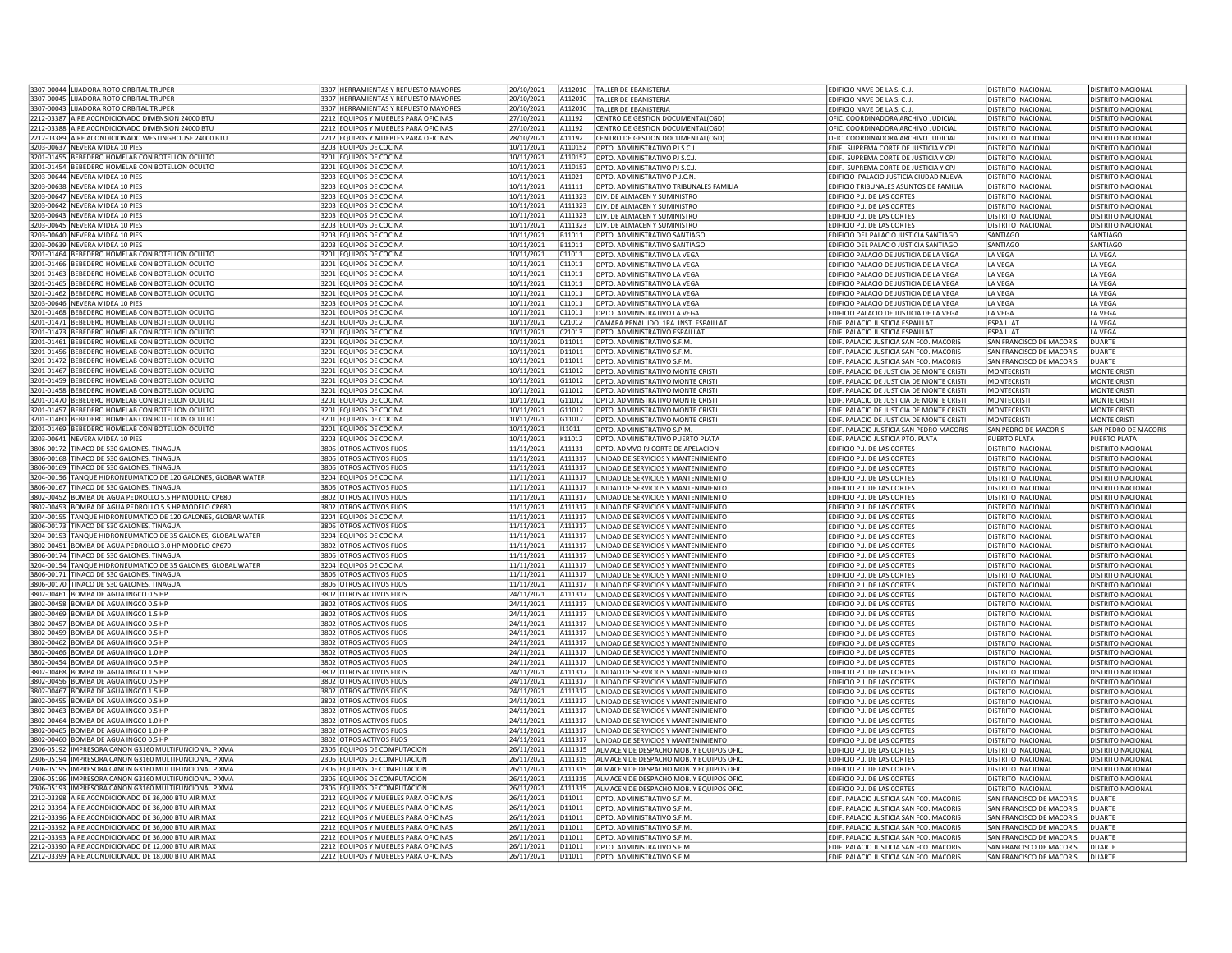| 2212-03397 AIRE ACONDICIONADO DE 36.000 BTU AIR MAX                                                              | 2212 EQUIPOS Y MUEBLES PARA OFICINAS                                         | 26/11/2021               | D11011             | DPTO, ADMINISTRATIVO S.F.M.                                                        | EDIF, PALACIO JUSTICIA SAN FCO, MACORIS                           | SAN FRANCISCO DE MACORIS               | <b>DUARTE</b>                                 |
|------------------------------------------------------------------------------------------------------------------|------------------------------------------------------------------------------|--------------------------|--------------------|------------------------------------------------------------------------------------|-------------------------------------------------------------------|----------------------------------------|-----------------------------------------------|
| 2212-03395 AIRE ACONDICIONADO DE 36,000 BTU AIR MAX                                                              | 2212 EQUIPOS Y MUEBLES PARA OFICINAS                                         | 26/11/2021               | D11011             | DPTO. ADMINISTRATIVO S.F.M.                                                        | FDIE, PALACIO ILISTICIA SAN FCO, MACORIS                          | SAN FRANCISCO DE MACORIS               | DUARTE                                        |
| 2212-03391 AIRE ACONDICIONADO DE 12,000 BTU AIR MAX                                                              | 2212 EQUIPOS Y MUEBLES PARA OFICINAS                                         | 26/11/2021               | D11011             | DPTO, ADMINISTRATIVO S.F.M                                                         | EDIF. PALACIO JUSTICIA SAN FCO. MACORIS                           | SAN FRANCISCO DE MACORIS               | <b>DUARTE</b>                                 |
| 3802-00470 BOMBA DE 1.0 HP SUMERGILBLE INGCO                                                                     | 3802 OTROS ACTIVOS FIJOS                                                     | 01/12/2021               | A111317            | UNIDAD DE SERVICIOS Y MANTENIMIENTO                                                | EDIFICIO P.J. DE LAS CORTES                                       | DISTRITO NACIONAL                      | DISTRITO NACIONAL                             |
| 3802-00472 BOMBA DE 1.0 HP SUMERGILBLE INGCO                                                                     | 3802 OTROS ACTIVOS FIJOS                                                     | 01/12/2021               | A111317            | UNIDAD DE SERVICIOS Y MANTENIMIENTO                                                | EDIFICIO P.J. DE LAS CORTES                                       | <b>DISTRITO NACIONAL</b>               | <b>DISTRITO NACIONAL</b>                      |
| 3802-00473 BOMBA DE 1.5 HP SUMERGILBLE INGCO                                                                     | 3802 OTROS ACTIVOS FIJOS                                                     | 01/12/2021               | A111317            | UNIDAD DE SERVICIOS Y MANTENIMIENTO                                                | EDIFICIO P.J. DE LAS CORTES                                       | DISTRITO NACIONAL                      | <b>DISTRITO NACIONAL</b>                      |
| 3802-00471 BOMBA DE 1.0 HP SUMERGILBLE INGCO                                                                     | 3802 OTROS ACTIVOS FIJOS                                                     | 01/12/2021               | A111317            | UNIDAD DE SERVICIOS Y MANTENIMIENTO                                                | EDIFICIO P.J. DE LAS CORTES                                       | DISTRITO NACIONAL                      | <b>DISTRITO NACIONAL</b>                      |
| 2215-24659 SILLA OPERATIVA NR-01 CON ASIENTO ACOLCHADO                                                           | 2215 EQUIPOS Y MUEBLES PARA OFICINAS                                         | 21/12/2021               | A111315            | ALMACEN DE DESPACHO MOB. Y EQUIPOS OFIC                                            | EDIFICIO P.J. DE LAS CORTES                                       | <b>DISTRITO NACIONAL</b>               | DISTRITO NACIONAL                             |
| 2215-24647 SILLA OPERATIVA NR-01 CON ASIENTO ACOLCHADO                                                           | 2215 EQUIPOS Y MUEBLES PARA OFICINAS                                         | 21/12/2021               | A111315            | ALMACEN DE DESPACHO MOB. Y EQUIPOS OFIC                                            | EDIFICIO P.J. DE LAS CORTES                                       | DISTRITO NACIONAL                      | DISTRITO NACIONAL                             |
| 2215-24635 SILLA OPERATIVA NR-01 CON ASIENTO ACOLCHADO                                                           | 2215 EQUIPOS Y MUEBLES PARA OFICINAS                                         | 21/12/2021               | A111315            | ALMACEN DE DESPACHO MOB. Y EQUIPOS OFIC                                            | EDIFICIO P.J. DE LAS CORTES                                       | DISTRITO NACIONAL                      | DISTRITO NACIONAL                             |
| 2215-24623  SILLA OPERATIVA NR-01 CON ASIENTO ACOLCHADO                                                          | 2215 EQUIPOS Y MUEBLES PARA OFICINAS                                         | 21/12/2021               | A111315            | ALMACEN DE DESPACHO MOB. Y EQUIPOS OFIC                                            | EDIFICIO P.J. DE LAS CORTES                                       | DISTRITO NACIONAL                      | <b>DISTRITO NACIONAL</b>                      |
| 2215-24682 SILLA OPERATIVA NR-01 CON ASIENTO ACOLCHADO                                                           | 2215 EQUIPOS Y MUEBLES PARA OFICINAS                                         | 21/12/2021               | A111315            | ALMACEN DE DESPACHO MOB. Y EQUIPOS OFIC                                            | EDIFICIO P.J. DE LAS CORTES                                       | DISTRITO NACIONAL                      | <b>DISTRITO NACIONAL</b>                      |
| 2215-24707 SILLA OPERATIVA NR-01 CON ASIENTO ACOLCHADO                                                           | 2215 EQUIPOS Y MUEBLES PARA OFICINAS                                         | 21/12/2021               | A111315            | ALMACEN DE DESPACHO MOB. Y EQUIPOS OFIC                                            | EDIFICIO P.J. DE LAS CORTES                                       | <b>DISTRITO NACIONAL</b>               | <b>DISTRITO NACIONAL</b>                      |
| 2215-24697 SILLA OPERATIVA NR-01 CON ASIENTO ACOLCHADO                                                           | 2215 EQUIPOS Y MUEBLES PARA OFICINAS                                         | 21/12/2021               | A111315            | ALMACEN DE DESPACHO MOB. Y EQUIPOS OFIC                                            | <b>EDIFICIO P.I. DE LAS CORTES</b>                                | DISTRITO NACIONAL                      | DISTRITO NACIONAL                             |
| 2215-24686 SILLA OPERATIVA NR-01 CON ASIENTO ACOLCHADO                                                           | 2215 EQUIPOS Y MUEBLES PARA OFICINAS                                         | 21/12/2021               | A111315            | ALMACEN DE DESPACHO MOB. Y EQUIPOS OFIC                                            | EDIFICIO P.J. DE LAS CORTES                                       | DISTRITO NACIONAL                      | <b>DISTRITO NACIONAL</b>                      |
| 2215-24670 SILLA OPERATIVA NR-01 CON ASIENTO ACOLCHADO                                                           | 2215 EQUIPOS Y MUEBLES PARA OFICINAS                                         |                          | A111315            |                                                                                    |                                                                   |                                        |                                               |
| 2215-24658 SILLA OPERATIVA NR-01 CON ASIENTO ACOLCHADO                                                           | 2215 FOUIPOS Y MUFBLES PARA OFICINAS                                         | 21/12/2021               | A111315            | ALMACEN DE DESPACHO MOB. Y EQUIPOS OFIC                                            | EDIFICIO P.J. DE LAS CORTES                                       | DISTRITO NACIONAL                      | DISTRITO NACIONAL                             |
|                                                                                                                  |                                                                              | 21/12/2021               |                    | ALMACEN DE DESPACHO MOB. Y EQUIPOS OFIC                                            | EDIFICIO P.J. DE LAS CORTES                                       | DISTRITO NACIONAL                      | <b>DISTRITO NACIONAL</b>                      |
| 2215-24646 SILLA OPERATIVA NR-01 CON ASIENTO ACOLCHADO                                                           | 2215 EQUIPOS Y MUEBLES PARA OFICINAS                                         | 21/12/2021               | A111315            | ALMACEN DE DESPACHO MOB. Y EQUIPOS OFIC                                            | EDIFICIO P.J. DE LAS CORTES                                       | DISTRITO NACIONAL                      | <b>DISTRITO NACIONAL</b>                      |
| 2215-24634 SILLA OPERATIVA NR-01 CON ASIENTO ACOLCHADO                                                           | 2215 EQUIPOS Y MUEBLES PARA OFICINAS                                         | 21/12/2021               | A111315            | ALMACEN DE DESPACHO MOB. Y EQUIPOS OFIC                                            | EDIFICIO P.J. DE LAS CORTES                                       | DISTRITO NACIONAL                      | DISTRITO NACIONAL                             |
| 2215-24622 SILLA OPERATIVA NR-01 CON ASIENTO ACOLCHADO                                                           | 2215 EQUIPOS Y MUEBLES PARA OFICINAS                                         | 21/12/2021               | A111315            | ALMACEN DE DESPACHO MOB. Y EQUIPOS OFIC                                            | EDIFICIO P.J. DE LAS CORTES                                       | DISTRITO NACIONAL                      | DISTRITO NACIONAL                             |
| 2215-24681 SILLA OPERATIVA NR-01 CON ASIENTO ACOLCHADO                                                           | 2215 EQUIPOS Y MUEBLES PARA OFICINAS                                         | 21/12/2021               | A111315            | ALMACEN DE DESPACHO MOB. Y EQUIPOS OFIC                                            | <b>FDIFICIO P.I. DE LAS CORTES</b>                                | DISTRITO NACIONAL                      | DISTRITO NACIONAL                             |
| 2215-24706 SILLA OPERATIVA NR-01 CON ASIENTO ACOLCHADO                                                           | 2215 EQUIPOS Y MUEBLES PARA OFICINAS                                         | 21/12/2021               | A111315            | ALMACEN DE DESPACHO MOB. Y EQUIPOS OFIC                                            | EDIFICIO P.J. DE LAS CORTES                                       | DISTRITO NACIONAL                      | DISTRITO NACIONAL                             |
| 2215-24696 SILLA OPERATIVA NR-01 CON ASIENTO ACOLCHADO                                                           | 2215 EQUIPOS Y MUEBLES PARA OFICINAS                                         | 21/12/2021               | A111315            | ALMACEN DE DESPACHO MOB. Y EQUIPOS OFIC                                            | EDIFICIO P.J. DE LAS CORTES                                       | DISTRITO NACIONAL                      | DISTRITO NACIONAL                             |
| 2215-24675 SILLA OPERATIVA NR-01 CON ASIENTO ACOLCHADO                                                           | 2215 FOUIPOS Y MUFBLES PARA OFICINAS                                         | 21/12/2021               | A111315            | ALMACEN DE DESPACHO MOB. Y EQUIPOS OFIC                                            | EDIFICIO P.J. DE LAS CORTES                                       | DISTRITO NACIONAL                      | DISTRITO NACIONAL                             |
| 2215-24669 SILLA OPERATIVA NR-01 CON ASIENTO ACOLCHADO                                                           | 2215 EQUIPOS Y MUEBLES PARA OFICINAS                                         | 21/12/2021               | A111315            | ALMACEN DE DESPACHO MOB. Y FOUIPOS OFIC                                            | <b>EDIFICIO P.I. DE LAS CORTES</b>                                | DISTRITO NACIONAL                      | DISTRITO NACIONAL                             |
| 215-24657 SILLA OPERATIVA NR-01 CON ASIENTO ACOLCHADO                                                            | 2215 EQUIPOS Y MUEBLES PARA OFICINAS                                         | 21/12/2021               | A111315            | ALMACEN DE DESPACHO MOB. Y EQUIPOS OFIC                                            | DIFICIO P.J. DE LAS CORTES                                        | DISTRITO NACIONAL                      | <b>DISTRITO NACIONAL</b>                      |
| 2215-24645 SILLA OPERATIVA NR-01 CON ASIENTO ACOLCHADO                                                           | 2215 EQUIPOS Y MUEBLES PARA OFICINAS                                         | 21/12/2021               | A111315            | ALMACEN DE DESPACHO MOB. Y EQUIPOS OFIC                                            | EDIFICIO P.J. DE LAS CORTES                                       | DISTRITO NACIONAL                      | DISTRITO NACIONAL                             |
| 2215-24633 SILLA OPERATIVA NR-01 CON ASIENTO ACOLCHADO                                                           | 2215 FOUIPOS Y MUFBLES PARA OFICINAS                                         | 21/12/2021               | A111315            | ALMACEN DE DESPACHO MOB. Y EQUIPOS OFIC                                            | EDIFICIO P.J. DE LAS CORTES                                       | DISTRITO NACIONAL                      | <b>DISTRITO NACIONAL</b>                      |
| 2215-24621 SILLA OPERATIVA NR-01 CON ASIENTO ACOLCHADO                                                           | 2215 EQUIPOS Y MUEBLES PARA OFICINAS                                         | 21/12/2021               | A111315            | ALMACEN DE DESPACHO MOB. Y EQUIPOS OFIC                                            | EDIFICIO P.J. DE LAS CORTES                                       | DISTRITO NACIONAL                      | <b>DISTRITO NACIONAL</b>                      |
| 2215-24680 SILLA OPERATIVA NR-01 CON ASIENTO ACOLCHADO                                                           | 2215 EQUIPOS Y MUEBLES PARA OFICINAS                                         | 21/12/2021               | A111315            | ALMACEN DE DESPACHO MOB. Y EQUIPOS OFIC                                            | EDIFICIO P.J. DE LAS CORTES                                       | DISTRITO NACIONAL                      | <b>DISTRITO NACIONAL</b>                      |
| 2215-24705 SILLA OPERATIVA NR-01 CON ASIENTO ACOLCHADO                                                           | 2215 EQUIPOS Y MUEBLES PARA OFICINAS                                         | 21/12/2021               | A111315            | ALMACEN DE DESPACHO MOB. Y EQUIPOS OFIC                                            | EDIFICIO P.J. DE LAS CORTES                                       | <b>DISTRITO NACIONAL</b>               | DISTRITO NACIONAL                             |
| 2215-24695 SILLA OPERATIVA NR-01 CON ASIENTO ACOLCHADO                                                           | 2215 FOUIPOS Y MUEBLES PARA OFICINAS                                         | 21/12/2021               | A111315            | ALMACEN DE DESPACHO MOB. Y EQUIPOS OFIC                                            | EDIFICIO P.J. DE LAS CORTES                                       | DISTRITO NACIONAL                      | DISTRITO NACIONAL                             |
| 2215-24674 SILLA OPERATIVA NR-01 CON ASIENTO ACOLCHADO                                                           | 2215 EQUIPOS Y MUEBLES PARA OFICINAS                                         | 21/12/2021               | A111315            | ALMACEN DE DESPACHO MOB. Y EQUIPOS OFIC                                            | EDIFICIO P.J. DE LAS CORTES                                       | DISTRITO NACIONAL                      | DISTRITO NACIONAL                             |
| 2215-24617 SILLA OPERATIVA NR-01 CON ASIENTO ACOLCHADO                                                           | 2215 EQUIPOS Y MUEBLES PARA OFICINAS                                         | 21/12/2021               | A111315            | ALMACEN DE DESPACHO MOB. Y EQUIPOS OFIC                                            | DIFICIO P.J. DE LAS CORTES                                        | DISTRITO NACIONAL                      | <b>JISTRITO NACIONAL</b>                      |
| 2215-24629 SILLA OPERATIVA NR-01 CON ASIENTO ACOLCHADO                                                           | 2215 EQUIPOS Y MUEBLES PARA OFICINAS                                         | 21/12/2021               | A111315            | ALMACEN DE DESPACHO MOB. Y EQUIPOS OFIC                                            | EDIFICIO P.J. DE LAS CORTES                                       | <b>DISTRITO NACIONAL</b>               | <b>DISTRITO NACIONAL</b>                      |
| 2215-24641 SILLA OPERATIVA NR-01 CON ASIENTO ACOLCHADO                                                           | 2215 EQUIPOS Y MUEBLES PARA OFICINAS                                         | 21/12/2021               | A111315            | ALMACEN DE DESPACHO MOB. Y EQUIPOS OFIC                                            | EDIFICIO P.J. DE LAS CORTES                                       | DISTRITO NACIONAL                      | <b>DISTRITO NACIONAL</b>                      |
| 2215-24653 SILLA OPERATIVA NR-01 CON ASIENTO ACOLCHADO                                                           | 2215 EQUIPOS Y MUEBLES PARA OFICINAS                                         | 21/12/2021               | A111315            | ALMACEN DE DESPACHO MOB. Y EQUIPOS OFIC                                            | EDIFICIO P.J. DE LAS CORTES                                       | DISTRITO NACIONAL                      | DISTRITO NACIONAL                             |
| 2215-24665 SILLA OPERATIVA NR-01 CON ASIENTO ACOLCHADO                                                           | 2215 EQUIPOS Y MUEBLES PARA OFICINAS                                         | 21/12/2021               | A111315            | ALMACEN DE DESPACHO MOB. Y EQUIPOS OFIC                                            | EDIFICIO P.J. DE LAS CORTES                                       | <b>DISTRITO NACIONAL</b>               | DISTRITO NACIONAL                             |
| 2215-24676 SILLA OPERATIVA NR-01 CON ASIENTO ACOLCHADO                                                           | 2215 EQUIPOS Y MUEBLES PARA OFICINAS                                         | 21/12/2021               | A111315            | ALMACEN DE DESPACHO MOB. Y EQUIPOS OFIC                                            | EDIFICIO P.J. DE LAS CORTES                                       | DISTRITO NACIONAL                      | DISTRITO NACIONAL                             |
| 2215-24702 SILLA OPERATIVA NR-01 CON ASIENTO ACOLCHADO                                                           | 2215 EQUIPOS Y MUEBLES PARA OFICINAS                                         | 21/12/2021               | A111315            | ALMACEN DE DESPACHO MOB. Y EQUIPOS OFIC                                            | EDIFICIO P.J. DE LAS CORTES                                       | DISTRITO NACIONAL                      | DISTRITO NACIONAL                             |
| 215-24660 SILLA OPERATIVA NR-01 CON ASIENTO ACOLCHADO!                                                           | 2215 EQUIPOS Y MUEBLES PARA OFICINAS                                         | 21/12/2021               | A111315            | ALMACEN DE DESPACHO MOB. Y EQUIPOS OFIC                                            | DIFICIO P.J. DE LAS CORTES                                        | DISTRITO NACIONAL                      | <b>JISTRITO NACIONAL</b>                      |
| 2215-24648  SILLA OPERATIVA NR-01 CON ASIENTO ACOLCHADO                                                          | 2215 EQUIPOS Y MUEBLES PARA OFICINAS                                         | 21/12/2021               | A111315            | ALMACEN DE DESPACHO MOB. Y EQUIPOS OFIC                                            | EDIFICIO P.J. DE LAS CORTES                                       | DISTRITO NACIONAL                      | DISTRITO NACIONAL                             |
| 2215-24636 SILLA OPERATIVA NR-01 CON ASIENTO ACOLCHADO                                                           | 2215 EQUIPOS Y MUEBLES PARA OFICINAS                                         | 21/12/2021               | A111315            | ALMACEN DE DESPACHO MOB. Y EQUIPOS OFIC                                            | EDIFICIO P.J. DE LAS CORTES                                       | <b>DISTRITO NACIONAL</b>               | <b>DISTRITO NACIONAL</b>                      |
| 2215-24624 SILLA OPERATIVA NR-01 CON ASIENTO ACOLCHADO                                                           | 2215 EQUIPOS Y MUEBLES PARA OFICINAS                                         | 21/12/2021               | A111315            | ALMACEN DE DESPACHO MOB. Y EQUIPOS OFIC                                            | EDIFICIO P.J. DE LAS CORTES                                       | <b>DISTRITO NACIONAL</b>               | <b>DISTRITO NACIONAL</b>                      |
| 2215-24661 SILLA OPERATIVA NR-01 CON ASIENTO ACOLCHADO                                                           | 2215 EQUIPOS Y MUEBLES PARA OFICINAS                                         | 21/12/2021               | A111315            | ALMACEN DE DESPACHO MOB. Y EQUIPOS OFIC                                            | EDIFICIO P.J. DE LAS CORTES                                       | DISTRITO NACIONAL                      | <b>DISTRITO NACIONAL</b>                      |
| 2215-24649 SILLA OPERATIVA NR-01 CON ASIENTO ACOLCHADO                                                           | 2215 EQUIPOS Y MUEBLES PARA OFICINAS                                         | 21/12/2021               | A111315            | ALMACEN DE DESPACHO MOB. Y EQUIPOS OFIC                                            | EDIFICIO P.J. DE LAS CORTES                                       | DISTRITO NACIONAL                      | <b>DISTRITO NACIONAL</b>                      |
| 2215-24637 SILLA OPERATIVA NR-01 CON ASIENTO ACOLCHADO                                                           | 2215 EQUIPOS Y MUEBLES PARA OFICINAS                                         | 21/12/2021               | A111315            | ALMACEN DE DESPACHO MOB. Y EQUIPOS OFIC                                            | EDIFICIO P.J. DE LAS CORTES                                       | <b>DISTRITO NACIONAL</b>               | <b>DISTRITO NACIONAL</b>                      |
| 2215-24625 SILLA OPERATIVA NR-01 CON ASIENTO ACOLCHADO                                                           | 2215 EQUIPOS Y MUEBLES PARA OFICINAS                                         | 21/12/2021               | A111315            | ALMACEN DE DESPACHO MOB. Y EQUIPOS OFIC                                            | EDIFICIO P.J. DE LAS CORTES                                       | DISTRITO NACIONAL                      | <b>DISTRITO NACIONAL</b>                      |
| 2215-24685 SILLA OPERATIVA NR-01 CON ASIENTO ACOLCHADO                                                           | 2215 EQUIPOS Y MUEBLES PARA OFICINAS                                         | 21/12/2021               | A111315            | ALMACEN DE DESPACHO MOB. Y EQUIPOS OFIC                                            | EDIFICIO P.J. DE LAS CORTES                                       | DISTRITO NACIONAL                      | DISTRITO NACIONAL                             |
| 2224-03670 MESA DE REUNIONES 2.80                                                                                | 2224 EQUIPOS Y MUEBLES PARA OFICINAS                                         | 21/12/2021               | A111315            | ALMACEN DE DESPACHO MOB. Y EQUIPOS OFIC                                            | EDIFICIO P.J. DE LAS CORTES                                       | DISTRITO NACIONAL                      | DISTRITO NACIONAL                             |
| 2215-24699 SILLA OPERATIVA NR-01 CON ASIENTO ACOLCHADO                                                           | 2215 EQUIPOS Y MUEBLES PARA OFICINAS                                         | 21/12/2021               | A111315            | ALMACEN DE DESPACHO MOB. Y FOUIPOS OFIC                                            | <b>FDIFICIO P.I. DE LAS CORTES</b>                                | DISTRITO NACIONAL                      | DISTRITO NACIONAL                             |
| 2215-24689 SILLA OPERATIVA NR-01 CON ASIENTO ACOLCHADO                                                           | 2215 EQUIPOS Y MUEBLES PARA OFICINAS                                         | 21/12/2021               | A111315            | ALMACEN DE DESPACHO MOB. Y EQUIPOS OFIC                                            | EDIFICIO P.J. DE LAS CORTES                                       | DISTRITO NACIONAL                      | DISTRITO NACIONAL                             |
| 2215-24683 SILLA OPERATIVA NR-01 CON ASIENTO ACOLCHADO                                                           | 2215 EQUIPOS Y MUEBLES PARA OFICINAS                                         | 21/12/2021               | A111315            | ALMACEN DE DESPACHO MOB. Y EQUIPOS OFIC                                            | EDIFICIO P.J. DE LAS CORTES                                       | DISTRITO NACIONAL                      | <b>DISTRITO NACIONAL</b>                      |
| 2215-24708 SILLA OPERATIVA NR-01 CON ASIENTO ACOLCHADO                                                           | 2215 EQUIPOS Y MUEBLES PARA OFICINAS                                         |                          |                    |                                                                                    |                                                                   |                                        | <b>DISTRITO NACIONAL</b>                      |
| 215-24677 SILLA OPERATIVA NR-01 CON ASIENTO ACOLCHADO                                                            | 2215 EQUIPOS Y MUEBLES PARA OFICINAS                                         | 21/12/2021<br>21/12/2021 | A111315<br>A111315 | ALMACEN DE DESPACHO MOB. Y EQUIPOS OFIC<br>ALMACEN DE DESPACHO MOB. Y FOUIPOS OFIC | EDIFICIO P.J. DE LAS CORTES<br><b>EDIFICIO P.I. DE LAS CORTES</b> | DISTRITO NACIONAL<br>DISTRITO NACIONAL | DISTRITO NACIONAL                             |
|                                                                                                                  | 2215 EQUIPOS Y MUEBLES PARA OFICINAS                                         |                          | A111315            |                                                                                    |                                                                   |                                        |                                               |
| 2215-24687 SILLA OPERATIVA NR-01 CON ASIENTO ACOLCHADO                                                           |                                                                              | 21/12/2021               |                    | ALMACEN DE DESPACHO MOB. Y EQUIPOS OFIC                                            | EDIFICIO P.J. DE LAS CORTES                                       | DISTRITO NACIONAL                      | <b>DISTRITO NACIONAL</b>                      |
| 215-24662 SILLA OPERATIVA NR-01 CON ASIENTO ACOLCHADO!<br>2215-24650 SILLA OPERATIVA NR-01 CON ASIENTO ACOLCHADO | 2215 EQUIPOS Y MUEBLES PARA OFICINAS<br>2215 FOUIPOS Y MUFBLES PARA OFICINAS | 21/12/2021<br>21/12/2021 | A111315<br>A111315 | ALMACEN DE DESPACHO MOB. Y EQUIPOS OFI                                             | EDIFICIO P.J. DE LAS CORTES                                       | DISTRITO NACIONAL                      | DISTRITO NACIONAL                             |
| 2215-24638 SILLA OPERATIVA NR-01 CON ASIENTO ACOLCHADO                                                           | 2215 EQUIPOS Y MUEBLES PARA OFICINAS                                         | 21/12/2021               | A111315            | ALMACEN DE DESPACHO MOB. Y EQUIPOS OFIC<br>ALMACEN DE DESPACHO MOB. Y FOUIPOS OFIC | EDIFICIO P.J. DE LAS CORTES                                       | DISTRITO NACIONAL                      | <b>DISTRITO NACIONAL</b><br>DISTRITO NACIONAL |
|                                                                                                                  |                                                                              |                          |                    |                                                                                    | <b>EDIFICIO P.I. DE LAS CORTES</b>                                | DISTRITO NACIONAL                      |                                               |
| 2215-24626 SILLA OPERATIVA NR-01 CON ASIENTO ACOLCHADO<br>2215-24679 SILLA OPERATIVA NR-01 CON ASIENTO ACOLCHADO | 2215 EQUIPOS Y MUEBLES PARA OFICINAS                                         | 21/12/2021               | A111315            | ALMACEN DE DESPACHO MOB. Y EQUIPOS OFIC                                            | EDIFICIO P.J. DE LAS CORTES                                       | DISTRITO NACIONAL                      | <b>DISTRITO NACIONAL</b>                      |
| 2215-24704 SILLA OPERATIVA NR-01 CON ASIENTO ACOLCHADO                                                           | 2215 EQUIPOS Y MUEBLES PARA OFICINAS<br>2215 FOUIPOS Y MUFBLES PARA OFICINAS | 21/12/2021               | A111315<br>A111315 | ALMACEN DE DESPACHO MOB. Y EQUIPOS OFIC<br>ALMACEN DE DESPACHO MOB. Y FOUIPOS OFIC | EDIFICIO P.J. DE LAS CORTES                                       | DISTRITO NACIONAL<br>DISTRITO NACIONAL | DISTRITO NACIONAL<br>DISTRITO NACIONAL        |
|                                                                                                                  |                                                                              | 21/12/2021               |                    |                                                                                    | <b>EDIFICIO P.I. DE LAS CORTES</b>                                |                                        |                                               |
| 2215-24694 SILLA OPERATIVA NR-01 CON ASIENTO ACOLCHADO                                                           | 2215 EQUIPOS Y MUEBLES PARA OFICINAS                                         | 21/12/2021               | A111315            | ALMACEN DE DESPACHO MOB. Y EQUIPOS OFIC                                            | EDIFICIO P.J. DE LAS CORTES                                       | DISTRITO NACIONAL                      | DISTRITO NACIONAL                             |
| 2215-24673 SILLA OPERATIVA NR-01 CON ASIENTO ACOLCHADO                                                           | 2215 EQUIPOS Y MUEBLES PARA OFICINAS                                         | 21/12/2021               | A111315            | ALMACEN DE DESPACHO MOB. Y EQUIPOS OFIC                                            | DIFICIO P.J. DE LAS CORTES                                        | DISTRITO NACIONAL                      | DISTRITO NACIONAL                             |
| 2215-24668 SILLA OPERATIVA NR-01 CON ASIENTO ACOLCHADO                                                           | 2215 EQUIPOS Y MUEBLES PARA OFICINAS                                         | 21/12/2021               | A111315            | ALMACEN DE DESPACHO MOB. Y EQUIPOS OFIC                                            | EDIFICIO P.J. DE LAS CORTES                                       | <b>DISTRITO NACIONAL</b>               | <b>DISTRITO NACIONAL</b>                      |
| 2215-24656 SILLA OPERATIVA NR-01 CON ASIENTO ACOLCHADO                                                           | 2215 EQUIPOS Y MUEBLES PARA OFICINAS                                         | 21/12/2021               | A111315            | ALMACEN DE DESPACHO MOB. Y EQUIPOS OFIC                                            | EDIFICIO P.J. DE LAS CORTES                                       | DISTRITO NACIONAL                      | <b>DISTRITO NACIONAL</b>                      |
| 2215-24644 SILLA OPERATIVA NR-01 CON ASIENTO ACOLCHADO                                                           | 2215 EQUIPOS Y MUEBLES PARA OFICINAS                                         | 21/12/2021               | A111315            | ALMACEN DE DESPACHO MOB. Y EQUIPOS OFIC                                            | EDIFICIO P.J. DE LAS CORTES                                       | DISTRITO NACIONAL                      | DISTRITO NACIONAL                             |
| 2215-24632 SILLA OPERATIVA NR-01 CON ASIENTO ACOLCHADO                                                           | 2215 EQUIPOS Y MUEBLES PARA OFICINAS                                         | 21/12/2021               | A111315            | ALMACEN DE DESPACHO MOB. Y EQUIPOS OFIC                                            | EDIFICIO P.J. DE LAS CORTES                                       | <b>DISTRITO NACIONAL</b>               | DISTRITO NACIONAL                             |
| 2215-24620 SILLA OPERATIVA NR-01 CON ASIENTO ACOLCHADO                                                           | 2215 EQUIPOS Y MUEBLES PARA OFICINAS                                         | 21/12/2021               | A111315            | ALMACEN DE DESPACHO MOB. Y EQUIPOS OFIC                                            | EDIFICIO P.J. DE LAS CORTES                                       | <b>DISTRITO NACIONAL</b>               | DISTRITO NACIONAL                             |
| 2224-03674 MESA DE REUNIONES 2.40                                                                                | 2224 EQUIPOS Y MUEBLES PARA OFICINAS                                         | 21/12/2021               | A111315            | ALMACEN DE DESPACHO MOB. Y EQUIPOS OFIC                                            | EDIFICIO P.J. DE LAS CORTES                                       | DISTRITO NACIONAL                      | DISTRITO NACIONAL                             |
| 215-24703 SILLA OPERATIVA NR-01 CON ASIENTO ACOLCHADO                                                            | 2215 EQUIPOS Y MUEBLES PARA OFICINAS                                         | 21/12/2021               | A111315            | ALMACEN DE DESPACHO MOB. Y EQUIPOS OFIC                                            | DIFICIO P.J. DE LAS CORTES                                        | DISTRITO NACIONAL                      | <b>DISTRITO NACIONAL</b>                      |
| 2215-24692 SILLA OPERATIVA NR-01 CON ASIENTO ACOLCHADO                                                           | 2215 EQUIPOS Y MUEBLES PARA OFICINAS                                         | 21/12/2021               | A111315            | ALMACEN DE DESPACHO MOB. Y EQUIPOS OFIC                                            | EDIFICIO P.J. DE LAS CORTES                                       | DISTRITO NACIONAL                      | DISTRITO NACIONAL                             |
| 2215-24671 SILLA OPERATIVA NR-01 CON ASIENTO ACOLCHADO                                                           | 2215 FOUROS Y MUEBLES PARA OFICINAS                                          | 21/12/2021               | A111315            | ALMACEN DE DESPACHO MOB. Y EQUIPOS OFIC                                            | EDIFICIO P.J. DE LAS CORTES                                       | DISTRITO NACIONAL                      | <b>DISTRITO NACIONAL</b>                      |
| 2215-24666 SILLA OPERATIVA NR-01 CON ASIENTO ACOLCHADO                                                           | 2215 EQUIPOS Y MUEBLES PARA OFICINAS                                         | 21/12/2021               | A111315            | ALMACEN DE DESPACHO MOB. Y EQUIPOS OFIC                                            | EDIFICIO P.J. DE LAS CORTES                                       | DISTRITO NACIONAL                      | <b>DISTRITO NACIONAL</b>                      |
| 2215-24654 SILLA OPERATIVA NR-01 CON ASIENTO ACOLCHADO                                                           | 2215 EQUIPOS Y MUEBLES PARA OFICINAS                                         | 21/12/2021               | A111315            | ALMACEN DE DESPACHO MOB. Y EQUIPOS OFIC                                            | <b>EDIFICIO P.I. DE LAS CORTES</b>                                | DISTRITO NACIONAL                      | DISTRITO NACIONAL                             |
| 2215-24642 SILLA OPERATIVA NR-01 CON ASIENTO ACOLCHADO                                                           | 2215 EQUIPOS Y MUEBLES PARA OFICINAS                                         | 21/12/2021               | A111315            | ALMACEN DE DESPACHO MOB. Y EQUIPOS OFIC                                            | EDIFICIO P.J. DE LAS CORTES                                       | DISTRITO NACIONAL                      | <b>DISTRITO NACIONAL</b>                      |
| 2215-24630 SILLA OPERATIVA NR-01 CON ASIENTO ACOLCHADO                                                           | 2215 EQUIPOS Y MUEBLES PARA OFICINAS                                         | 21/12/2021               | A111315            | ALMACEN DE DESPACHO MOB. Y EQUIPOS OFIC                                            | EDIFICIO P.J. DE LAS CORTES                                       | DISTRITO NACIONAL                      | DISTRITO NACIONAL                             |
| 2215-24618 SILLA OPERATIVA NR-01 CON ASIENTO ACOLCHADO                                                           | 2215 EQUIPOS Y MUEBLES PARA OFICINAS                                         | 21/12/2021               | A111315            | ALMACEN DE DESPACHO MOB. Y EQUIPOS OFIC                                            | DIFICIO P.J. DE LAS CORTES                                        | <b>DISTRITO NACIONAL</b>               | DISTRITO NACIONAL                             |
| 2224-03673 MESA DE REUNIONES 2.40                                                                                | 2224 EQUIPOS Y MUEBLES PARA OFICINAS                                         | 21/12/2021               | A111315            | ALMACEN DE DESPACHO MOB. Y EQUIPOS OFIC                                            | EDIFICIO P.J. DE LAS CORTES                                       | <b>DISTRITO NACIONAL</b>               | <b>DISTRITO NACIONAL</b>                      |
| 2224-03672 MESA DE REUNIONES 2.80                                                                                | 2224 EQUIPOS Y MUEBLES PARA OFICINAS                                         | 21/12/2021               | A111315            | ALMACEN DE DESPACHO MOB. Y EQUIPOS OFIC                                            | EDIFICIO P.J. DE LAS CORTES                                       | <b>DISTRITO NACIONAL</b>               | <b>DISTRITO NACIONAL</b>                      |